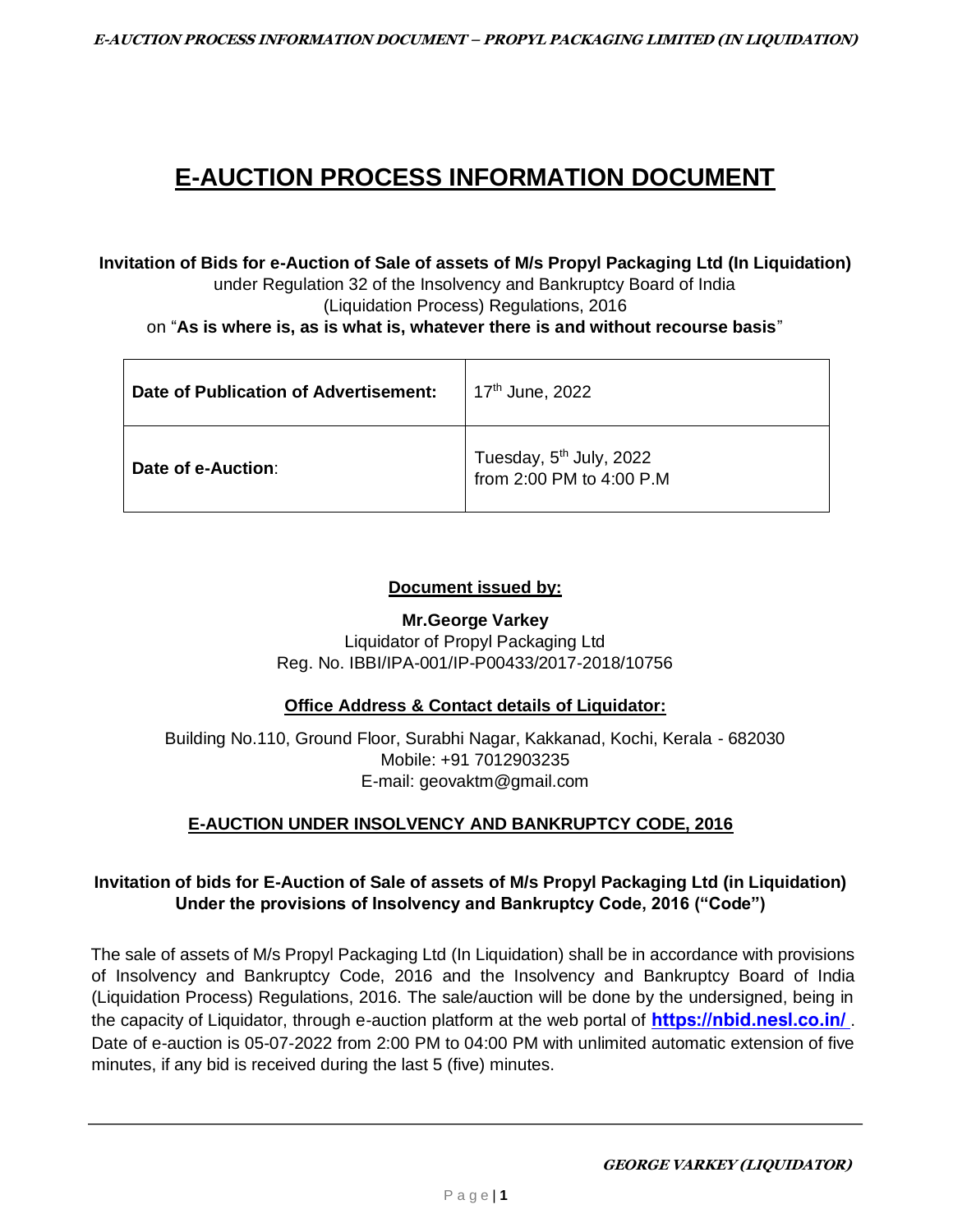#### **E-AUCTION NOTICE PROPYL PACKAGING LIMITED (in Liquidation) Sale of the assets of the Company under the provisions of Insolvency and Bankruptcy Code, 2016**

NOTICE is hereby given for the sale of assets of M/s.Propyl Packaging Limited (In liquidation) through E-Auction process by the Liquidator appointed by the Hon'ble National Company Law Tribunal, Kochi Bench. This company is the manufacturer of **PRINTED FLEXIBLE MULTILAYER PLASTIC PACKAGING MATERIALS.**

 **(**Amount mentioned below are in INR)

| SI.No         | <b>Asset</b>                                                                                                                                                                                                                                                                              | <b>Reserve Price</b> | <b>EMD</b><br><b>Amount</b> | <b>Incremen</b><br>tal Value |
|---------------|-------------------------------------------------------------------------------------------------------------------------------------------------------------------------------------------------------------------------------------------------------------------------------------------|----------------------|-----------------------------|------------------------------|
| $\mathbf 1$ . | Koratty Factory: Plot - 30 & 31, KINFRA PARK, Nalukettu Road, Koratty, Thrissur District, KERALA                                                                                                                                                                                          |                      |                             |                              |
| 1.a           | $-680308$<br>Leasehold Land from KINFRA (for 87 years from 08-<br>04-2012) - 37.25 Cents in Sy.No.682, Muringur<br>Thekkumury Village, Mukundapadam Taluk, Thrissur<br>District.<br>alongwith Office cum Factory Building admeasuring<br>26,000 sq.feet                                   | 2,58,54,900          | 10,00,000                   | 2,00,000                     |
| 1.b           | KABRA GLOUCESTOR Make Five Layer Blown<br>Film Plant alongwith Core Cutter, Corona Treater,<br>Brine Chiller, Water Chiller and Air Drier.                                                                                                                                                | 3,95,07,100          | 20,00,000                   | 2,00,000                     |
| 1.c           | Gravure Printing Machine - Model RAULIMEX<br>SUPERSPRINT 1050                                                                                                                                                                                                                             | 80,88,300            | 5,00,000                    | 1,00,000                     |
| 1.d           | Solventless Laminator - Model RAULIMEX Model<br><b>RSL 1050</b>                                                                                                                                                                                                                           | 17,50,000            | 1,00,000                    | 50,000                       |
| 1.e           | Slitter Rewinder Machine - Model RAULIMEX<br>Model RES1050-                                                                                                                                                                                                                               | 16,33,100            | 1,00,000                    | 50,000                       |
| 1.f           | Unipower 1000KVA Onam Transformer, Perkins<br>750KVA Diesel Generator, Socomec Delphys MX<br>Elite 300 KVA UPS With DC Power Pack and<br>Electrical Installations.                                                                                                                        | 28,74,100            | 2,00,000                    | 50,000                       |
| 1.g.          | Industrial Lift, Weighing Machines, Air Compressors,<br>Material Handling Equipments, Air Conditioners,<br>Computers, Testing Equipments, Wood Fired Thermic<br>Fluid Heater, Cooling Tower, Furniture, Fire Safety<br>Systems                                                            | 7,22,300             | 50,000                      | 25,000                       |
| 1.h           | Rotogravure Printing Cylinders and Steel Parts                                                                                                                                                                                                                                            | 17,50,000            | 1,00,000                    | 25,000                       |
| 1.i           | Plastic Granules (HDPE, LDPE, LLDPE, Nylon,<br>Masterbatch, etc) 16.40 MT                                                                                                                                                                                                                 | 7,21,600             | 50,000                      | 25,000                       |
| $1 \cdot j$   | Multilayer Films, Solvent, Ink, Paper cartons, Paper<br>Tubes                                                                                                                                                                                                                             | 10,26,400            | 50,000                      | 25,000                       |
| 2.            | Kodungallur Factory: Ala, Opp.Ala Temple, Kodungallur, Thrissur District, KERALA - 680 668                                                                                                                                                                                                |                      |                             |                              |
| 2.a           | Freehold Land 24 Cents in In Sy.No.111/6 and 111/9,<br>Ala Village, Kodungallur Taluk, Thrissur District<br>alongwith Factory building admeasuring 6,563 sq.feet.<br>(Total area of land is 33 cents out of which 9 cents<br>having road frontage acquired by NHAI for road<br>widening.) | 1,81,37,300          | 5,00,000                    | 2,00,000                     |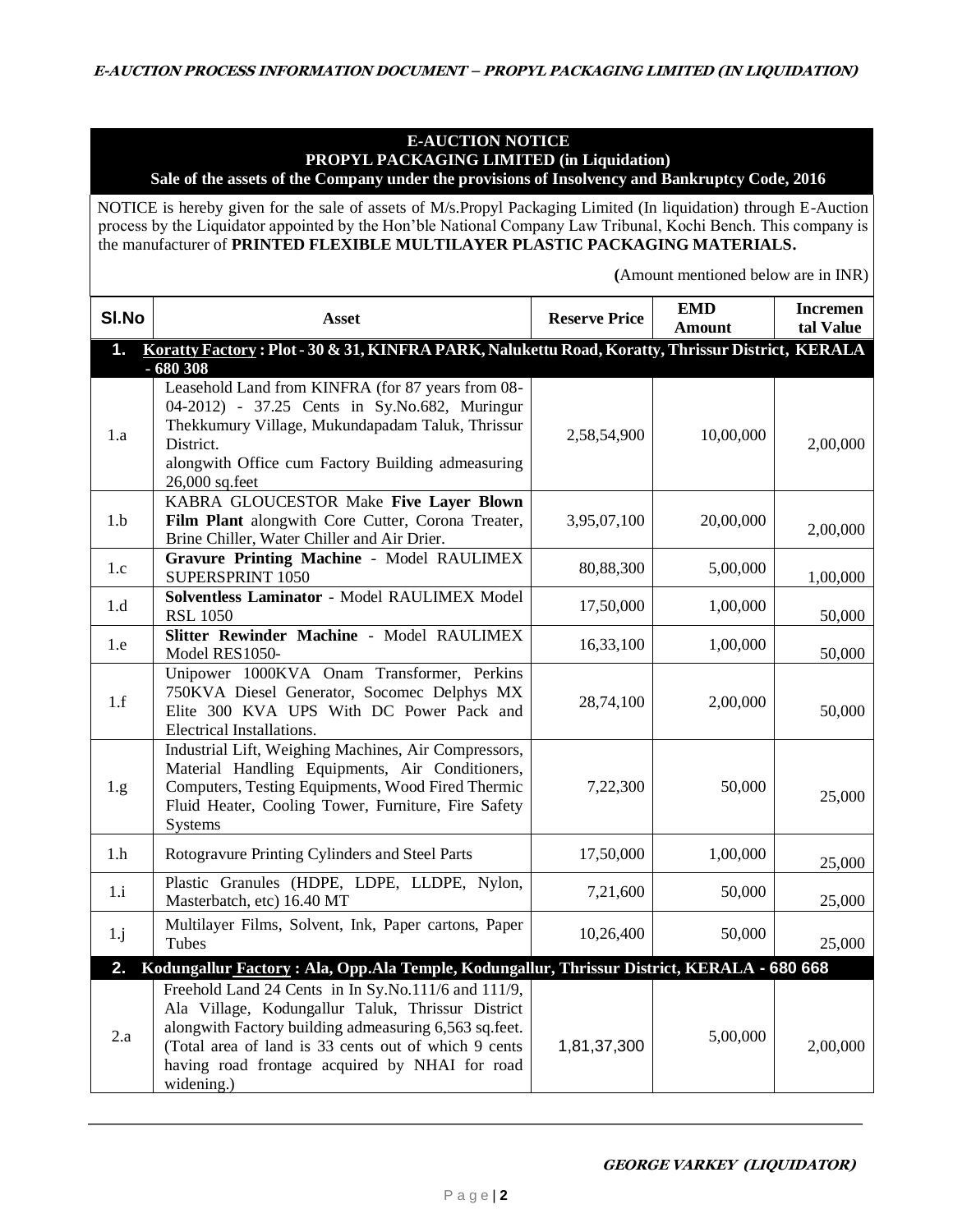| 2.b            | Plastic Processing Machine and old Machines<br>including printing machine, Slitter, Pouch Maker and<br>all Materials lying in the factory.                                                                                                                                                                | 3,80,000  | 25,000   | 10,000   |
|----------------|-----------------------------------------------------------------------------------------------------------------------------------------------------------------------------------------------------------------------------------------------------------------------------------------------------------|-----------|----------|----------|
| 3 <sub>1</sub> | Coimbatore Factory: Plot 126, SIDCO Industrial Estate, Mallumichampetty, Coimbatore,                                                                                                                                                                                                                      |           |          |          |
|                | <b>TAMIL NADU - 641 050</b>                                                                                                                                                                                                                                                                               |           |          |          |
| 3.a            | Freehold land 25.60 Cents in SF No.405 and 406 in<br>Malumichampatti Village, Coimbatore South Taluk in<br>Coimbatore District alongwith Factory building<br>admeasuring 5,300 sq.feet,                                                                                                                   | 92,83,600 | 5,00,000 | 2,00,000 |
| 3.b            | Eight Colour Rotogravoure Printing Machine, Dry<br>Lamination Machine, Pouch Making Machines, Slitter<br>Machine, Sealing Machine, 100 KVA Generator, Air<br>Compressors, Material Handling Machine, Weigh<br>Scale, Electrical Installations and Furniture and Fittings                                  | 26,72,900 | 2,00,000 | 1,00,000 |
| 3.c            | Multilayer Films, Rotogravoure Printing Cylinders and<br>Scraps                                                                                                                                                                                                                                           | 8,71,400  | 50,000   | 50,000   |
| 4.             | Pardi Factory: Shed J5, GIDC, Killa Pardi, Pardi, Valsad District, GUJARAT - 396 125                                                                                                                                                                                                                      |           |          |          |
| 4.a            | Three Layer Blown Film Plant Model KET34955,<br>Corona Treater, Water Chiller, Four Colour NISSI<br>Rotogravoure Printing Machine, Slitter Rewinding<br>315<br>KVA Transformer,<br>Electrical<br>Machine,<br>Installations, Furniture and Fittings and Rotogravoure<br>Printing Cylinders, Printed Films. | 37,27,600 | 3,00,000 | 1,00,000 |
| 4.b            | Plastic Granules - HDPE, LDPE, LLDPE, etc - 6.5MT                                                                                                                                                                                                                                                         | 2,79,500  | 25,000   | 10,000   |

Details are mentioned in E-Auction Process Document available at<http://prropylpacks.com/> or Please contact

the Liquidator at **Mobile No. 7012903235** : Email [geovaktm@gmail.com.](mailto:geovaktm@gmail.com) The sale of assets through E-Auction will be conducted strictly on "AS IS WHERE IS", "AS IS WHAT IS" and "WHATEVER THERE IS BASIS"

| Date and Time of E Auction                                  | 05-07-2022               |
|-------------------------------------------------------------|--------------------------|
|                                                             | $02:00$ PM to 4:00 PM    |
| Last Date for Submission of Bids Application along with EMD | 03-07-2022               |
| $E -$ Auction Portal                                        | https://nbid.nesl.co.in/ |

Sd/-

**George Varkey** 

Liquidator of Propyl Packaging Limited IBBI/IPA-001/IP-P00433/2017-18/10756 **Address**: Building no.110, Ground Floor, Surabhi Nagar, Kakkanad, Kochi, Kerala-682030 **Mobile No. +91 7012903235** : Email Id [geovaktm@gmail.com](mailto:geovaktm@gmail.com) **Date: 17-06-2022**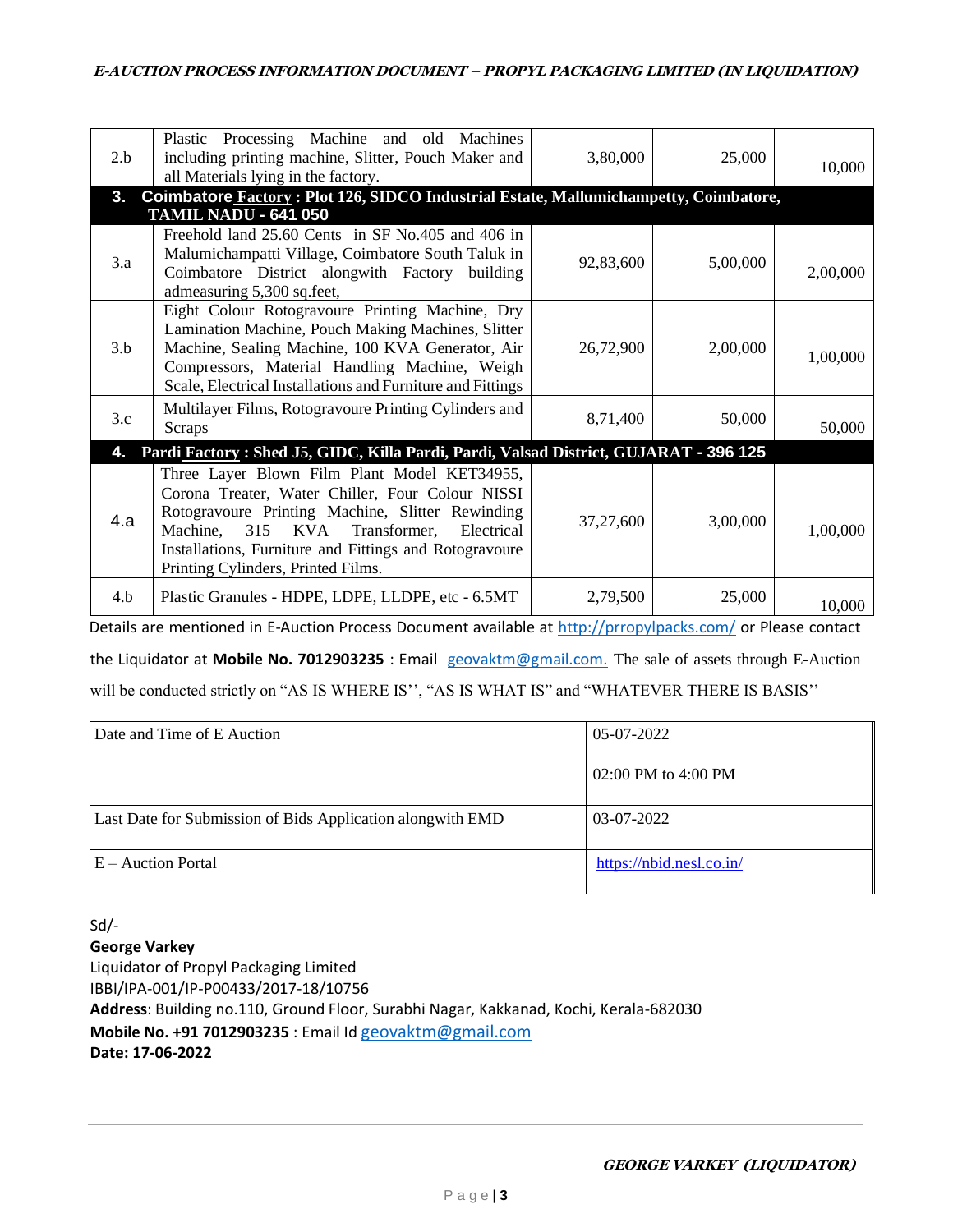## **ABOUT THE COMPANY - M/s.PROPYL PACKAGING LIMITED**

A manufacturer of 3 layer and 5 layer Plastic Packaging materials used for packing products of Food and Confectionery, Vegetable oil, Chemicals, Pharmaceuticals and Cosmetics industries. It has state of art manufacturing technology and exceptionally good machines for extrusion, slitting and printing (makes -Kabratech Gloucester, Raulimex, etc) in their manufacturing plants at Thrissur in Kerala, Coimbatore in Tamil Nadu and GIDC Pardi in Gujarat.

#### **Products of the company:**

## **[5 Layer Nylon/PE Film](https://www.indiamart.com/proddetail/5-layer-nylon-pe-film-21153214862.html)**



Used in Packing of Edible Oil, Biscuits, Dry fruits, Milk powder, Ghee, Bulk bags for extracts, Cheese, Vacuum bags packaging for cashew, tea leaves etc., Meat and meat products, Chemicals packing and liner bags, Lamination grade films

# **[3 Layer PE Film](https://www.indiamart.com/proddetail/3-layer-pe-film-21153222612.html)**

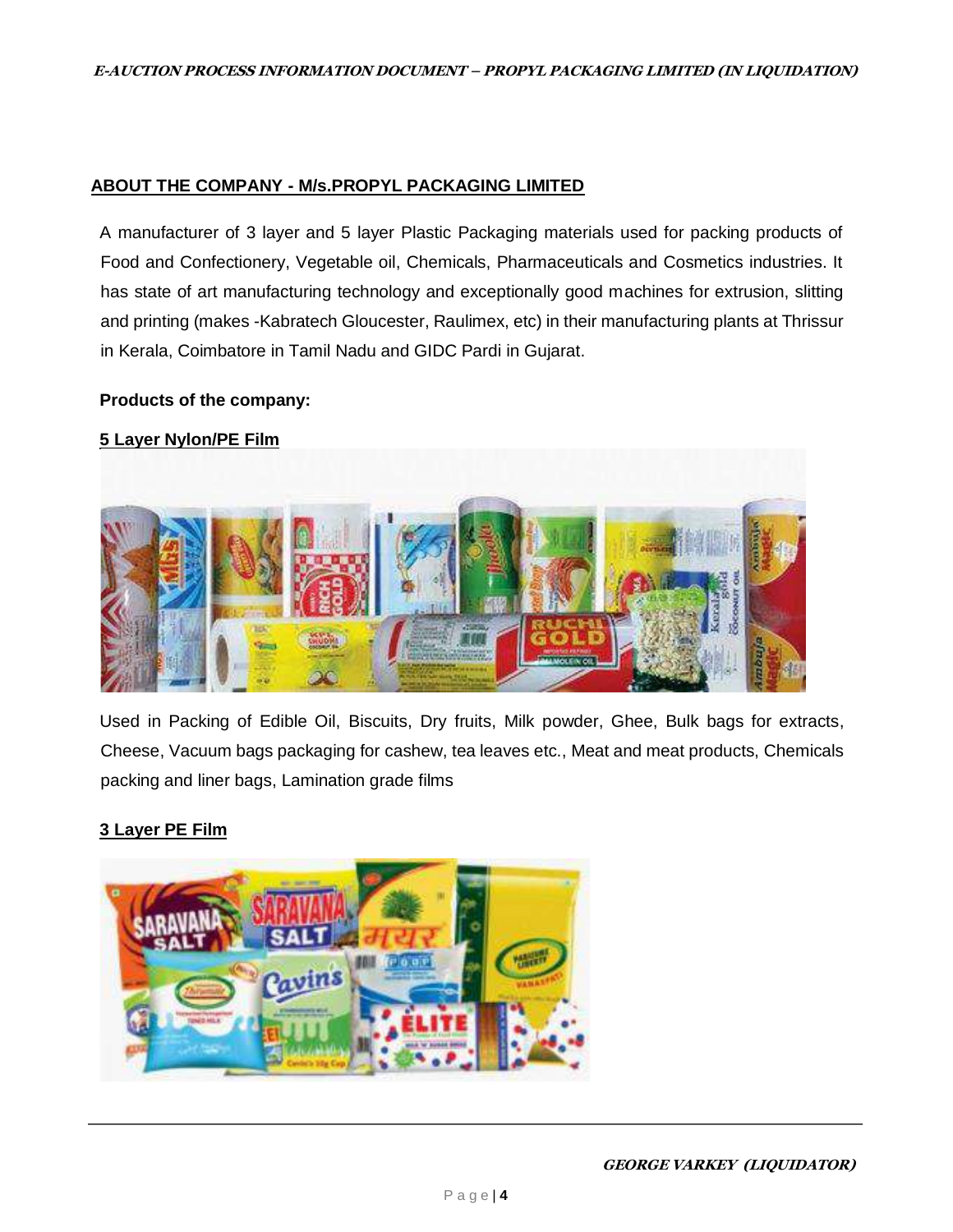*Used* in *Packing of* Milk, Edible oil, Vanaspathy; Water & Soft drinks; Lamination grade film for various applications; Mulch film.

#### **[Flexible Laminates](https://www.indiamart.com/proddetail/flexible-laminates-21153234230.html)**



*Used in packing* of Wheat flour and other products, Detergents, Agrochemicals, Rice powder and its variants, Seeds, Free flow salt; IMFL (Indian made Foreign Liquor); Pharma Sector; Ayurvedic Products.

#### **Factories of the Company are at:**

| SI.No        | Location                      | <b>Address</b>                         |
|--------------|-------------------------------|----------------------------------------|
|              |                               |                                        |
| 1            | Registered Office and Koratty | Plot - 30 & 31, KINFRA PARK,           |
|              | <b>Factory (KERALA)</b>       | Nalukettu Road, Koratty,               |
|              |                               | Thrissur, Kerala - 680308              |
| $\mathbf{2}$ | <b>Coimbatore Factory</b>     | Plot No.126, SIDCO Industrial Estate,  |
|              | (TAMIL NADU)                  | Malumichampatti, Coimbatore,           |
|              |                               | Tamil Nadu.                            |
| 3            | <b>Pardi Factory</b>          | Shed No.J5, GIDC-Kila Pardi,<br>Pardi, |
|              | (GUJARAT)                     | Valsad, Gujarat - 396 125              |
| 4            | Kodungallur (Old Factory)     | Ala, Kodungallur, Thrissur, Kerala     |
|              | (KERALA)                      |                                        |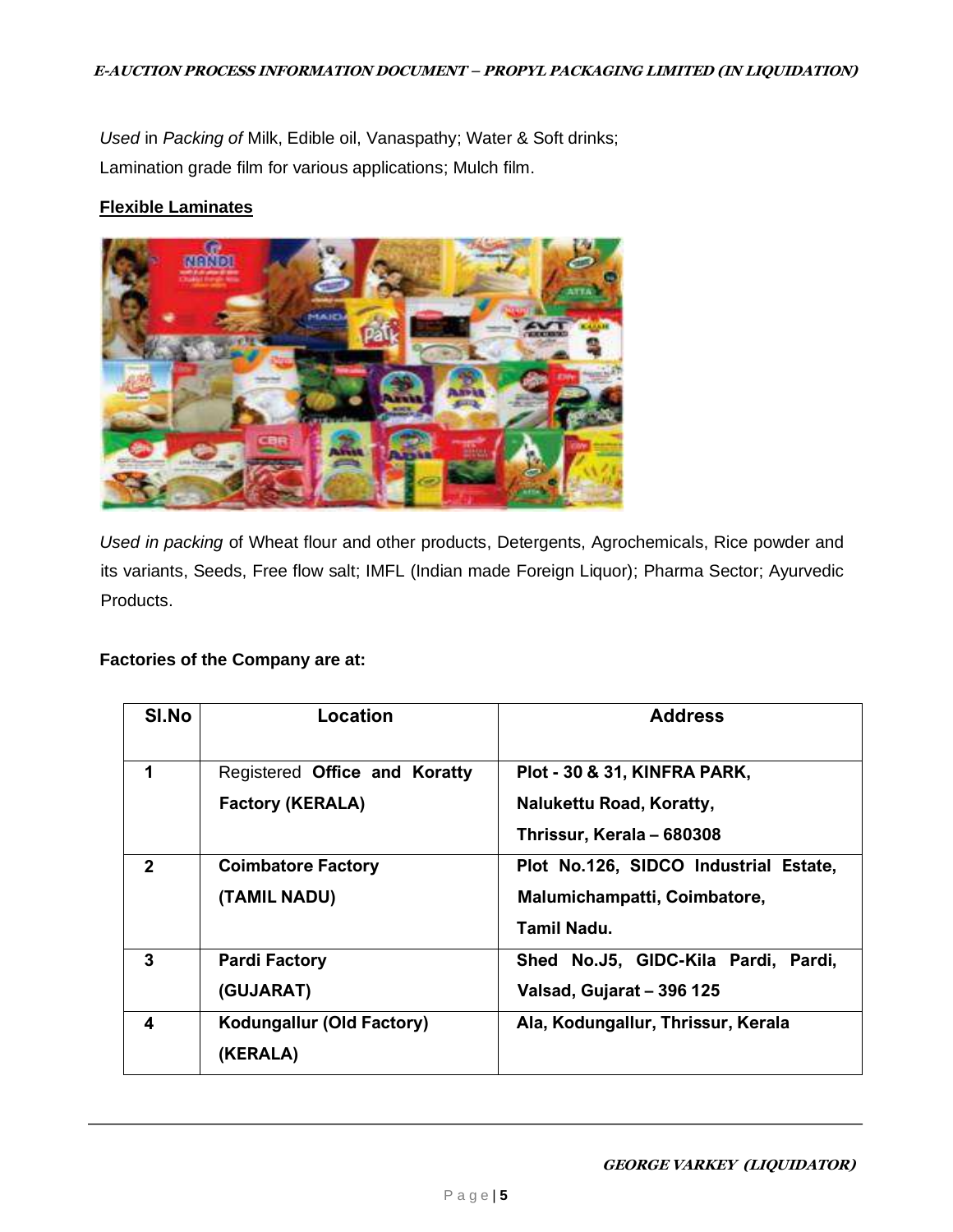# **E-Auction Process**

| SI. No. | <b>Description</b>                    | <b>Remarks</b>                                         |
|---------|---------------------------------------|--------------------------------------------------------|
| 1.      | Event Type                            | E-Auction under Liquidation Process                    |
| 2.      | <b>Property/Company Details</b>       | Propyl Packaging Ltd (in Liquidation) comprises of the |
|         |                                       | following available assets                             |
|         |                                       | <b>Assets:</b>                                         |
|         |                                       | 1) Non-Current Assets:                                 |
|         |                                       | (a) Land and Building                                  |
|         |                                       | (b) Plant and Machinery                                |
|         |                                       | Inventory<br>(c)                                       |
|         |                                       | (d)<br>Scrap                                           |
|         |                                       |                                                        |
|         |                                       | Details of the Assets of the company for sale are      |
|         |                                       | provided in Annexure-VII.                              |
| 3.      | Seller/Borrower Name                  | M/s Propyl Packaging Ltd (in Liquidation)              |
|         |                                       |                                                        |
| 4.      | <b>Eligibility Criteria of Bidder</b> | Refer point 4.6                                        |
|         |                                       |                                                        |
| 5.      | Submission of Bid Application         | 17-06-2022                                             |
|         | Form Start date                       |                                                        |
| 6.      | Submission of Bid Application         | 03-07-2022                                             |
|         | Form End date                         |                                                        |
| 7.      | <b>Auction Start date &amp; Time</b>  | 05-07-2022 from 2:00 PM                                |
|         |                                       |                                                        |
| 8.      | Auction End date & Time               | 05-07-2022 till 04:00 PM                               |
| 9.      | Mode of Submission of Bid             | Online/Offline                                         |
|         | <b>Application Form</b>               |                                                        |
| 10.     | Mode of Auction                       | E-auction (online only)                                |
|         |                                       |                                                        |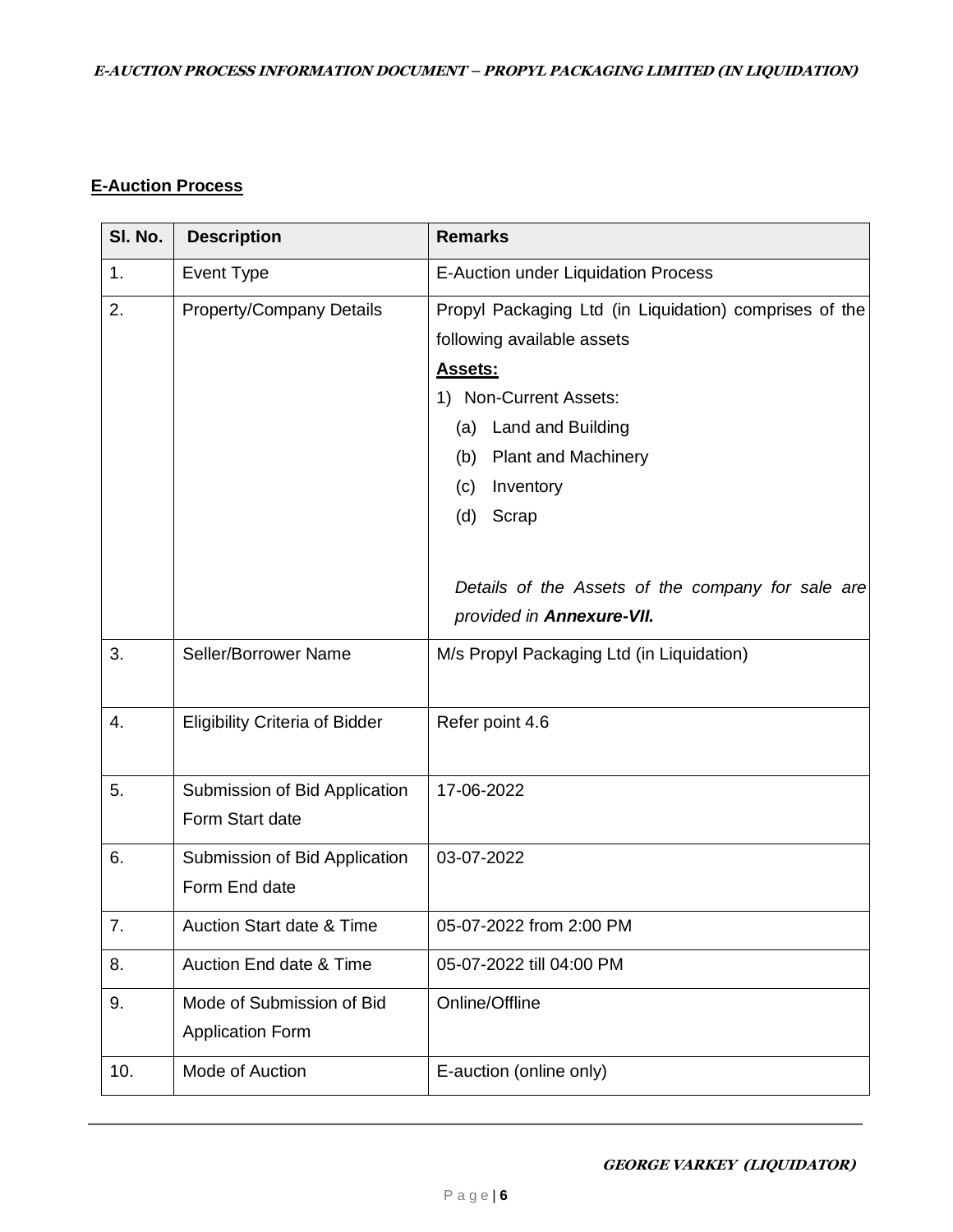| 11. | <b>E-Auction website</b>    | https://nbid.nesl.co.in/       |                                                   |
|-----|-----------------------------|--------------------------------|---------------------------------------------------|
| 12. | Auction method              | E-Auction                      |                                                   |
| 17. | Last date for receiving EMD | 03-07-2022                     |                                                   |
| 18. | EMD Payable in favour of &  | By way of NEFT/DD/RTGS:        |                                                   |
|     | Payable at:                 | <b>Account Name</b>            | PROPYL PACKAGING<br><b>LIMITED IN LIQUIDATION</b> |
|     |                             | Account No.                    | 009681300000498                                   |
|     |                             | <b>Bank Name</b>               | <b>YES BANK</b>                                   |
|     |                             | <b>Bank Branch</b>             | KOCHI, M.G.ROAD                                   |
|     |                             | <b>IFSC Code</b>               | <b>YESB0000096</b>                                |
| 19. | Auto extension              | Auto Extension of Five minutes |                                                   |

To know more or to participate into the E-Auction please contact or Email to **Mr. Neel Doshi at +91- 9404000667 or Email at neeld@nesl.co.in** and for business related issues please contact Mr. George Varkey, Liquidator in the matter, at +91-7012903235 or Email at **geovaktm@gmail.com**. **NOTES:**

- 1. This E-Auction Process Information Document is issued only for the Bidders interested in participating in the e-auction process of sale of Propyl Packaging Ltd (In Liquidation).
- 2. The terms and conditions, deadlines etc. for participating in the e-auction are provided in this E-Auction Process Information Document.
- 3. The timelines, notifications, updates and other details for the e-Auction Process are available on the website ([www.prropylpacks.com](http://www.prropylpacks.com/)[\)](http://www.lancovidarbha.com/) of Propyl Packaging Ltd (In Liquidation) and will also be available on the website / link of the E-Auction Service Provider **https://nesl.co.in/auction**notices-under-ibc/. Bidders desirous to submit their Bid have to submit their Bids on E-Auction portal of the E-Auction Service Provider, which shall be published on the website Propyl Packaging Ltd (In Liquidation).
- 4. The entire process shall be subject to extant Regulations, the Code and approval of the Adjudicating Authority.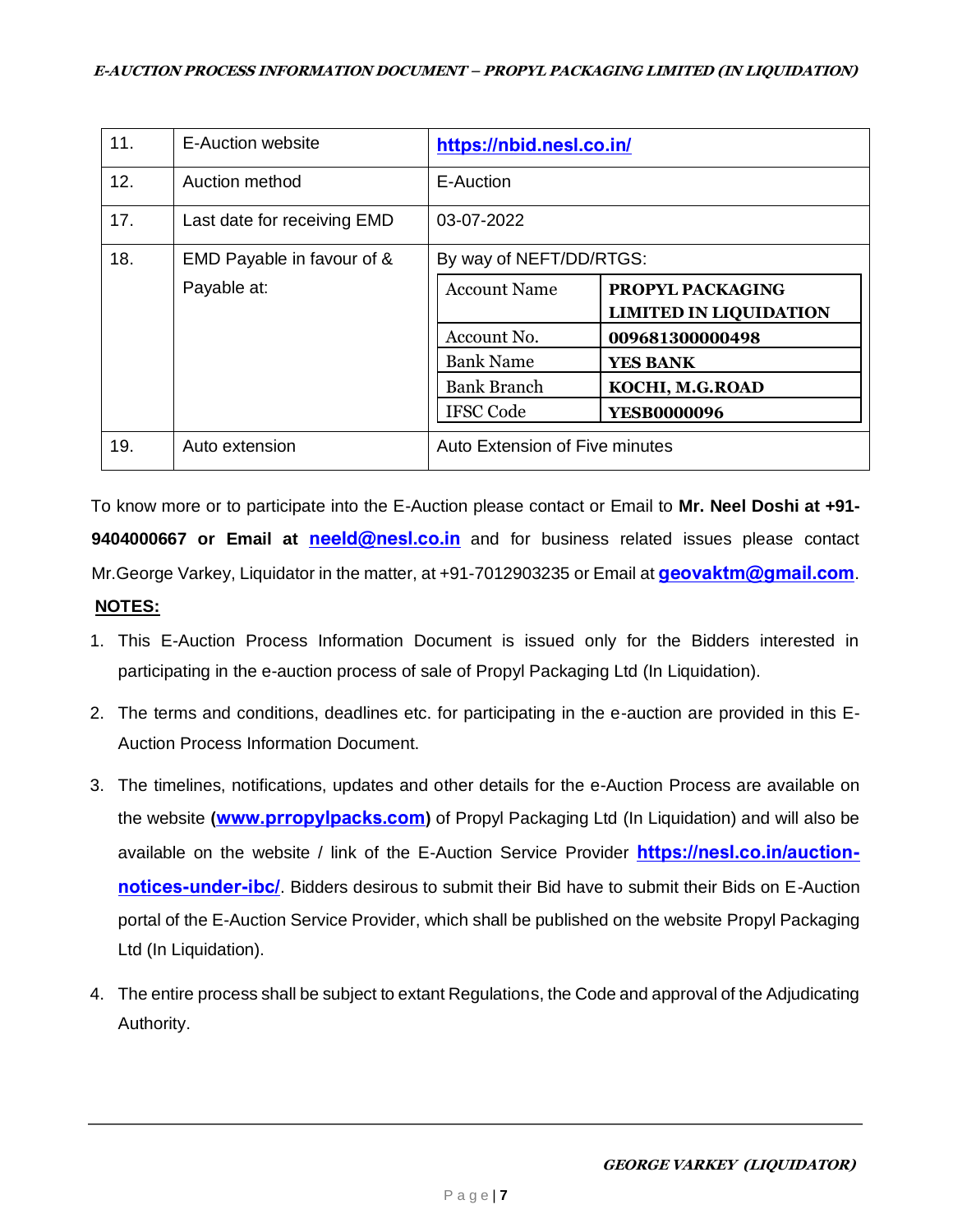# **DISCLAIMER**

- *1. This E-Auction Process Information Document ("this document") for Sale of assets of the Corporate Debtor is issued by Mr.George Varkey (a registered insolvency professional with Registration No. IBBI/IPA-001/IP-P00433/201718/10756), the Liquidator appointed by the Hon'ble National Company Law Tribunal, Kochi Bench vide its order in No. IA(IBC)/106/KOB/2021 in IBA/52/KOB/2019 dated 18/11/2021 in the matter of liquidation of "Propyl Packaging Ltd (in Liquidation)" for general information purposes only and to provide general information, without regard to specific objectives, suitability, financial situations and the requirements of any particular person and does not constitute any recommendation of an offer to buy, purchase or subscribe to any securities or any assets of the Company. This document is neither an agreement nor an offer by the Company or Liquidator or any other Person.*
- *2. The purpose of this Document is to lay-down the process for submitting the Bid by the prospective Bidders through E- Auction for participating in the process of Sale of the assets of the Company in accordance with the provisions of E-Auction Process Information Document, IBC, 2016 and Liquidation Process Regulations. Neither this E-Auction Process Information Document nor anything contained herein shall form the basis of, or be relied upon in connection with any contract, agreement, undertaking, understanding or any commitment whatsoever.*
- *3. This Document does not solicit any action based on the material contained herein. This document is not a statutory document and it has not been approved or registered with any regulatory or statutory authority of government of India or any state government or by any stock exchange in India or any other jurisdiction. Nothing herein contained or materials relating to the E-Auction Process Information Document should be construed as legal, financial, accounting, regulatory or tax advice by the Liquidator.*
- *4. It is to be noted that no information being provided in this E-Auction Process Information Document or on the website of the Company claims to be comprehensive or all inclusive, and it may not contain all the information that the recipient may consider material. Each Prospective Bidder should, conduct its own investigations, diligence, and analysis and should check the accuracy, adequacy, correctness, reliability and completeness of the assumptions, assessments, statements and information made available and obtain independent advice from appropriate sources.*
- *5. While this information has been prepared in good faith, the recipient acknowledges that no representation or warranty, expressed or implied, is made by the Liquidator, or his advisors and representatives, as to the accuracy, authenticity, completeness, or fairness of the information or opinions contained in this document or the Information Memorandum in any other document provided in connection with due-diligence of the Company. Acceptance of the document by the Prospective Bidder shall be deemed to be an unconditional acknowledgement by the recipient that*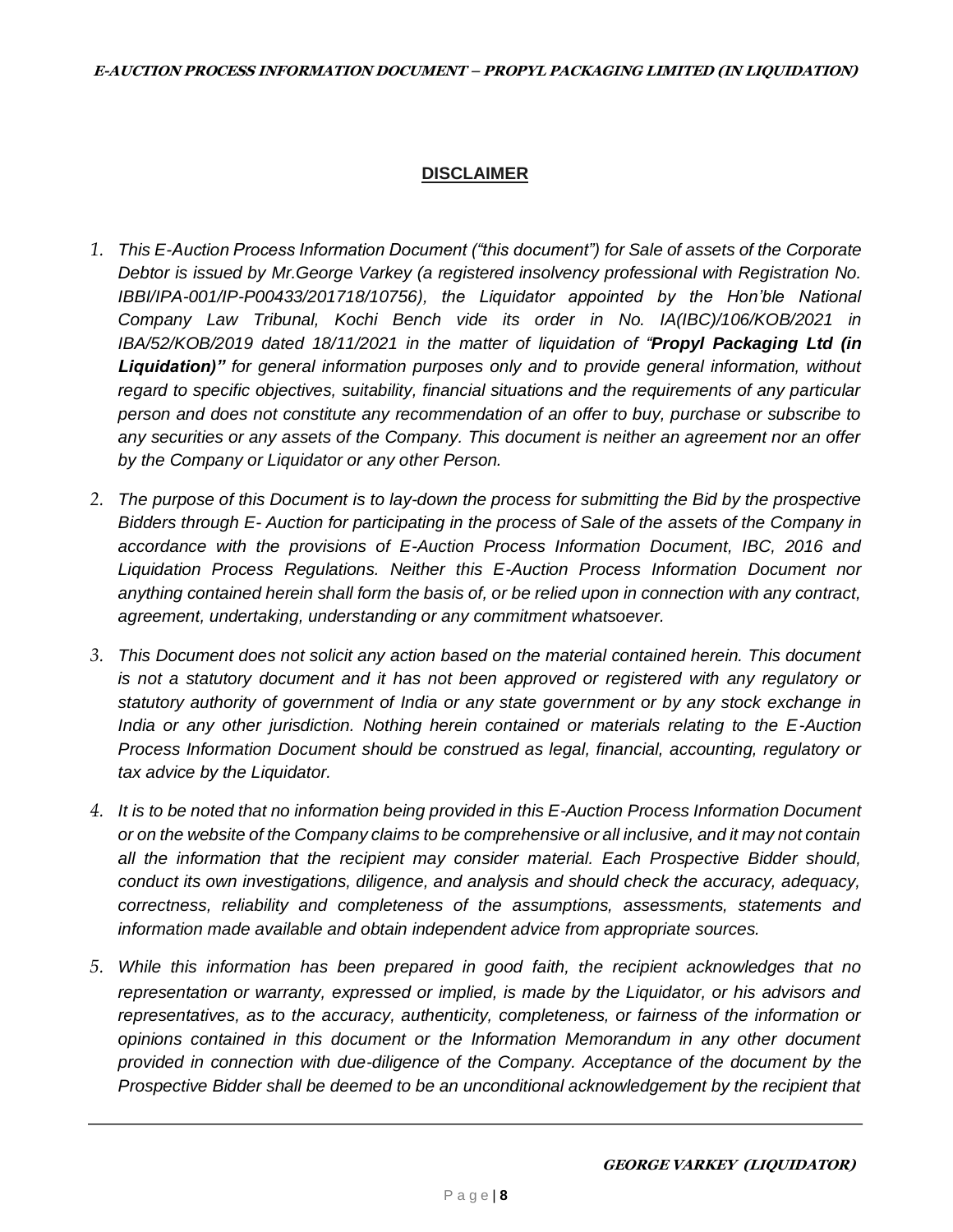*the Company, the Liquidator, their advisors and representatives, officers, agents do not accept any responsibility or liability for any such information or opinion.* 

- *6. The Liquidator may, update, amend or supplement the information, assessment or assumptions contained in this document, modify, add to, delay or otherwise annul or cease the sale Process at any point in time, for any reason determined in his sole discretion.*
- *7. In providing this document, the Liquidator or his advisors or representatives do not undertake any obligation to provide the Prospective Bidder with access to any additional information or to update, expand, revise or amend the information, or to correct any inaccuracies which may become apparent in this or any other document. The Liquidator may however, alter, modify or otherwise change in any manner the contents of this document, without obligation to notify any person of such revision or changes.*
- *8. In so far as the information contained in this E-Auction Process Information Document includes current and historical information, the accuracy, adequacy, authenticity, correctness, fairness, and completeness of such information cannot be guaranteed. By acceptance of this E-Auction Process Information Document, the Bidder shall be deemed to have acknowledged that it has not relied upon any representation and warranty made by the Liquidator.*
- *9. This E-Auction Process Information Document and information contained herein or disclosed should not be printed, reproduced, transmitted, sold, distributed, or published by the recipient of this E-Auction Process Information Document, without prior written approval from the Liquidator. Distributing or taking/editing/dispatching/transmitting this E-Auction Process Information Document in certain foreign jurisdictions may be restricted by law, and Persons in whose possession this EAuction Process Information Document comes should inform themselves about, and observe, any such restrictions.*
- *10. Neither the Liquidator, nor his professional advisors, affiliates, employees, colleagues, agents, representatives or managers of the process shall be liable for any damages, whether direct or indirect, special or consequential including loss of revenue or profits that may arise from or in connection with the use of this E-Auction Process Information Document, including for the Bidder not being selected as a Successful Bidder or on account of any decision taken by the Liquidator.*
- *11. This document as well as the web-site contains confidential, proprietary and/or legally privileged information and by its acceptance hereof, the Prospective Bidder agrees that the information contained herein or otherwise provided to the Prospective Bidder regarding the Company will be kept confidential and is not to be used for any purpose other than in connection with submission of the bid for the Corporate Debtor. The terms of this document shall be subject to the Confidentiality Undertaking (defined hereinafter) and the recipient agrees that it will not, directly or indirectly, disclose to or permit its subsidiaries, Affiliates, employees, advisors or representatives to disclose any information contained herein or otherwise provided to it regarding the Company to any other person or reproduce this document in whole or in part.*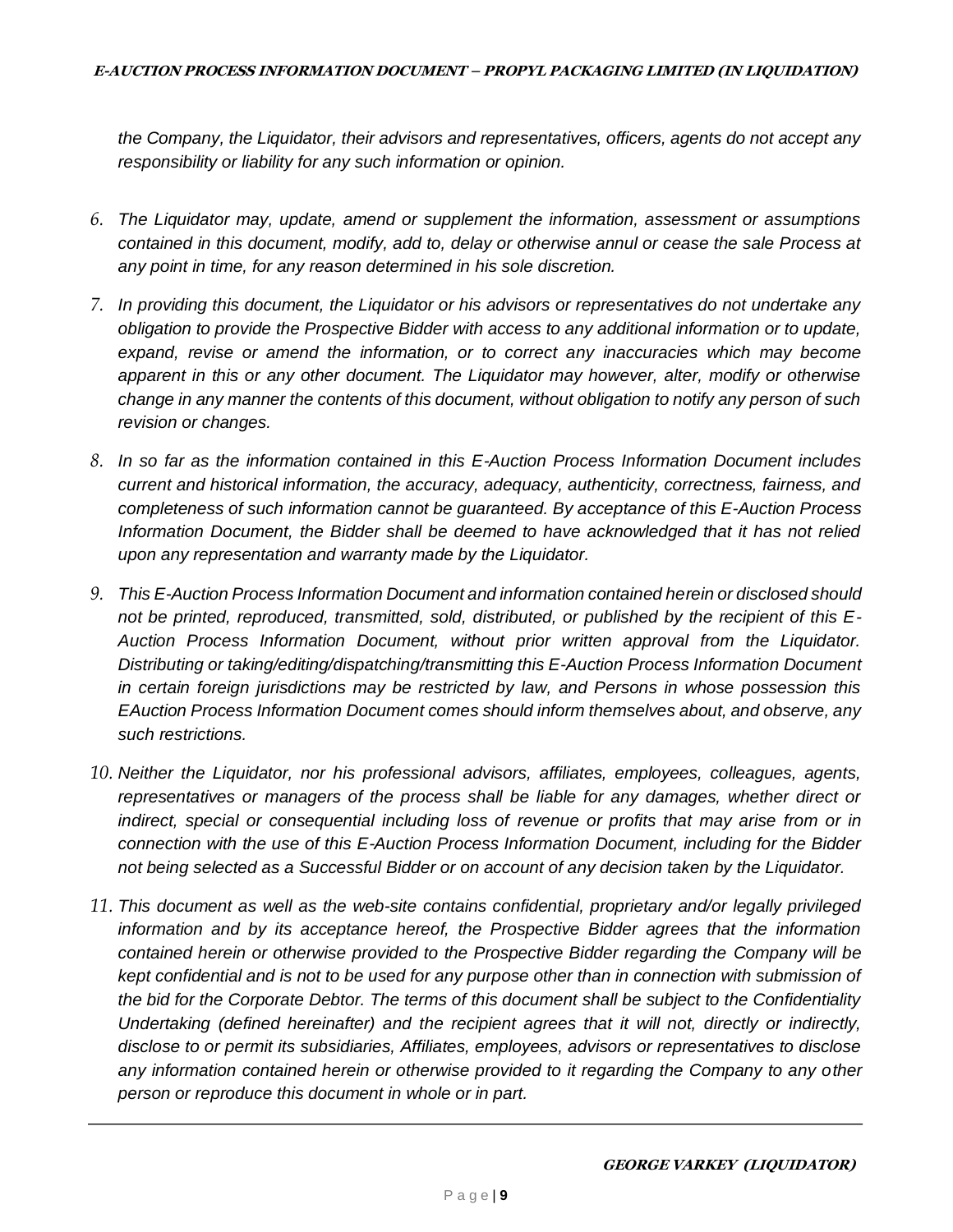- *12. Further, apart from the provisions set out in this E-Auction Process Information Document, the Bidder shall be responsible for fully satisfying the requirements and provisions of IBC, 2016 and Liquidation Process Regulations made thereunder as well as all laws in force that are or may be applicable to the Bidder or the intended manner of sale envisaged under this E- Auction Process Information Document and for obtaining consents, waiver from requisite regulatory and statutory approvals from the concerned regulators, third parties and governmental authorities in order to consummate the sale process as contemplated in the E- Auction Process Information Document.*
- *13. Under no circumstances shall the Bidder make any contact, direct or indirect, by any mode*  whatsoever, with the Company until the Liquidator gives his written permission. The Confidential *Information shall be kept secret and confidential by the Bidder (s) and shall be used solely in accordance with the terms of the Confidentiality Undertaking and provisions of IBC, 2016.*
- *14. No Person, including the Bidder shall be entitled under any law, statute, rules or regulations or tort, principles of restitution or unjust enrichment or otherwise to claim for any loss, damage, cost or expense which may arise from or be incurred or suffered on account of anything contained in this E-Auction Process Information Document or otherwise, including the accuracy, adequacy, authenticity, correctness, completeness or reliability of the information or opinions contained in this E-Auction Process Information Document and any assessment, assumption, statement or information contained therein or deemed to form part of this E-Auction Process Information Document, and the Liquidator or any of his respective advisors, consultants and representatives and the Company, do not have any responsibility or liability for any such information or opinions and therefore, any liability or responsibility is hereby expressly disclaimed.*
- *15. The sale of the Company is proposed to be done on "as is where is, as is what is, whatever there is and without recourse basis" and the proposed sale of the Company does not entail transfer of any other title, except the title which the Company had on its assets & liabilities as on date of transfer. The Liquidator does not take or assume any responsibility for any shortfall or defect or shortcoming in the moveable/immoveable assets and/or liabilities of the Company. As such, the said proposition for disposition is without any kind of warranties and indemnities.*
- *16. Each Prospective Bidder shall bear all costs associated with or relating to the preparation and submission of its bid including but not limited to due diligence on the Company or preparation, copying, postage, delivery fees, expenses associated with any documents or demonstrations or presentations which may be required by the Liquidator or any other costs incurred in connection with or relating to its bid. This document is not transferable or assignable in any manner whatsoever to any person other than the intended Prospective Bidder.*
- *17. This E-Auction Process Information Document is neither an agreement nor an offer by the Liquidator to the prospective Bidders or any other person. The objective of this E- Auction Process Information Document is to provide prospective Bidders with information that may be useful to them in making their Bid. It may be noted that the assumptions, assessments, statements and information contained in the E-Auction Process Information Document may not be complete, accurate, adequate or*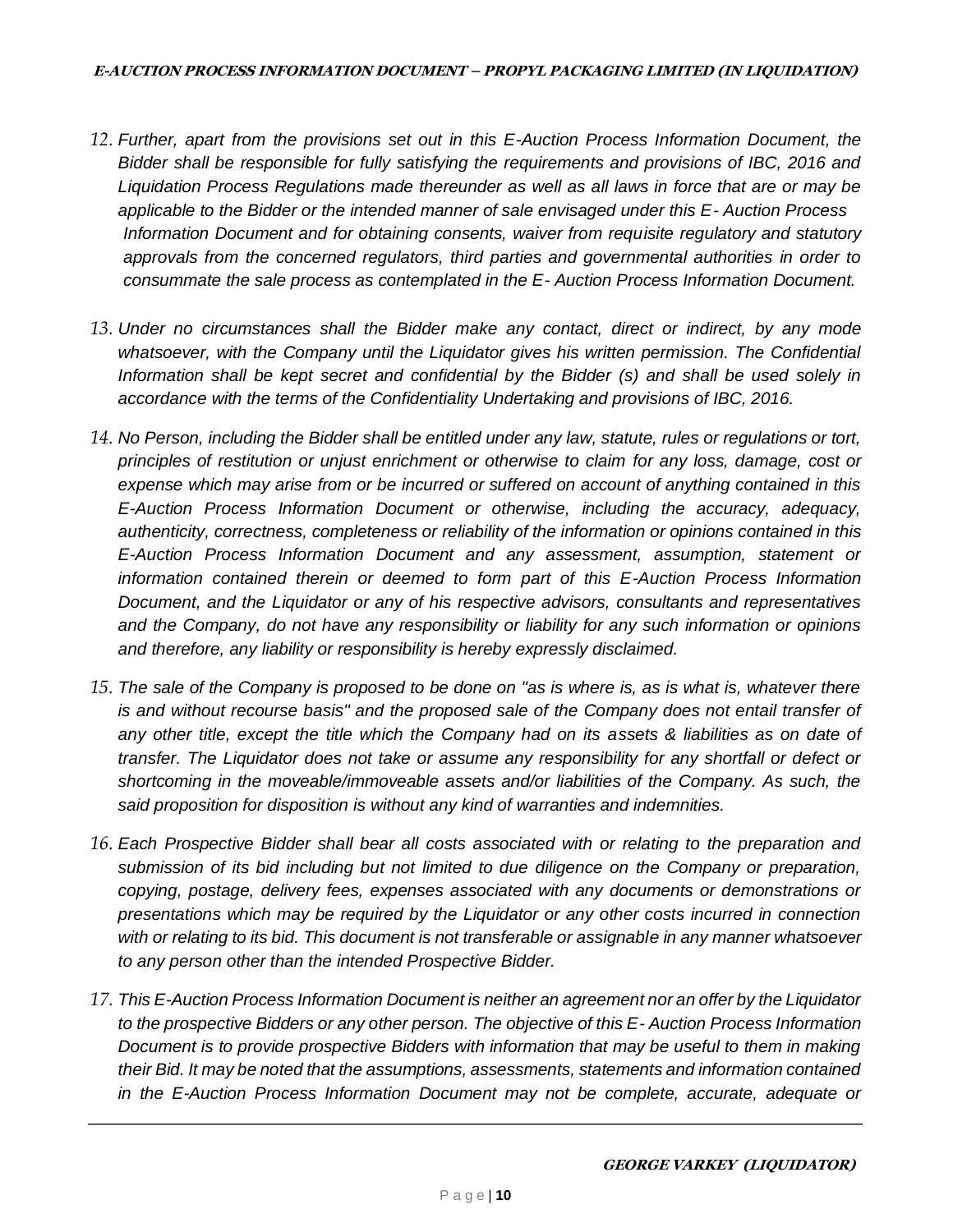*correct. Each Bidder should, therefore, conduct its own due-diligence, investigations and analysis and should also check the accuracy, adequacy, correctness, reliability and completeness of the assumptions, assessments, statements and information contained in this E-*

*Auction Process Information Document and may get independent advice from appropriate sources.* 

*18. Information provided in this E-Auction Process Information Document to the Bidder(s) has been collected and collated from several sources. This E-Auction Process Information Document may not be all inclusive and may not contain all of the information that the recipient may consider material* 

*for the purpose of submission of its Bid. The information given by no means claims to be an exhaustive account of statutory requirements and should not be regarded as complete. The Liquidator accepts no liability or responsibility for the authenticity, accuracy or otherwise for any statement or information contained in the E- Auction Process Information Document.* 

- *19. The Bidders are prohibited from giving or offering any gift, bribe or inducement and any attempt to any such act on behalf of the Bidder towards the Liquidator, or any of his respective professional advisors, affiliates, or Representatives for showing any favour in relation to this document or the process set out herein, shall render the bidder to such liability and penalty as the Liquidator may deem proper, including but not limited to immediate disqualification and exclusion from the process contemplated hereunder.*
- *20. Neither the information in this E-Auction Process Information Document nor any other written or oral information provided by the Liquidator, or any of his respective advisors, consultants and representatives is intended to form the basis of or the inducement for submission of any document or information or the Bid by any prospective Bidder or for any investment activity.*
- *21. It is to be noted that by procuring a copy of this E-Auction Process Information Document, the recipient accepts the terms of this Disclaimer, which forms an integral part of this E-Auction Process Information Document.*
- *22. Distributing / taking / sending / dispatching / transmitting this E-Auction Process Information Document in certain foreign jurisdictions may be restricted by law, and persons in whose possession this invitation comes should inform themselves about, and observe, any such restrictions.*
- *23. The benefit of all disclaimers, confirmations, acceptances and representations made or accepted by the recipient in this document shall accrue to the benefit of the Company, officers, employees, and other such persons assisting the Company in relation to its liquidation, and the Liquidator, The Insolvency Professional Entity, their authorised representatives, directors, officers, employees and advisors.*
- *24. Nothing contained in this document shall be deemed to relieve, wholly or partially, directly or indirectly, the Prospective Bidder from their compliance with the Insolvency and Bankruptcy Code, 2016, and any other applicable law. The Prospective Bidder shall inform themselves concerning, and shall observe and comply with, any applicable legal requirements.*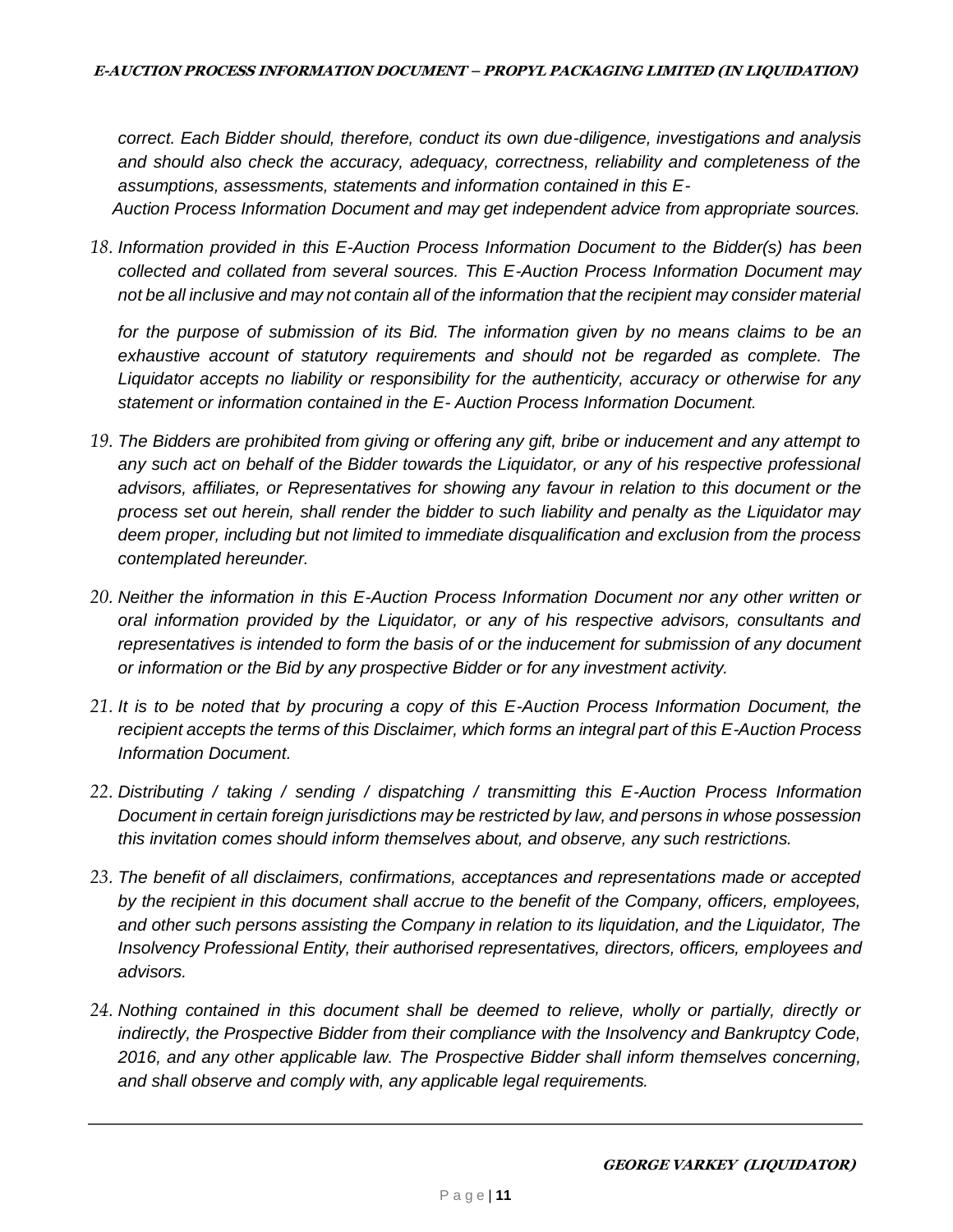#### **E-AUCTION PROCESS INFORMATION DOCUMENT – PROPYL PACKAGING LIMITED (IN LIQUIDATION)**

- *25. By procuring and accepting a copy of this document, the recipient accepts the terms of this disclaimer notice, which forms an integral part of this document.*
- *26. In addition to other disclaimer(s) of/ by the Liquidator in this document, the Liquidator hereby further disclaims any and all liability for any statements made or omitted to be made in this document or, any action taken or omitted to be taken pursuant to this document.*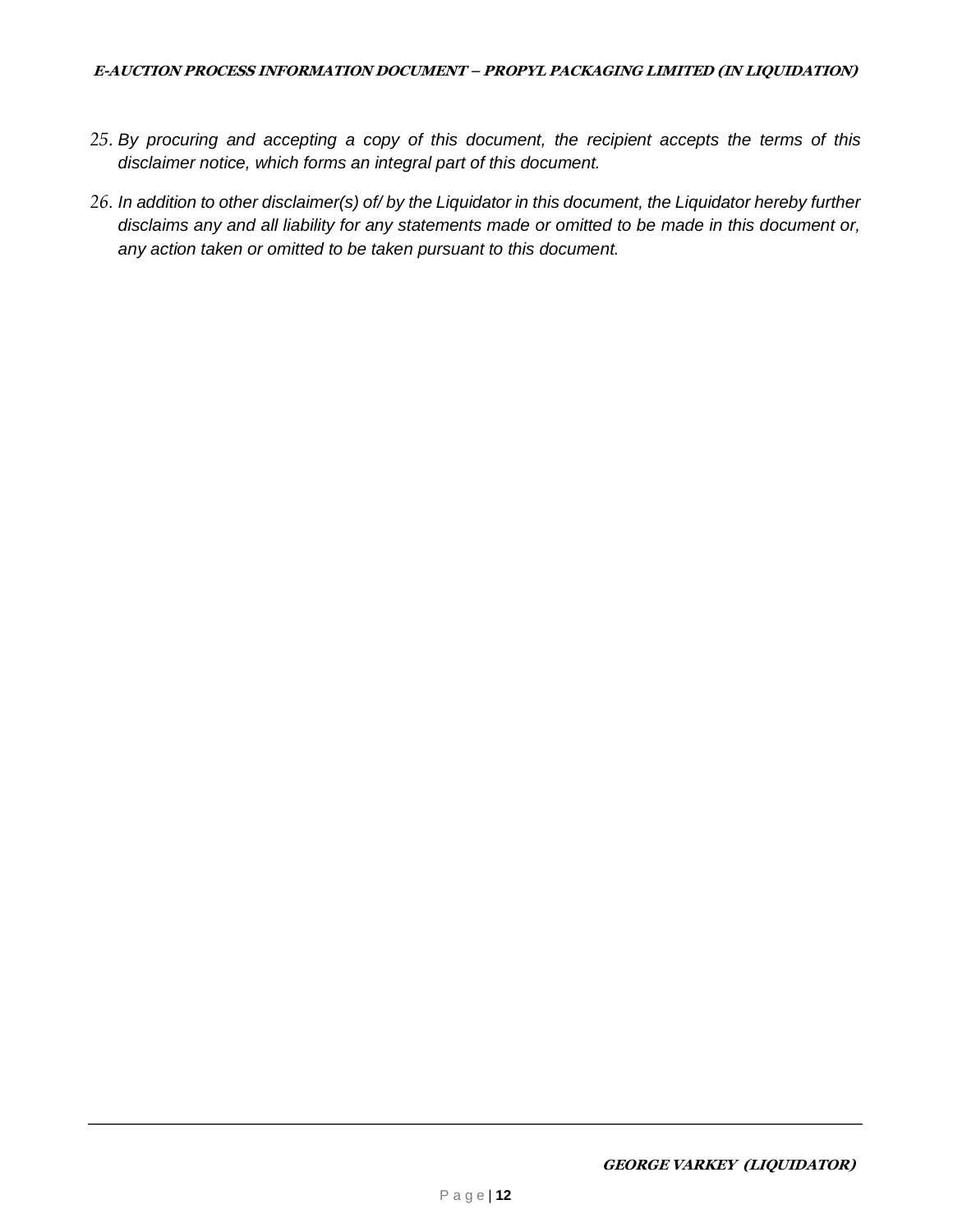# **INDEX**

| SI. No. | <b>Particulars</b>                             | Page No. |
|---------|------------------------------------------------|----------|
|         |                                                |          |
| 1.      | Important information before bidding           | 15       |
| 2.      | <b>Key Definitions</b>                         | 18       |
| 3.      | Background                                     | 22       |
| 4.      | Eligibility Criteria for the Bidder.           | 23       |
| 5.      | Terms and Conditions of the E-Auction          | 24       |
| 6.      | <b>Declaration of Successful Bidder</b>        | 41       |
| 7.      | Rejection of Successful Bid                    | 41       |
| 8.      | Issuance of Letter of Intent                   | 42       |
| 9.      | <b>Balance Sale Consideration</b>              | 43       |
| 10.     | <b>Confirmation of Sale</b>                    | 44       |
| 11.     | <b>Other Terms and Conditions</b>              | 46       |
| 12.     | <b>Fraudulent and Corrupt Practices</b>        | 49       |
| 13.     | Verification of Information by the Bidder      | 51       |
| 14.     | Verification of Documents and Disqualification | 52       |
| 15.     | Law and Jurisdiction                           | 53       |
| 16.     | <b>E-Auction Process Schedule</b>              | 53       |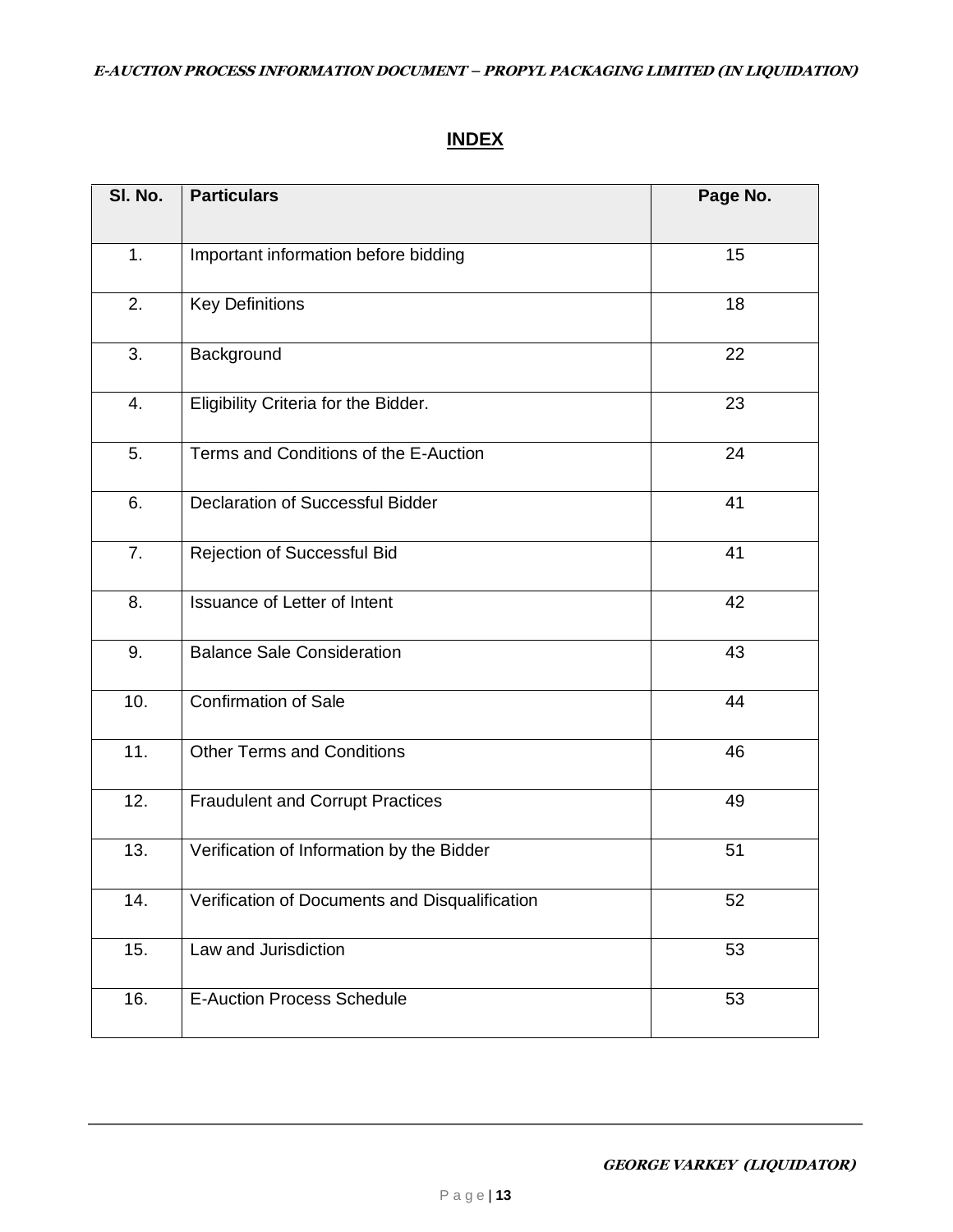|      | <b>ANNEXURES</b>                                                                                                                                                      |    |
|------|-----------------------------------------------------------------------------------------------------------------------------------------------------------------------|----|
| I.   | Affidavit cum Undertaking<br>(For eligibility undertaking u/s 29A of IBC, 2016)                                                                                       | 56 |
| Ш.   | <b>Confidentiality Undertaking</b>                                                                                                                                    | 62 |
| III. | Bid Application form along with annexed (i) Terms &<br>Conditions of sale in e-auction; and (ii) Bid Declaration<br>Form                                              | 67 |
| IV.  | Composition and Ownership Structure of the Prospective<br>Bidder (where relevant, for each member of the<br>consortium)                                               | 78 |
| V.   | Authorization for seeking reference from bankers, lenders,<br>financing institutions of the Prospective Bidder (where<br>relevant, for each member of the consortium) | 83 |
| VI.  | Format for Power of Attorney for nomination of Lead<br>Partner in the Consortium                                                                                      | 85 |
| VII. | Details of the Company alongwith available Assets &<br>Liabilities of the Company for e-Auction                                                                       | 88 |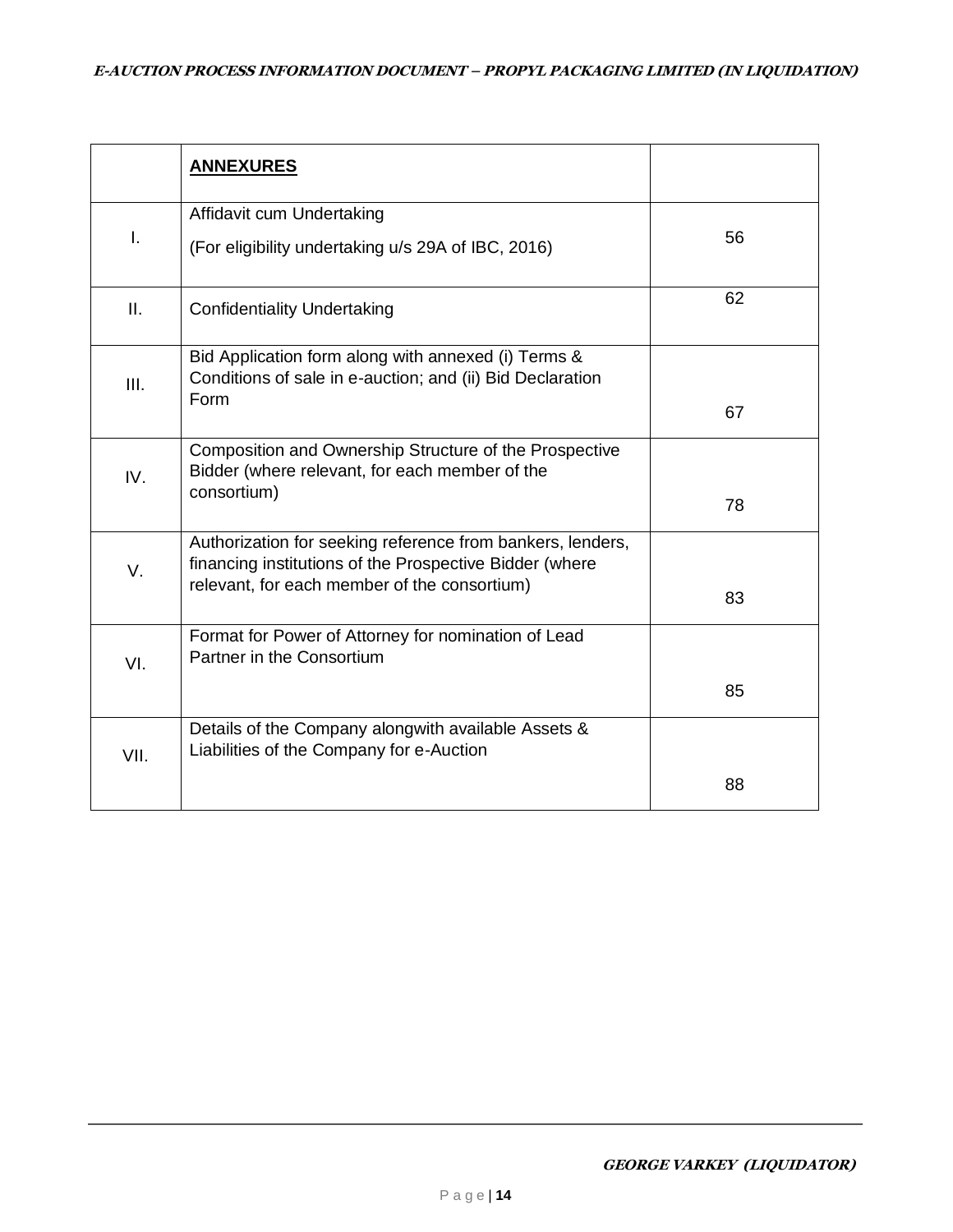#### **1. IMPORTANT INFORMATION BEFORE BIDDING:**

- 1.1 This E-Auction Process Information Document has been issued for the purpose of carrying out EAuction for the sale of the assets of the Company in accordance with the provisions of IBC and Liquidation Process Regulations. The prospective bidders are also advised to read the disclaimer given on *Page No. 6 to 10*.
- 1.2 The information provided in this E-Auction Process Information Document should be read together with the provisions of the IBC and the Liquidation Process Regulations. In the event of a conflict between this E-Auction Process Information Document and the IBC or the Liquidation Process Regulations, the provisions of the IBC or the Liquidation Process Regulations, as the case may be, shall always prevail.
- 1.3 The information contained in this E-Auction Process Information Document or subsequently provided to Bidder(s), whether verbally or in documentary or electronically or any other form by or on behalf of the Liquidator, is on the terms and conditions as set out in this E-Auction Process Information Document.
- 1.4 This E-Auction Process Information Document does not constitute advice and the Liquidator should not be held responsible for any sort of claim on information given on such assets and liabilities. The Liquidator hereby excludes any warranty, express or implied by any party on such information.
- 1.5 The Liquidator also hereby disclaims any and all liability for any statements made or omitted to be made in this E-Auction Process Information Document or, any action taken or omitted to be taken pursuant to this E-Auction Process Information Document. The Liquidator may in his absolute discretion, but without being under any obligation to do so, update, amend or supplement the information, assessment or assumptions contained in this E-Auction Process Information Document. Further, the Bidders must specifically note that the Liquidator reserves the right to change, update, amend, supplement, modify, add to, delay or otherwise annul or cease the liquidation proceedings at any point in time, for any reason whatsoever determined in his sole discretion without obligation to notify any Person of such revision or changes.
- 1.6 The issuance of this E-Auction Process Information Document does not imply that the Liquidator is bound to select a bidder or to declare the Bidder as Successful Bidder for acquisition of the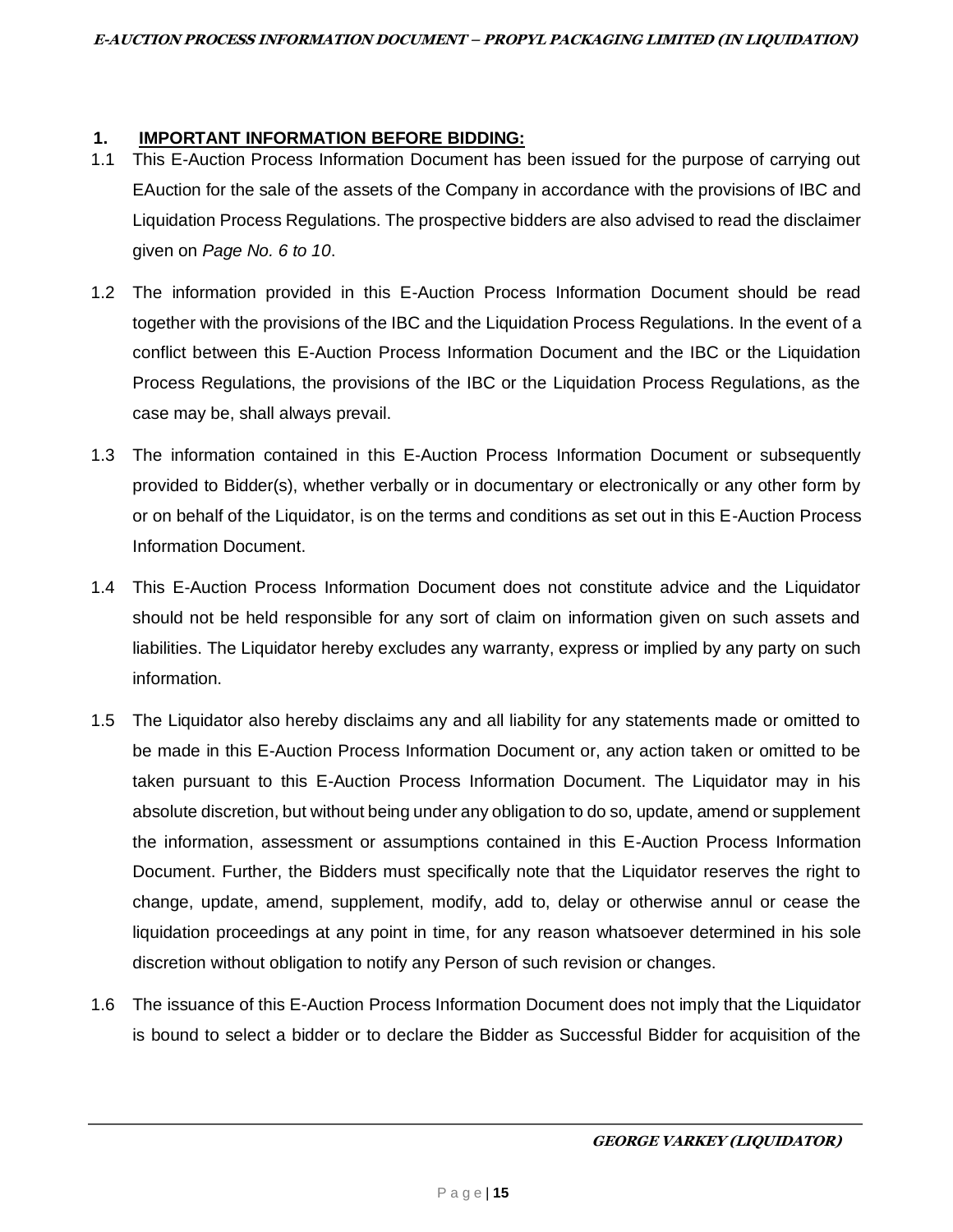Company and the Liquidator reserves the right to reject all or any of the Bidders or their Bid(s) without assigning any reason whatsoever.

- 1.7 The website of the E-Auction Service Provider is **<https://nbid.nesl.co.in/>**. The sale of the Company as contemplated in this E-Auction Process Information Document shall be undertaken by the E-Auction Service Provider for and on behalf of the Liquidator through an E-Auction platform provided on the website portal of the E-Auction Service Provider ("Platform").
- 1.8 Other details with respect to the E- Auction are as follows and the relevant annexures and formats are provided herein:

| <b>Type of Bid</b>                                    | E-Auction                                                       |
|-------------------------------------------------------|-----------------------------------------------------------------|
| <b>Seller</b>                                         | Mr.George Varkey,                                               |
|                                                       | Liquidator for M/s Propyl Packaging Limited (In<br>Liquidation) |
|                                                       | Tel: 7012903235                                                 |
|                                                       | Email: geovaktm@gmail.com                                       |
| Website of E- Auction Service                         | https://nbid.nesl.co.in/                                        |
| Provider                                              |                                                                 |
|                                                       |                                                                 |
|                                                       |                                                                 |
| <b>E-Auction</b><br><b>Service</b><br><b>Provider</b> | <b>Neel Doshi - 9404000667</b>                                  |
| (National e-Governance Services                       | Email: neeld@nesl.co.in                                         |
| <b>Limited (NeSL) Contact Person</b>                  |                                                                 |
|                                                       |                                                                 |
|                                                       |                                                                 |
|                                                       |                                                                 |
|                                                       |                                                                 |
|                                                       |                                                                 |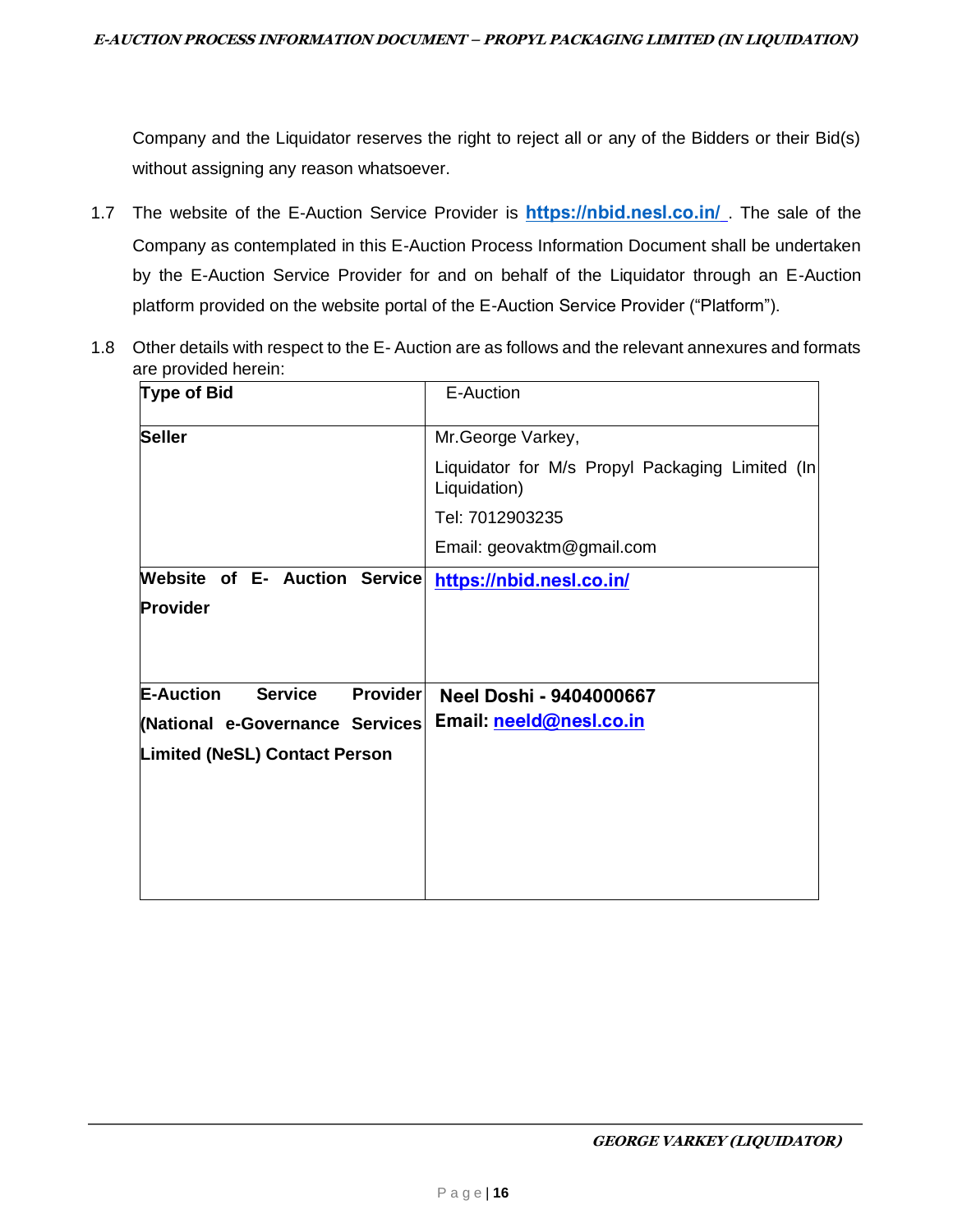| <b>Annexures</b>    | <b>Annexure I: Affidavit and Undertaking</b>                                                                                                |
|---------------------|---------------------------------------------------------------------------------------------------------------------------------------------|
|                     | <b>Annexure II: Confidentiality Undertaking</b>                                                                                             |
|                     | <b>Annexure III:</b> Bid Application form along with<br>annexed (i) Terms                                                                   |
|                     | & Conditions; and (ii) Bid Declaration Form                                                                                                 |
|                     | <b>Annexure IV: Composition and Ownership</b><br>Structure of the Prospective Bidder (where<br>relevant, for each member of the consortium) |
|                     | <b>Annexure V:</b> Authorization for, seeking reference                                                                                     |
|                     | from bankers, lenders, financing institutions of the                                                                                        |
|                     | Prospective Bidder (where relevant, for each                                                                                                |
|                     | member of the consortium)                                                                                                                   |
|                     | <b>Annexure VI:</b> Format for Power of Attorney for<br>nomination of                                                                       |
|                     | Lead Partner in the Consortium                                                                                                              |
|                     | <b>Annexure VII:</b> Details of the Company alongwith<br>available                                                                          |
|                     | Assets and Liabilities of the Company for e-auction                                                                                         |
| <b>Special</b>      | Please note that this bidding is a serious matter and<br>last-minute bidding may lead to unnecessary                                        |
| <b>Instructions</b> | lapses. Neither the E-Auction Service Provider nor<br>the Liquidator will be responsible for any lapses on<br>part of the Bidders.          |
|                     |                                                                                                                                             |

1.9 All terms and conditions with respect to the sale of the company shall be governed in accordance with the provisions of IBC and Liquidation Process Regulations read with the directions of the Liquidator and NCLT from time to time. As mandated by the NCLT, the Liquidator shall exercise all rights with respect to sale of the Company and it would be open to the Liquidator to appoint such experts, professionals or other persons, as the Liquidator might think necessary to facilitate in conducting the sale of the assets of the Company.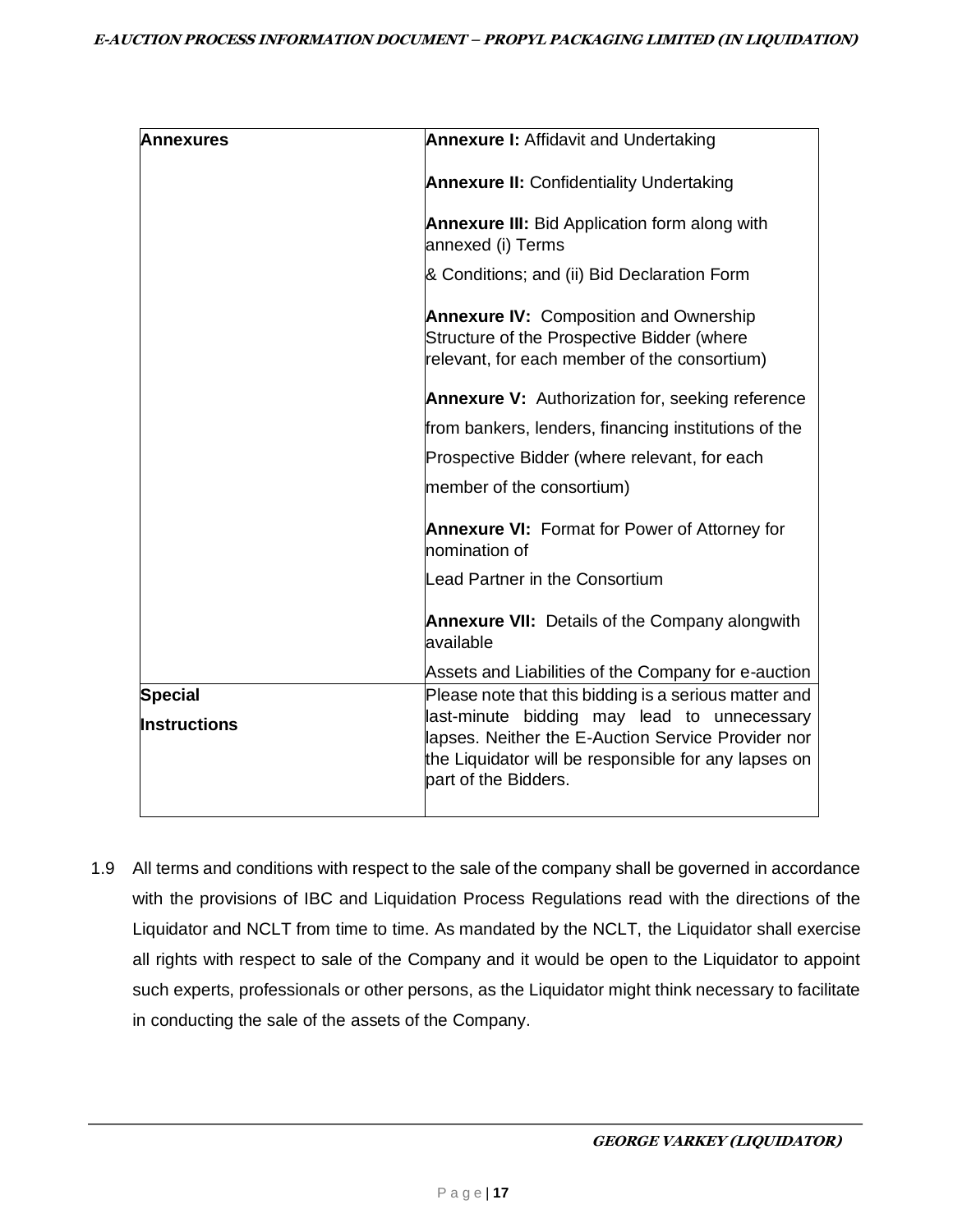- 1.10 The Annexures to this E-Auction Process Information Document shall form an integral part hereof and this E-Auction Process Information Document shall always be read in conjunction with the Annexures and Formats appended hereto.
- 1.11 This E-Auction Process Information Document is neither transferable nor assignable.
- 1.12 All the documents in relation to assets and liabilities of the Company as available with the Liquidator will be made available to Eligible Bidder(s) on request to the Liquidator for inspection. Nothing contained in this E-Auction Process Information Document shall be deemed to relieve, wholly or partially, directly or indirectly, the Bidder from their compliance with the IBC, any other law in force, and/or any instrument having the force of law, as may be applicable to them.
- 1.13 The E-Auction Participants are encouraged to make themselves acquainted with the provisions of the IBC and the Liquidation Process Regulations and any other rules, regulations, orders, circulars, directions or notifications or the like, issued pursuant to or under the IBC or the Liquidation Process Regulations, as the case maybe.
- 1.14 The Bidder shall inform themselves concerning, and shall observe and comply with, any applicable legal requirements.

# **2. KEY DEFINITIONS:**

- 2.1 "**Adjudicating Authority**" or "**NCLT**" shall mean the National Company Law Tribunal, Kochi Bench;
- 2.2 "**Affidavit and Undertaking**" shall mean the affidavit and undertaking provided by the Bidder substantially in form and manner as annexed in **Annexure I** hereto;
- 2.3 "**Affiliate**" shall mean with respect to any Person shall mean any other Person which, directly or indirectly (a) Controls such person; or (b) is Controlled by such Person; or (c) is Controlled by the same Person who, directly or indirectly Controls such Person.
- 2.4 **"Agency"** shall mean e-auction service provider [\(](https://ncltauction.auctiontiger.net/)**https://nbid.nesl.co.in/**[\)](https://ncltauction.auctiontiger.net/)
- 2.5 "**Applicable Law(s)"** shall mean, any or all the applicable laws, codes, regulations, rules, guidelines, circulars, re-enactments, revisions, applications and adaptations thereto, judgments,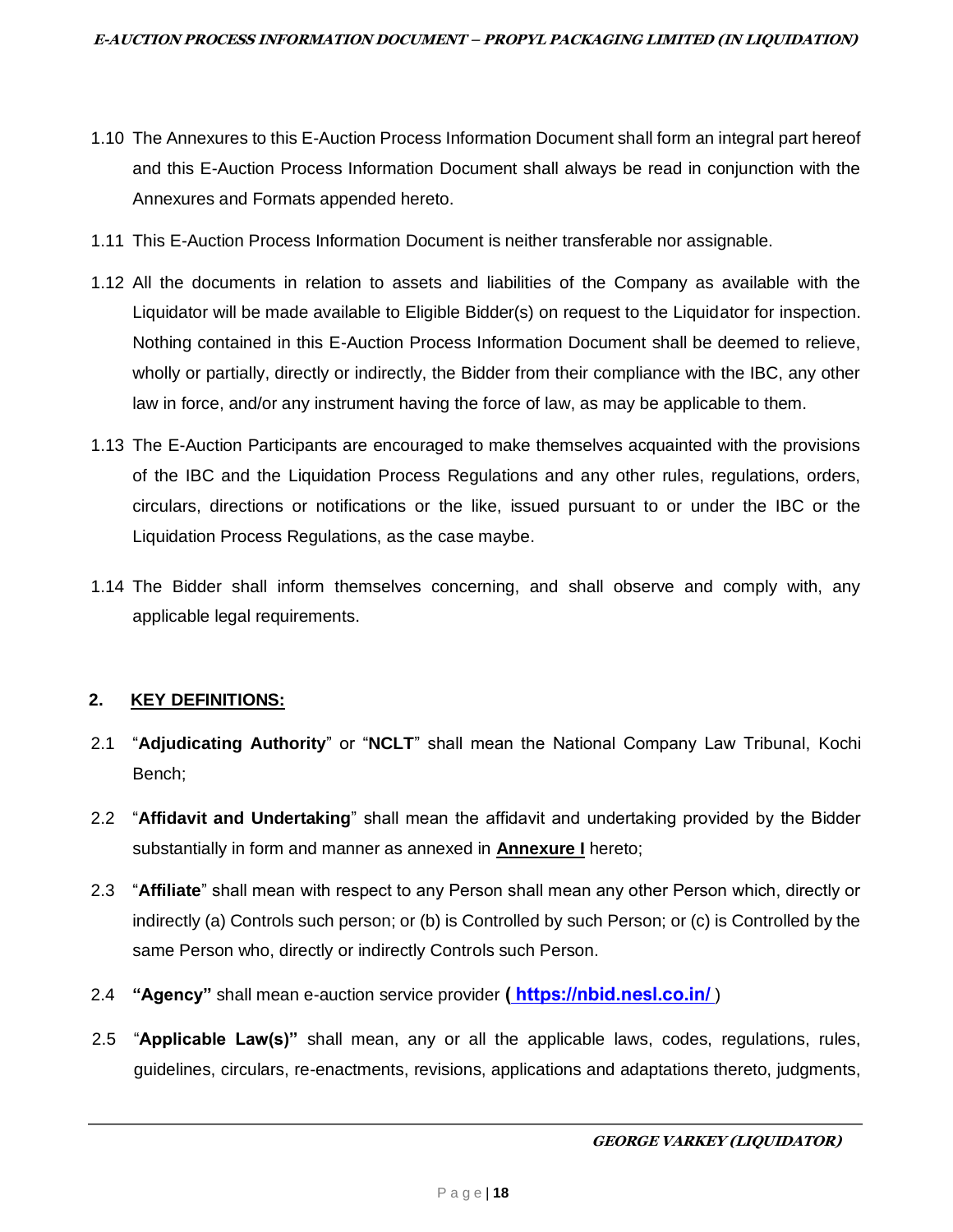decrees, injunctions, writs and orders of any court, arbitrator or governmental agency or authority, rules, regulations, orders and interpretations of any governmental authority, court or statutory or other body applicable for such transactions including but not limited to the IBC, Liquidation Regulations, Companies Act, 1956 / 2013 (as applicable), Competition Act, 2002 , Income Tax Act, 1961, The Goods and Services Tax Act,2017, Transfer of Property Act, 1882, Sale of Goods Act, 1930, Foreign Exchange Management Act, 1999, Electricity Act, whether in effect as of the date of this E-Auction Process Information Document or thereafter and each as amended from time to time;

- 2.6 "**Associate Company**" has the meaning given to it in the Companies Act, 2013
- 2.7 "**Authorized Signatory**" in respect of a Bidder means a person or persons duly authorized by such Bidder (vide a valid Board Resolution or a Power of Attorney) to execute the necessary documents (and all ancillary documentation, undertakings, letters, certificates, acceptances, clarifications, guarantees or any other deeds or document as may be required), including all amendments and variations thereto and provide representations, information, responses, clarifications to the Liquidator, and generally deal with the Liquidator with respect to bidding in this E-Auction process.
- 2.8 "**Bid**" means, any bid or offer along with other documents, submitted by the Bidder(s) as required in terms of the Public Advertisement and E- Auction Process Information Document issued by the Liquidator and in accordance with the provisions of IBC read together with the Liquidation Process Regulations as amended from time to time and the Applicable Law(s);
- 2.9 "**Bidder(s)"** shall mean a Person or Persons as the case may be, who submitted a Bid as per the E-Auction Process Information Document; and shall include a Eligible Bidder or the Successful Bidder, as the case may be, and as the context requires;
- 2.10 "**Bid Application Form**" shall mean the form as specified in **Annexure - III** of this E- Auction Process Information Document;
- 2.11 "**Bid Declaration Form**" shall mean a declaration by the Bidders in form as annexed with Bid Application Form in **Annexure - III** of this E-Auction Process Information Document;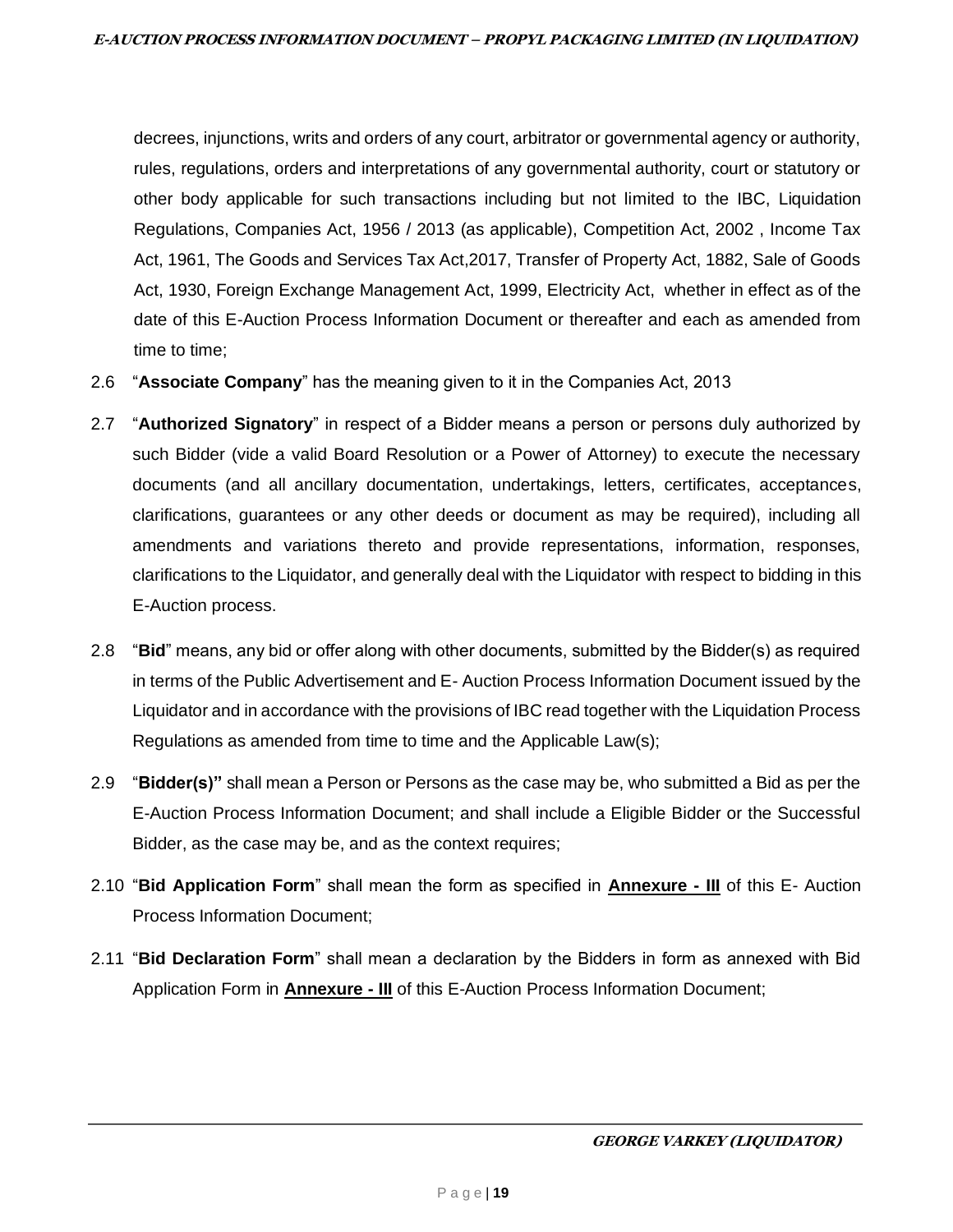- 2.12 "**Company**" or "**Corporate Debtor**" shall mean 'Propyl Packaging Ltd' a company incorporated in India under the Companies Act, 1956, having its registered office at Plot No.30 & 31, KINFRA PARK, Nalukettu Road, Koratty, Thrissur, Kerala - 680308;
- 2.13 "**Confidential Information**" shall mean any and all information and other materials disclosed, furnished, communicated or supplied by the Company to any bidder, in written or electronic or verbal form, including without limitation, and shall be determined to include(without limitation) the following types of information of a similar nature: any commercial and/ or financial information, improvement, know how, intellectual property, discoveries, ideas, concepts, papers, techniques, models, data, documentation, manuals, flow charts, research, process, procedures, functions and other information related to price lists and pricing policies and any other information which the Company identifies to be confidential at the time of disclosure to the relevant bidder, and shall include any information that is provided by the Liquidator or his representatives pursuant to the liquidation process or through the Confidentiality Undertaking;
- 2.14 "**Confidentiality Undertaking**" shall mean an undertaking as specified in **Annexure - II** herewith;
- 2.15."**Consortium**" in respect of a Bidder means any Person acting together with another Person as a consortium/joint bidder or joint venture (whether incorporated or not) for the purpose of submission of Bid, provided that no member of such Consortium is disqualified under Section 29A of the IBC.
- 2.16."**Control**" means a Person holding more than 26% (twenty six percent) of the voting share capital in a company or the ability to appoint majority of the directors on the board of another company or the ability of a company to direct or cause direction of the management and policies of another company, whether by operation of law or by contract or otherwise.
- 2.17."**E-Auction Process Information Document**" means this document including all the annexures, Information Memorandum, Data Room information / documents, for the purposes of setting out the process for submission of a bid and selection of Successful Bidder in accordance with the provisions of the IBC and Liquidation Process Regulations and shall include all supplements, modifications, amendments, addendums, alterations or clarifications thereto issued in accordance with the terms hereof;
- 2.18. **"Eligible Bidder(s)"** shall mean a Bidder who fulfils the eligibility criteria listed out in the E-Auction Process Information Document to the satisfaction of the Liquidator;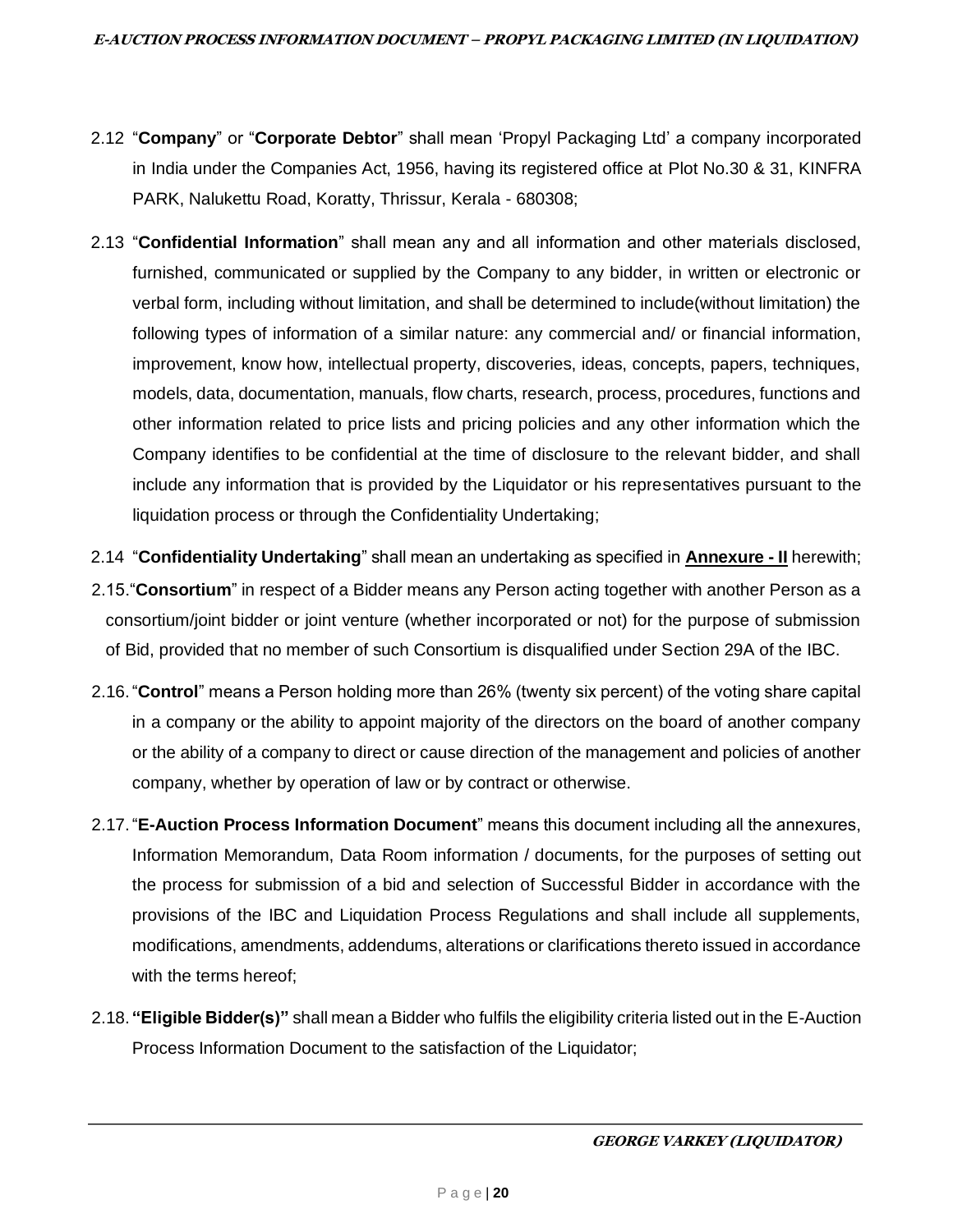- 2.19."**Eligibility Criteria**" shall mean the legal criteria as specified in the Para 4 of this E- Auction Process Information Document;
- 2.20."**Group Company(s)**" means: (i) a company which, directly or indirectly, holds 26% (twenty six percent) or more of the share capital of the said company or (ii) a company in which the said company, directly or indirectly, holds 26% (twenty six percent) or more of the share capital or (iii) a company in which the said company, directly or indirectly, has the power to direct or cause to be directed the management and policies of such company whether through the ownership of securities or agreement or any other arrangement or otherwise or (iv) a company which, directly or indirectly, has the power to direct or cause to be directed the management and policies of the said company whether through the ownership of securities or agreement or any other arrangement or otherwise or (v) a company which is under common Control with the said company; or (vi) an Associate Company.
- 2.21."**IBC"/ "Code**" shall mean Insolvency and Bankruptcy Code, 2016 and the related rules and regulations issued there under, as amended from time to time;
- 2.22. **"LOI"** shall mean the Letter of Intent to be issued by the Liquidator to the Successful Bidder detailing out the terms and conditions to complete the sale of the assets of the Company, including the balance sale payment by Successful Bidder as per the provisions of IBC and the Liquidation Process Regulations;
- 2.23. **"Liquidation Process Regulations"/ "Regulations"** means, the Insolvency and Bankruptcy Board of India (Liquidation Process) Regulations 2016 as amended from time to time;
- 2.24."**Liquidator**" means Mr.George Varkey, registered insolvency professional with the Insolvency and Bankruptcy Board of India (IBBI). His Registration No. is IBBI/IPA-001/IP-P00433/201718/10756). Mr.George Varkey has been appointed as the Liquidator of "Propyl Packaging Ltd (in Liquidation)" by the Hon'ble National Company Law Tribunal, Kochi Bench vide its order No. IA(IBC)/106/KOB/2021 in IBA/52/KOB/2019 dated 18/11/2021 to manage, protect, sell and liquidate the properties, assets, business and other affairs of "Propyl Packaging Ltd (in Liquidation)".
- 2.25."**Parent Company**" in respect of a Bidder means a company which Controls the Bidder, either directly or indirectly. In the event of a Consortium being the Bidder, the company which Controls the Lead Member shall be the Parent Company.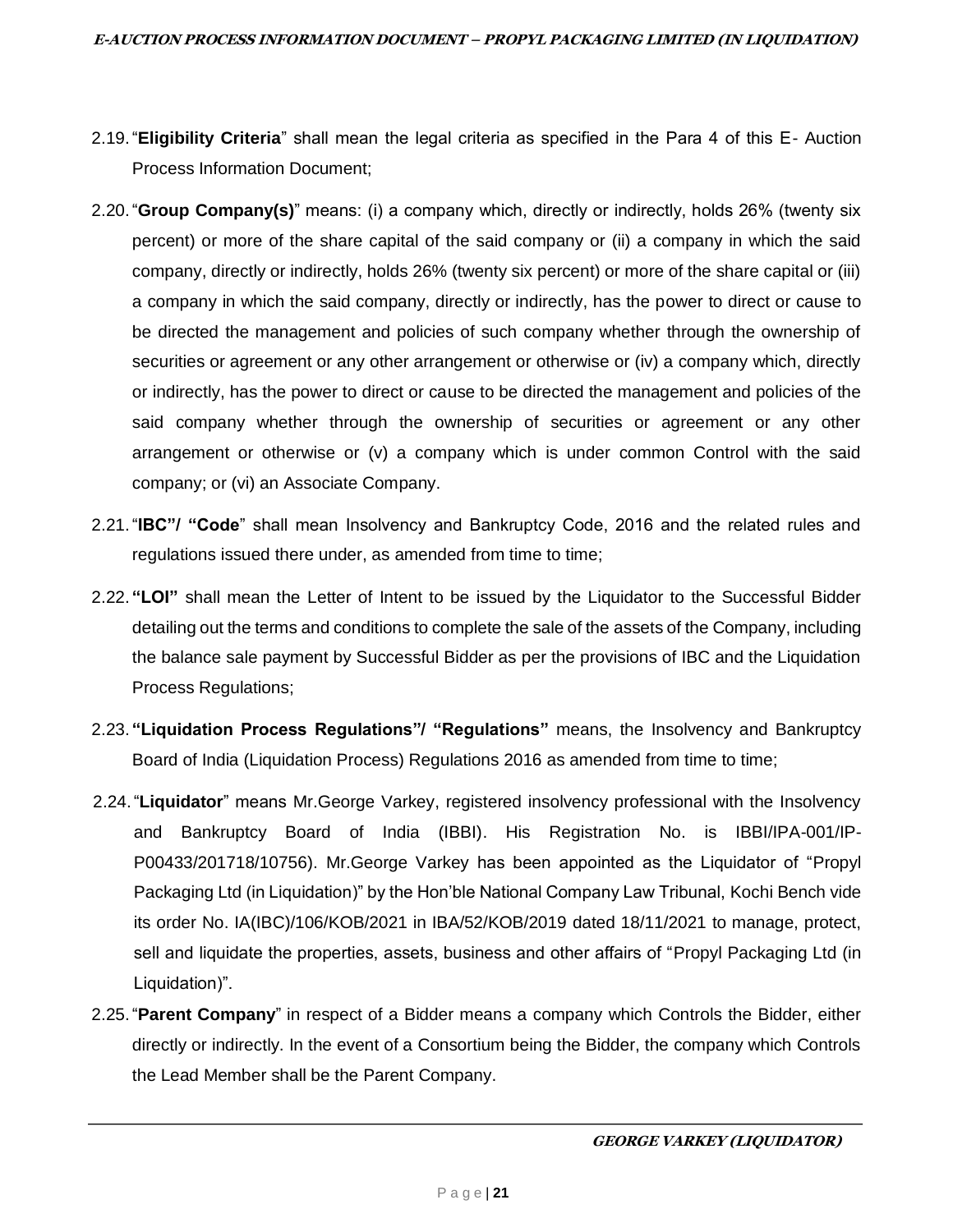- 2.26. **"Person"** shall mean an individual, a partnership firm, an association, a corporation, a limited company, a trust, a body corporate, bank or financial institution or any other body, whether incorporated or not, and include their/its legal heirs, successors, assigns.
- 2.27. **"Public Advertisement"** shall mean an advertisement dated 18 th April, 2022 published in newspapers inviting bid from interested persons to participate in the e-auction process of the Company in accordance with the provisions of IBC and Liquidation Process Regulations;
- 2.28. **"Representatives"** shall include partners, directors, officers, employees, affiliates, agents, consultants, advisors or such other representatives of the relevant Person expressly authorised by such Person pursuant to corporate authorizations, powers of attorney, or contract;
- 2.29. **"Reserve Price"** shall mean the minimum price at which a bid will be accepted on the auction portal from a participating eligible bidder;
- 2.30. **"Successful Bidder"** means, the Eligible Bidder whose Bid is approved and who is declared successful by the Liquidator at the end of the determined auction phase as per the provision of this E-Auction Process Information Document, provisions of IBC and the Liquidation Process Regulations.
	- 1.1. **"Ultimate Parent"** in respect of a Bidder means a Person which Controls, either directly or indirectly the Parent Company, Group Company, or Affiliates of the Bidder and includes an ultimate beneficial owner.
	- 1.2. The Capitalized terms used herein but not defined otherwise shall have meaning prescribed to them under the provisions of the IBC, the Liquidation Process Regulations and Applicable Law(s) to such terms as the context may require.

# **3. BACKGROUND:**

#### 3.1. **An Overview of the company**

Propyl Packaging Ltd (hereinafter "Company") is a company incorporated under the Companies Act, 1956, on 26/07/1996, having its registered office at Plot No.30 & 31, KINFRA Park, Nalukettu Road, Koratty, Thrissur, Kerala 680308.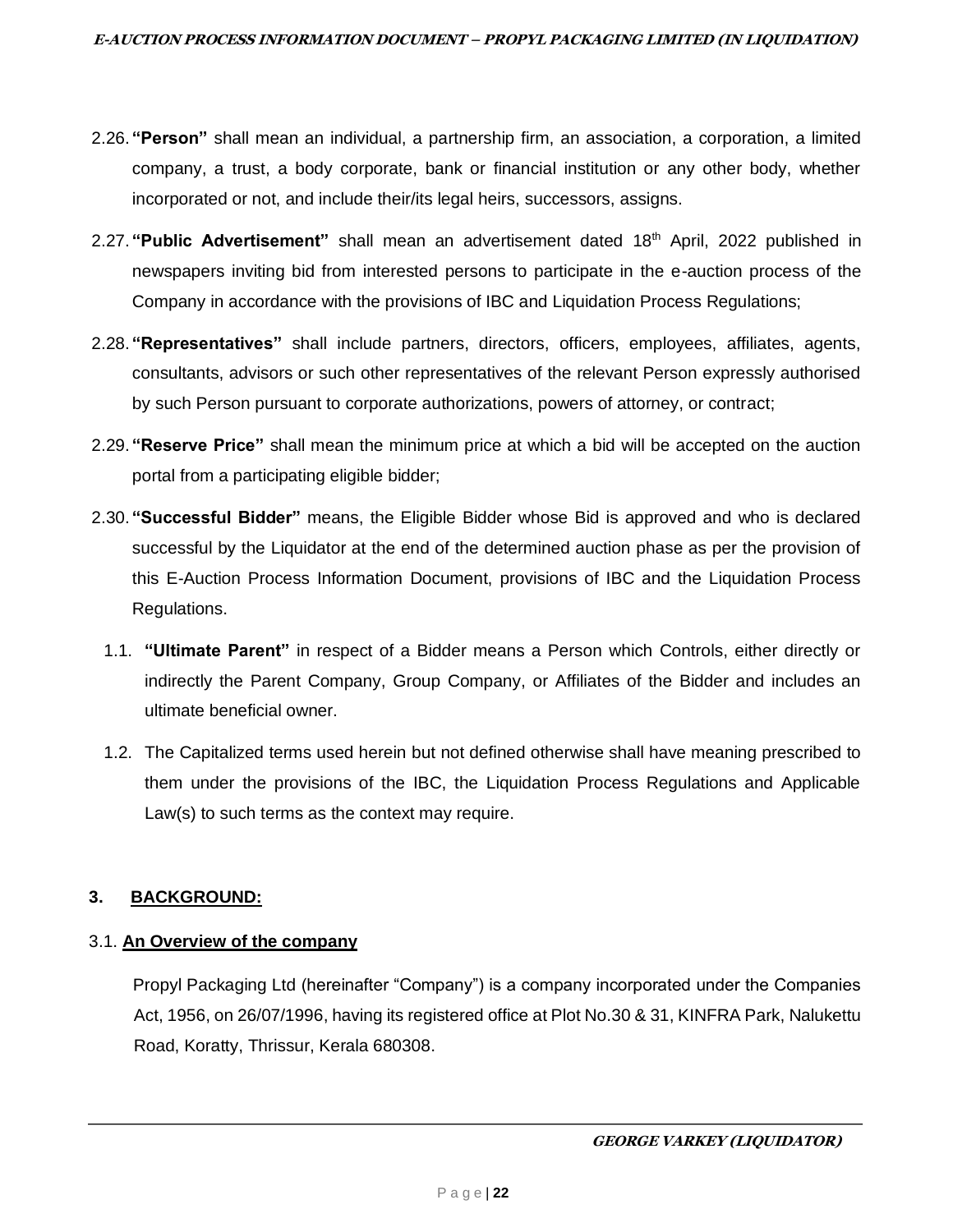| <b>ROC Code</b>                 | $RoC - E$ rnakulam                                 |
|---------------------------------|----------------------------------------------------|
| <b>CIN</b>                      | U25202KL1996PLC010585                              |
| Date of Incorporation           | 26/07/1996                                         |
| <b>Class of Company</b>         | <b>Public Limited Company</b>                      |
| <b>Whether Listed or not</b>    | Unlisted                                           |
| <b>Industry</b>                 | <b>Plastic Packaging Manufacturing</b>             |
| <b>Registered Office</b>        | Plot - 30 & 31, KINFRA PARK,                       |
|                                 | Nalukettu Road, Koratty, Thrissur, Kerala - 680308 |
| <b>Authorized Capital (INR)</b> | 25,00,00,000                                       |
| Paid-up Capital (INR)           | 13,10,85,200                                       |

## **SNAPSHOT OF RELEVANT INFORMATION ABOUT THE COMPANY**

Propyl Packaging Ltd was in the business of manufacturing flexible Plastic Packaging Materials. It is having factories at Koratty (in Kerala), Kodungallur (Kerala) Coimbatore (in Tamil Nadu) and Pardi (in Gujarat). Operations of the company stopped in August, 2018 due to financial problems.

The Company is undergoing Liquidation Process under the IBC, pursuant to an order dated 18/11/2021 by the Adjudicating Authority. Vide the said order, Mr.George Varkey was appointed as the Liquidator of the Company.

# **4. ELIGIBILITY CRITERIA**

# 4.1 **Legal Criteria –**

a. The Applicant shall not be an insolvent company / individual;

b. The Applicant should not have any negative track-record / history, i.e., the Applicant should not have defaulted on any resolution plan/liquidation sale under IBC or any other restructuring mechanism.

c. The Applicant should not have been debarred during the CIRP tenure and this includes affiliates or any restructuring / IBC cases in India.

A prospective Bidder shall not be eligible to bid if he fails to meet the eligibility criteria in terms of the provision to Section 35(1)(f) read with 29A of the IBC.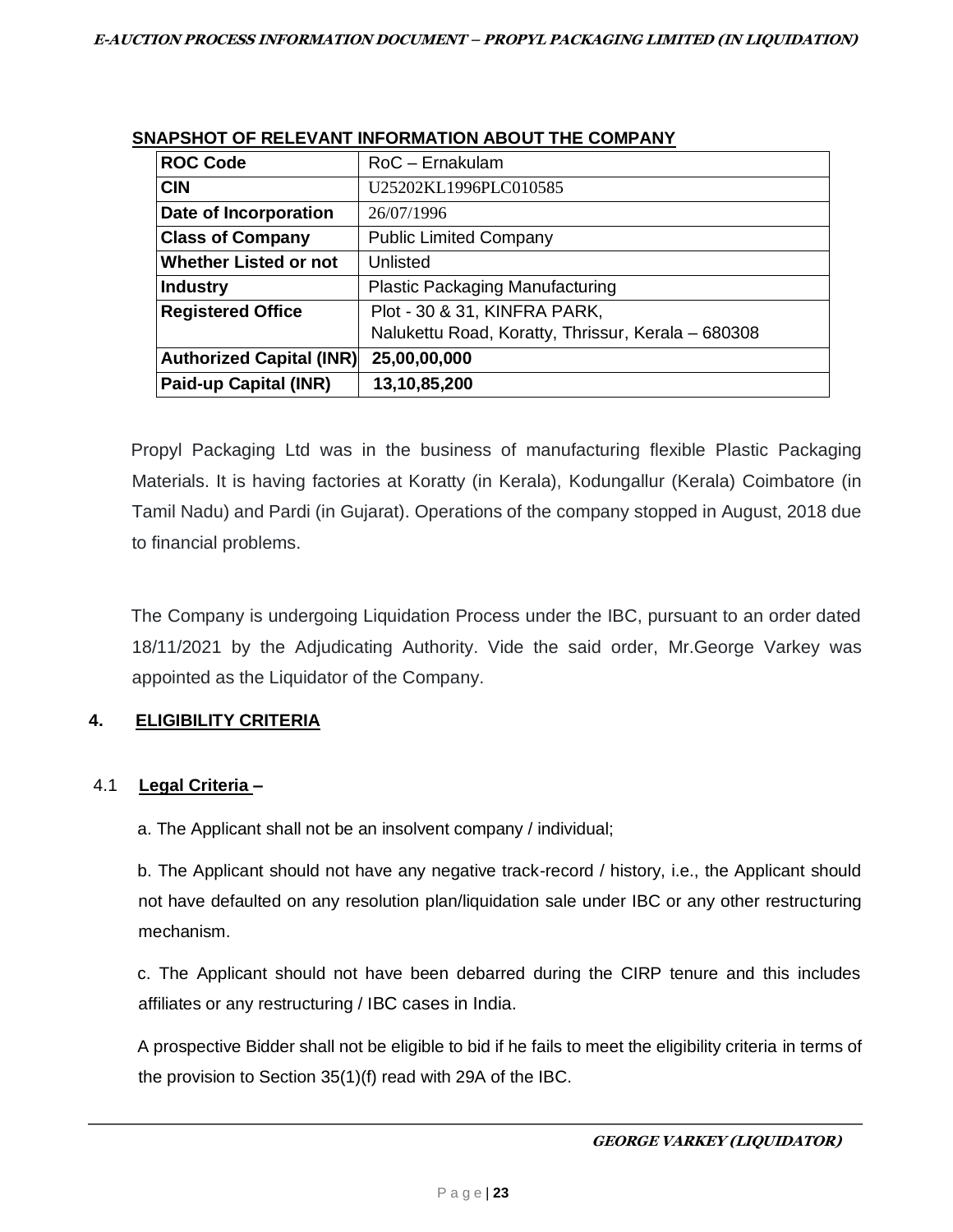Therefore, the Prospective Bidder concerned shall submit an eligibility undertaking in prescribed format **(Annexure - I)** which should be duly authenticated and notarized by a notary public and supported by a certificate by a registered Insolvency Professional registered with IBBI confirming the eligibility of the bidder.

The Liquidator reserve the right to engage the services of consultants to assist him in verification of information provided and to obtain additional information relating to the background of the Prospective Bidder, its business and connected persons. It may be noted that due to constraint of time, the Bidder may be permitted to bid based on the Affidavit cum Undertaking for eligibility under section 29A of the IBC, however at any stage of the E-Auction process if the Bidder is found to be ineligible based on the diligence performed by the Liquidator, the said Bidder will be disqualified from E-auction process and any money submitted during the process shall be forfeited.

## **5. TERMS AND CONDITIONS OF THE E-AUCTION:**

#### 5.1 **Sale of the Assets of the Company**

The sale of the assets of the company mentioned in this E -Auction Process Document and in the public advertisement published by the Liquidator shall be subject to the terms and conditions set out in this document**.** 

As per the Insolvency and Bankruptcy Board of India (Liquidation Process) Regulations, 2016, the Liquidator is authorized to sell the assets of the company through e- auction process. Hence, the Liquidator is issuing this document for invitation of bid from prospective bidders to sell the assets of the company on **"as is where is, as is what is, whatever there is and without recourse basis".**

This E-Auction Process Information Document has been issued with the intent to carry out eauction of assets of M/s Propyl Packaging Ltd (in liquidation) under the provisions of the Insolvency and Bankruptcy Code, 2016 ("**IBC**") and the Insolvency and Bankruptcy Board of India (Liquidation Process) Regulations, 2016 ("**Liquidation Process Regulations**"). The details of the Company and the list of assets of the company available for sale in e-auction is provided in **Annexure - VII.**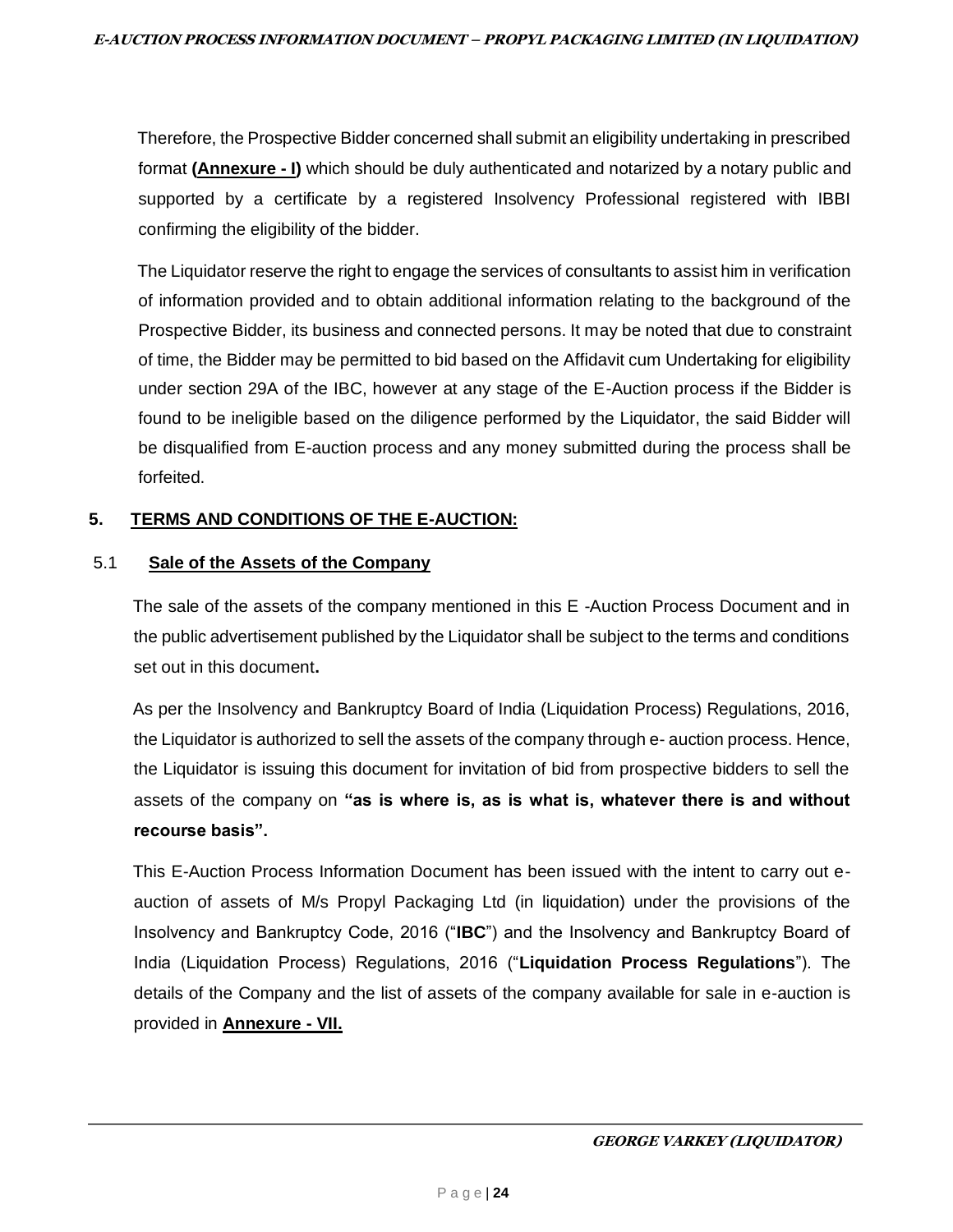The Annexures to this E-Auction Process Information Document shall form an integral part hereof and this E-Auction Process Information Document shall always be read in conjunction with the Annexures hereto. In the event of any inconsistency between the terms contained in the E-Auction Process Document and that of the Annexures, the terms contained in the Annexures shall prevail.

The Liquidator may also at his/her own discretion, if deemed necessary, issue interpretations and clarifications from time to time to the Prospective Bidders by way of emails and/or on the Company's website. All clarifications and interpretations issued by the Liquidator shall be deemed to be part of this document. Verbal clarifications and information given by the Liquidator or his representatives and advisors shall not in any way or manner be binding on the Liquidator.

#### 5.2 **Nature and object of the E-Auction**

The online e-auction sale is with the object of facilitating a free, fair and transparent sale of the assets of the Company and for achieving best-possible recovery for the Company.

#### 5.3 **Caution to bidders**

- a) The auction is being conducted strictly on an "**AS IS WHERE IS", "AS IS WHAT IS", "WHATEVER THERE IS" AND "WITHOUT RECOURSE BASIS".**
- b) Bidders are advised to go through all the terms and conditions of sale given in this E Auction Process Information Document and also in the public advertisement before participating in the online bidding/auction.
- c) Documents regarding the sale of the company are as per the details available with the Liquidator and neither the Liquidator nor the Agency shall, in any way, be responsible for any variation in the extent of the properties/assets due to any reason.

#### 5.4 **Inspection of the Assets - Buyers Beware**

a) Bidders are requested to inspect about the details of the available Assets and satisfy themselves regarding the nature, condition, extent, surroundings etc., of the Assets prior to submission of their online bids. All costs incurred in connection with such inspection shall be borne by the Bidders.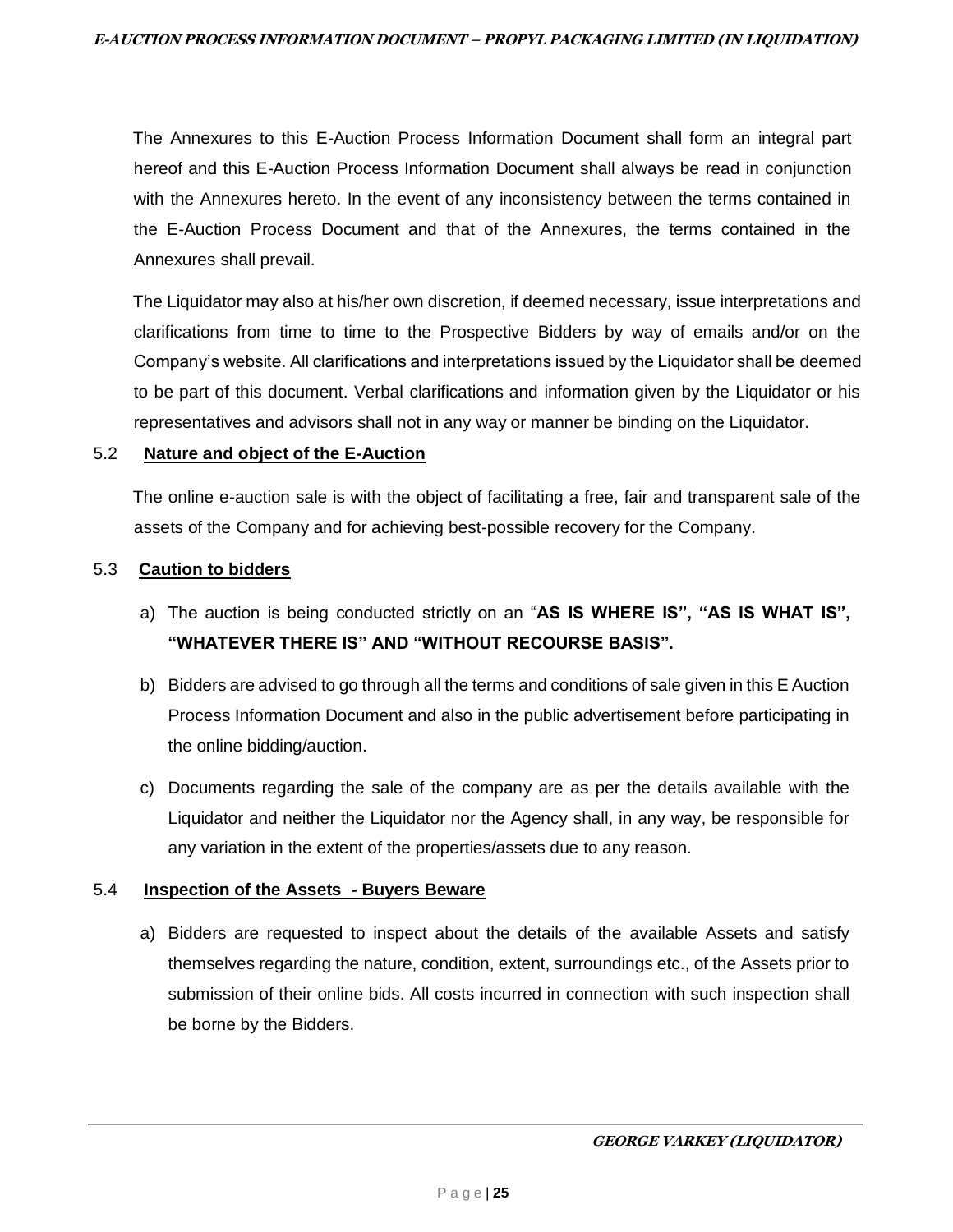- b) Submission of a bid will be deemed admission that Prospective Bidder has conducted Site visits. It is further clarified that non-conduction of Site visits cannot form basis for delay in submission or withdrawal of the bid.
- c) The Agency / the Liquidator shall not be responsible for rendering any assistance to the Bidder in connection with its independent inspection of the assets & liabilities of the corporate debtor.
- d) Bidders are bound by the principle of Caveat Emptor (buyer beware).
- e) Bidders are requested to submit their bids only after conducting their own independent due diligence exercise with respect to the company.
- f) Notwithstanding anything to the contrary contained in this document, the Liquidator shall have no obligation to manage agendas, supply exclusive written responses or arrange and/or facilitate a Site visit or management meeting for the Prospective Bidders. All arrangements shall be made and executed on a reasonable endeavour basis. Further, the Liquidator shall not be obligated to, arrange meetings with specific persons or with customers or suppliers of the Corporate Debtor.
- g) Each Bidder shall be deemed to have full knowledge of the Corporate Debtor, at the time when it submits its bid, irrespective of whether or not such Bidder actually reviews the documents provided or inspects or participates in the Site visit(s).
- h) The Prospective Bidders are expected to carry out their own comprehensive due diligence in respect of the Company and shall be deemed to have full knowledge of the condition of the Company, its assets, relevant documents, information, etc. whether or not the Prospective Bidder actually inspects or participates in the Site visit or reviews or verifies the documents provided by the Liquidator.
- i) Any delay in completion of the Site visit or due diligence by the Prospective Bidders, shall not entitle the Prospective Bidder to any extension in the timelines, including the timeline for completion of such visit or meetings or due diligence or submission of the bid.

# 5.5 **Verification of the Prospective Bidders**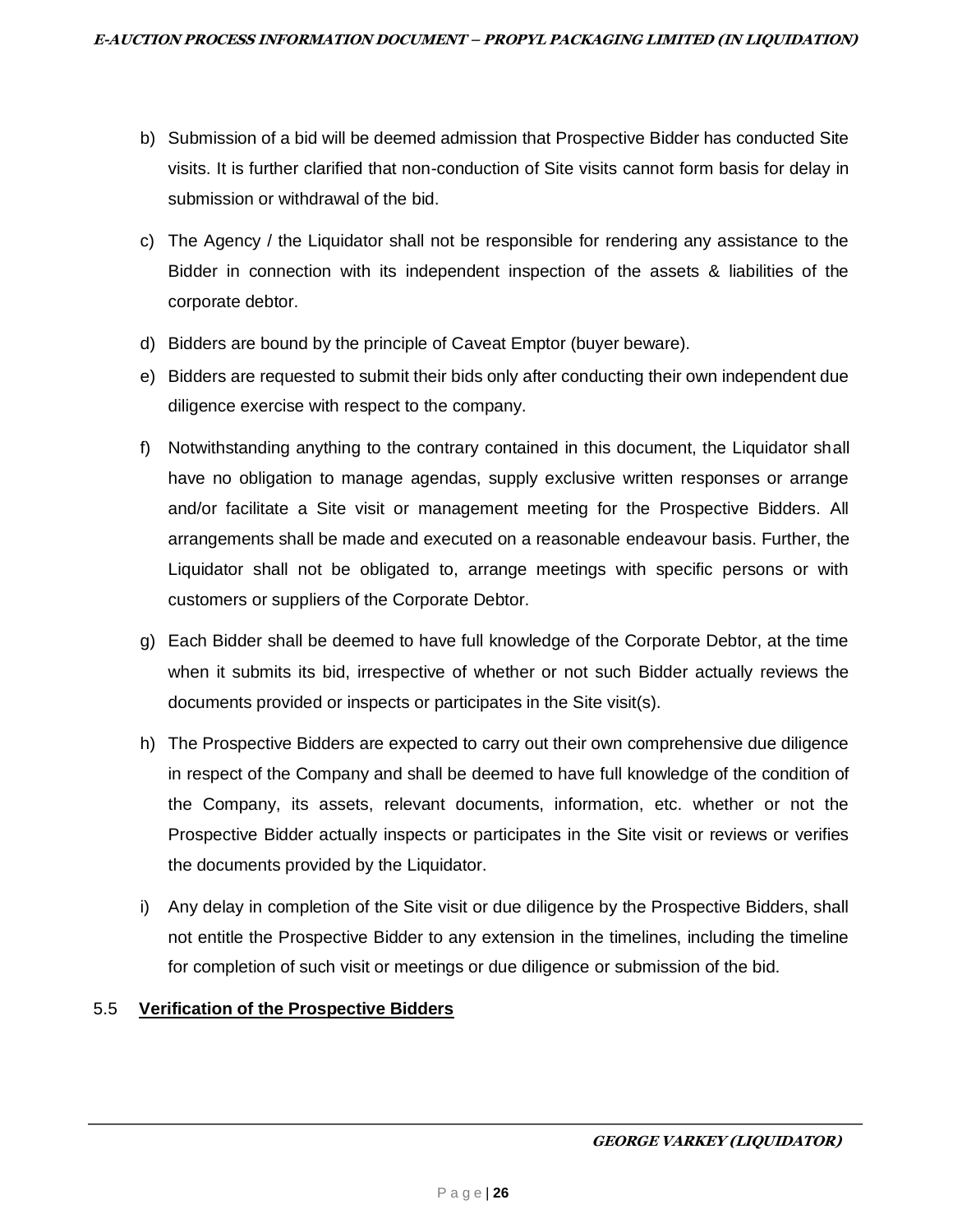- a. Notwithstanding anything stated in this document to the contrary, the Liquidator reserves the right to verify the authenticity of the documents submitted by the Prospective Bidder, and may request for any additional information or documents, as may be required.
- b. The Liquidator reserves the right to conduct due diligence/know your customer verifications on the Prospective bidders at any stage of the Sale Process.
- c. The Liquidator reserves the right, at his sole discretion, to contact the Prospective Bidder's bank, lenders, financing institutions and any other person as may be necessary or expedient to verify the Prospective Bidder's information and documents, for the purposes of this Sale Process. The Prospective Bidder shall be deemed to have given its unequivocal and unconditional consent and no-objection for the Liquidator to contact the Prospective Bidder's bank, lenders, financing institutions and any other person as may be necessary or expedient to verify the Prospective Bidder's information and documents.

# 5.6 **Documents Required to be submitted before ascertainment of Eligibility**

- a) The auction shall be conducted through the process of an E-auction facilitated by the Liquidator. The Liquidator/ E-Auction Service Provider shall inform the Bidders *via* email of the procedure for obtaining access to the Platform for the purposes of submitting necessary forms and documents thereat and making bids thereon.
- b) Each intending bidder shall, pursuant to gaining access to the platform, provide such details as may be required by the E-Auction Service Provider.
- c) The Prospective Bidder(s) is required to submit BID Application Form along with the following documents on or before **3 rd July, 2022** to the Liquidator in hard/soft copy duly notarized:
	- (i) KYC documents as given in para 4.8
	- (ii) Financial Statements and CA Certificate proving Networth.
	- (iii) Authorization to the Signatory (in case the bidder is a legal entity)
	- (iv) Affidavit cum Undertaking in specified format as per Annexure I
	- (v) Confidentiality Undertaking in specified format as per Annexure- II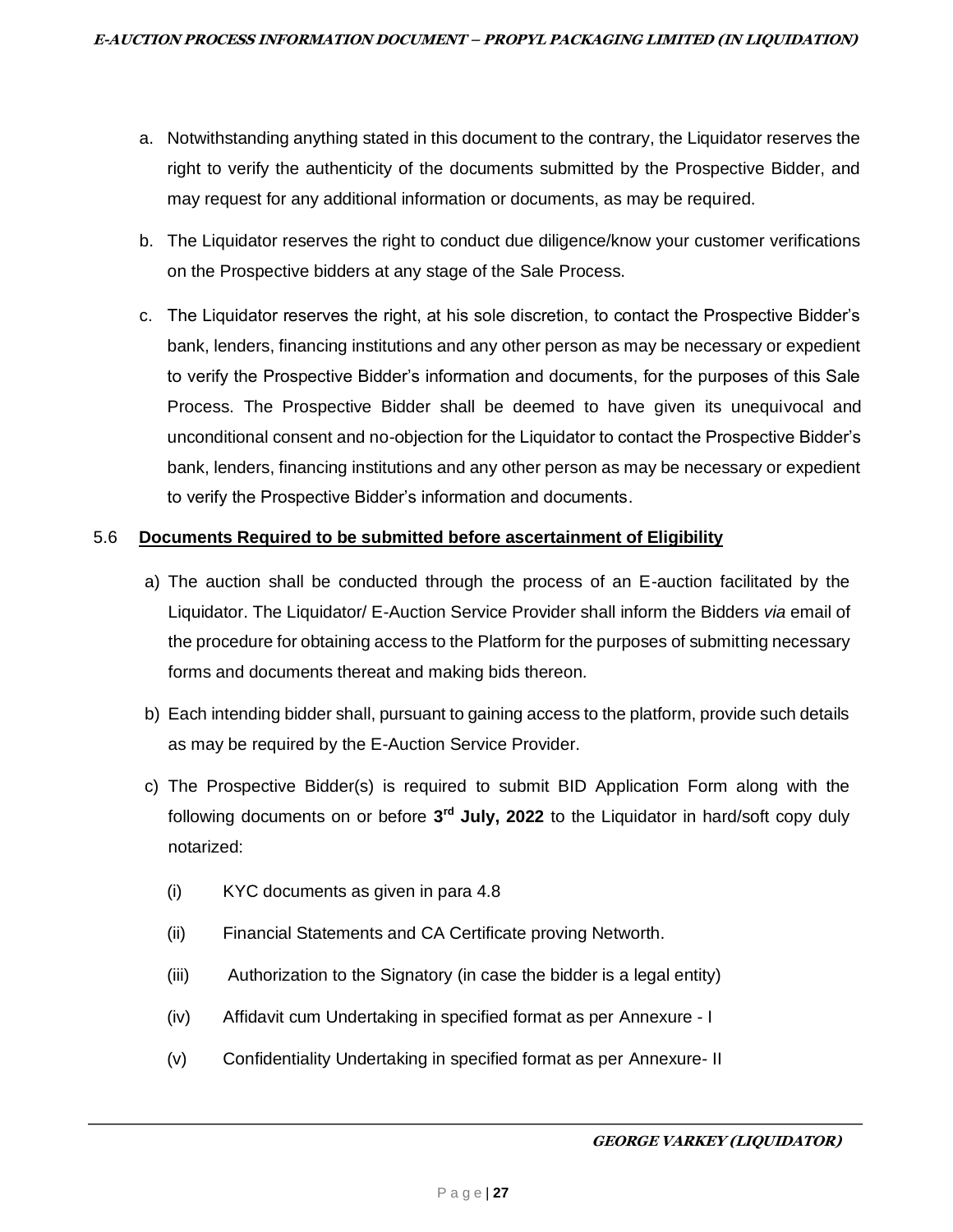- (vi) Bid Application Form along with (i) Terms & Conditions of sale in e-auction; and (ii) Bid
- (vii) Declaration Form Annexure III
- (viii) Composition and Ownership Structure of the Prospective Bidder (where relevant, for each member of the consortium), in a format as per **Annexure - IV** (**along with documents mentioned therein**)
- (ix) Authorization for, seeking reference from bankers, lenders, financing institutions of the Prospective Bidder (where relevant, for each member of the consortium), in a format as per **Annexure – V**
- (x) Power of Attorney for nomination of Lead Partner in the Consortium in a format as per **Annexure – VI**

Further, it should be noted that at any stage of the E-Auction process, the liquidator may ask for any documents from the prospective bidders to evaluate their eligibility. The liquidator, at his discretion may disqualify the prospective bidder for non-submission of the requested documents.

#### 5.7 **KYC Documents to be Submitted**

- I. Individual Bidders or Bidders in the nature of Hindu undivided families ("HUFs") would be required to submit the following:
	- a) Copy of the valid passport or voter's ID or valid driving license or Aadhar card or photo identity card issued by Govt./ PSU; and
	- b) Copy of the Permanent Account Number ("PAN") card.

It is clarified that in the case of an HUF, the Karta of the HUF would have to submit his own passport/ voter ID/ driving license/ Aadhar card/photo identity card issued by Govt. / PSU.

II. Non-Resident Indian(s) would be required to submit the following documents: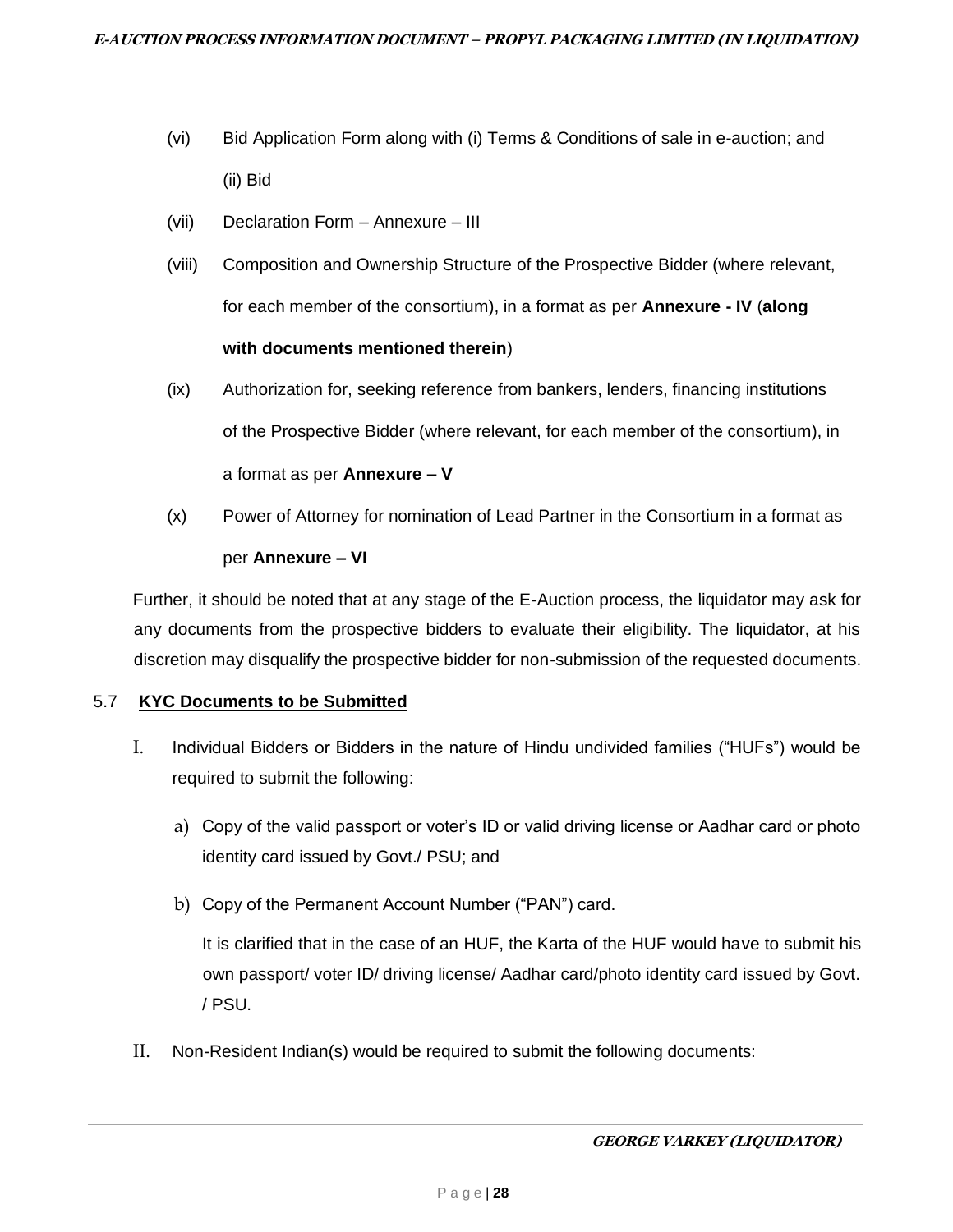- a) Their passport and residence visa copies duly attested by foreign offices or notary public or the Indian embassy; and
- b) A copy of the PAN card and in case the copy of the PAN card is not available with the Bidder, an affidavit stating the reason for not holding a valid PAN card on a nonjudicial stamp paper stamp paper of Rs. 100/- (Rupees One Hundred only) duly notarized in lieu of the PAN card shall be submitted.
- III. Proprietary concerns shall submit the documents evidencing the identity and address proof of the proprietor and proprietorship concern. The proprietor should also provide a copy of the permanent account number("PAN") card and in case the copy of the PAN card is not available, an affidavit stating the reason for not holding a valid PAN card on a stamp paper of Rs. 100/- (Rupees One Hundred only) in lieu of the PAN card shall be submitted.
- IV. Partnership firms and limited liability partnerships shall be required to submit documents providing the identity and address proof of the partnership or limited liability partnership, as applicable, any 2 (two) documents evidencing the identity and address proof of the partner authorized to act on behalf of the partnership or limited liability partnership, as the case may be, and also the following documents:
	- a) Registration certificate or incorporation certificate, if any, as applicable;
	- b) Partnership deed or limited liability partnership agreement, as applicable;
	- c) An officially valid document in respect of the person holding a power of attorney to transact on behalf of the partnership or copy of the resolution passed by the partners of the limited liability partnership or other valid document evidencing authority of the designated partner to transact on behalf of the limited liability partnership; and
	- d) Copy of the permanent account number ("PAN") card of the partnership firm/ limited liability partnership and in case the copy of the PAN card is not available, an affidavit stating the reason for not holding a valid PAN card on a non-judicial stamp paper of Rs. 100/- (Rupees One Hundred only) duly notarized in lieu of the PAN card shall be submitted.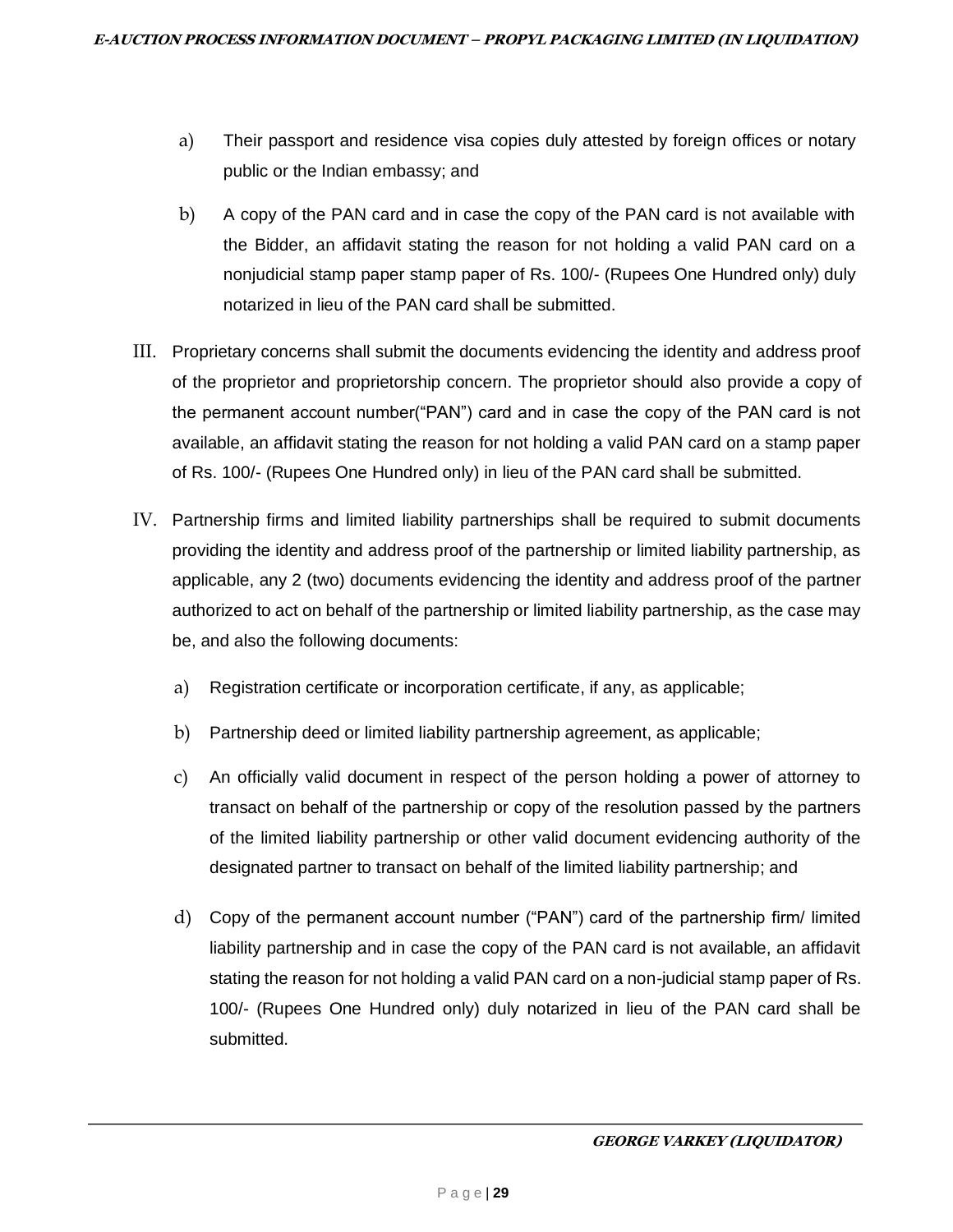- V. Companies shall be required to submit following documents evidencing the identity and address proof of the company along with the following documents:
	- a) Certificate of incorporation, Memorandum and Articles of Association;
	- b) A resolution from the shareholders/ Board of Directors granted to its managers, officers or employees to transact on its behalf with respect to the matters contemplated herein; and
	- c) Copy of the permanent account number ("PAN") card of the company and in case the copy of the PAN card is not available, an affidavit stating the reason for not holding a valid PAN card on a stamp paper of Rs. 100/- (Rupees One Hundred only) in lieu of the PAN card shall be submitted.

It is clarified that no power of attorney would be accepted, and the person authorized to act on behalf of a company must be so authorized only by means of a resolution of the board or shareholders of the company.

- VI. A **Consortium** shall additionally comply with below mentioned provisions in respect to Bid submitted by Consortiums.
	- a. Where a Bid is being submitted by a Consortium, the Bid along with all requisite documents required to be submitted pursuant to this E-Auction Process Information Document shall be signed by a person duly authorized by the Lead Member.
	- b. In the event the Prospective Bidder is a Consortium, it shall comply with the following requirements (unless waived or relaxed):
		- i. Person cannot be part of more than 1 (one) Consortium submitting the Bid for the Company;
		- ii. the Consortium shall submit the copy of Consortium agreement entered into between the Consortium members, setting out the respective obligations of the Consortium members;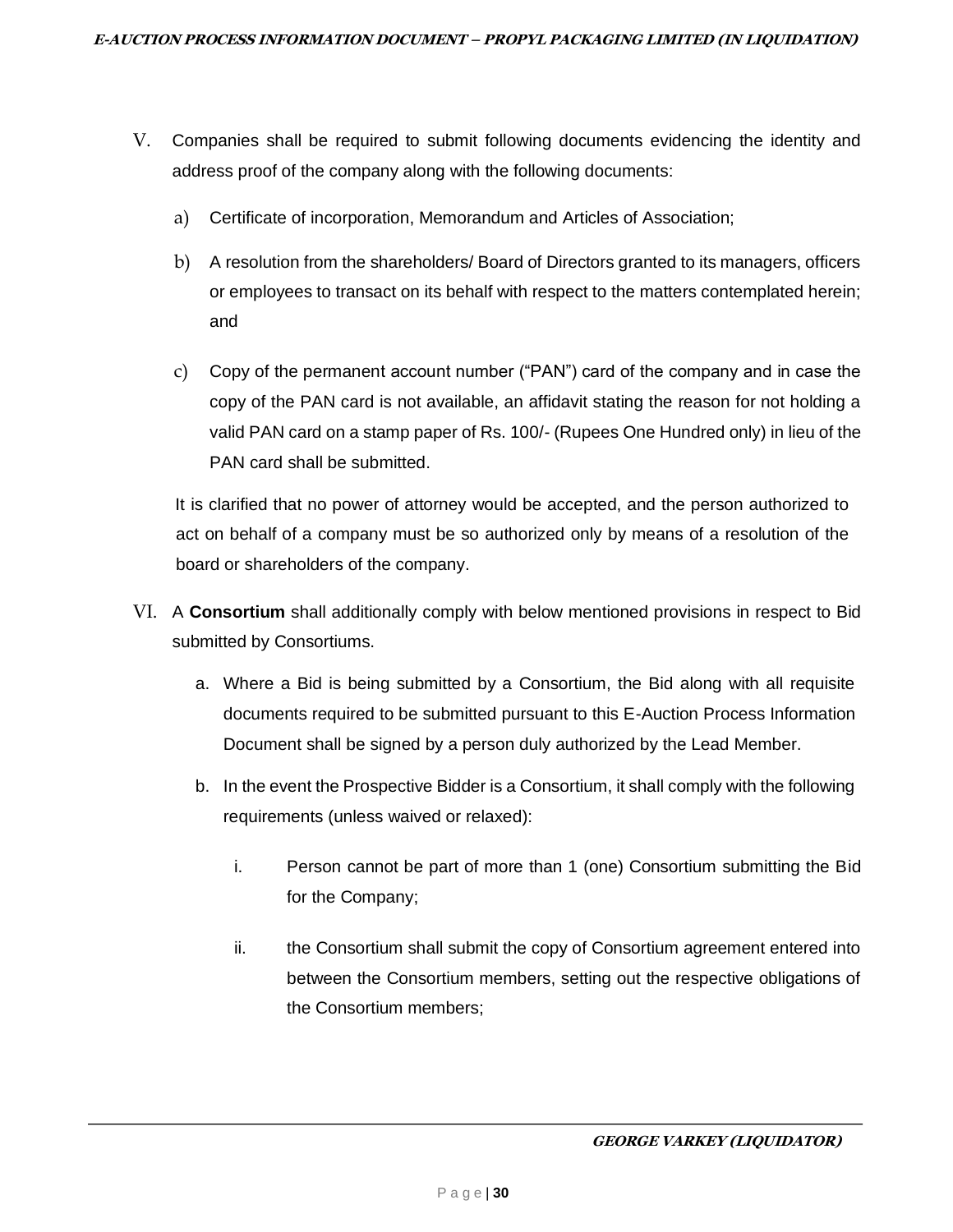- iii. each member of the Consortium shall nominate and authorize the Lead Member to represent and act on behalf of the members of the Consortium in the **Format provided in Annexure VI (Format for Power of Attorney for nomination of Lead Partner)** of this document; and if a Letter of Intent is issued to such Consortium then such Letter of Intent shall be issued to the Lead Member on behalf of the Consortium;
- iv. the Lead Member shall be the single point of contact on behalf of the Consortium with the Liquidator, their representative and advisors in connection with all matters pertaining to the Consortium; and shall receive instructions and submit the Bid on behalf of all the Consortium members including prepare and submit all related documents/ clarifications for and on behalf of the Consortium;
- v. No change in constitution of the consortium/SPC shall be allowed unless entire amount payable in terms of the E-Auction Bid Amount have been paid in full. Provided that such change may be permitted prior to such payment in full subject to approval from the Liquidator.
- vi. The Lead Member shall not change its shareholding in the Consortium without prior approval of the Liquidator;
- vii. each member of the Consortium shall be bound by their obligation as mentioned in this E-Auction Process Information Document;
- viii. if any 1 (one) member of the Consortium is disqualified under this E-Auction Process Information Document, then the entire Consortium; i.e., all the members of such Consortium shall stand disqualified;
- ix. no dispute amongst the constituents of the Consortium (including the Lead Member), shall affect the obligations of the Consortium and/ or the members of the Consortium under this E-Auction Process Information Document;
- x. a Person shall submit only 1 (one) Bid Application, either individually as a Prospective Bidder, or as a constituent of a Consortium. A Person who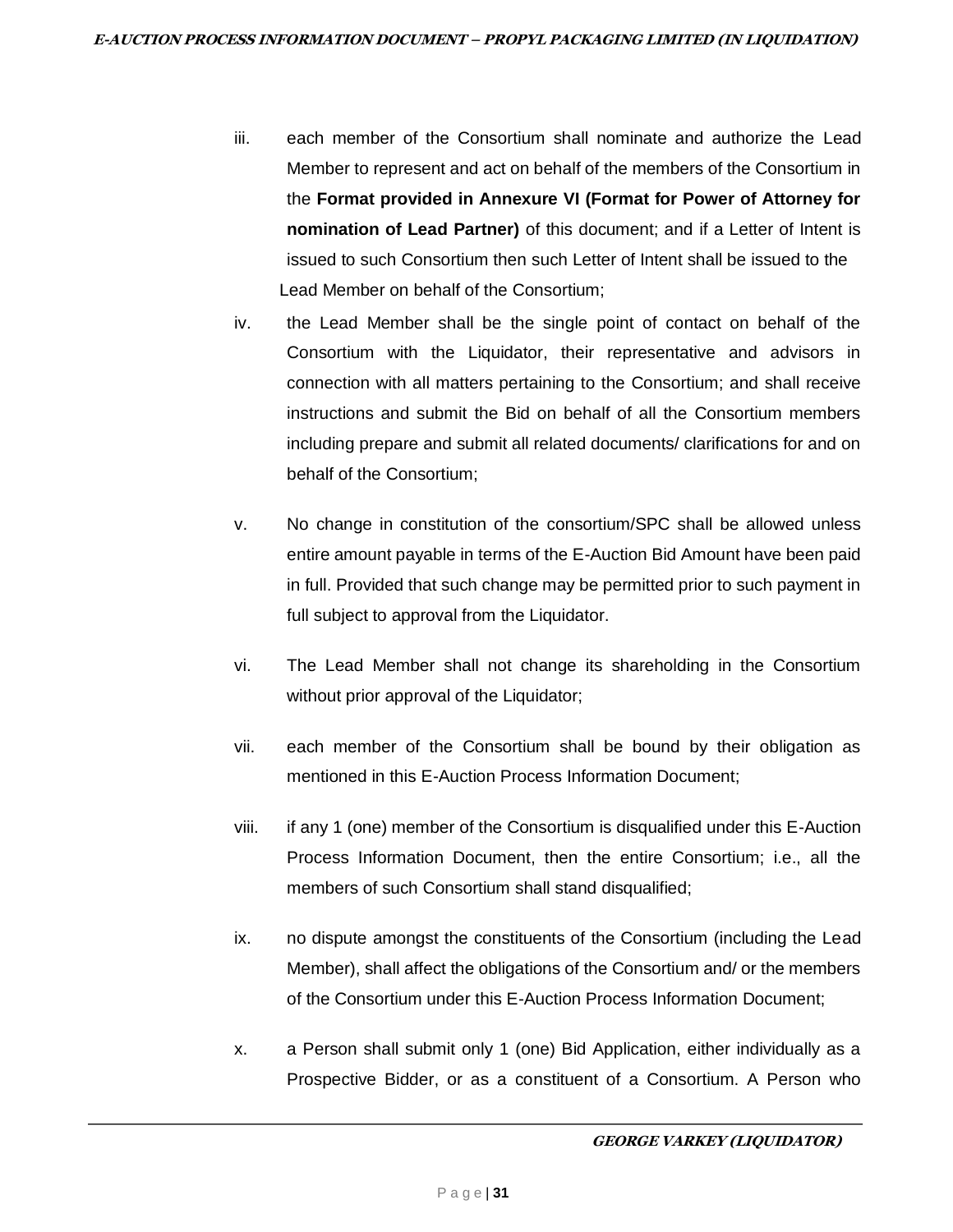submits, or participates, directly or indirectly, in more than one Bid Application will cause all the Bid Application in which such Person has participated (directly or indirectly) to be disqualified at the discretion of Liquidator.

xi. all the members of the Consortium shall be jointly and severally liable in respect of obligations under this document and successful completion of the sale.

## 5.8 **Right to consider or reject Bids**

Notwithstanding anything contained in this document, the Liquidator reserves the absolute right (without being under any obligation to do so) to disqualify any Prospective Bidder (including Successful Bidder) or reject and/or not-consider any bid at any stage including but not limited to if:

- a. it is discovered that any information or record provided by such Bidder in Bid Application Form (including other details in other formats) or otherwise to the Liquidator or his advisors is untrue or incorrect or if the Prospective Bidder conceals any material information, makes a wrong statement, misrepresents facts or makes a misleading statement in the EOI or any other document provided to the Liquidator, in any manner whatsoever;
- b. any information is discovered which makes the Bidder ineligible to submit the Bid (including in terms of Section 29A of the Code or eligibility criteria);
- c. the Prospective Bidder breaches the terms of any of the Bid Application Undertakings or this document or terms of any undertakings provided hereunder;
- d. there are material inconsistencies in the information or documents submitted by the Prospective Bidder;
- e. the Bid submitted by the Prospective Bidder is either conditional or contingent;
- f. the Prospective Bidder is a Consortium, and the Consortium or any members thereof fails to comply with the conditions set out in Para 4.8 Clause VI;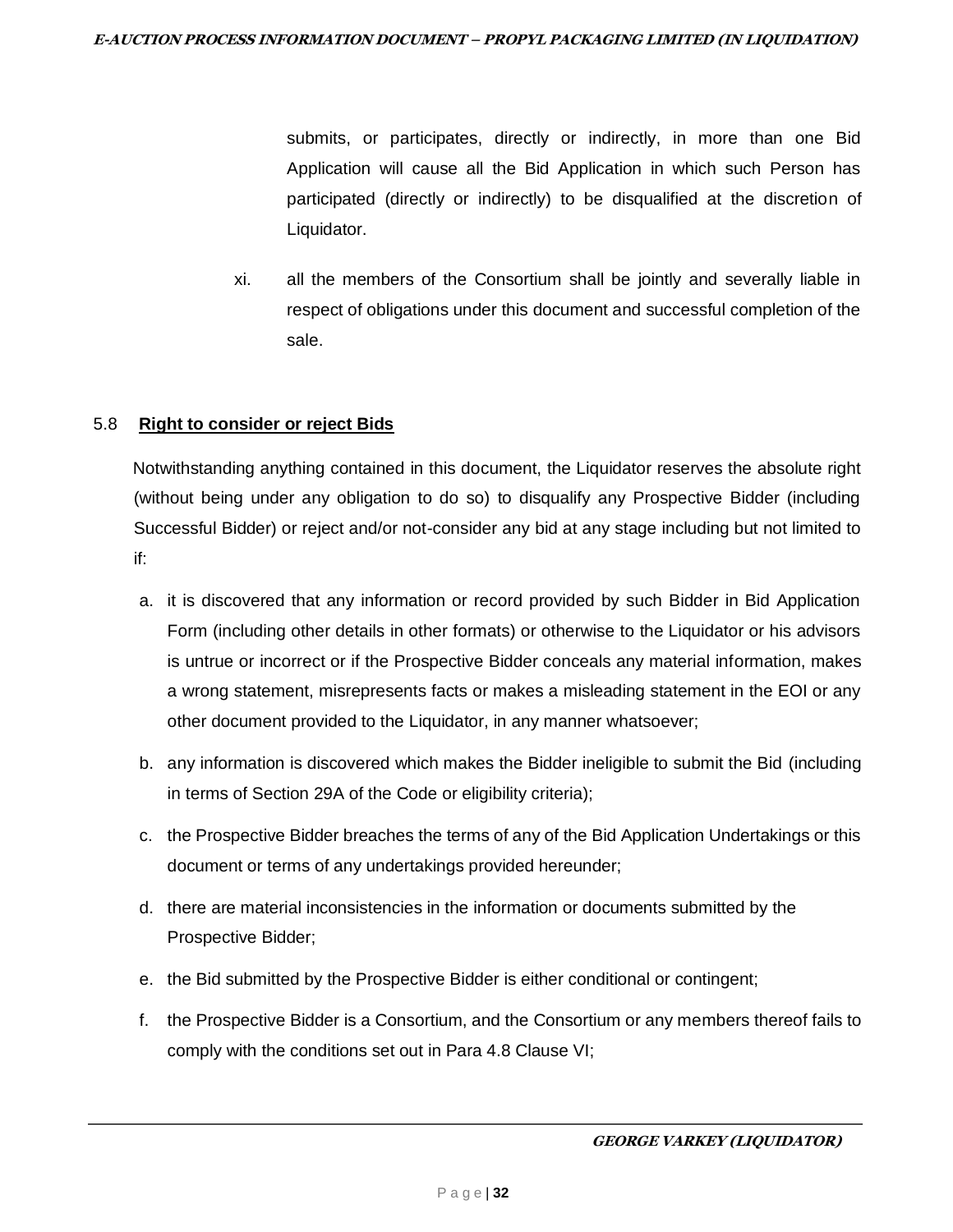- g. the documents which are required to be submitted, the formats of which are annexed to this document, are not substantially in the format provided herein or are not signed by the Authorised Representative of the Prospective Bidder;
- h. the Prospective Bidder delays in submission of any additional information or clarifications sought by the Liquidator;
- i. there are material inconsistencies in the information or documents submitted by the Prospective Bidder.

## 5.9 **Confidentiality Undertaking (ANNEXURE –II):**

All information about the Corporate Debtor furnished to the prospective Bidder pursuant to the terms hereof shall be governed by the provisions of the Confidentiality Undertaking/Non Disclosure Agreement annexed and marked hereunder as **Annexure - II**. The said undertaking/agreement in specified format (Annexure-II) shall be submitted by the Prospective Bidder along with the Bid.

#### 5.10 **Evaluation of Bids for Eligibility**

In order to be eligible, a bidder will need to submit the duly filled, signed and stamped Bid Application Form as per Annexure - III accompanying other Annexures (if applicable) and KYC Documents as referred above in clause (c) to para 4.8. The Bid applications would be subject to evaluation of the KYC documents / details / information submitted by the prospective bidders and only eligible bidders will be given access to the information.

#### 5.11 **Declaration of Eligible Bidder**

- a) The Liquidator will verify the details mentioned in the Forms based on the documents submitted pursuant to the terms and conditions mentioned herein and ascertain eligibility of the bidders, and also the adherence of timelines specified in the Para 15.
- b) Pursuant to such verification, the Liquidator will notify the Bidders (via email) regarding their eligibility to participate in the e-auction for the assets by **4 th July, 2022.**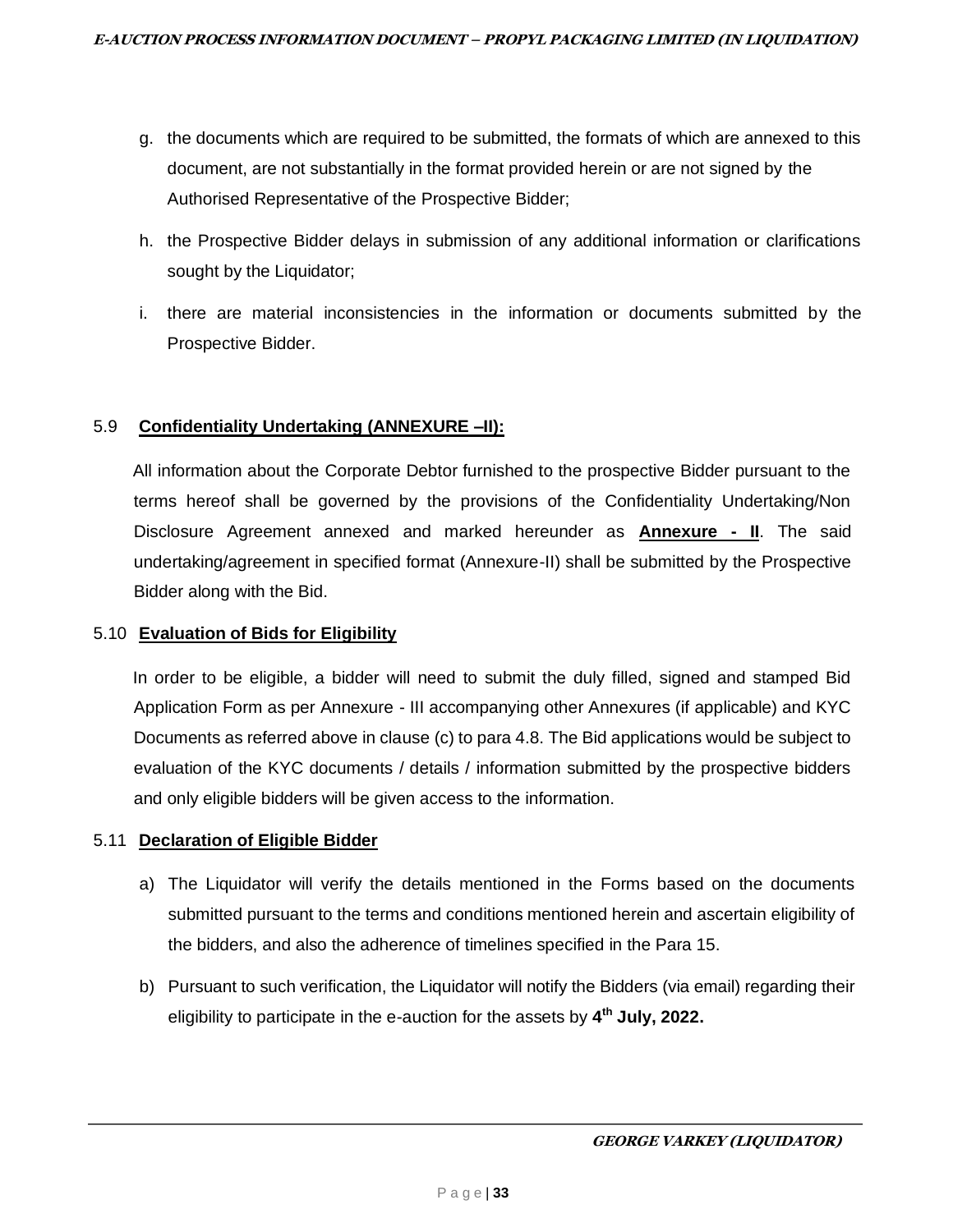- c) Such Bidders shall hereinafter be referred to as the "**Eligible Bidders**". It is clarified that an Eligible Bidder shall be entitled to submit a bid only with respect to the specified auction for which he has submitted the Form and in respect of which he has paid the EMD.
- d) The Eligible Bidders will be given access to the information and inspection will also be arranged as per the e-auction process schedule.

#### 5.12 **Due Diligence / Clarifications**

- a) The Liquidator shall endeavour to provide necessary assistance, facilitating the due diligence by Eligible Bidders. The information and documents shall be provided by the Liquidator in good faith.
- b) The Liquidator proposes sale of the assets of the Corporate Debtor as provided in **Annexure – VII**, in accordance with the provisions of Insolvency and Bankruptcy Code, 2016 and Insolvency and Bankruptcy of India (Liquidation Process) Regulations, 2016 on "**AS IS WHERE IS BASIS"**, "**AS IS WHAT IS BASIS",** "**WHATEVER THERE IS BASIS" AND "WITHOUT RECOURSE BASIS**" and the proposed sale as specified above does not entail transfer of any title, except the title which the Company has on the assets and liabilities as on date of the transfer. All local taxes / maintenance fee / electricity / water charges/ annual lease rentals / land revenue/royalty/duties etc., outstanding as on date or yet to fall due, if any, in respect of the relevant asset and liabilities should be ascertained by the Bidder and would be borne by the Successful Bidder.
- c) **Clarifications:** 
	- i) While the data/ information provided in this E-Auction Process Information Document has been prepared and provided in good faith, the Liquidator and their Representatives shall not accept any responsibility or liability, whatsoever, in respect of any statements or omissions herein, or the accuracy, correctness, completeness or reliability of the information provided and shall incur no liability under any law, statute, rules or regulations as to the accuracy, reliability and completeness of the information provided, even if any loss or damage is caused to any of the Bidder by any act or omission on their part.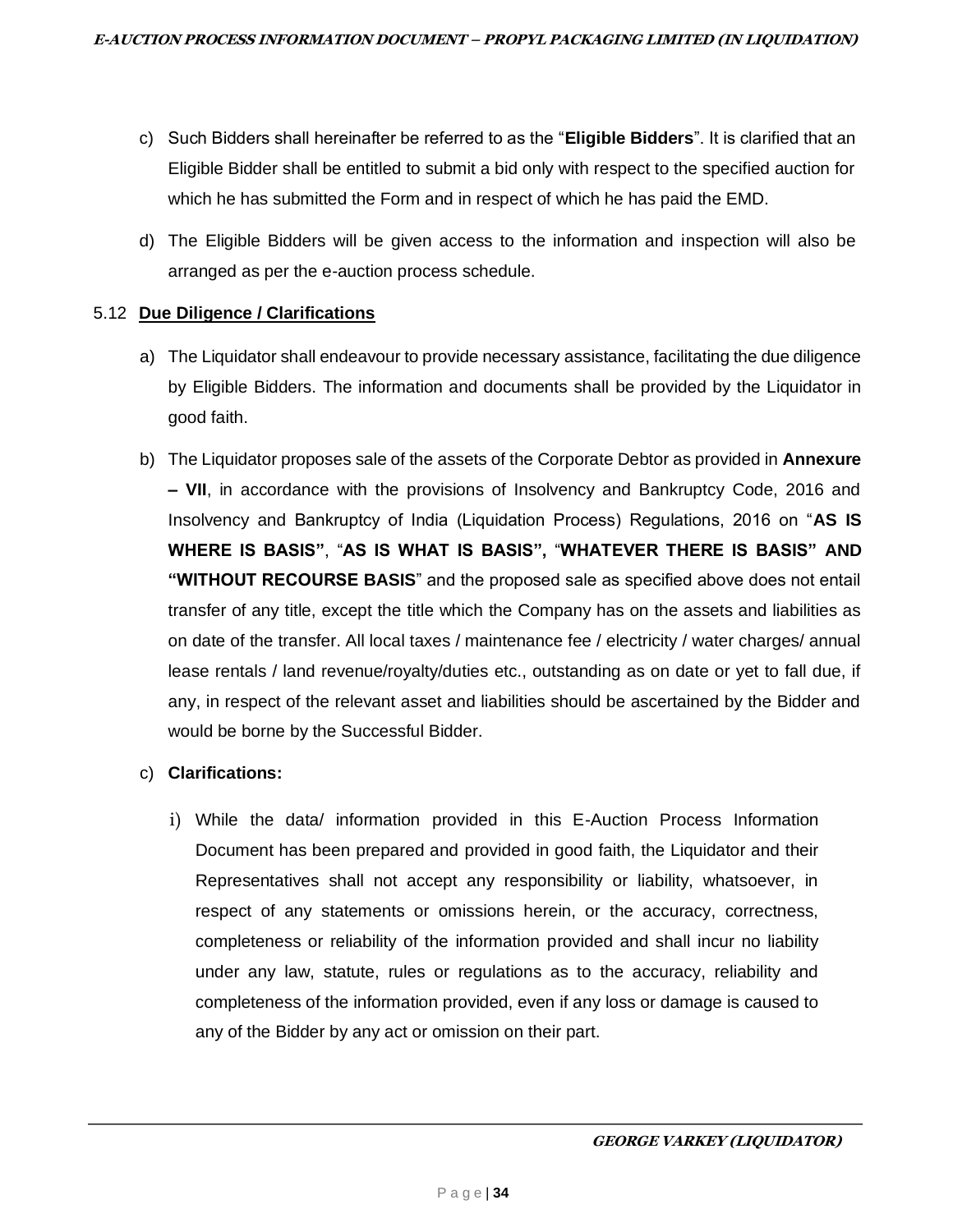- ii) It is further clarified that the data/information provided has been prepared based on the books of accounts, financial statements, Company's website. Reasonable care has been taken in compiling various data and information, however the Liquidator along their advisors, consultants, Representatives, make no representation or warranties, express or implied, as to the quality, accuracy, authenticity, correctness, fairness and completeness of the data provided and assume no liability whatsoever in respect of any inaccuracy, incompleteness, or omissions in the data provided.
- $\overline{iii}$ ) Any clarification provided in relation to this  $E -$  Auction shall be binding on all the Bidders and shall be deemed to form part of this E - Auction Process Information Document. No request for modifications of the clarifications shall be entertained, however, the Liquidator, may, in a fit case and as per his discretion, issue modification to the clarifications, if required. Such modifications(s) shall be binding on all the Bidders and shall be deemed to modify the clarification and be read as a part of this E-Auction Process Information Document.
- iv) A Bidder requiring any clarification on this E- Auction Process Information Document, Liquidation Process, submission of the Bid or on the Company shall e mail such request for clarification at **geovaktm@gmail.com**.
- v) The Liquidator reserves the right not to respond to any query or provide any clarification, at his sole discretion, and no extension of time and date referred to in this E-Auction Process Information Document shall be granted on the basis of not having received response to clarifications sought from the Liquidator. Nothing in this Clause shall be considered or read as compelling or requiring the Liquidator to respond to any query or to provide any clarification to the queries raised by a bidder. The Liquidator will not be held responsible for any delay in response or nonresponse to clarifications raised by the Bidder.

# 5.13 **Inspection of the relevant Assets & Liabilities of the Corporate Debtor**

a) The Corporate Debtor (represented by the Liquidator) shall endeavour to arrange for and facilitate an inspection, on a best effort basis and will intimate the Prospective Bidder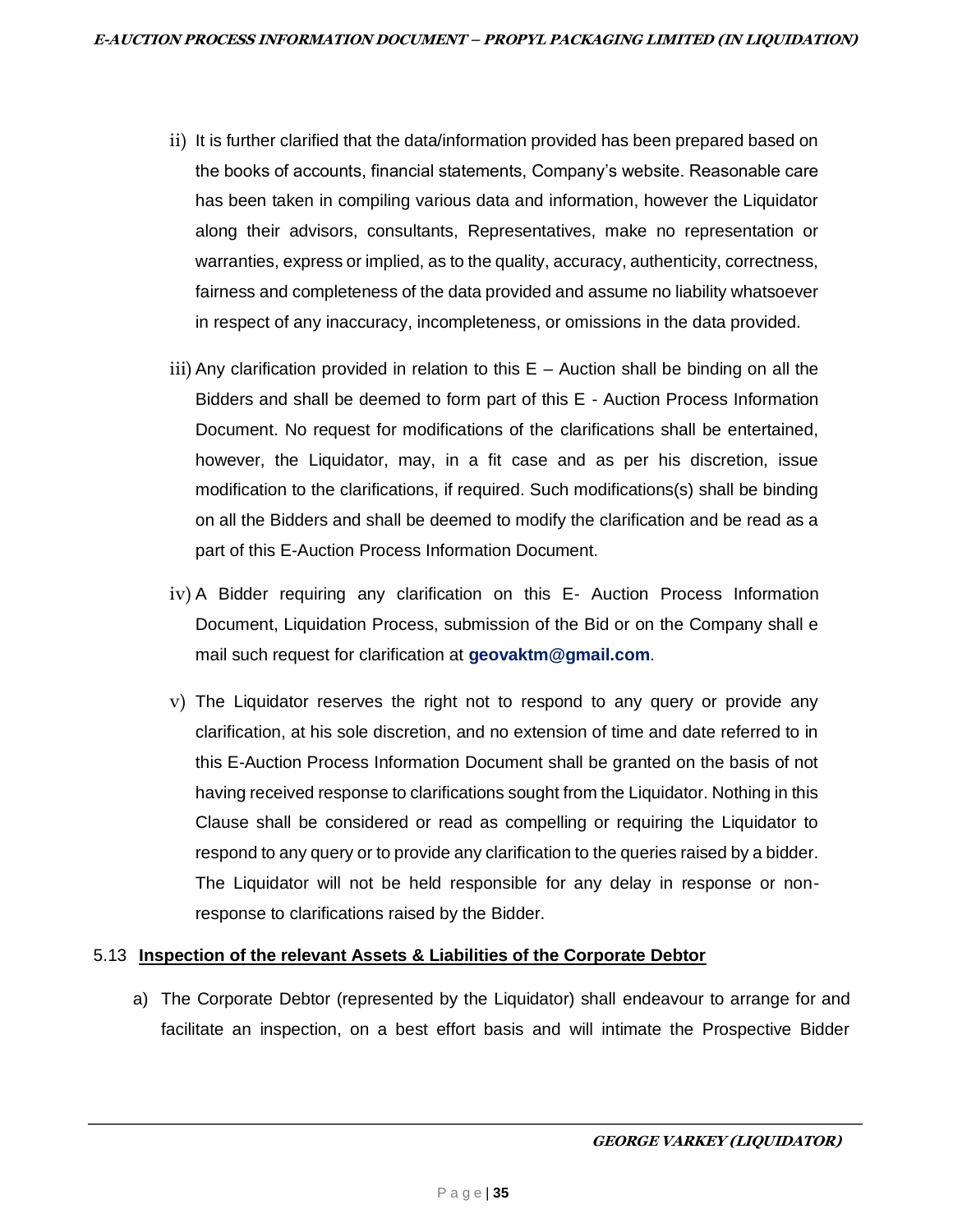regarding the date and venue of the inspection, as may be applicable as per the e-auction process schedule under Para 15.

- b) The Prospective Bidder who is/are desirous of undertaking an inspection, may depute a team comprising of a maximum of 5 (Five) personnel of the Prospective Bidder, for such inspection.
- c) The purpose of the inspection shall be to facilitate the Prospective Bidder to ascertain the condition/assessment of the business/assets/liabilities of the Corporate Debtor including the records/ information relating to the relevant assets and liabilities etc., provided that such inspection shall not be utilized for discussions regarding the terms of the bid. Further, the purpose of the Site visit is to facilitate the Prospective Bidder to ascertain the current status of the offices and/or units of the Corporate Debtor including the site conditions, location, surroundings, amenities etc. Such Site visits shall not be utilized for discussions regarding the terms of the E-Auction.
- d) The Prospective Bidder is expected to make its own arrangements including accommodation for the inspection. All costs and expenses incurred in relation to such inspection shall be borne by the Prospective Bidder. The Prospective Bidder may intimate its/his/her preferred date for purpose of the inspection of the relevant assets and liabilities to the Liquidator via email to **geovaktm@gmail.com** reasonably in advance. The Liquidator will use its reasonable endeavour to fix one date for each inspection depending on the availability of Liquidator and his team.
- e) It is hereby clarified that no separate meeting or telephonic conversation / email with the Prospective Bidder shall be entertained by the Liquidator for the purposes of providing clarifications with respect to any such inspection. Any unauthorized contact with the employees, officers or management of the Corporate Debtor may result in disqualification of the Prospective Bidder.
- f) The Prospective Bidder may carry out its own comprehensive due diligence in respect of the corporate debtor and shall be deemed to have full knowledge of the condition of the corporate debtor, assets, liabilities, relevant documents, information, etc. whether or not the Prospective Bidder actually inspects or participates in the inspection or verifies the documentation provided by the liquidator.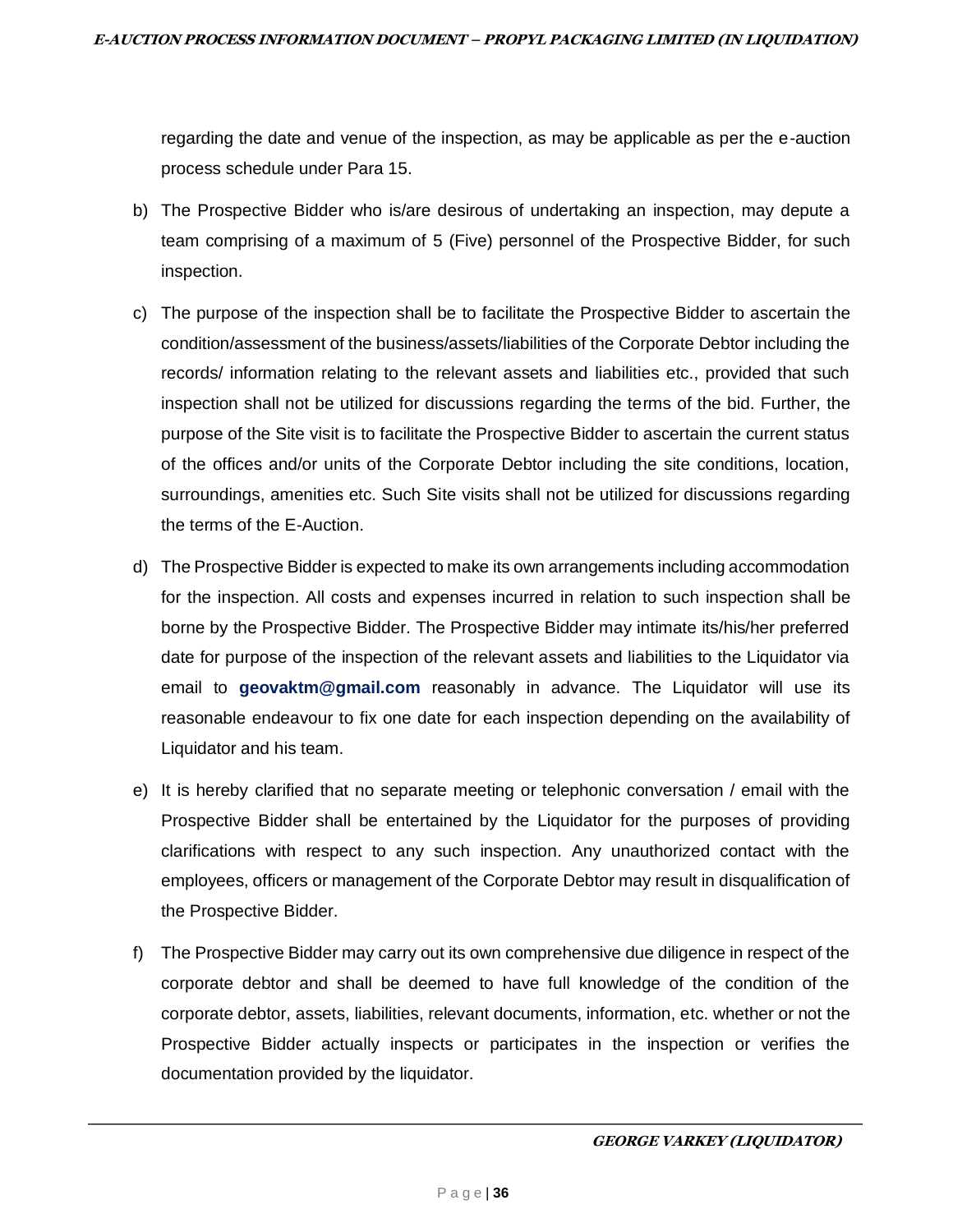The Prospective Bidder shall not be entitled to receive re-imbursement of any expenses which may have been incurred during the sale process and/or for carrying out of due diligence, search of title to the assets and liabilities and matters incidental thereto or for any purpose in connection therewith.

The inspection can be conducted by any Prospective Bidder in between **17th June, 2022** and **3 rd July, 2022,** after fixing the date and time in advance with the liquidator.

- g) The identified eligible bidders who are interested, shall submit Interest Free Earnest Money Deposit **("EMD")** as given in Para 4.15 below in the form of Demand Draft/ RTGS.
- h) Upon submission of EMD, User Id and Password for participation in E-Auction through designated service provider will be sent to the respective Applicant. On the day of E-auction, the bidding will take place through designated e-auction platform. The highest bidder will be required to complete the sale.

Note: The Liquidator reserves the right to invite the successful bidder for completion of sale. Emerging as a successful bidder does not confer any right whatsoever on the said bidder, to acquire the Corporate Debtor nor does it guarantee any confirmation of sale by the Liquidator until all conditions are fulfilled.

# 5.14 **Earnest Money Deposit ("EMD")**

EMD as mentioned in E-Auction Notice to be paid on or before, **5 th June, 2022** and shall be paid by either mode as specified below:

a) By remittance of funds to the bank account of the Company through RTGS to the Account as per the details given below

| <b>Account Name</b> | PROPYL PACKAGING LIMITED IN LIQUIDATION |
|---------------------|-----------------------------------------|
| Account No.         | 009681300000498                         |
| <b>Bank Name</b>    | YES BANK                                |
| <b>Bank Branch</b>  | KOCHI, M.G.ROAD                         |
| <b>IFSC Code</b>    | <b>YESB0000096</b>                      |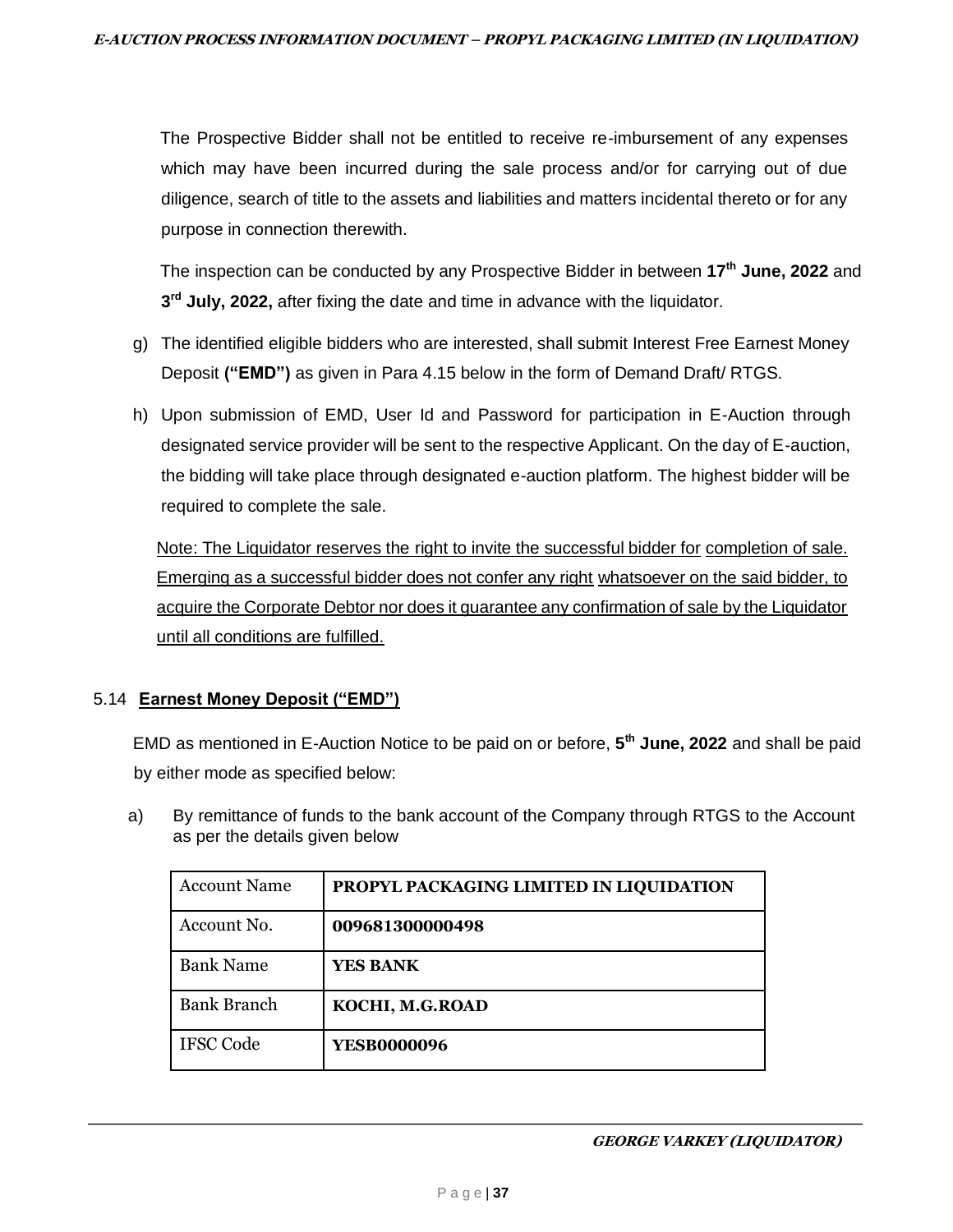b) Or Provide the aforesaid EMD amount by way of demand draft, in favour of "**Propyl Packaging Ltd In Liquidation**", issued by any Scheduled Commercial Bank in India ("Bank"), payable at Kochi.

The details of the remittance made in this regard shall be entered in the form submitted by the bidder and shall be intimated to the Liquidator thorough email along with the UTR Number/DD Number. The Bidders shall preserve the UTR Number/ DD Number and shall produce the same as and when demanded. The entire Earnest Money amount shall be remitted by the Eligible Bidder(s) from one bank account only and to be owned by the Eligible Bidder.

### 5.15 **Return of Earnest Money Deposit**

- a) Subject to the first proviso below, the Earnest Money without interest shall be returned to unsuccessful Eligible Bidder(s) (including the bidders who did not participate in the Eauction process) within 11 (Eleven) days of the date of closure of the E-Auction process or cancellation of the E-Auction process. The Liquidator shall have the discretion to consider the bid of the next higher bidder in the event the original Successful Bidder becomes ineligible or fails to adhere to the terms of the Letter of Intent.
- b) Provided that, in the event, the Liquidator proposes to cancel the E-Auction process on the scheduled date or decides not to accept any of the bids submitted during the E-Auction process, and in both the instances, proposes to follow up the same with another E-Auction process, then if a Eligible Bidder indicates in writing its desire to receive refund of its Earnest Money deposit, then the Earnest Money shall be returned to the Eligible Bidder, within 7 (seven) days of giving notice requesting for the return of the Earnest Money deposited.
- c) Provided further that, failure to participate in a round of E-Auction or requesting the refund of the Earnest Money shall not debar an Eligible Bidder from participating in any subsequent round(s) of E-Auction.
- d) The Earnest Money without interest shall also be returned to an Eligible Bidder, within 7 (seven) days of a demand being raised by such Eligible Bidder on the basis of any of the following grounds:
	- (i) Any increase in the Reserve Price or minimum incremental value;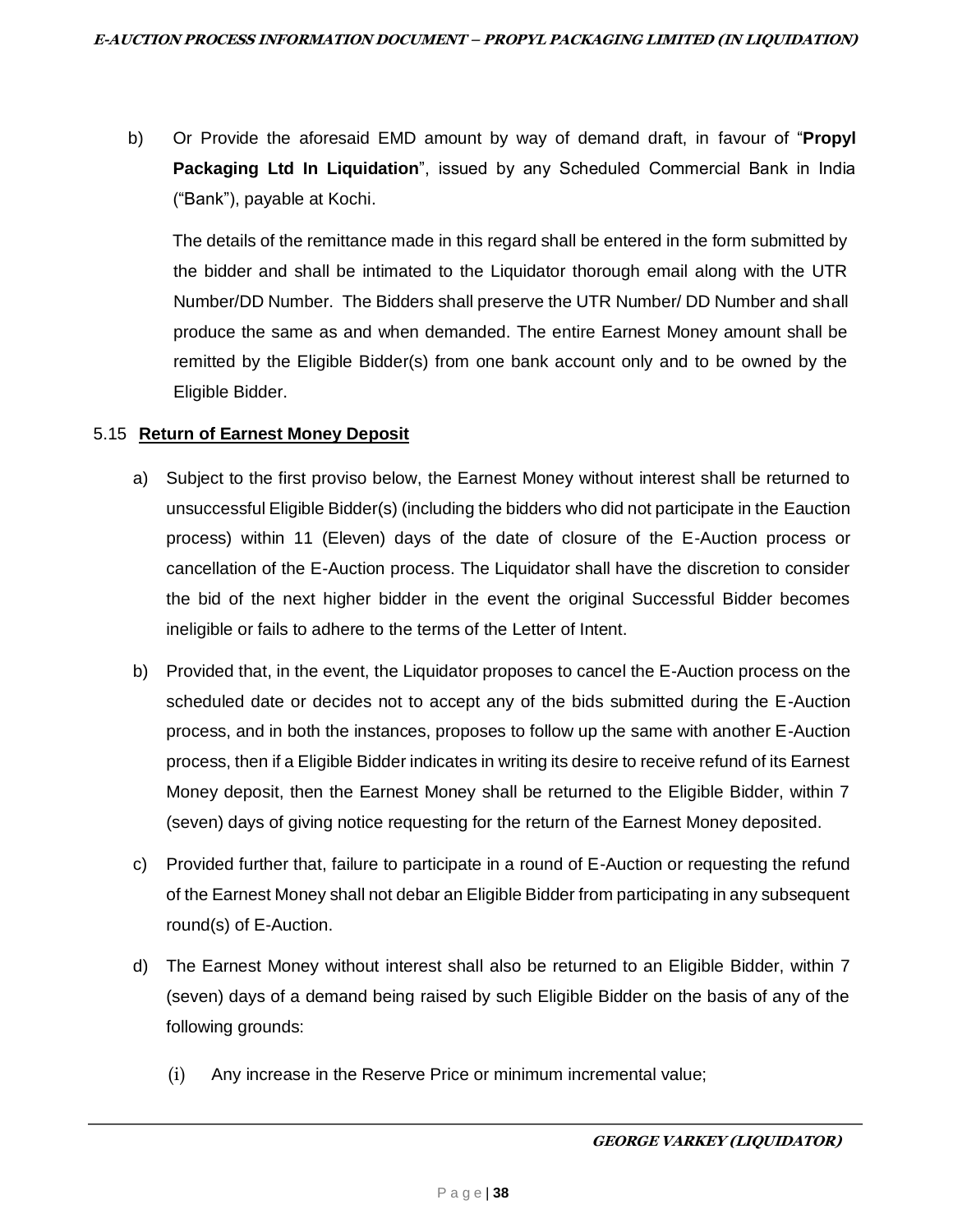- (ii) Any increase in EMD amount by more than 10% of the immediately previous specified EMD;
- (iii) Any reduction on the timelines within which the balance sale proceed is required to be paid;
- (iv) Change in eligibility requirement post the submission of the Earnest Money, such that the Bidder becomes ineligible. However, imposition of additional compliance requirements (such as requirement of providing additional undertakings) shall not be considered as change in eligibility norm;
- (v) Postponement of the date of the scheduled auction beyond 30 (thirty) days, except on account of any direction from Adjudicating Authority; or

### 5.16 **Forfeiture of Earnest Money**

The Earnest Money, paid will be forfeited, upon the occurrence of any of the following events:

- a) If any of the conditions under this E -Auction Process Document are breached by the Eligible Bidder or in case the Eligible Bidder is found to have made any misrepresentation; or
- b) If the Eligible Bidder or any person acting jointly or in concert with such Eligible Bidder is found to be ineligible to submit a bid under Section 29A of the IBC or is found to have made a false or misleading declaration of eligibility under Section 29A of the IBC; or
- c) If the Successful Bidder does not accept the Letter of Intent issued by the Liquidator within the period and in the manner specified or
- d) If the Successful bidder fails to pay the balance sale consideration (plus any applicable taxes, registration fees, if any, on 100% of the bid sum) before the expiry of the period for payment of the same for reasons other than specified in Para 4.16 of this E -Auction Process Document.

### 5.17 **Bidding Process**

- a) Bidding will be through the  $E -$  Auction.
- b) Bidders are cautioned to be careful while entering the bid amount.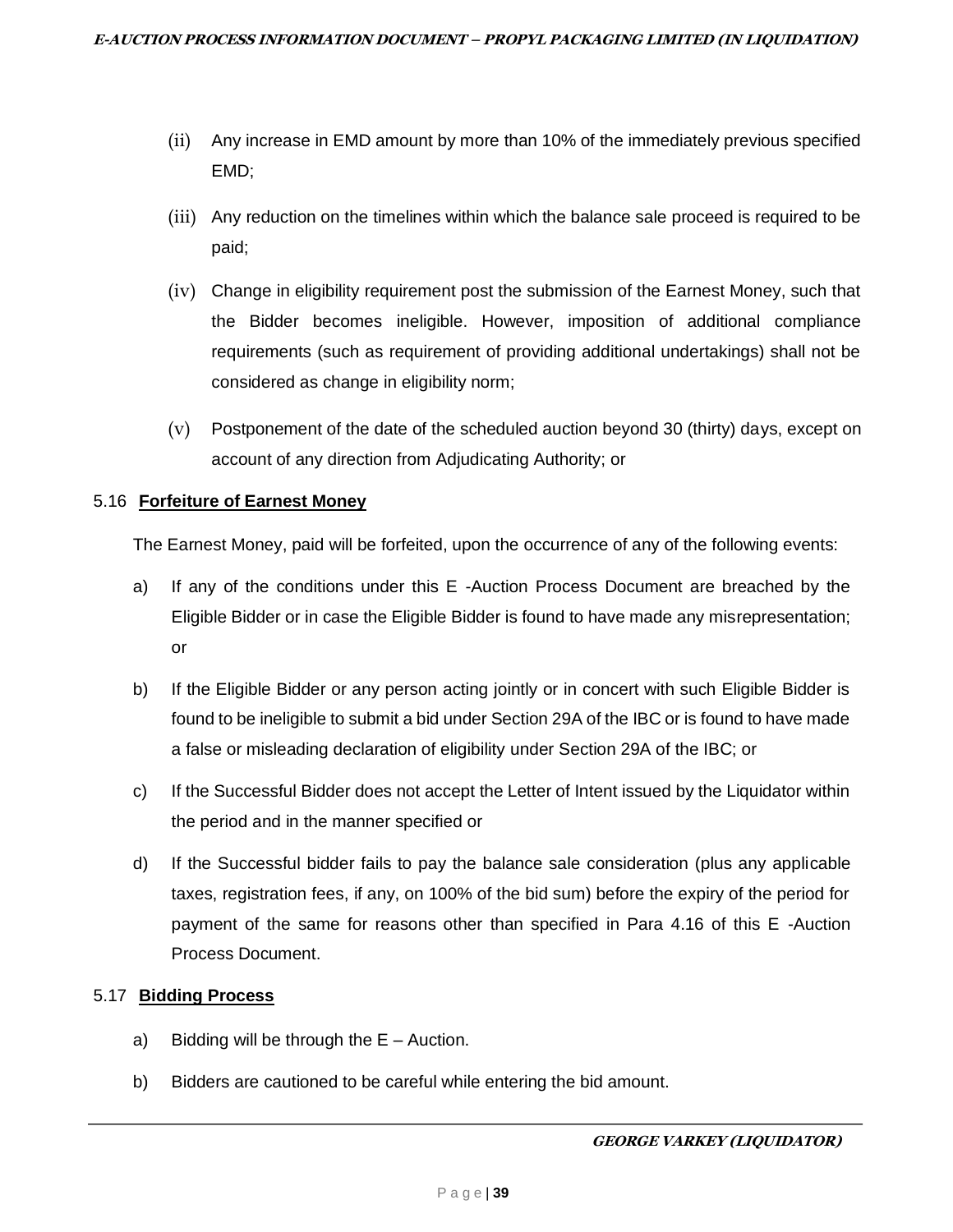- c) The Liquidator and the Agency shall not have any liability towards bidders for any interruption or delay in access to the Platform irrespective of the cause, issues relating to the Platform, failure of internet connections, server problems, etc.
- d) Any problem arising out of the E auction sale of Corporate Debtor shall be decided by the Liquidator, whose decision shall be final and binding.

## 5.18 **Duration of Auction Sale**

- a) The auction will be conducted via an electronic auction platform.
- b) Online e-auction sale will commence and be carried out as per the timelines set out in the Para 15.
- c) The e-Auction shall commence strictly at the scheduled time and at a price equal to reserve price. The closing time of the auction is system controlled; the time will get automatically extended by 5 (five) minutes if any bid is received during the last 5 (five) minutes, i.e. while an active bid is in process and kept open till the auction-sale concludes.
- d) If any market-leading bid (bid higher than the highest at the point in time) is received within the last 5 (five) minutes of closing time, the bidding time will be extended automatically by 5 (five) minutes and if no bid higher than last quoted highest bid is received within the said extended 5 (five) minutes, the auction sale will automatically get closed at the expiry of the extended 5 (five) minute period. There will thus be an extension of bidding-time, each of 5 (five) minutes duration, till auction is concluded.
- e) Eligible Bidders are advised to enter their bid accordingly keeping in mind the duration as specified above.
- f) No complaint on the time-factor for bidding or paucity of time for bidding will be entertained by the Agency and/ or the Liquidator.

### 5.19 **Bid Incremental Value**

The bidder can improve their offer/bid as mentioned in the E-Auction Notice.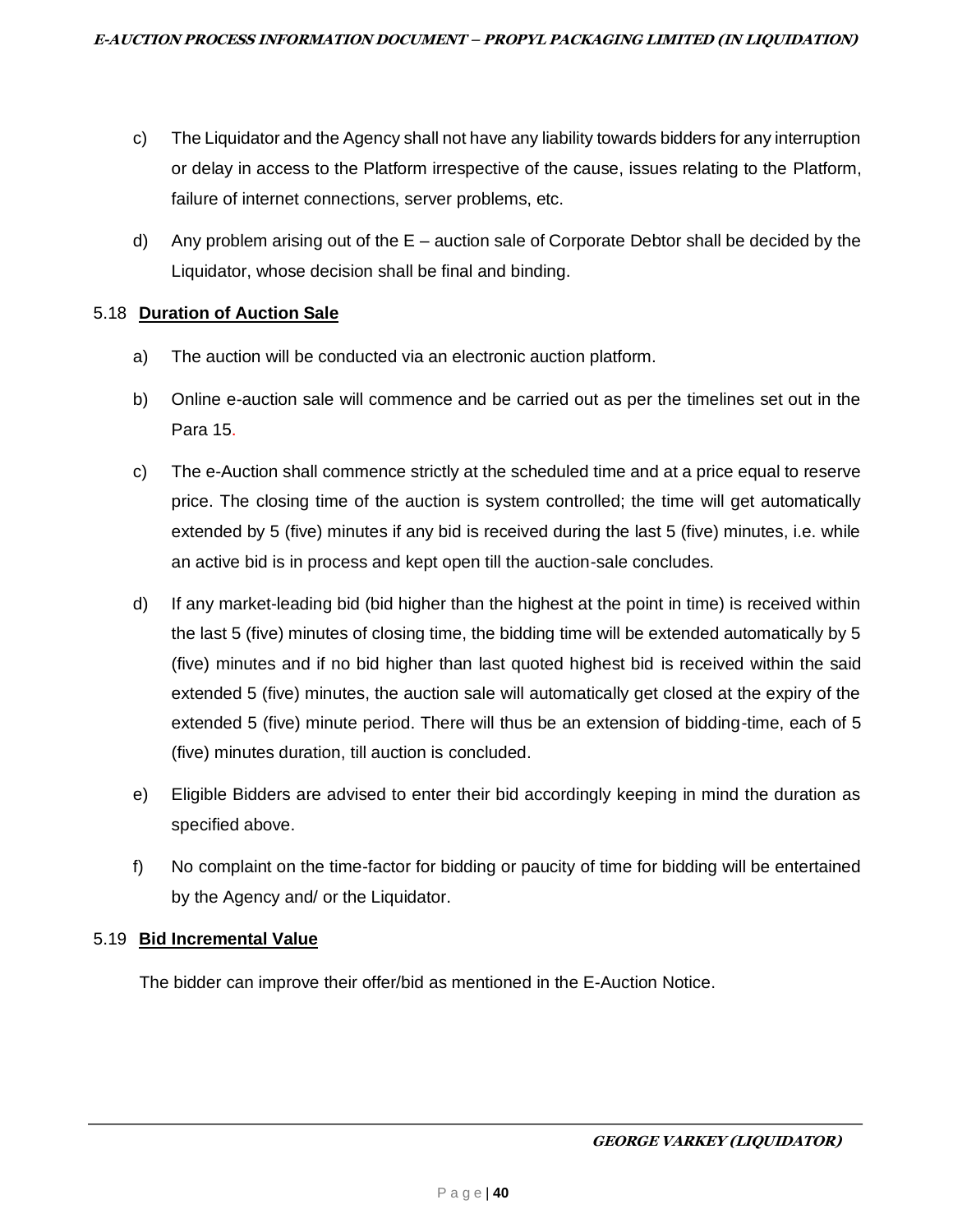#### **6. DECLARATION OF SUCCESSFUL BIDDER:**

- 6.1 The Liquidator shall determine and at his sole discretion (which discretion shall not be used arbitrarily), declare at the end of the E-Auction, the Successful Bidder(s) for any auction. Determination of the Successful Bidder(s) shall be done on the basis of highest bid received for each auction, unless the Liquidator determines, acting reasonably, that the highest bidder shall not be identified as the Successful Bidder.
- 6.2 After the conclusion of the e-auction for each bid, the Eligible Bidder submitting the highest bid shall be informed through a message generated automatically by the Platform, of the outcome of the e-auction. A separate intimation shall also be sent to the Successful Bidder via e-mail

("Intimation") after closure of e-auction and the results of the e-auction would also be displayed through publication on the Platform. The Platform shall also generate an auction outcome report for each bid which will be sent to the Agency and the Liquidator. Date of sending the e-mail will be considered as the date of receipt of the Intimation i.e. Date of Intimation.

- 6.3 Where the Earnest Money has been provided by means of a remittance to the Company's bank account or way of a demand draft, such funds will be retained by the Liquidator as part payment of the consideration that the Successful Bidder has agreed to pay for the specific auction.
- 6.4 The Liquidator is not bound to accept the highest offer and has the absolute right to accept or reject any or all offer(s) or adjourn / postpone / cancel the e-Auction or withdraw any auction thereof from the E-Auction proceedings at any stage without assigning any reason there for.

# **7. REJECTION OF SUCCESSFUL BID**

Notwithstanding anything contained in this document, the Liquidator reserves the absolute right (without being under any obligation to do so) to reject the Bid of the Successful Bidder and/or revoke the LoI in following cases including but not limited to:

a. it is discovered that any information or record provided by such Successful Bidder in Bid Application Form (along with other forms), or otherwise to the Liquidator or his advisors is untrue or incorrect or if the Successful Bidder has made false disclosure or misrepresentation as regard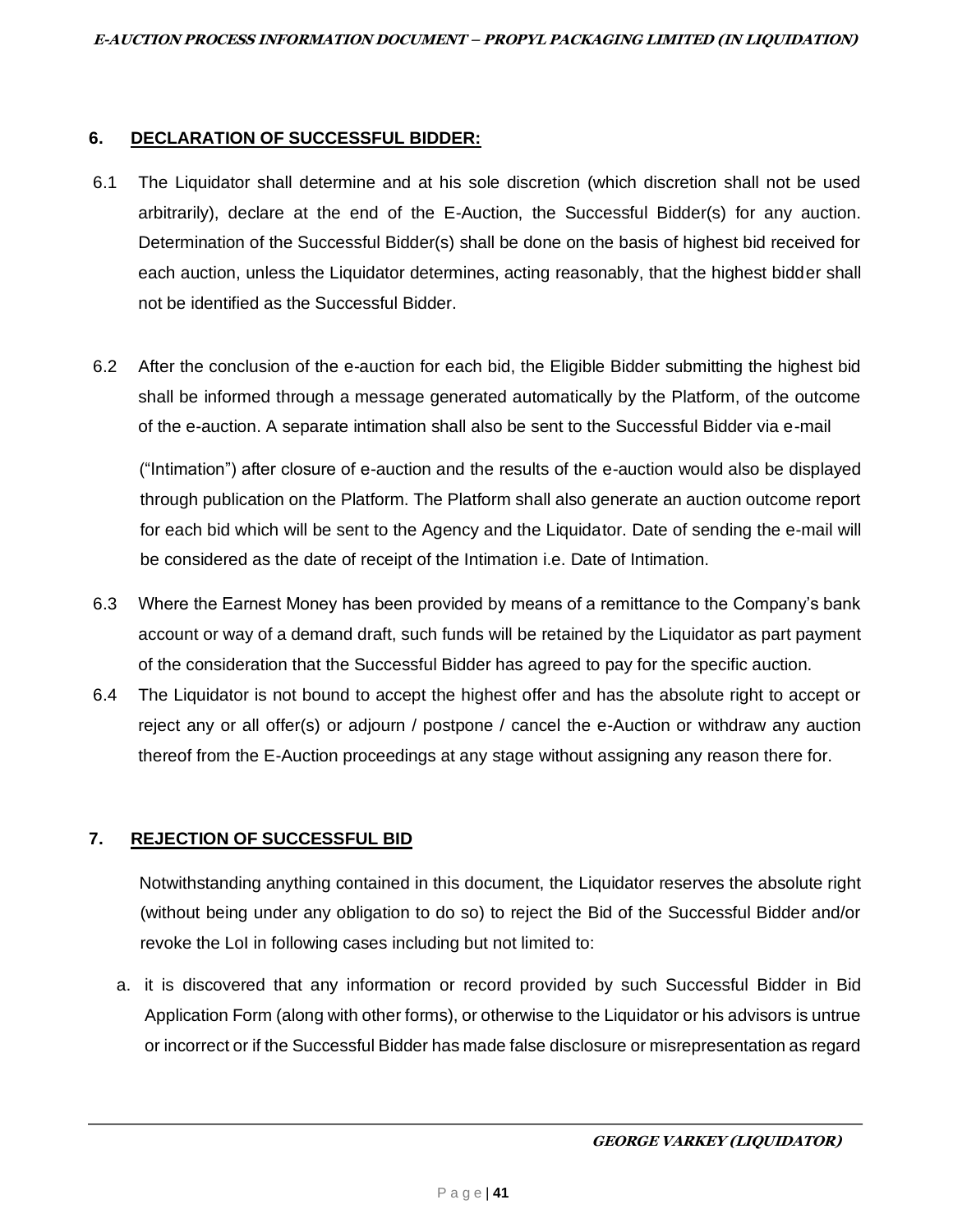to its eligibility to participate in the process or submit bid or it is discovered that the Successful Bidder has concealed any material information;

- b. any information is discovered which makes the Successful Bidder ineligible to submit the Bid (including in terms of Section 29A of the Code or eligibility criteria);
- c. it is discovered that the Successful Bidder has breached the terms of any of the Undertakings or this document or terms of any undertakings provided hereunder;
- d. the Successful Bidder breaches or does not comply with any Condition Subsequent (within the timelines prescribed) or any term of the Letter of Intent;

# **8. ISSUANCE OF LETTER OF INTENT:**

- 8.1 The Liquidator shall issue to the Successful Bidder a letter of intent ("LOI"/ "Letter of Intent"), within 2 days after the declaration and intimation to the Successful Bidder, inviting the Successful Bidder to pay the balance sale consideration (plus any applicable GST/taxes, registration fees, etc. if any, on 100% of the bid sum) **within 15 (Fifteen) days of the date E-Auction.** The issuance of LOI per se does not confirm sale in favor of the Successful Bidder. Confirmation of sale is subject to the fulfilment of conditions stated hereunder and the approval of the Adjudicating Authority.
- 8.2 The Successful Bidder shall, within a period of 2 (two) days from the date of issuance of the LOI, unconditionally accept the LOI, and record such acceptance by providing the Liquidator with 1 (one) copy of the LOI with an endorsement stating that such LOI is, "Accepted Unconditionally", under the signature of the authorized Director / Authorized Signatory of the Successful Bidder.
- 8.3 Failure to accept the LOI within the time period specified may result in the disqualification of the Successful Bidder along with cancellation of the LOI and forfeiture of the Earnest Money.
- 8.4 In case of disqualification of a Successful Bidder, the Eligible Bidder who had submitted the next highest bid, may be asked to match the Successful Bidder's bid and be considered the new Successful Bidder. If the latter is unwilling to match the bid submitted by the earlier Successful Bidder, the Liquidator, at his sole discretion, may decide to carry out a fresh auction, withdraw the Lot(s) from the auction or sell the Lot to the next highest Eligible bidder at its bid amount.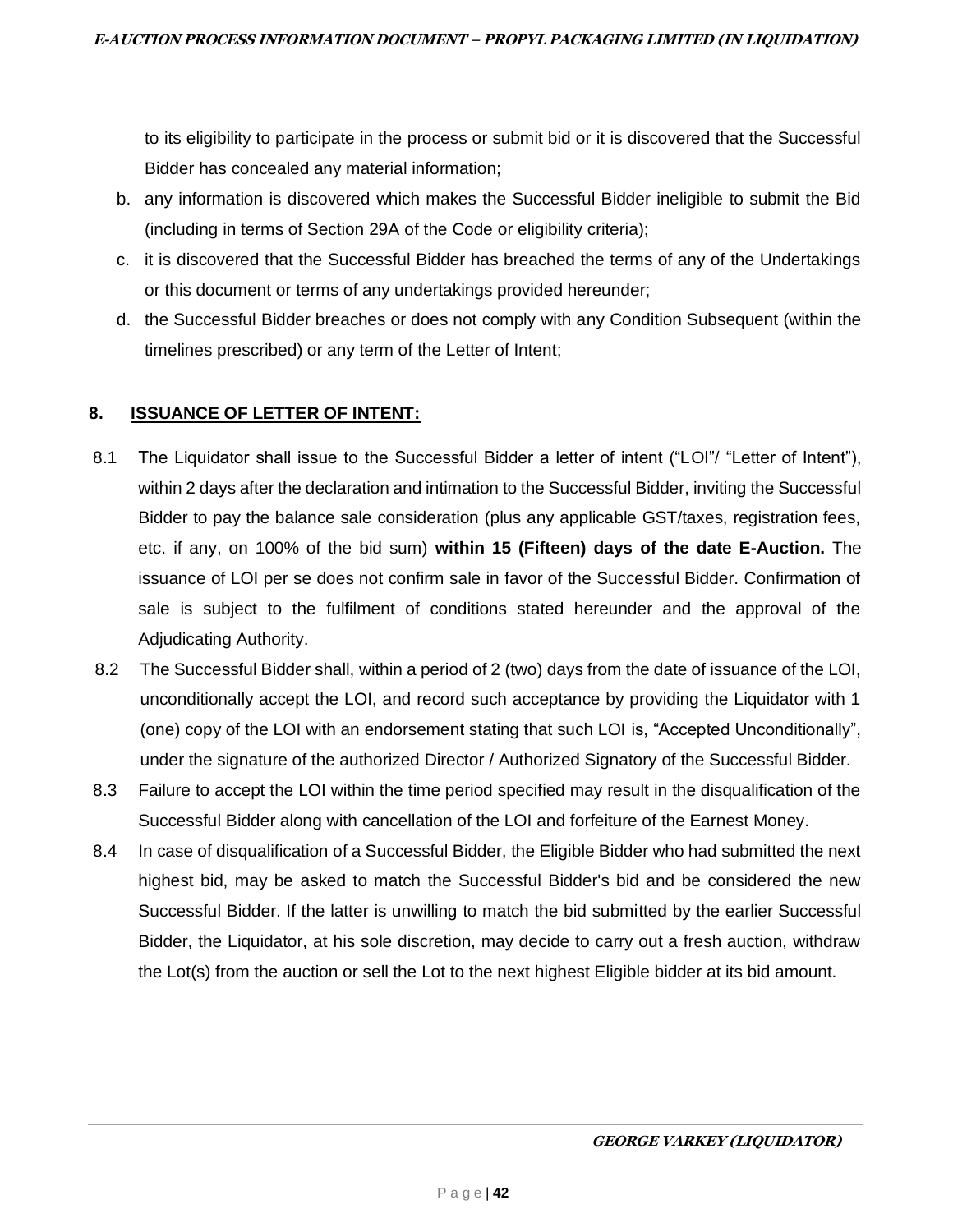## **9. BALANCE SALE CONSIDERATION:**

- 9.1 Except for reasons specified In the Para 4.16 of this E -Auction Process Document, the Successful Bidder shall be required to provide balance sale consideration as per Para 7.1 above.
- 9.2 The sale shall be cancelled if the payment is not received within the required timelines.
- 9.3 Where the Successful Bidder has provided Earnest Money, the balance sale consideration shall be an amount equal to the bid sum (plus any applicable GST/taxes, registration fees, etc. if any, on 100% of the bid sum) as reduced by the Earnest Money already paid.
- 9.4 All the payments of the bid amount made by the Successful Bidders shall be made through RTGS/ NEFT to the Account number mentioned as above or by drawing Demand Draft payable at Kochi favouring "**Propyl Packaging Ltd In Liquidation**". The payments of the bid amounts shall be made by the Successful Bidder from the same bank account from which he has made payment of the EMD amounts.
- 9.5 The Successful Bidders would be required to provide the Liquidator, at any time within a period of 5 (Five) days from the date of the auction, originals of all the documents whose copies they have submitted for verification purposes.
- 9.6 It may be noted that the other timelines mentioned in this document will not change irrespective of the date of submission of Bid by any Prospective Bidder.

# 9.7 **Default in Payment**

Default in payment of the balance sale consideration and any applicable GST/taxes, registration fees, etc. if any, on 100% of the bid sum by the Successful Bidder will result in disqualification of the Successful Bidder including forfeiture of Earnest Money, unless such default in payment is pursuant to any event stipulated under Para 4.16 of this E -Auction Process Document. Any auction may be put to re-auction or sold to the next highest Eligible Bidder and the defaulting Successful Bidder shall have no claim/right in respect of such auction.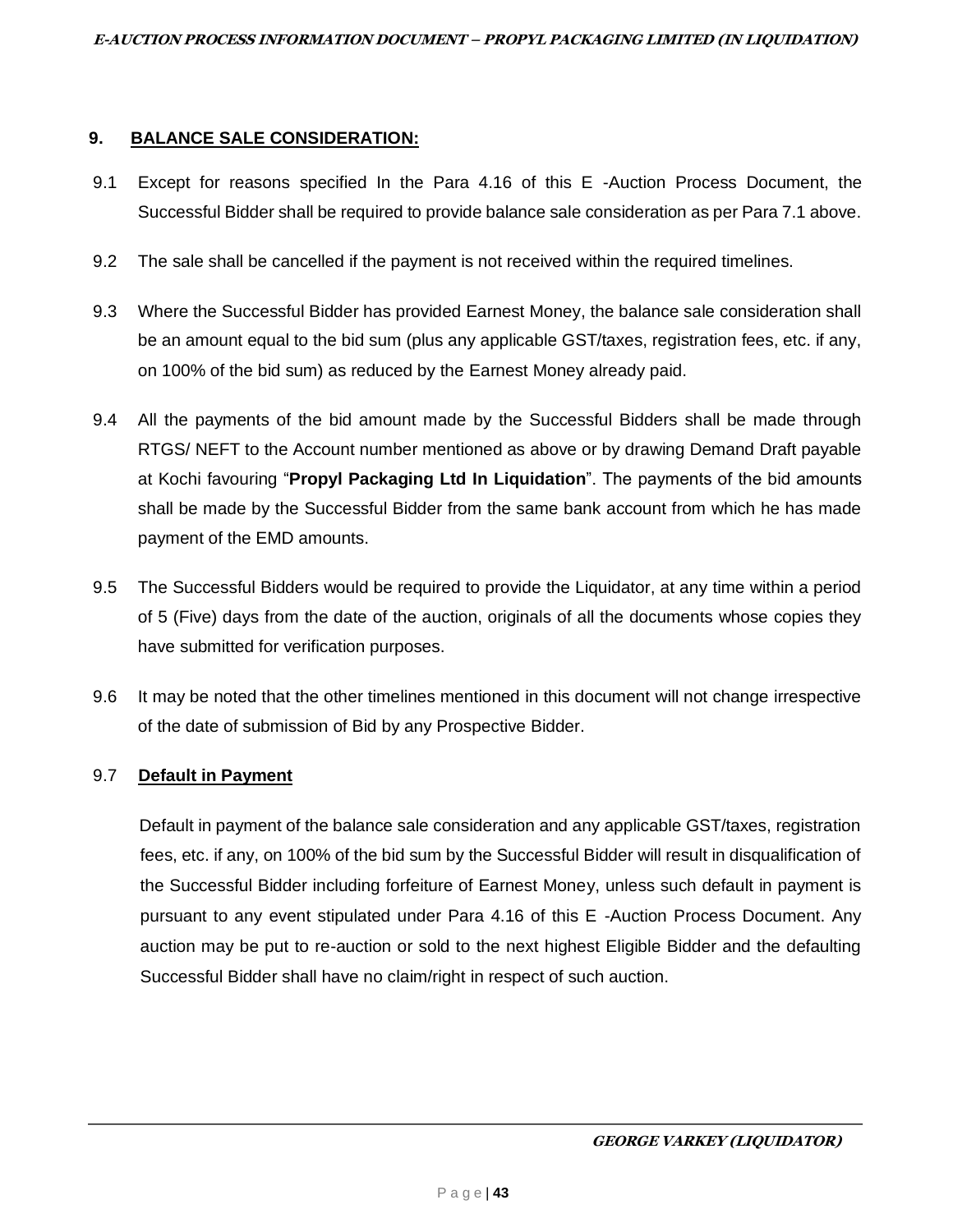### **10. CONFIRMATION OF SALE:**

- 10.1 On payment of the full amount of sale consideration, and any applicable GST/taxes, registration fees, etc. if any, and approval of the Adjudicating Authority (Hon'ble NCLT, Hyderabad Bench) the sale shall stand completed, and the Liquidator shall execute Certificate of sale or Transfer/Sale Deed.
- 10.2 It is expressly stipulated that there are no implied obligations on the part of the Liquidator to do all acts, things and deeds whatsoever for the completion of the sale.
- 10.3 The sale shall be subject to conditions prescribed under the IBC and provisions and regulations thereunder.
- 10.4 The sale may attract stamp duty, registration charges, GST and other applicable taxes as per relevant laws.
- 10.5 The Successful Bidder shall bear all the necessary expenses like applicable stamp duties/ additional stamp duty / transfer charges, registration expenses, fees, etc., for transfer of the assets(s) in its/his/her name.
- 10.6 The payment of all statutory / non-statutory dues, taxes, rates, assessments, charges, fees, etc., owed by the Company to anybody in respect of the available assets and liabilities shall be the sole responsibility of Successful Bidder only.

# 10.7 **Issue of Sale Certificate or Sale/Transfer Deed**

- a) The Sale Certificate or Sale/Transfer Deed will be issued Upon receipt of full bid amount and subject to the approval of Adjudicating Authority and compliance of all terms and conditions of sale, unless cancelled by the Liquidator for any reason as per applicable law.
- b) The Certificate of sale or Sale/Transfer Deed, will be issued and /or transaction / sale documents will be executed in the name of the Successful Bidder only and will not be issued in any other name(s).
- c) Sale certificate or Transfer Deed shall be collected in person by the Successful Bidder or through an authorized person with submission of appropriate authority.

# 10.8 **Stay/ Cancellation of the Sale**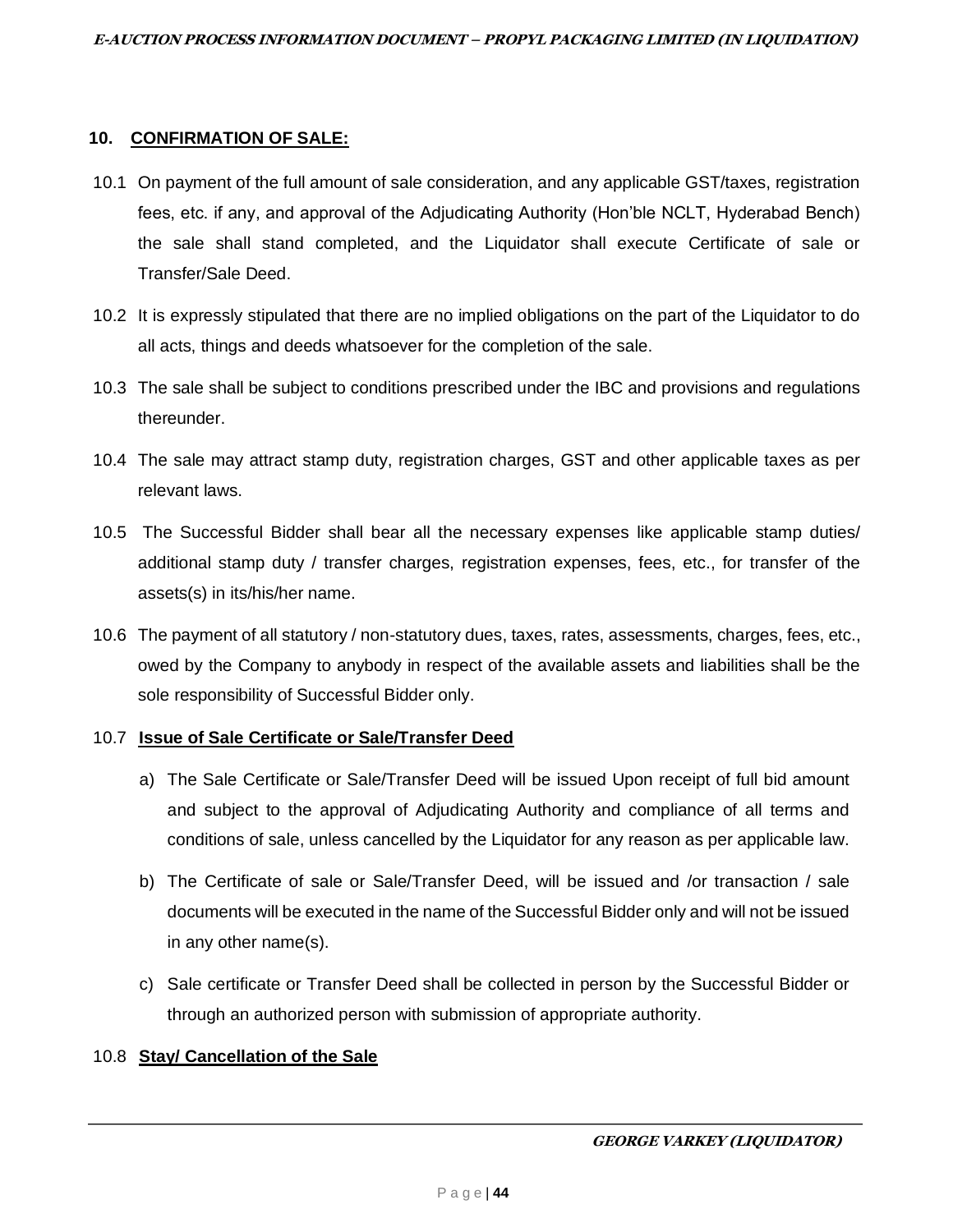- a) In case of stay of further proceedings by the Competent Authority, the e-auction may either be deferred or cancelled and persons participating in the sale shall have no right to claim damages, compensation or cost for such postponement or cancellation.
- b) In case the Successful Bidder has not paid the Balance Sale consideration stipulated herein within the due date, as may be prescribed at any stage, the entire amount paid by the Successful Bidder (including EMD amount) shall be forfeited and the sale shall stand cancelled.
- c) The Liquidator shall also have the right to postpone/ cancel the auction of the sale for reasons whatsoever. In case of adjournment of sale for any reason, no fresh public advertisement will be given. However, the new date of sale will be informed through e-mail and the adjournment dates and time for submission of Bids will also be informed through e-mail.

## 10.9 **Delivery of Sale Certificate or Sale/Transfer Deed**

- a) The Successful Bidder, on receipt of Sale Certificate or Sale/Transfer deed, shall contact the Liquidator for delivery of documents related to the Assets and Liabilities as available with the Liquidator.
- b) The Liquidator shall ensure that the documents are handed over to the Successful Bidder subject to post issuance of the Sale Certificate or Sale/Transfer deed.

### 10.10 **Delivery of Possession**

- a) Delivery of possession of the available Assets sold shall be as per the directions of the authorities, Codes, Rules, Regulation, as the case may be. Any arrangements required to be made for taking possession of assets/payment of any taxes/duties shall be made by the bidder
- b) After obtaining the sale certificate/ transfer deed and getting the sale registered with appropriate authorities under applicable laws, the Successful Bidder is entitled to obtain possession of the assets and liabilities.
- c) All expenses and incidental charges thereto shall be borne by the Successful Bidder.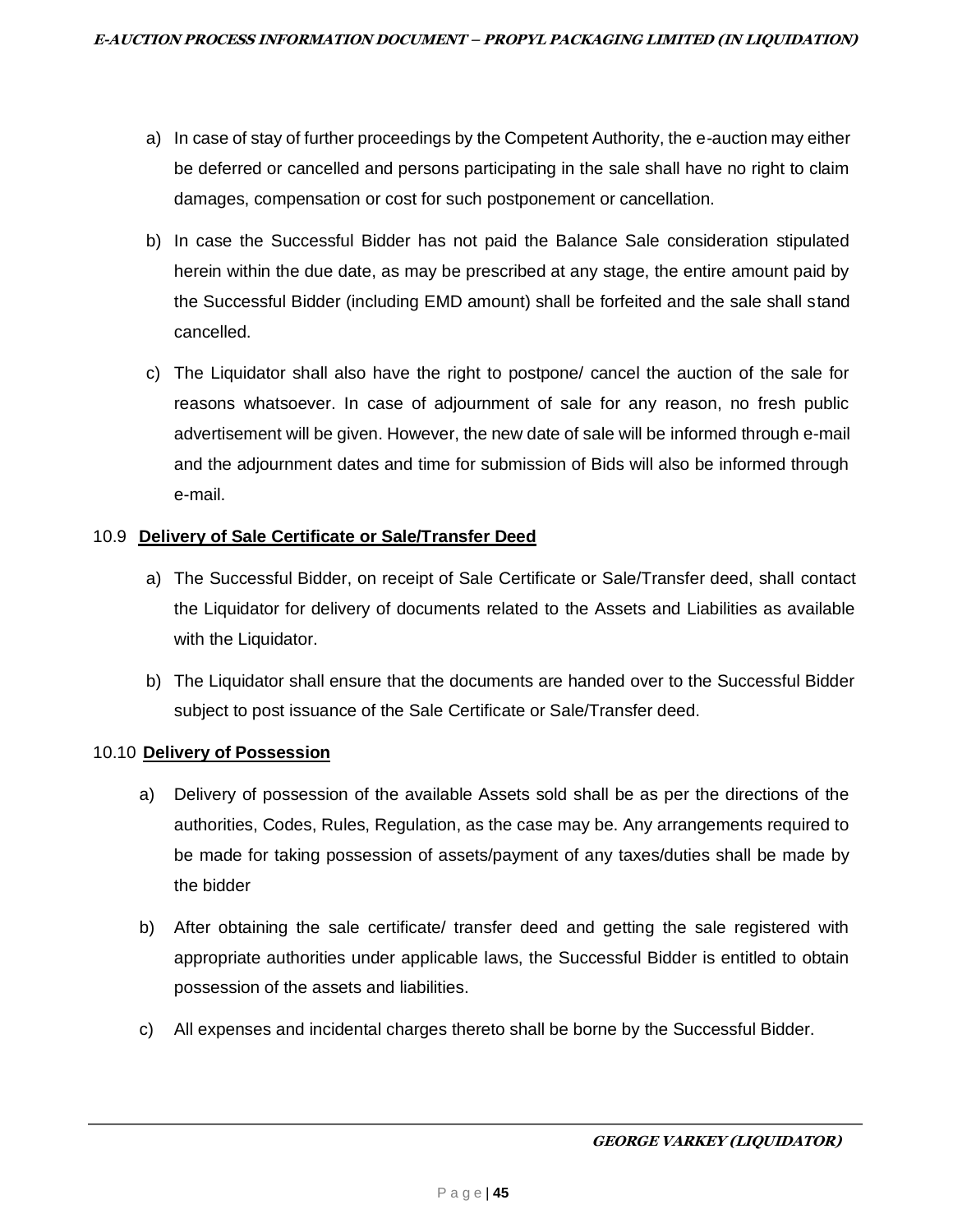d) Handover of the possession of the Land and Building at Koratty and Coimbatore will be done only after completing the handover of other assets lying at these locations.

## **11. OTHER TERMS AND CONDITIONS:**

- 11.1 All expenses including any taxes/duties incurred towards movement / shifting of any Asset or Liability, as may be applicable, post the E- Auction process should be borne by the Successful Bidder. The Liquidator shall not be held responsible / liable to pay any expenses towards such movement of Assets and Liabilities sold in the E- Auction process. For the avoidance of doubt, it is hereby clarified that, all the aforesaid costs shall be payable over and above the bid offered during the E- Auction process.
- 11.2 The e-auction process applicant/bidder shall be responsible for all the costs incurred by it on account of its participation in the auction process, including any costs associated with participation in the discussion Meeting (if any), Site Visit, etc. The Liquidator shall not be responsible in any way for such costs, regardless of the conduct or outcome of the auction Process.
- 11.3 It is hereby clarified that the E-Auction Process Applicant/ Bidder shall make its own arrangements including accommodation for the discussion Meeting (if organized) or Site Visit and all costs and expenses incurred in that relation shall be borne by the E-Auction Process Applicant/ Bidder.
- 11.4 The E-Auction Process Applicant/ Bidder shall not be entitled to receive any reimbursement of any expenses which may have been incurred while carrying out the due diligence, search of title to the assets and matters incidental thereto or for any purpose in connection with the E-Auction Process.
- 11.5 It is to be noted that all taxes applicable whether Direct and / or Indirect taxes and / or duties and / or penalties and / or interest (including stamp duty implications and registration/transfer charges) on sale of the assets of the company basis, as the case may be, in accordance with the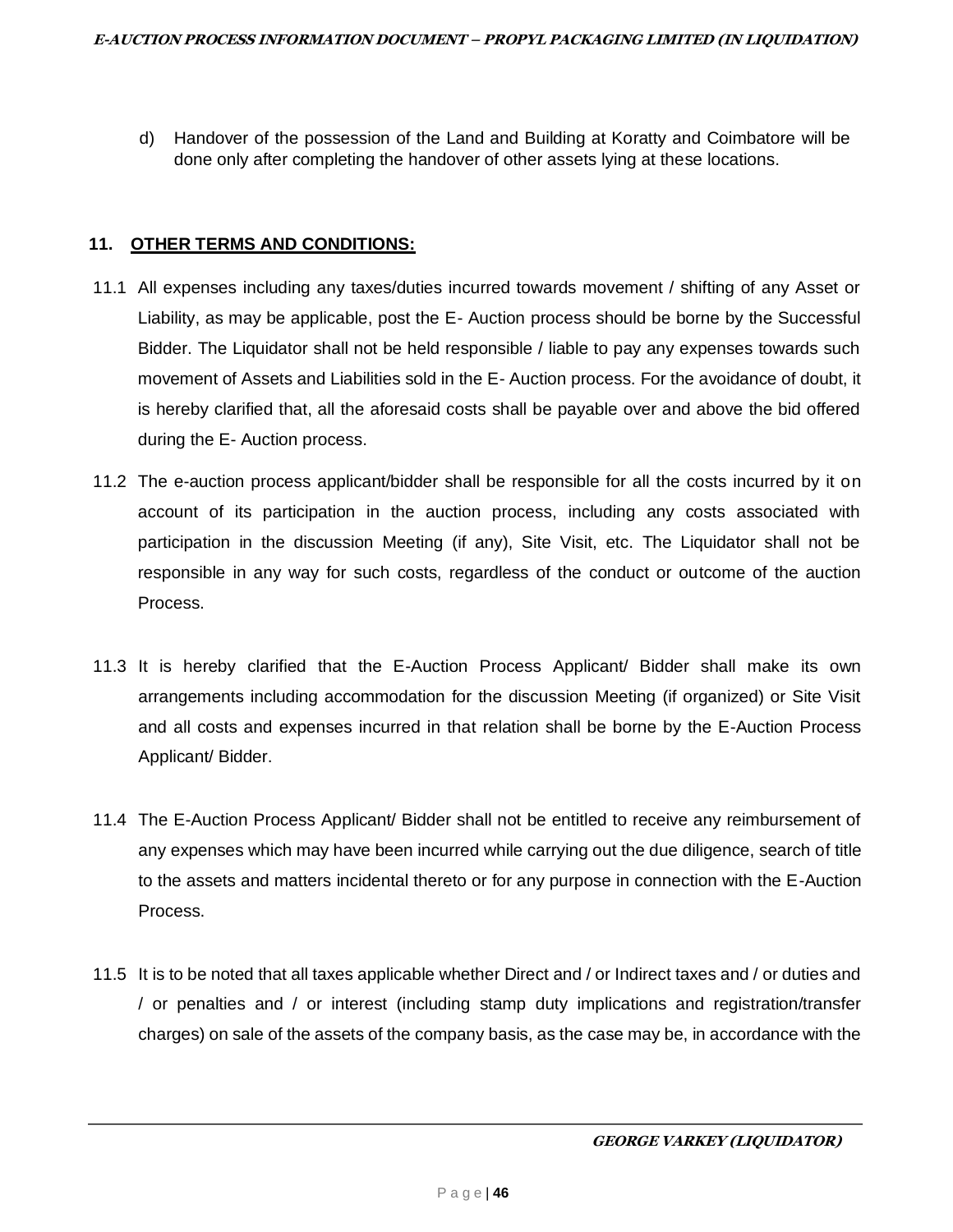provisions of IBC and Liquidation Process Regulations would be borne by the Successful Bidder. Some of the costs and charges for the sale transaction may include inter-alia the following:

- i. The sale of the company may attract stamp duty, registration charges etc. as per relevant laws
- ii. The Successful Bidder shall bear all the necessary expenses like applicable stamp duties / additional stamp duty / transfer charges, fees, etc. for transfer of the company in its name
- iii. The payment of all statutory / non-statutory dues, rates, assessments, charges, fees, cess or other applicable tax i.e. Goods and Service Tax (GST), TDS, TCS etc. It is clarified that if the Successful Bidder determines that any TDS/TCS under the Income tax Act, 1961 is deductible, the same shall be deposited by the Successful Bidder over and above the bid price and no amount shall be deducted from the bid price.
- iv. The Successful Bidder will bear all expenses for removal of asset(s), delivery including loading, unloading, transport, weighment, labour, manpower charges etc.
- v. The Successful Bidder will be responsible for any damage to assets/properties of the company during the process of removal, delivery of asset(s) and will make good the cost of damage to the company. The amount of damage decided by the liquidator will be final.
- 11.6 It is expressly stated that the Liquidator does not take or assume any responsibility for any dues, statutory or otherwise, of the Company, including such dues, if any, which may affect transfer of the liquidation assets in the name of the Successful Bidder and such dues, if any, will have to be borne / paid by the Successful Bidder over and above the bid amount.
- 11.7 The E-Auction process applicant/ Bidder shall be responsible for fully satisfying the requirements of the IBC and the related Regulations as well as all Applicable Laws that are relevant for the sale process. The Successful Bidder shall be responsible for obtaining requisite regulatory or statutory or third-party approvals, no-objections, permission or consents, if any, that are or may be required under Applicable Law.
- 11.8 It is expressly stipulated that there are no implied obligations on the part of the Liquidator and it shall be solely the obligation of the Successful bidder, at his cost, to do all acts, things and deeds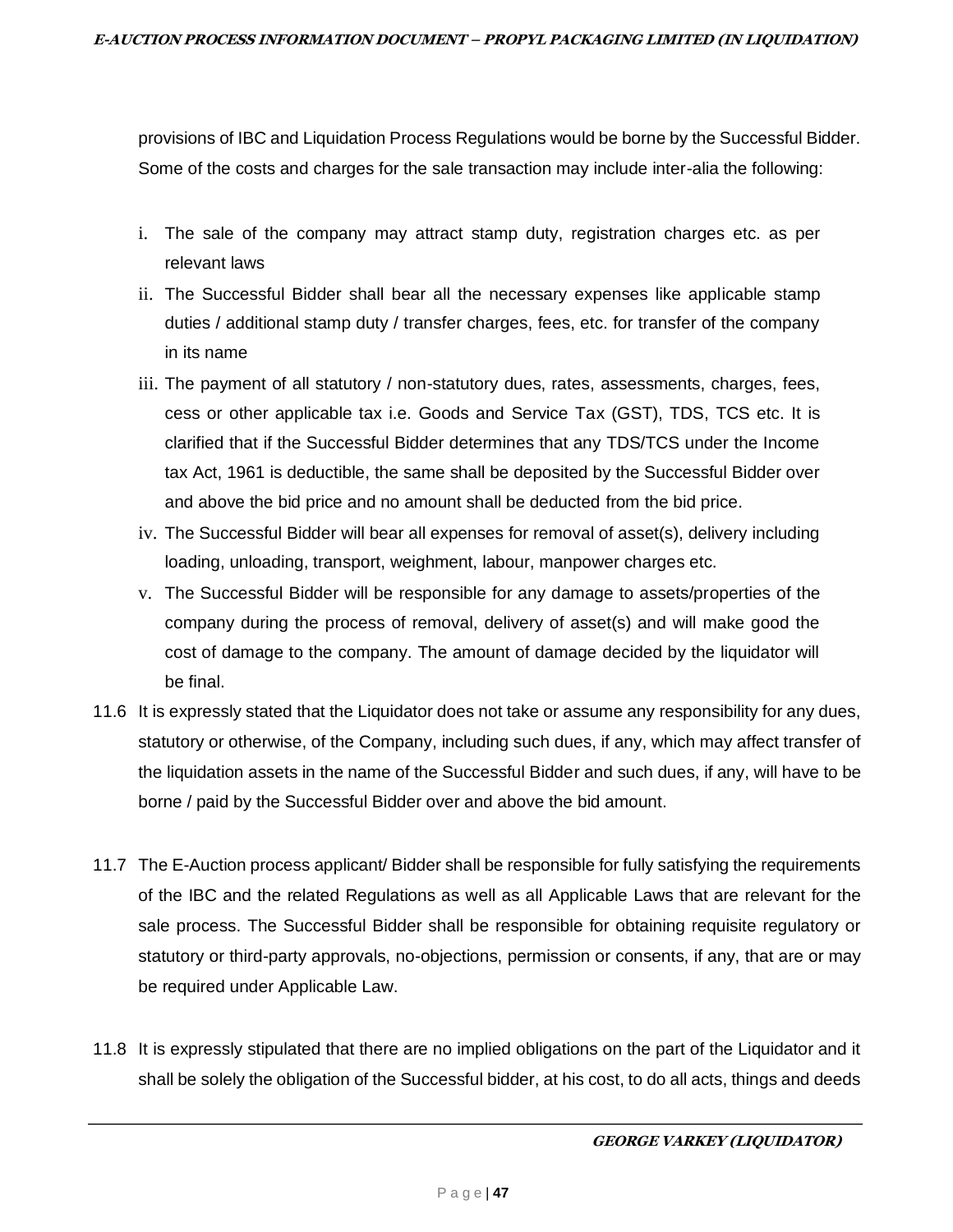whatsoever for the completion of the sale. The entire responsibility for completion of all procedures, formalities, compliances, approvals etc. required for completion of the sale shall be that of the Successful bidder.

- 11.9 Any award, asset/amount recovered from any Government Authority or from the ongoing litigations will not form part of the assets to be taken over by the successful bidder.
- 11.10The Eligible Bidder(s) shall be responsible for fully satisfying the requirements of the IBC and related Liquidation Process Regulations as well as all Applicable Laws that are relevant for the sale process. The Successful Bidder shall be responsible for obtaining requisite regulatory or statutory or third-party approvals, no-objections, permission or consents, if any, that are or may be required under Applicable Law for purchasing the relevant assets and liabilities.
- 11.11In the interest of the liquidation process of the Company, the Liquidator reserves the right to alter, modify or relax any of the terms and conditions mentioned in this E -Auction Process Document. Any such alteration, modification or relaxation, to the terms and conditions contained in this document, subject to provisions contained in Para 4.16 of the E -Auction Process Document, shall be binding on all the Interested/ Eligible Bidders.
- 11.12It shall be deemed that by submitting the bid, the Bidder agrees and releases the Agency/ the Liquidator, his legal heirs, successors, assigns, its employees, subsidiaries, agents and advisers, irrevocably, unconditionally, fully and finally from any and all liability for claims, losses, damages, costs, expenses or liabilities in any way related to or arising from the exercise of any rights and/ or performance of any obligations hereunder, pursuant hereto and/ or in connection with the eauction process and waives, to the fullest extent permitted by applicable laws, any and all rights and/ or claims it may have in this respect, whether actual or contingent, whether present or in future.
- 11.13This E -Auction Process Document and any information provided earlier or subsequently, the auction process and the other documents pursuant to the E - Auction Process Document shall be governed by the laws of India and any dispute arising out of or in relation to the E -Auction Process Document or the auction process shall be subject to the discretion of the Liquidator.
- 11.14No counteroffer/conditions by the Bidder, Eligible Bidder and/or Successful Bidder will be entertained.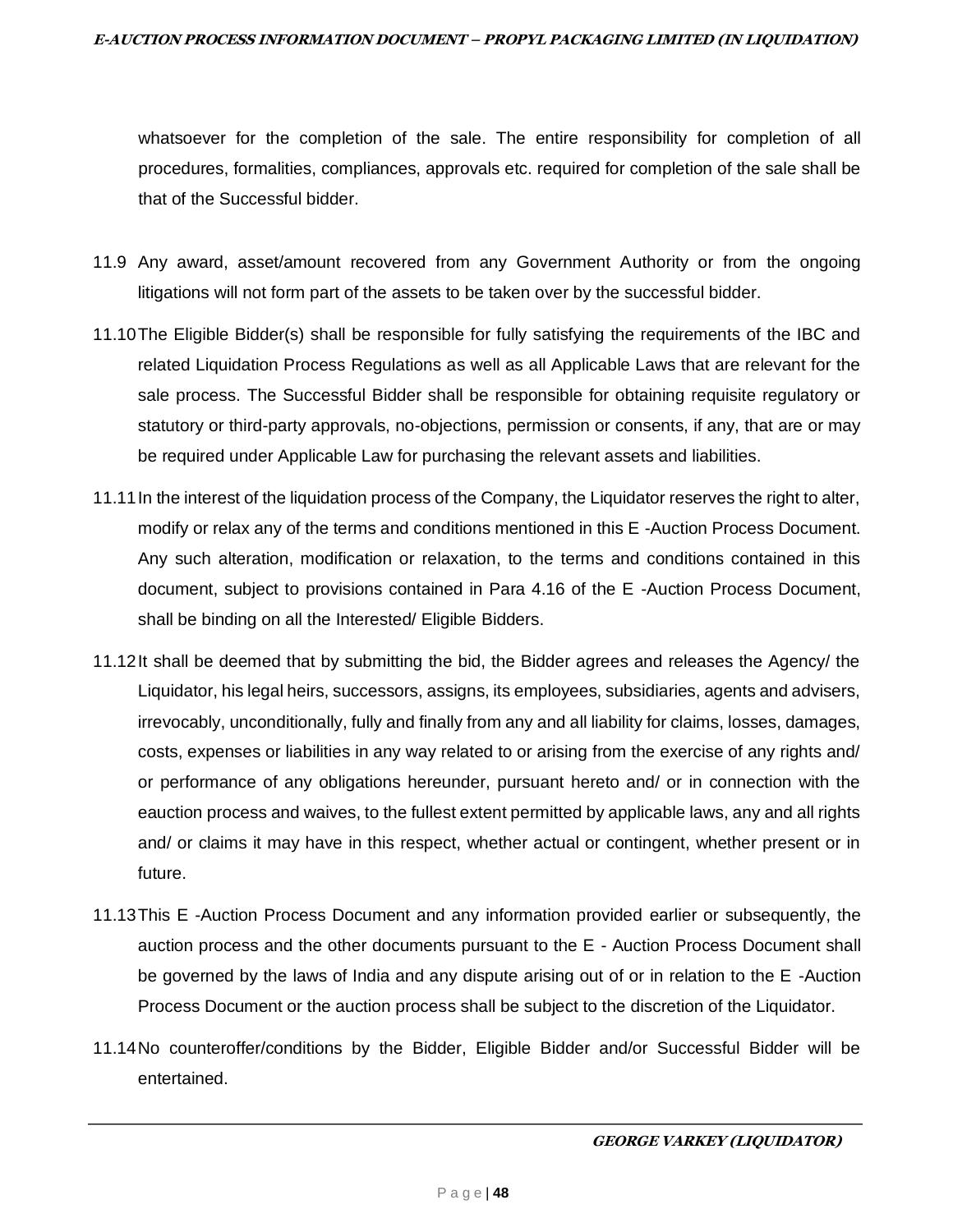- 11.15The Liquidator shall have liberty to amend/ modify/ delete any of the conditions of the E-Auction Process Document or public advertisement as may be deemed necessary in the light of facts and circumstances of each case.
- 11.16The Liquidator shall have the right to accept or reject all or any bid or bids as well as to postpone or cancel the sale for reasons whatsoever.
- 11.17Bidders shall be deemed to have read and understood all the conditions of sale, the E -Auction Process Document and the public advertisement and are bound by the same.
- 11.18The above terms and conditions are general in nature, subject to change and are in addition toother specific conditions given in the E-Auction Process Document and Notice of Sale.
- 11.19Bidders are advised to preserve the EMD documents and documents pertaining to other deposits/ payments made by it and also a copy of the terms and conditions of the application Form downloaded from the portal.

# **12. FRAUDULENT AND CORRUPT PRACTICES:**

- 12.1 The Eligible Bidder shall observe the highest standard of ethics prior to and during the E- Auction process and subsequently during the closure of the E-Auction process and declaration of Successful Bidder. Notwithstanding anything to the contrary contained in this E -Auction Process Document, or in the Letter of Intent, the Liquidator shall reject a bid and/or revoke the Letter of Intent, as the case may be, without being liable in any manner whatsoever to the Eligible / Successful Bidder, if the Liquidator, in his/her sole discretion, determines that the Eligible / Successful Bidder has, directly or indirectly or through an agent, engaged in corrupt practice, fraudulent practice, coercive practice, undesirable practice or restrictive practice in the E-Auction process or has, undertaken any action in respect of such process which results in the breach of any Applicable Law including the Prevention of Corruption Act, 1988. In such an event, the Liquidator may invoke the Earnest Money without prejudice to any other right or remedy that may be available to the Liquidator under this E-Auction Process Document or Applicable Law.
- 12.2 For the purposes of this Clause the following terms shall have the meaning hereinafter respectively assigned to them: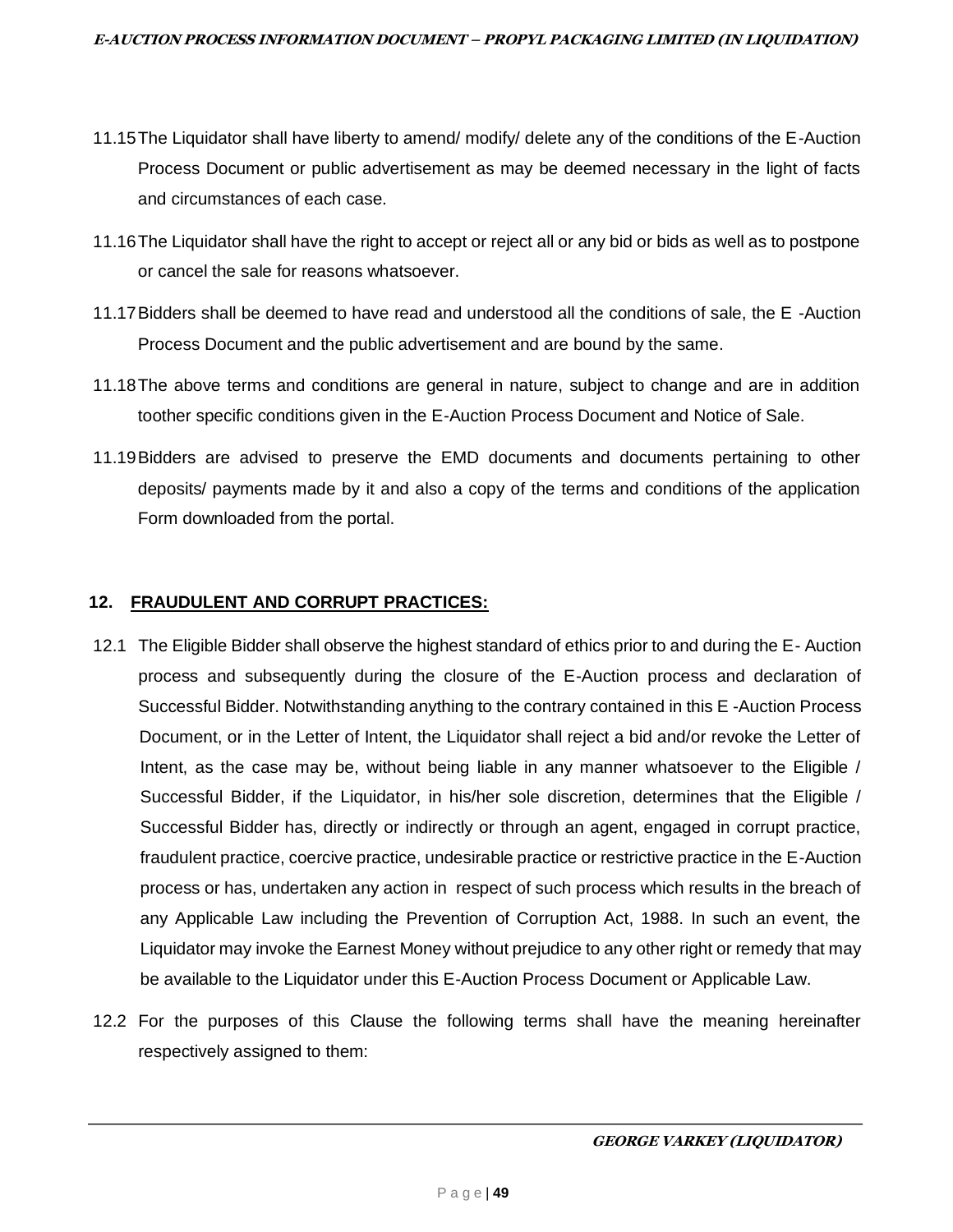- a) "**Coercive Practice**" shall mean impairing or harming, or threatening to impair or harm, directly or indirectly, any person or property to influence any person's participation or action in the auction process;
- b) "**Conflict of Interest**" shall mean an event or circumstance, determined at the discretion of the Liquidator, where a Eligible/ Successful Bidder is found to be in a position to have access to information about, or influence the bid of another Eligible Bidder pursuant to a relationship of such Eligible/ Successful Bidder (excluding any commercial relationship pursuant to the ordinary course of business) with the other Eligible Bidder or Company, group companies of the Company, or affiliates of the Company, directly or indirectly, or by any other means including colluding with other Eligible Bidder(s), the Company, or group companies of the Company;
- c) "**Corrupt Practice**" shall mean,
	- i) the offering, giving, receiving, or soliciting, directly or indirectly, of anything of value to influence the actions of any person connected with the auction process (for avoidance of doubt, offering of employment to or employing or engaging in any manner whatsoever, directly or indirectly, any official of the Liquidator or the Company, who is or has been associated or dealt in any manner, directly or indirectly with the auction process or arising there from, before or after the execution thereof, at any time prior to the expiry of 1 (one) year from the date such official resigns or retires from or otherwise ceases to be in the service of the Liquidator or the Company, shall be deemed to constitute influencing the actions of a person connected with the auction process); or
	- ii) engaging in any manner whatsoever, during the auction process or thereafter, any person in respect of any matter relating to the Company, who at any time has been or is a legal, financial or technical adviser of the Liquidator or the Company, in relation to any matter concerning the auction process;
- d) "**Fraudulent Practice**" shall mean a misrepresentation or omission of facts or suppression of facts or disclosure of incomplete facts, in order to influence the auction process;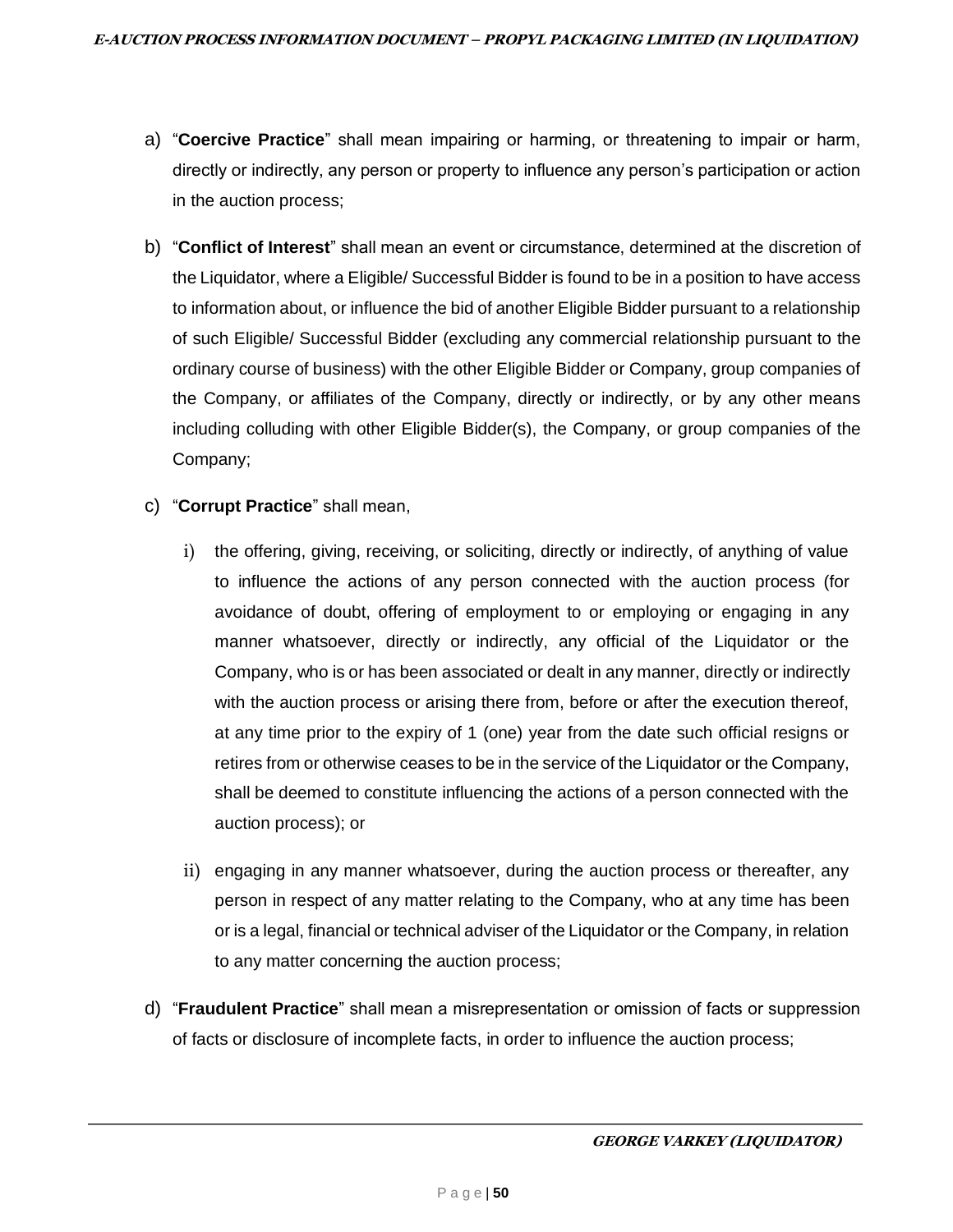- e) "**Restrictive Practice**" shall mean forming a cartel or arriving at any understanding or arrangement among the Interested / Eligible Bidder(s) with the objective of restricting or manipulating a full and fair competition in the auction Process; and
- f) "**Undesirable Practice**" shall mean
	- i) establishing contact with any person connected with or employed or engaged by the Liquidator with the objective of canvassing, lobbying or in any manner influencing or attempting to influence the auction process; or ii) having a Conflict of Interest.
- 12.3 The Eligible Bidder shall not involve itself or any of his representatives in price manipulation of any kind directly or indirectly by communicating with other Eligible Bidders.
- 12.4 The Eligible Bidder shall not divulge either his bid or any other details provided to him by the Liquidator or during the due diligence process in respect of the assets to any other party, other than to his professional advisors and financiers, who are in each case required in the course of their duties to receive and consider the same for the purpose of advising in relation to the transaction and who are bound by confidentiality obligations that are at least as stringent as the obligations that the Eligible Bidder is subject to.

# **13. VERIFICATION OF INFORMATION BY THE BIDDER:**

It shall be deemed that by participating in the e-auction process, the Bidder has:

- 13.1 made a complete and careful examination of the E -Auction Process Document and public advertisement and unconditionally and irrevocably accepted the terms thereof;
- 13.2 familiarized itself with the Order of the Competent Authority;
- 13.3 reviewed all relevant information provided by the Agency/ the Liquidator, as may be relevant to the e-auction process;
- 13.4 satisfied itself about all matters regarding the e-auction process required for submitting an informed bid in accordance with this E-Auction Process Document and performance of all its obligations hereunder;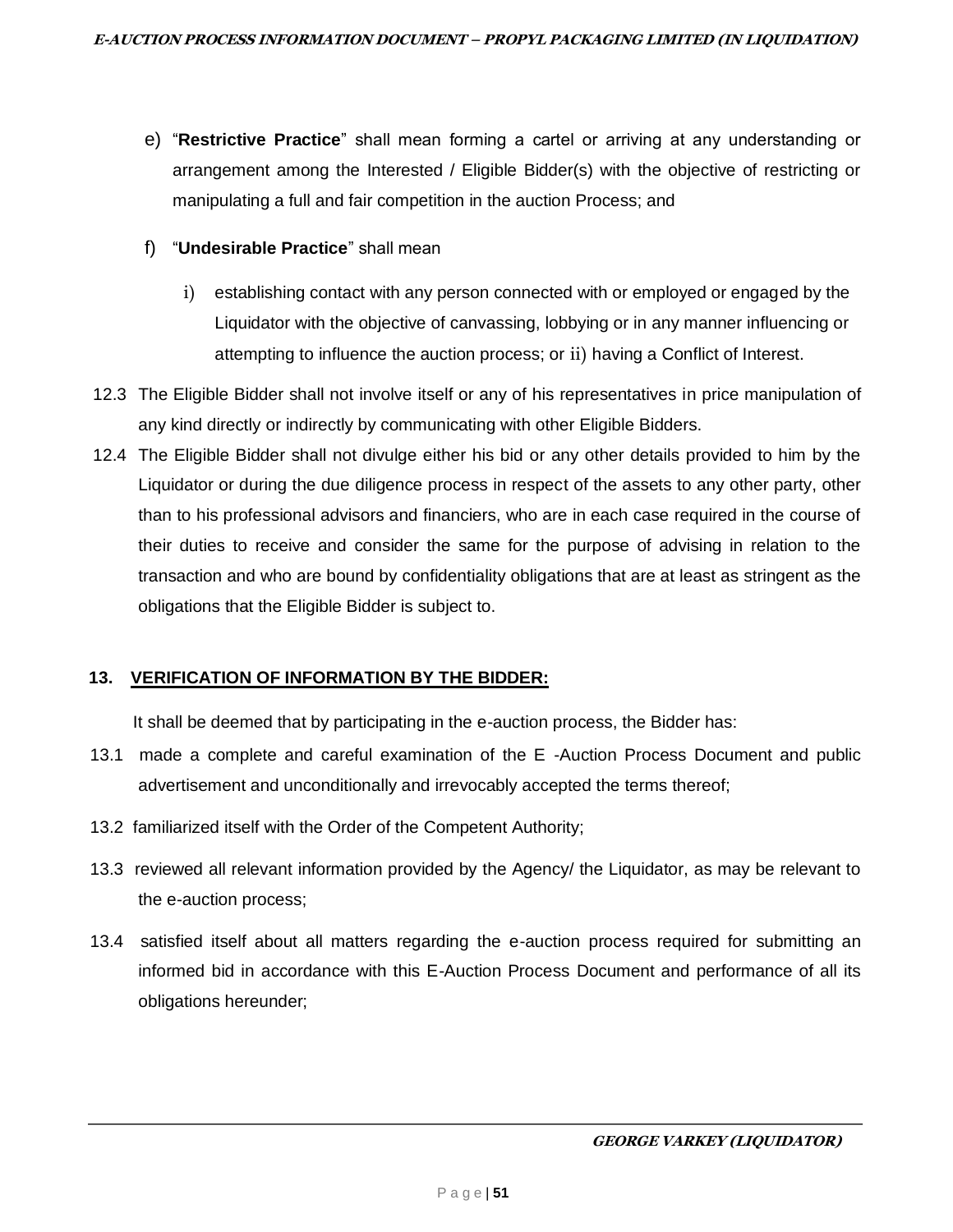- 13.5 acknowledged and agreed that inadequacy, lack of completeness or incorrectness of information provided in the E -Auction Process Document or ignorance of any of the matters related to the eauction process shall not be a basis for any claim for compensation, damages, extension of time for performance of its obligations, loss of profits etc., from the Liquidator/ the Agency; and
- 13.6 agreed to be bound by the undertakings provided by it under and in terms hereof.

#### **14. VERIFICATION OF DOCUMENTS AND DISQUALIFICATION:**

- 14.1 The Liquidator reserves the right to verify (in accordance with the provisions of this E -Auction Process Document) all statements, information and documents submitted by the Bidder in response to the E -Auction Process Document and the Bidder shall, when so required by the Liquidator, make available all such information, evidence and documents as may be necessary for such verification. Any such verification or lack of such verification by the Liquidator shall not relieve the Bidder of its obligations or liabilities hereunder nor will it affect any rights of the Agency/ the Liquidator thereunder.
- 14.2 Without prejudice to any other right or remedy that may be available to the Liquidator under this E-Auction Process Information Document, the Liquidator reserves the right to disqualify the Bidder, cancel the sale and to appropriate the entire EMD and other amounts paid, if:
	- g) at any time, a misrepresentation on part of the Bidder is made or uncovered;
	- h) the Bidder does not provide, within the time specified by the Agency/ the Liquidator, the supplemental information/ documentation sought by the Agency/ the Liquidator, or;
	- i) any act or omission of the Bidder results in violation of or non-compliance with the EAuction Process Document and/ or any other document referred herein or issued pursuant thereto or any applicable law relevant for the e-auction process.
- 14.3 The Liquidator, in its sole discretion and without incurring any obligation or liability, reserves the right, at any time, to
	- j) consult with any Bidder in order to receive clarification or further information;
	- k) retain any information and/ or evidence submitted to the Liquidator/ the Agency by, on behalf of, and/ or in relation to any Bidder; and/ or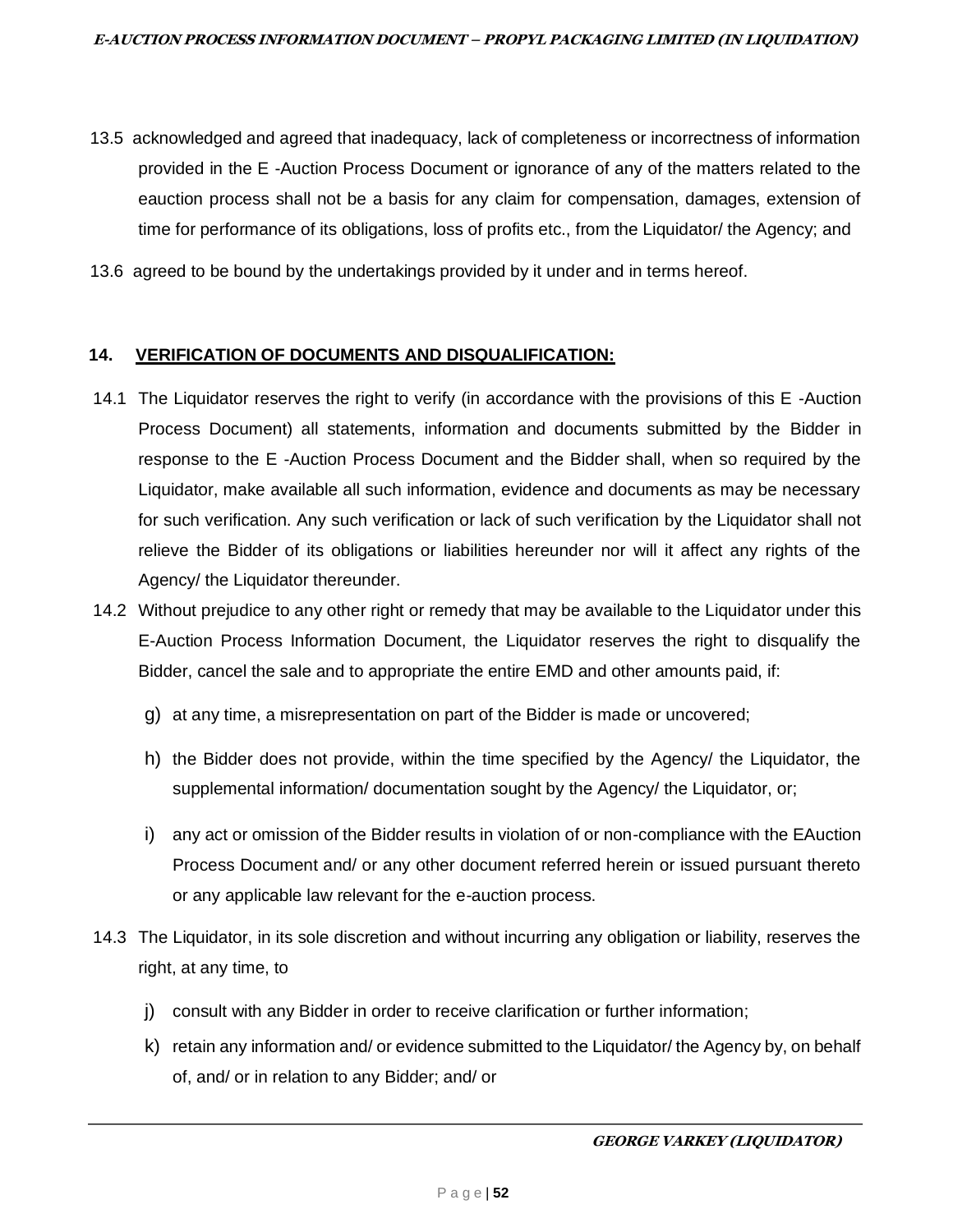- l) Independently verify, disqualify, reject and/ or accept any and all submissions or other information and/ or evidence submitted by or on behalf of any Bidder.
- 14.4 Any person who participated in E-Auction, if found ineligible u/s 29A of the Insolvency & Bankruptcy Code, 2016, or regulation thereunder, at any stage of the E-Auction process, EMD of such ineligible bidder shall be forfeited.

## **15. LAW AND JURISDICTION**

This E-Auction Process Information Document, the E-Auction Sale Process and any Bid Application submitted hereto shall be governed by and construed in accordance with the laws of Republic of India and the Adjudicating Authority and courts in Kochi, Kerala shall have the exclusive jurisdiction over all disputes arising under, pursuant to or in connection with this document or the Sale process.

# **16. E-AUCTION PROCESS SCHEDULE:**

The following timetable shall apply to the E-Auction Process Information Sheet. The timetable may be amended by the Liquidator through issuance of an addendum to the E- Auction Process Information Sheet.

| SI. | <b>EVENT</b>                                                                               | <b>DATE</b> | <b>TIMELINES</b> |
|-----|--------------------------------------------------------------------------------------------|-------------|------------------|
| No. |                                                                                            |             | (DAYS)           |
|     | <b>Public Advertisement of E-auction</b>                                                   | 17.06.2022  |                  |
| 2.  | E-auction process documents uploaded on the website                                        | 17.06.2022  |                  |
|     | Submission of requisite forms, affidavits, declarations,<br>etc. by the prospective bidder | 17.06.2022  |                  |
| 3.  |                                                                                            | to          | T to 16 days     |
|     |                                                                                            | 03.07.2022  |                  |
|     | Shortlisting and notifying the eligible Bidders                                            | 04.07.2022  | $T + 17$ days    |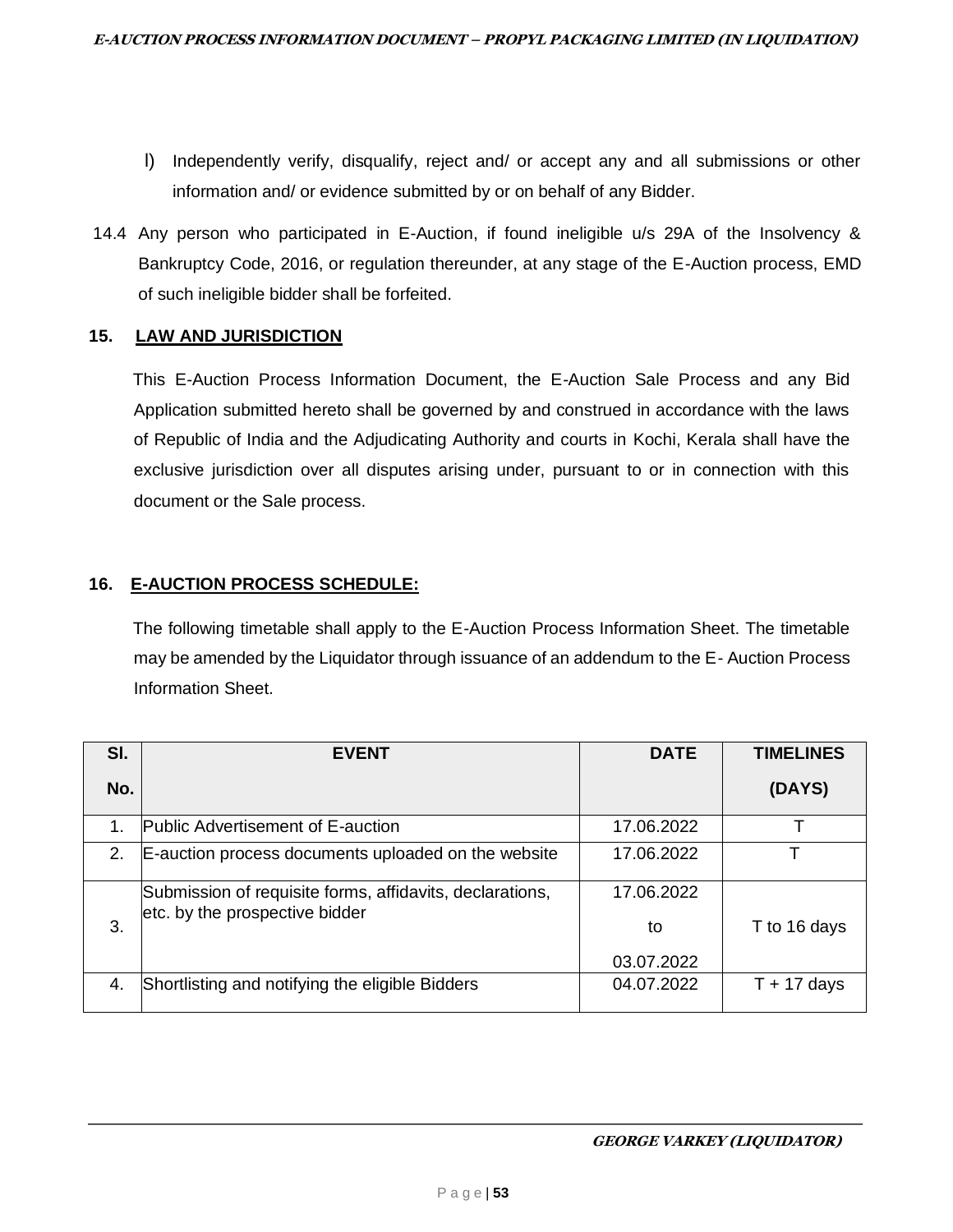| 5.  | Sharing of Information to bidders                                | 17.06.2022 | T to 16 Days                                  |
|-----|------------------------------------------------------------------|------------|-----------------------------------------------|
|     |                                                                  | to         |                                               |
|     |                                                                  | 03.07.2022 |                                               |
| 6.  | Site visit/Inspection                                            | 17.06.2022 | T to 16 Days                                  |
|     |                                                                  | to         |                                               |
|     |                                                                  | 03.07.2022 |                                               |
| 7.  | Last date for receiving EMD                                      | 03.07.2022 | $T+16$ Days                                   |
| 8.  | E-Auction date (tentatively from 11.00AM to 3.00 PM)             | 05.07.2022 | $T + 18$ Days                                 |
| 9.  | Declaration and Intimation to the Successful Bidder              | 06.07.2022 | $T + 19$ Days                                 |
| 11. | Meeting with Successful Bidder and executing Letter of<br>Intent | 8.07.2022  | $T + 21$ Days                                 |
| 12. | Payment of Balance consideration by successful Bidder            | 20.07.2022 | Within 15 days<br>from the E-<br>Auction date |
| 13. | Return of EMD to unsuccessful Bidder                             | 07.07.2022 | $T + 20$ Days                                 |
| 14. | Issue of Sale Certificate/ Transfer/Sale Deed                    |            | Upon receipt of<br>Full bid amount            |

Please note that access to Information, documentation, additional information and inspection visits will be granted only once the bidder submits the requisite forms, documents and authorizations; Affidavit and Undertaking; executing a Confidentiality Undertaking and the demand draft by the bidder as stated. Bidders should regularly visit the website(s)/link(s) mentioned in public advertisement to keep themselves updated regarding clarifications, amendments and/or extension of time, if any. Note - The timeline for payment of final sale consideration may be extended at the sole discretion of Liquidator, to the extent permissible under the Applicable Law(s) and the Liquidation Process Regulations. In case the final sale consideration is not paid within the timelines prescribed under this document / IBC / Liquidation Process Regulations, the Liquidator shall forfeit the EMD.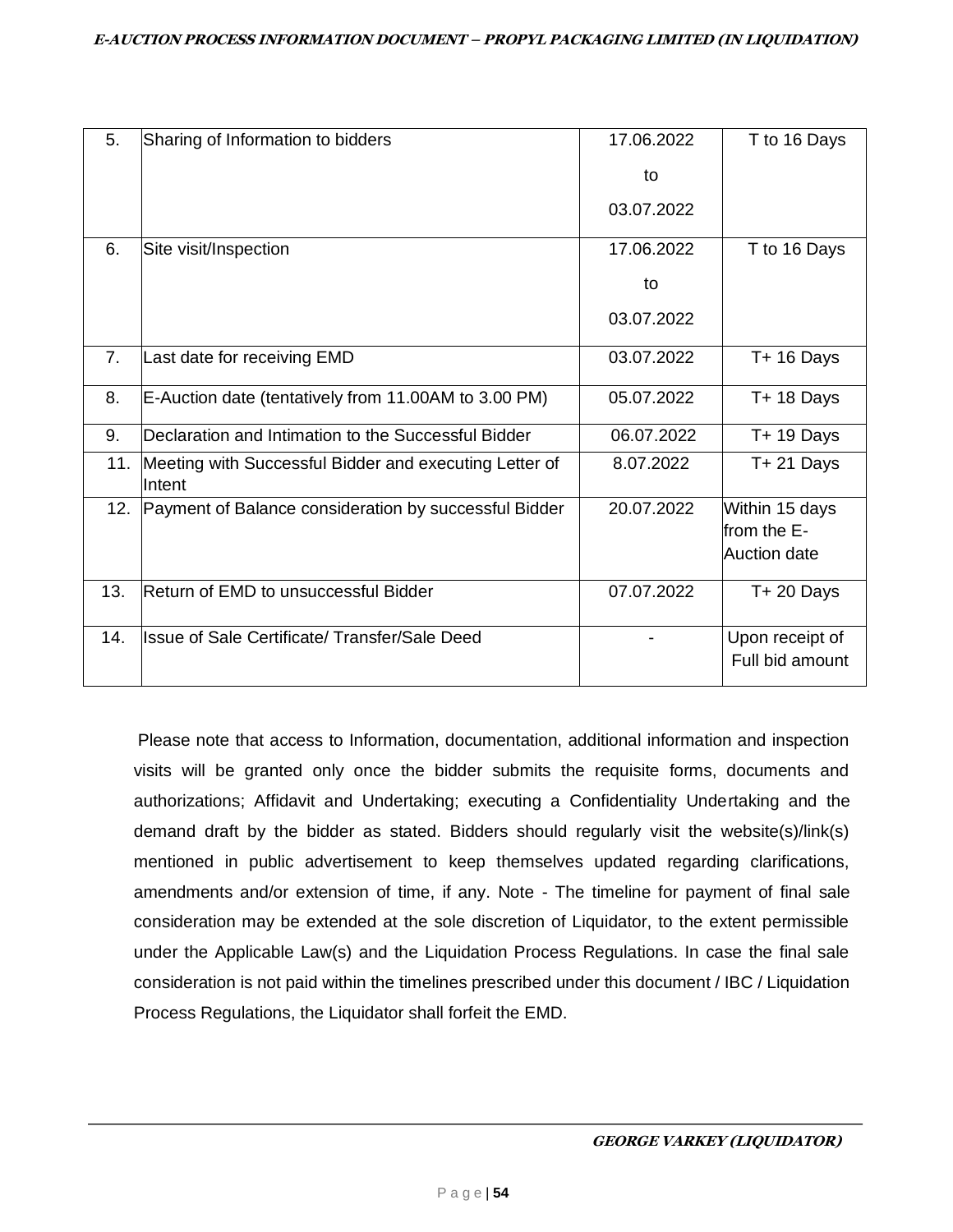Sd/-

## **Mr.George Varkey**

**Liquidator of Propyl Packaging Ltd IBBI Reg. No: IBBI/IPA-001/IP-P00433/2017-2018/10756**

# **Issued on behalf of**

Propyl Packaging Ltd (In Liquidation) Plot - 30 & 31, KINFRA PARK, Nalukettu Road, Koratty, Thrissur – 680308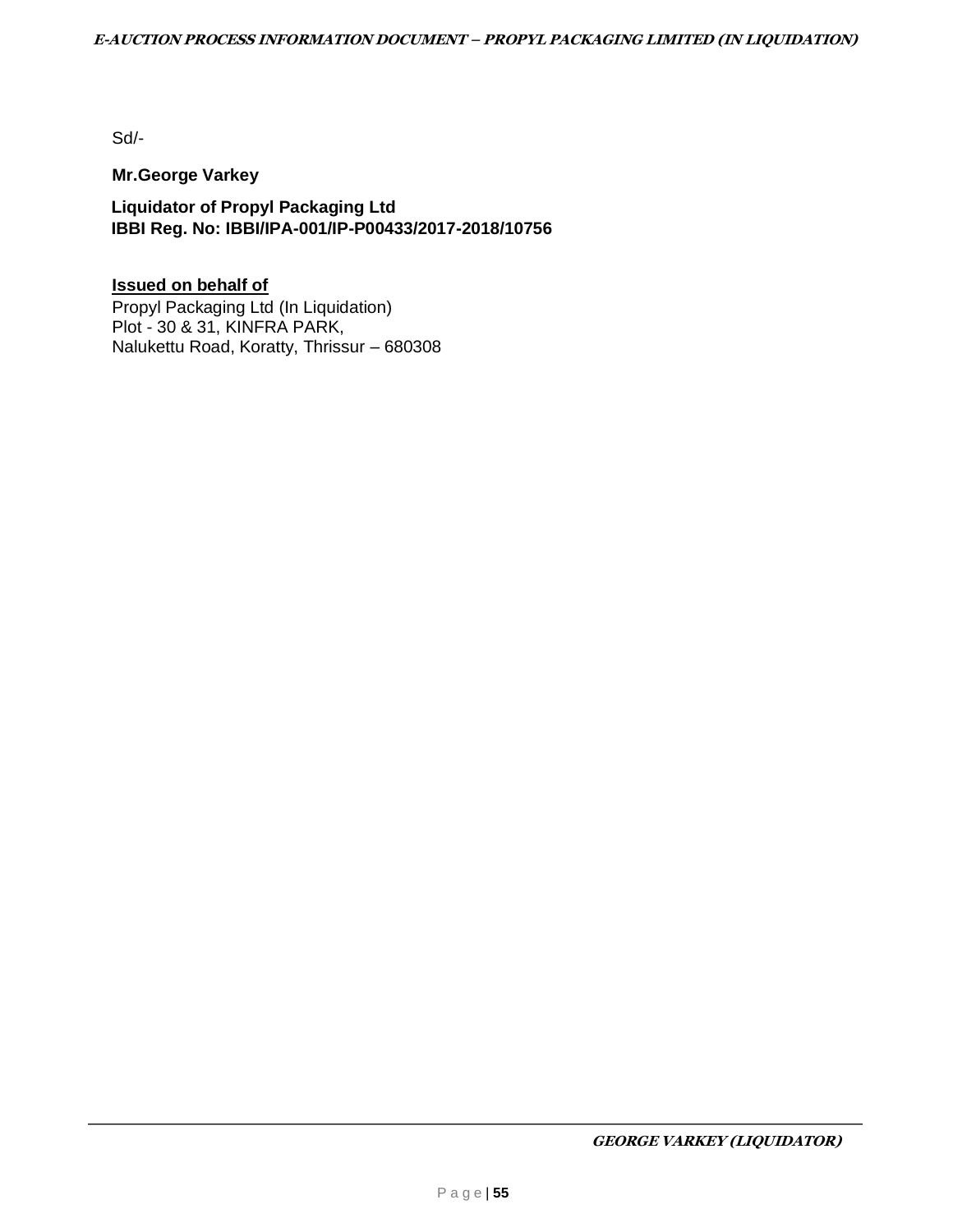# **ANNEXURE - I**

## **AFFIDAVIT - cum - UNDERTAKING**

### **(For eligibility undertaking u/s 29A of IBC, 2016)**

(To be notarised on stamp paper)

Date:

To,

## **Mr.George Varkey**

Liquidator of M/s Propyl Packaging Ltd (In Liquidation)

Building No.110, Ground Floor,

Surabhi Nagar, Kakkanad,

Kochi, Kerala – 682030

**Sub**: Affidavit cum Undertaking on eligibility under Section 29A of the Insolvency and Bankruptcy Code, 2016 **(In case of a Consortium to be submitted by each member of Consortium)** Dear Sir,

A. I/We, Mr./Mrs./M/s \_\_\_\_\_\_\_\_\_\_\_\_\_\_\_\_\_ R/o / having office at \_\_\_\_\_\_\_\_\_\_\_\_\_\_\_\_\_\_\_\_\_\_\_\_\_\_\_\_\_\_\_\_ hereby submit this affidavit under Section 29A of the Insolvency and Bankruptcy Code, 2016, ("**IBC**") as inserted by the Insolvency and Bankruptcy Code (Amendment) Act, 2018, and further amendments thereto:

I/We have understood the provisions of Section 29A of IBC and confirm that I/We am/are eligible to submit my bid under section 29A of IBC. I/We confirm that in accordance with the provisions of section 29A of IBC, inter-alia, **neither I/We \_\_\_\_\_\_\_\_\_\_\_ nor any person acting jointly with \_\_\_\_\_\_\_\_\_\_\_\_\_ or any person who is a promoter or in the management or control of \_\_\_\_\_\_\_\_\_\_\_\_\_\_ or any person acting jointly with \_\_\_\_\_\_\_\_\_\_\_\_\_**:

a) Is an un-discharged insolvent;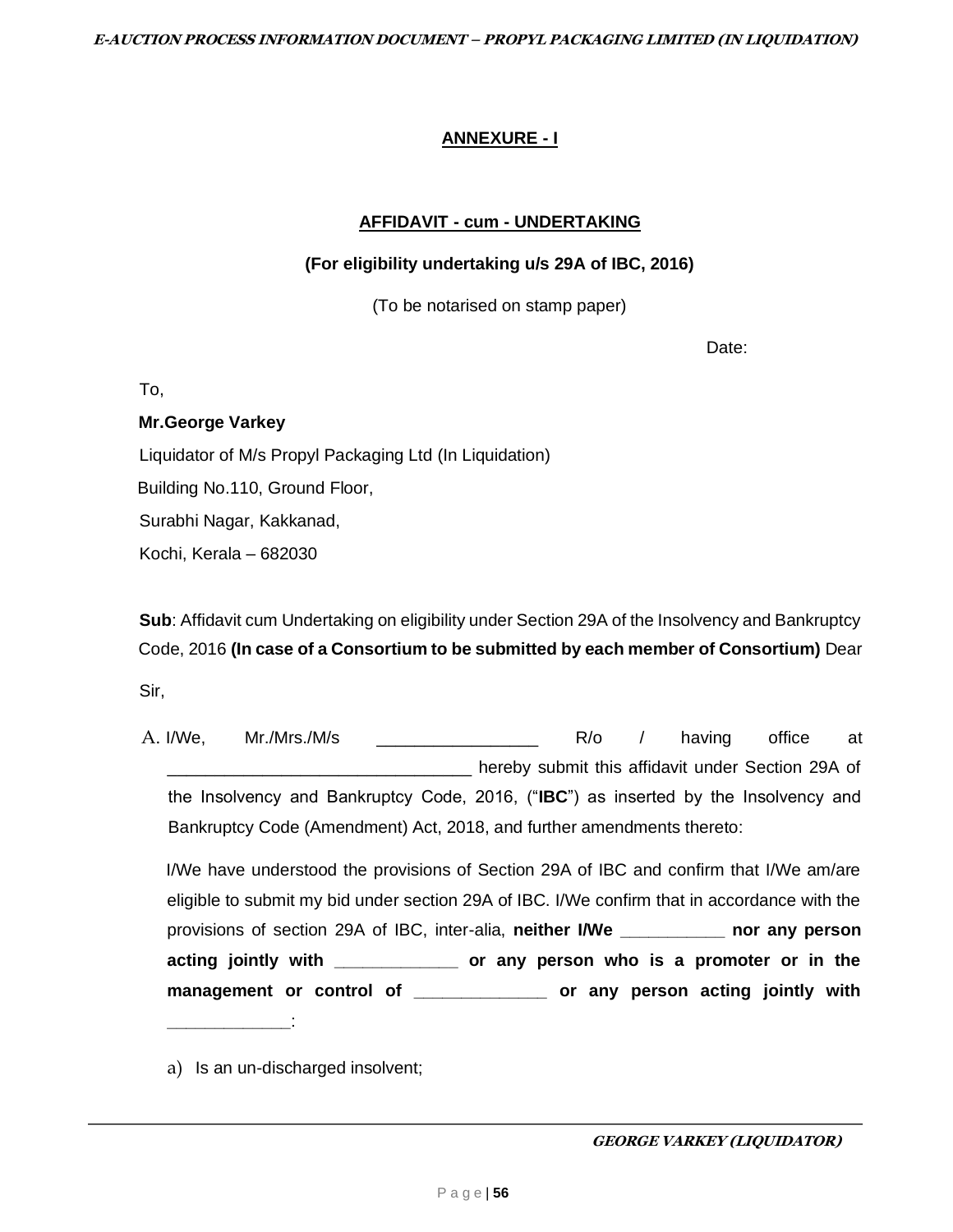- b) Is a wilful defaulter in accordance with the guidelines of the Reserve Bank of India issued under the Banking Regulation Act, 1949;
- c) At the time of submission of the Bid, has an account, or an account of a corporate debtor under the management or control of such person or of whom such person is a promoter, classified as non-performing asset in accordance with the guidelines of the Reserve Bank of India issued under the Banking Regulation Act, 1949 or the guidelines of a financial sector regulator issued under any other law for the time being in force and at least a period of one year has lapsed from the date of such classification till the date of commencement of the corporate insolvency resolution process of the corporate debtor;

Provided that the person shall be eligible to submit a bid if such person makes payment of all overdue amounts with interest thereon and charges relating to non-performing asset accounts before submission of bid;

Provided further that nothing in this clause shall apply to a Prospective Bidder where such applicant is a financial entity and is not a related party to the corporate debtor.

*Explanation I* - For the purposes of this proviso, the expression "related party" shall not include a financial entity, regulated by a financial sector regulator, if it is a financial creditor of the corporate debtor and is a related party of the corporate debtor solely on account of conversion or substitution of debt into equity shares or instruments convertible into equity shares, prior to the insolvency commencement date.

*Explanation II*.— For the purposes of this clause, where a Prospective Bidder has an account, or an account of a corporate debtor under the management or control of such person or of whom such person is a promoter, classified as non-performing asset and such account was acquired pursuant to a prior resolution plan approved under this Code, then, the provisions of this clause shall not apply to such Prospective Bidder for a period of three years from the date of approval of such resolution plan by the Adjudicating Authority under this Code;

d) Has been convicted for any offence punishable with imprisonment – (i) for two years or more under any Act specified under the Twelfth Schedule; or (ii) for seven years or more under any law for the time being in force: Provided that this clause shall not apply to a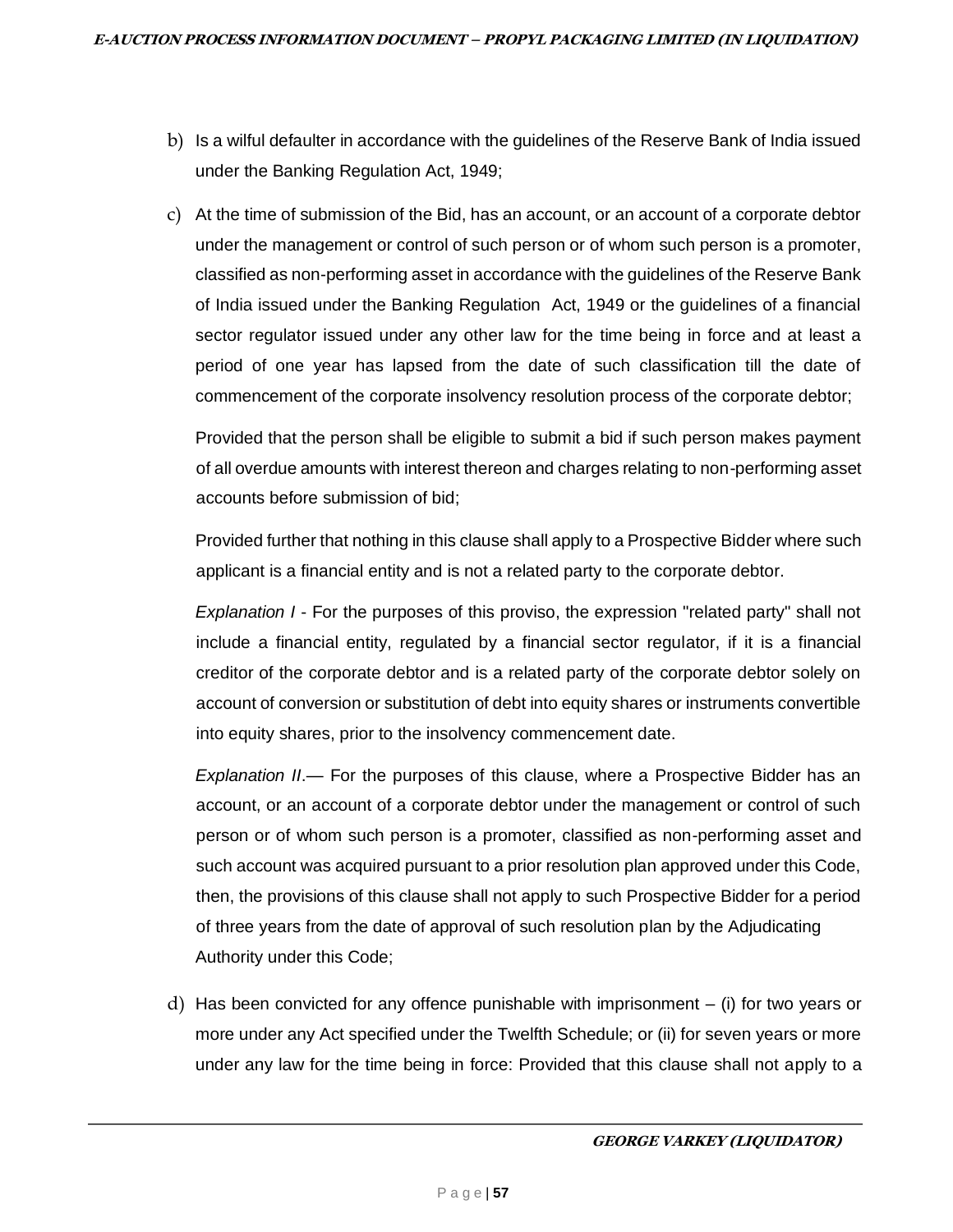person after the expiry of a period of two years from the date of his release from imprisonment:

Provided further that this clause shall not apply in relation to a connected person referred to in clause(iii) of Explanation I.

- e) Is disqualified to act as a director under the Companies Act, 2013;
- f) Is prohibited by the Securities and Exchange Board of India from trading in securities or accessing the securities markets;
- $g$ ) Has been a promoter or in the management or control of a corporate debtor in which a preferential transaction, undervalued transaction, extortionate credit transaction or fraudulent transaction has taken place and in respect of which an order has been made by the Adjudicating Authority under this IBC;

Provided that this clause shall not apply if a preferential transaction, undervalued transaction, extortionate credit transaction or fraudulent transaction has taken place prior to the acquisition of the corporate debtor by the Prospective Bidder pursuant to a resolution plan approved under this Code or pursuant to a scheme or plan approved by a financial sector regulator or a court, and such Prospective Bidder has not otherwise contributed to the preferential transaction, undervalued transaction, extortionate credit transaction or fraudulent transaction;

- h) has executed a guarantee in favour of a creditor in respect of a corporate debtor against which an application for insolvency resolution made by such creditor has been admitted under this IBC and such guarantee has been invoked by the creditor and remains unpaid in full or part;
- i) Is subject to any disability, corresponding to clauses (a) to (h) of Section 29A, under any law in a jurisdiction outside India; or
- j) Has a connected person not eligible under clauses (a) to (i) of Section 29A of IBC.

Explanation. — For the purposes of this clause, the expression "connected person" means—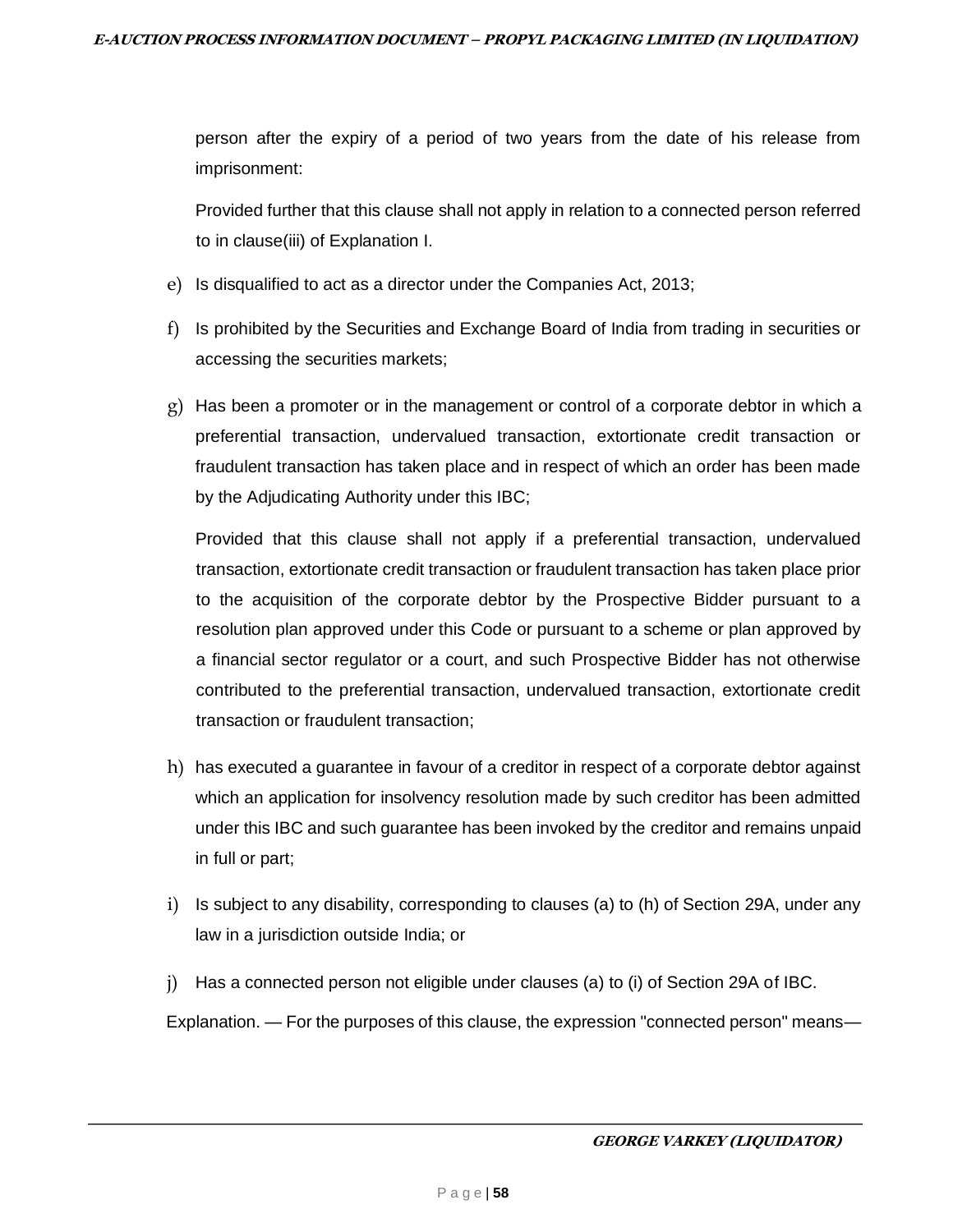- (i) any person who is the promoter or in the management or control of the Prospective Bidder; or
- (ii) any person who shall be the promoter or in management or control of the business of the corporate debtor during the implementation of the resolution plan; or
- (iii) the holding company, subsidiary company, associate company or related party of a person referred to in clauses (i) and (ii):

Provided that nothing in clause (iii) of Explanation I shall apply to a Prospective Bidder where such applicant is a financial entity and is not a related party of the corporate debtor:

Provided further that the expression "related party" shall not include a financial entity, regulated by a financial sector regulator, if it is a financial creditor of the corporate debtor and is a related party of the corporate debtor solely on account of conversion or substitution of debt into equity shares or instruments convertible into equity shares, prior to the insolvency commencement date;

Explanation - II—For the purposes of this section, "financial entity" shall mean the following entities which meet such criteria or conditions as the Central Government may, in consultation with the financial sector regulator, notify in this behalf, namely:

- (a) a scheduled bank;
- (b) any entity regulated by a foreign central bank or a securities market regulator or other financial sector regulator of a jurisdiction outside India which jurisdiction is compliant with the Financial Action Task Force Standards and is a signatory to the International Organization of Securities Commissions Multilateral Memorandum of Understanding;
- (c) any investment vehicle, registered foreign institutional investor, registered foreign portfolio investor or a foreign venture capital investor, where the terms shall have the meaning assigned to them in regulation 2 of the Foreign Exchange Management (Transfer or Issue of Security by a Person Resident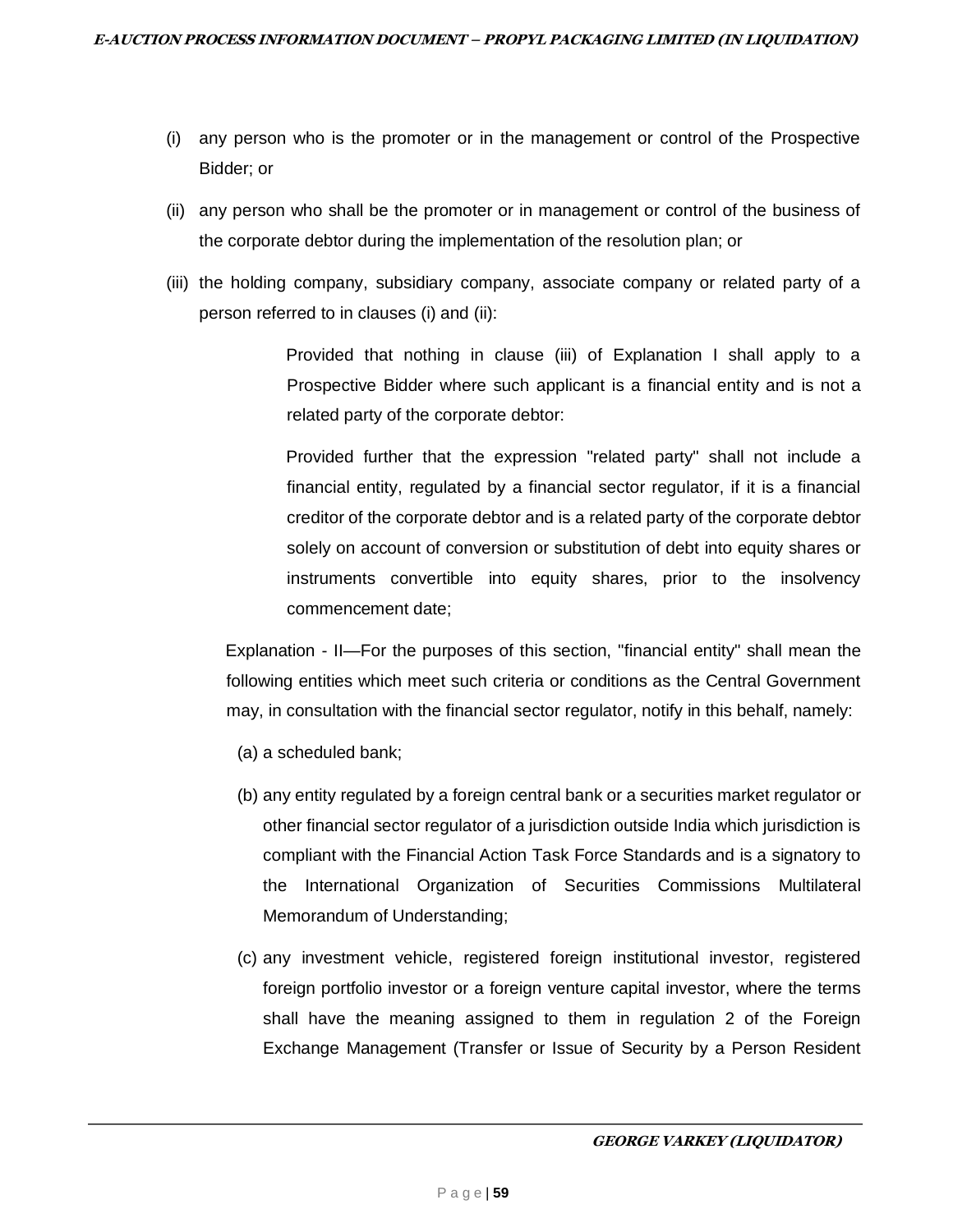Outside India) Regulations, 2017 made under the Foreign Exchange Management Act, 1999 (42 of 1999);

- (d) an asset reconstruction company register with the Reserve Bank of India under section 3 of the Securitization and Reconstruction of Financial Assets and Enforcement of Security Interest Act, 2002 (54 of 2002);
- (e) an Alternate Investment Fund registered with Securities and Exchange Board of India;
- (f) such categories of persons as may be notified by the Central Government.

I, therefore, confirm that Mr. ………… / ……………... Limited is eligible under Section 29A of IBC to submit its Bid for acquisition of assets of Propyl Packaging Ltd – In Liquidation.

- B. I undertake on behalf of …………………………….. Limited, that during the Liquidation Process, no person who would be considered as Connected Person as is not eligible to submit resolution plan under Section 29A of Insolvency and Bankruptcy Code, 2016, shall be engaged in the management and control of the corporate debtor.
- C. I declare and undertake that in case …………………. Limited becomes ineligible at any stage during the Liquidation Process, it would inform the Liquidator forthwith on becoming ineligible.
- D. I also undertake that in case ……………………….. Limited becomes ineligible at any time after submission of EMD, then the EMD would be forfeited and the same would be deposited in the account of Propyl Packaging Ltd– in liquidation.
- E. I confirm that the said declaration and disclosure is true and correct and the undefined legal terms in this undertaking shall have the same meaning as ascribed to them under IBC and regulations thereunder.
- F. I am duly authorized to submit this declaration by virtue of [Insert the details of the corporate authorizations]

# **(DEPONENT)**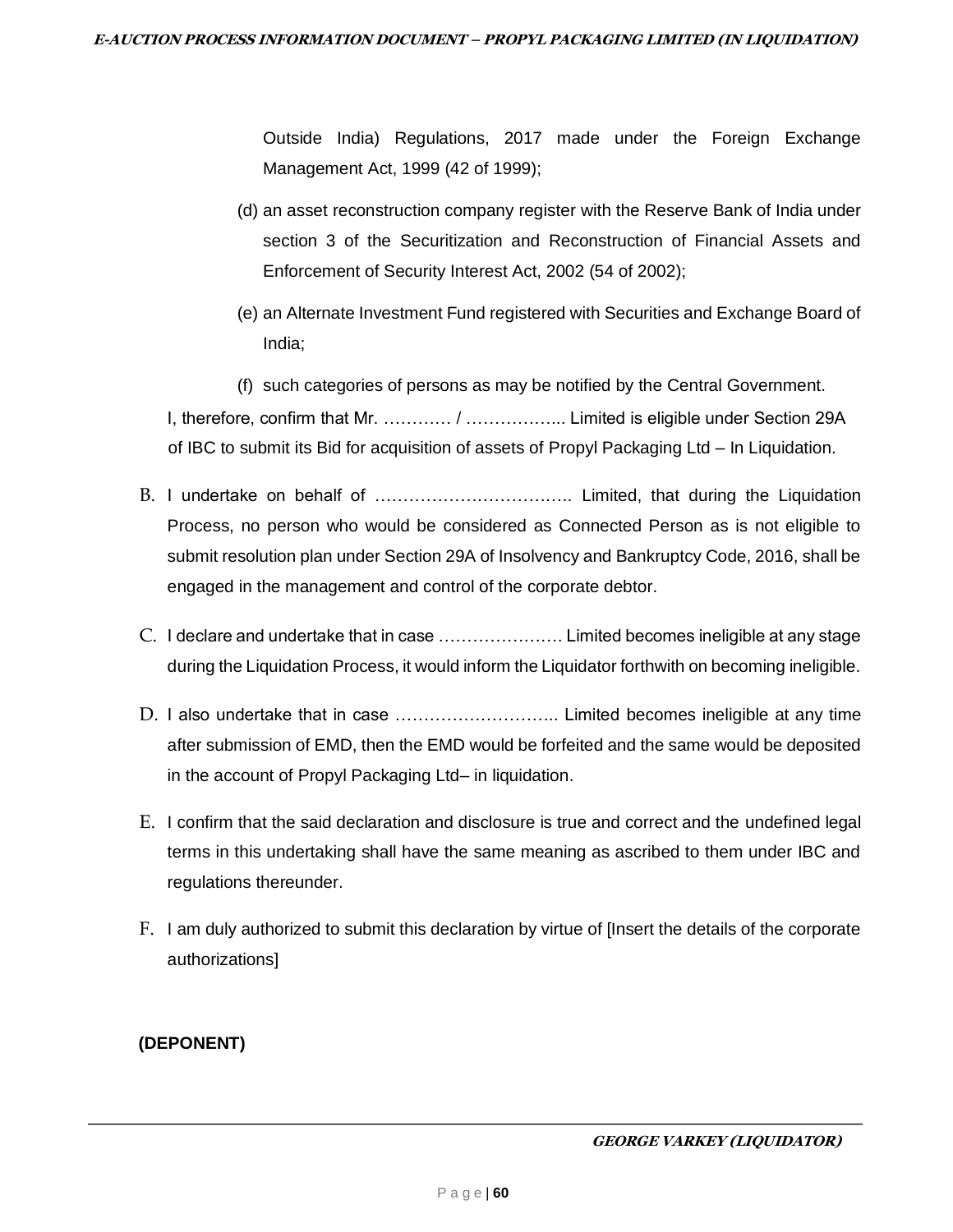### **VERIFICATION**

I, the deponent above, do hereby solemnly declare and affirm that the above statement given by me is true and correct to the best of my knowledge and belief and nothing stated above is false or misrepresentation or misleading.

## **(DEPONENT)**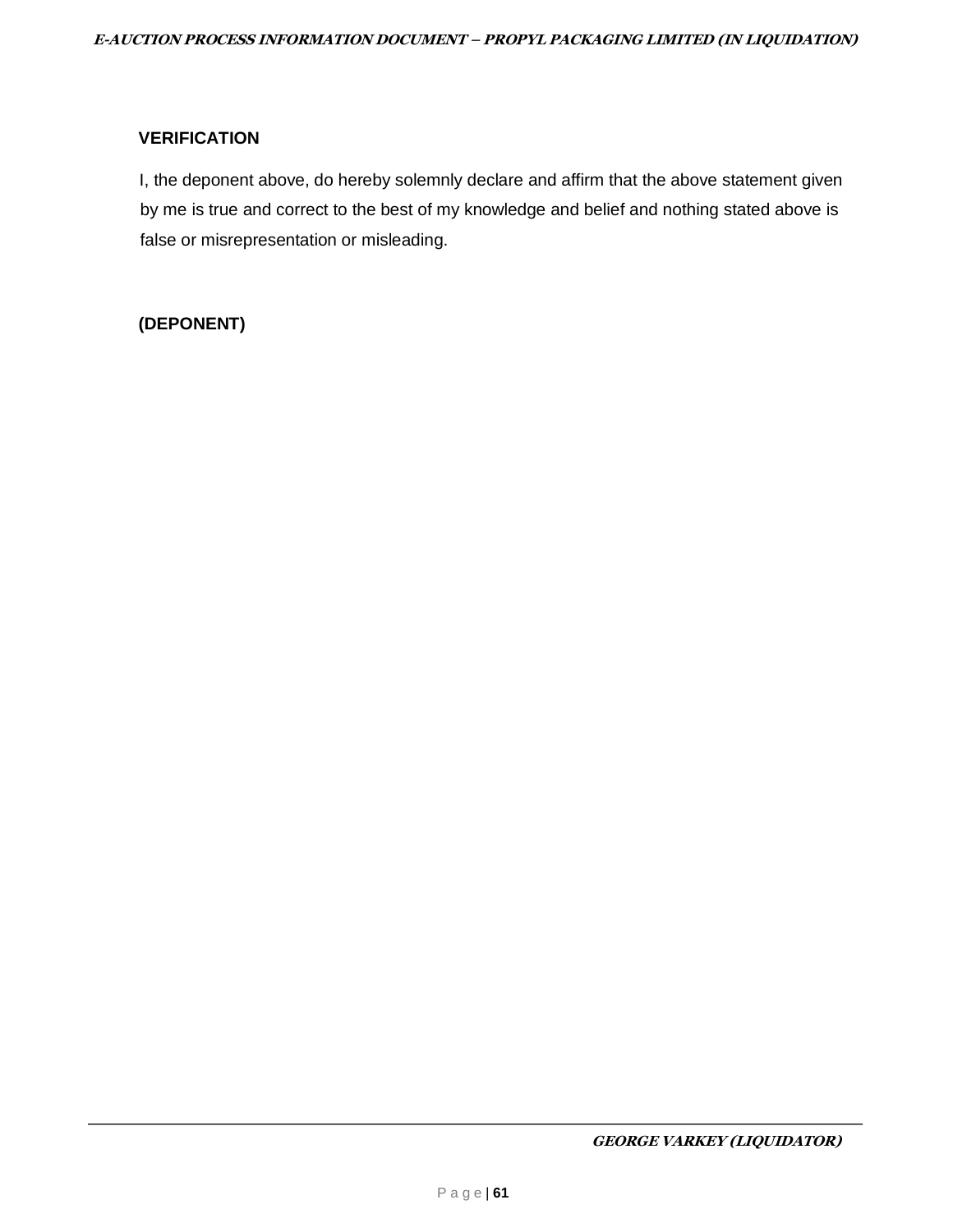### **ANNEXURE – II**

### **CONFIDENTIALITY UNDERTAKING**

(on a stamp paper)

This Confidentiality Undertaking has been signed by \_\_\_\_\_\_\_\_\_\_\_\_\_\_\_\_\_\_ (**Name of potential Bidders**) having its office at \_\_\_\_\_\_\_\_\_acting through Mr. (**Name of person authorised by potential Bidder(s)**, the authorized signatory/authorized representative ("**Bidder**"), which expression shall, unless repugnant to the context, be deemed to include its successors, assigns or legal representative) in favour of **Mr.George Varkey,** Liquidator of M/s Propyl Packaging Ltd (In Liquidation).

**WHEREAS** M/s. Propyl Packaging Ltd (In Liquidation), a company registered under Companies, Act, 1956, (hereinafter referred as the "**Company**") is undergoing liquidation proceeding vide order dated 18/11/2021 passed by Hon'ble NCLT, Kochi Bench ("**NCLT**") and **Mr.George Varkey**, a registered insolvency professional with Insolvency and Bankruptcy Board of India (IBBI) having Registration Number **IBBI/IPA-001/IP-P00433/2017-18/10756** has been appointed as the Liquidator to manage, protect, sell and liquidate the property, assets, business and other affairs of M/s Propyl Packaging Ltd (In Liquidation).

**WHEREAS** the Liquidator has invited prospective Bidders for the purpose of submission of Bid through E-Auction Process in respect of sale of the assets of the Company in accordance with the provisions of Insolvency and Bankruptcy Code, 2016 ("**IBC**") read with the Insolvency and Bankruptcy Board of India (Liquidation Process) Regulations, 2016 ("**Liquidation Process Regulations**") and in accordance with the provisions of E-Auction Process Information Document.

**WHEREAS** the Liquidator is required to share certain data, documents in relation to the Company for facilitating the prospective Bidder(s) in their due diligence after receiving an undertaking from each of the potential Bidder(s) to the effect that such member shall maintain confidentiality of the information received from the data room, if any, and during the course of due diligence and shall not use such information to cause an undue gain or undue loss to itself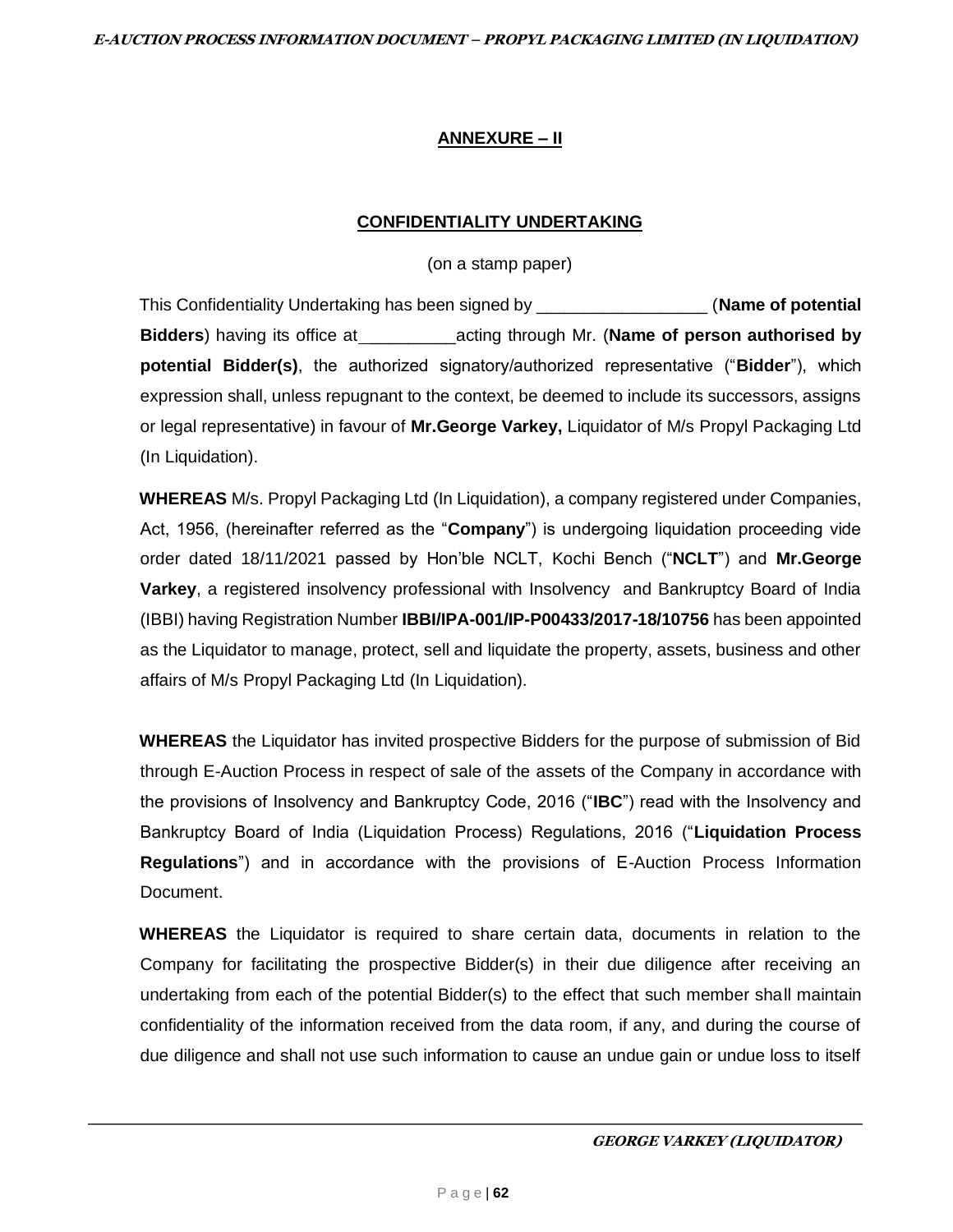or any other person and comply with the requirements under IBC and Liquidation Process Regulations.

## **THEREFORE, the Bidder (s) hereby declare(s) and undertake(s) as follows:**

- 1. The Bidder(s) shall not divulge any part of the information contained accessed through the data room which shall mean the virtual data room maintained by the Liquidator, if any, created for the Eligible Bidders to access information in relation to the Company or any other data shared by the Liquidator, through oral or written communication or through any mode to anyone and the same shall constitute "**Confidential Information**". Any information or documents generated or derived by the recipients of Confidential Information that contains, reflects or is derived from any Confidential Information shall also be deemed as Confidential Information.
- 2. The Bidder (s) further unconditionally and irrevocably undertake and declare that:
	- a) the Confidential Information shall be kept secret and confidential by the Bidder (s)and shall be used solely in accordance with the terms of the IBC;
	- b) the Bidder(s) shall not use the Confidential Information to cause any undue gain or undue loss to itself, the Company, Liquidator or any other person;
	- c) the Bidder(s) shall comply with all provisions of Applicable Law(s) for the time being in force relating to confidentiality and insider trading;
	- d) the Bidder (s) shall protect any intellectual property of the Company which it may have access to;
	- e) the Confidential Information may only be disclosed to and shared with any employees or its advisors by the Bidder(s), in accordance with Applicable Law(s), including in relation to confidentiality and insider trading, and terms of this Confidentiality Undertaking on a strict need-to-know basis and only to the extent necessary for and in relation to the liquidation process of the Company, provided that the Bidder binds such employees and third parties, by way of an undertaking/ agreements, to terms at least as restrictive as those stated in this Confidentiality Undertaking.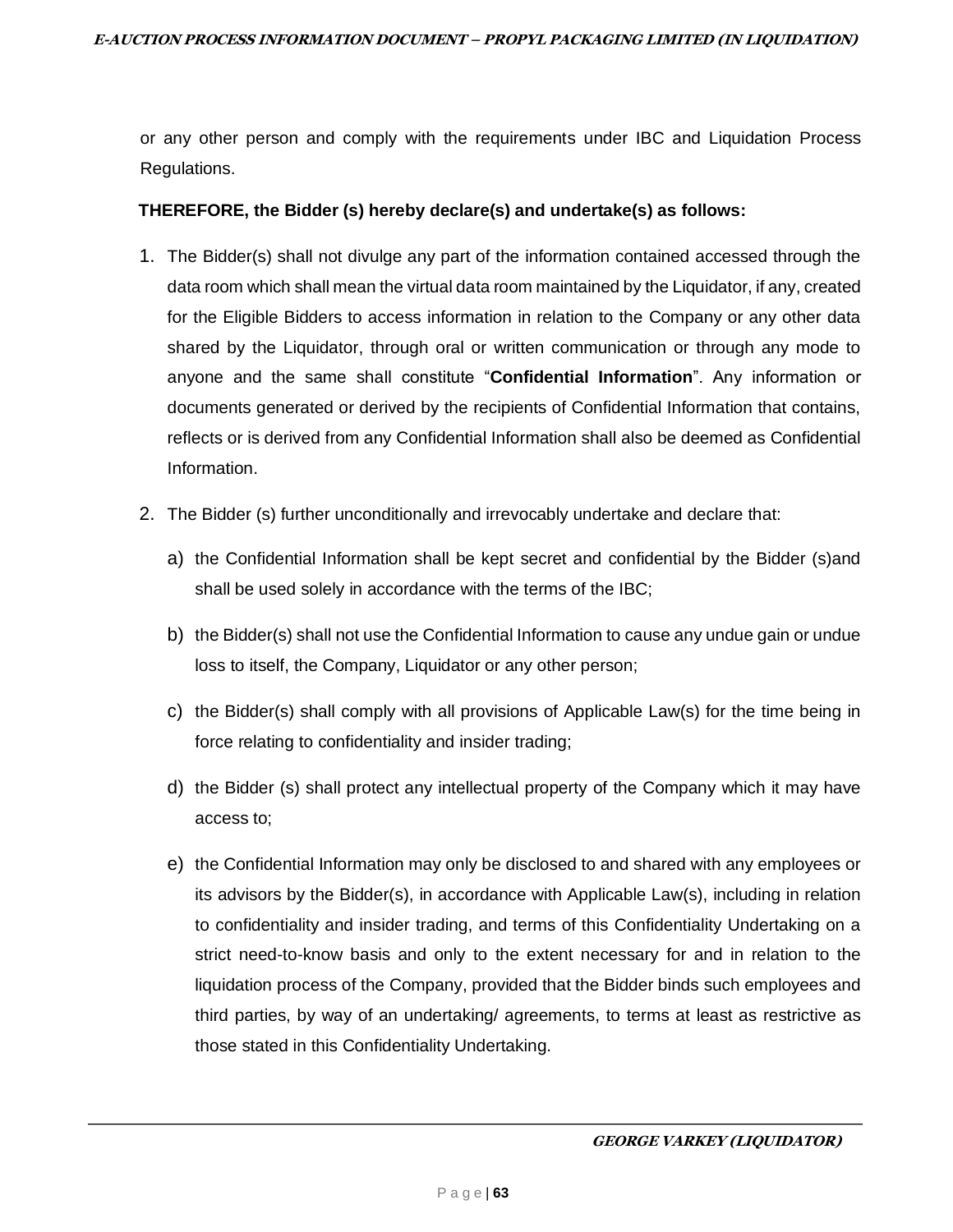- f) the Bidder(s) shall ensure that all Confidential Information is kept safe and secured at all times and is protected from unauthorised access, use, dissemination, copying, any theft or leakage;
- g) the Bidder(s) shall immediately destroy and permanently erase all Confidential Information upon the completion of sale of the Company as provided under E- Auction Process Information Document and the Liquidation Process Regulations;
- h) the Bidder(s) shall take all necessary steps to safeguard the privacy and confidentiality of the information received through the access of the Data Room, if any, and shall use its best endeavours to secure that no person acting on its behalf divulges or discloses or uses any part of the Confidential Information, including but not limited to the financial position of the Company, all information related to disputes by or against the Company and other matter pertaining to the Company; and
- i) the Bidder(s) shall be responsible for any breach of obligations under this confidentiality undertaking (including any breach of confidentiality obligations by any employee or advisor or agent or director of the Bidder) and shall indemnify the Liquidator for any loss, damages, expenses and costs incurred by the Liquidator due to such breach of such obligations by the Bidder (s) or any person acting on its behalf.
- 3. Notwithstanding anything to the contrary contained herein, the following information shall however not be construed as Confidential Information:
	- a) information which, at the time of disclosure to the Bidder(s) was already in the public domain without violation of any provisions of Applicable Law(s); or
	- b) information which, after disclosure to the Bidder(s) becomes publicly available and accessible without violation of Applicable Law(s) or a breach of this Confidentiality Undertaking; or
	- c) information which was, lawfully and without any breach of this Confidentiality Undertaking, in the possession of the Bidder (s) prior to its disclosure, as evidenced by the records of the Bidder(s).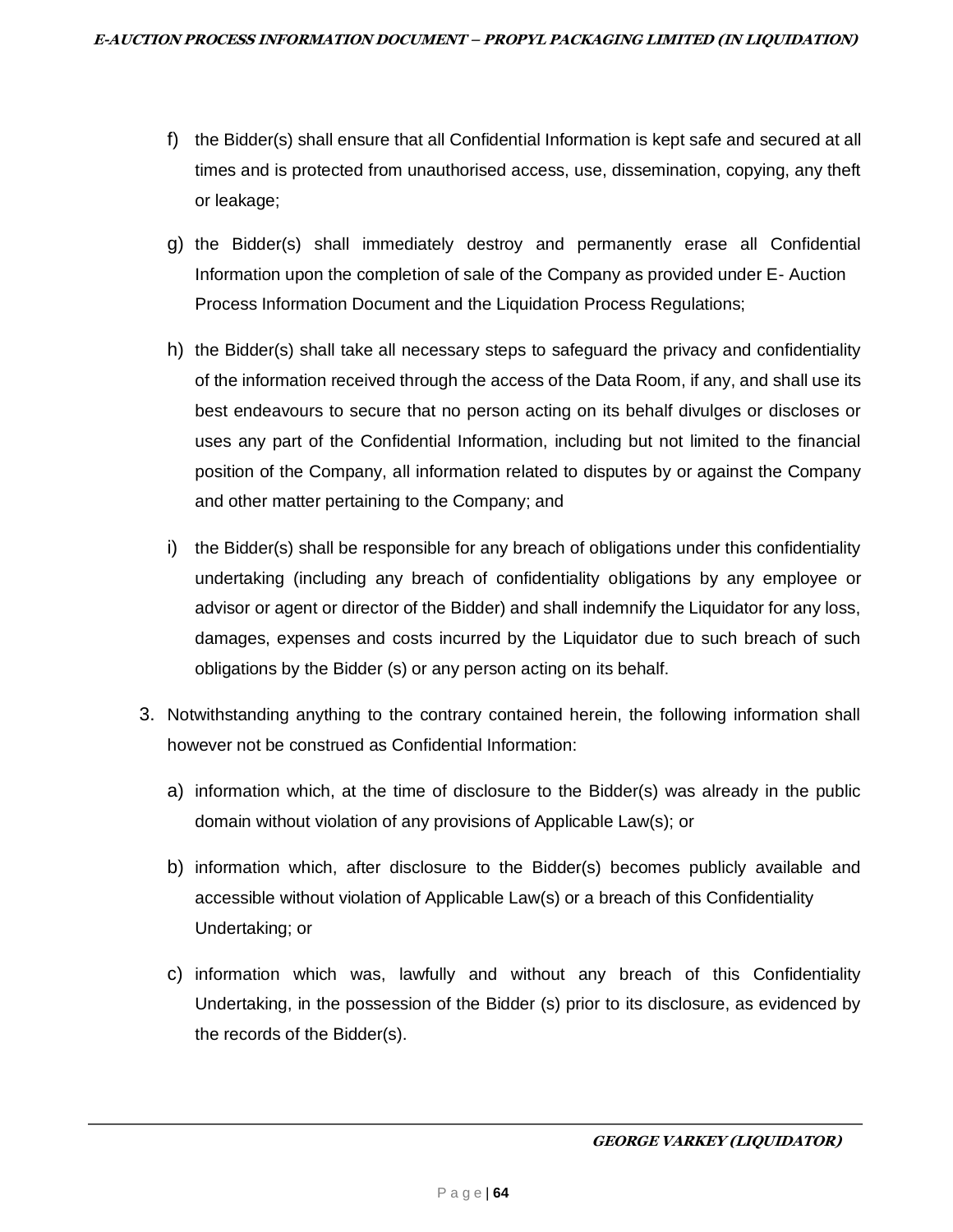- 4. The Bidder(s) hereby expressly agrees and acknowledges that the Liquidator makes no representation, warranty or inducement, whether express or implied, as to the accuracy, completeness, authenticity or adequacy of the information (including but not limited to the Confidential Information) provided to the Bidder(s) in the E- Auction Process Information Document/ Data Room. The Bidder(s) further agrees and acknowledges that the Liquidator shall not be liable to the Bidder(s) for any damage arising in any way out of the use of the Confidential Information and further that the Bidder(s) shall not have any claim against the Liquidator or the Company in relation to any information provided.
- 5. The terms of this Confidentiality Undertaking may be modified or waived only by a separate instrument in writing signed by the Bidder(s) and the Liquidator that expressly modifies or waives any such term.
- 6. Damages may not be an adequate remedy for a breach of this Confidentiality Undertaking and either party may be entitled to the remedies of injunction, specific performance and other equitable relief for a threatened or actual breach of this Confidentiality Undertaking.
- 7. Nothing in this Confidentiality Undertaking shall have the effect of limiting or restricting the liability of the Bidder(s) arising as a result of its fraud or wilful default as defined under Applicable Law(s).
- 8. The undersigned hereby represents and warrants that it has the requisite power and authority to execute, deliver and perform its obligations under this Confidentiality Undertaking.
- 9. This Confidentiality Undertaking and any dispute, claim or obligation arising out of or about it shall be governed by and construed in accordance with Indian laws and the courts and Tribunal of New Delhi Bench shall have exclusive jurisdiction over matters arising out of or relating to this Confidentiality Undertaking.
- 10.Capitalised terms not defined under this Confidentiality Undertaking shall have the same meaning as provided in the E-Auction Process Information Document.

I further declare that I, the undersigned have full knowledge of the contents provided in this undertaking and have absolute authority to sign this undertaking on behalf of [insert the name of the Bidder (s)].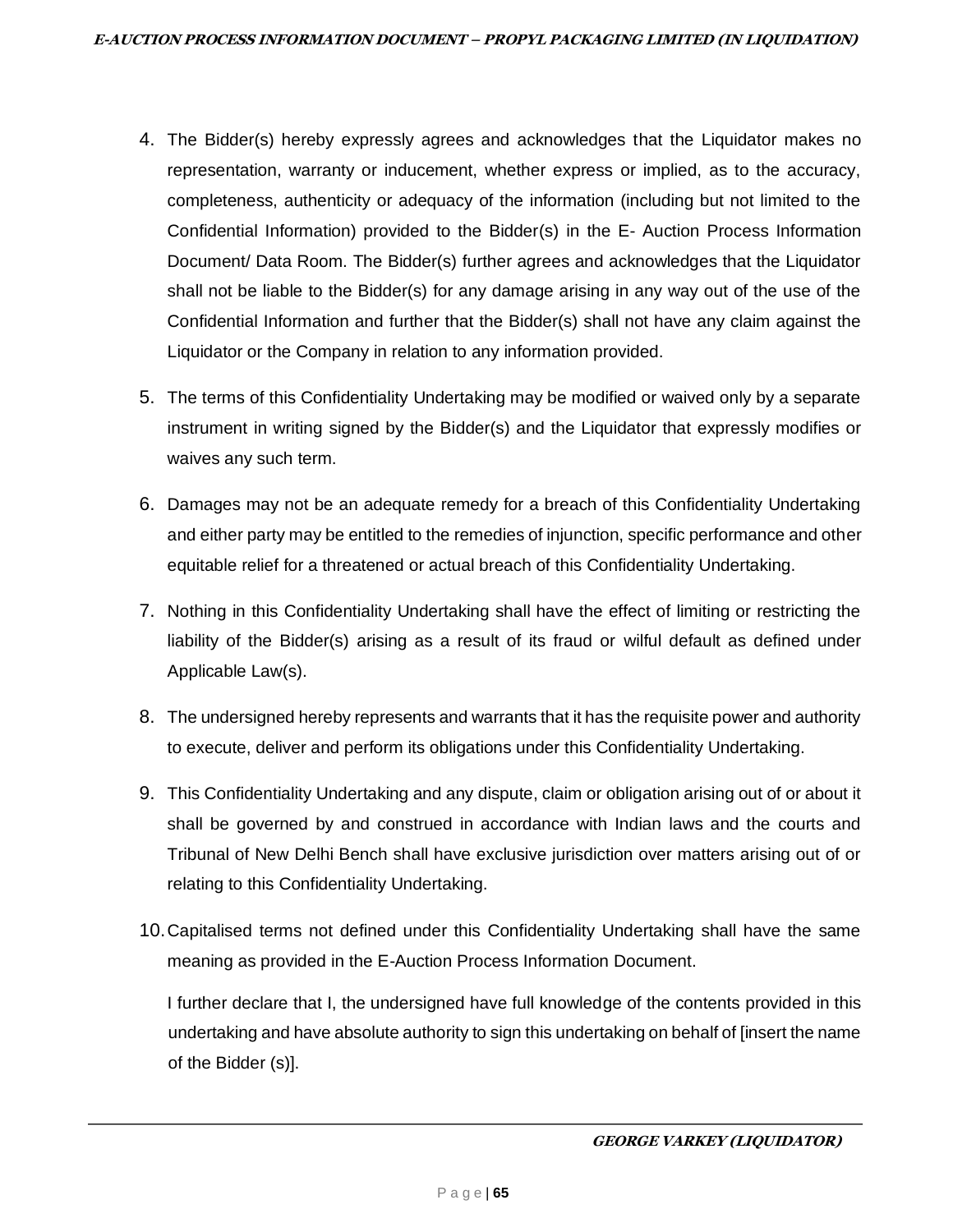#### **E-AUCTION PROCESS INFORMATION DOCUMENT – PROPYL PACKAGING LIMITED (IN LIQUIDATION)**

Signed on behalf of (Name of Bidder(s)) by Mr./ Miss/ M/s\_\_\_\_\_\_\_\_\_\_\_\_\_\_\_ (Name

and Designation) Authorised Signatory

Date:

Place:

Note: In case of consortium, undertaking to be executed by each of the members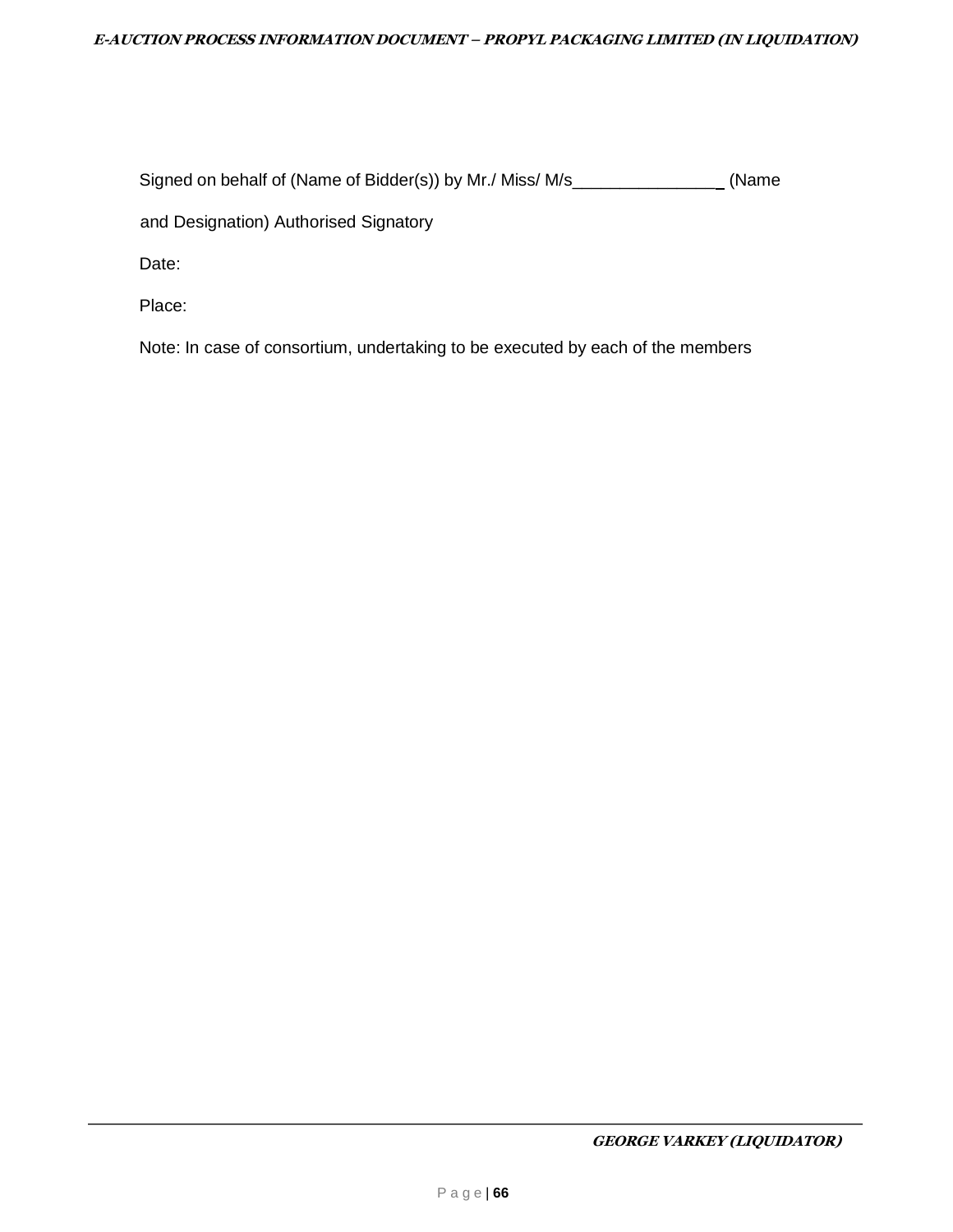## **ANNEXURE - III**

## *[On the Letterhead of the Entity Submitting the Bid]*

# **BID APPLICATION FORM**

Date:  $\overline{\phantom{a}}$ 

To,

## **Mr.George Varkey**

Liquidator of Propyl Packaging Ltd (In Liquidation) Building No.110, Ground Floor, Surabhi Nagar, Kakkanad, Kochi, Kerala - 682030

Dear Sir,

I am desirous of participating in the E- Auction announced by you in the newspaper Publication dated 26/05/2022 in \_\_\_\_\_\_\_\_\_\_\_\_\_\_\_\_\_\_\_\_\_\_\_\_\_(Name of the Newspaper):

### **Details of the Corporate Debtor:**

| <b>Beneficiary Name</b> | PROPYL PACKAGING LTD IN LIQUIDATION                                        |
|-------------------------|----------------------------------------------------------------------------|
| Reg. Address            | Plot - 30 & 31, KINFRA PARK,<br>Nalukettu Road, Koratty, Thrissur - 680308 |

### **Details of Interested Bidder:**

| Name of the Interested Bidder                      |  |
|----------------------------------------------------|--|
| <b>Address</b>                                     |  |
| <b>Constitution of Interested</b><br><b>Bidder</b> |  |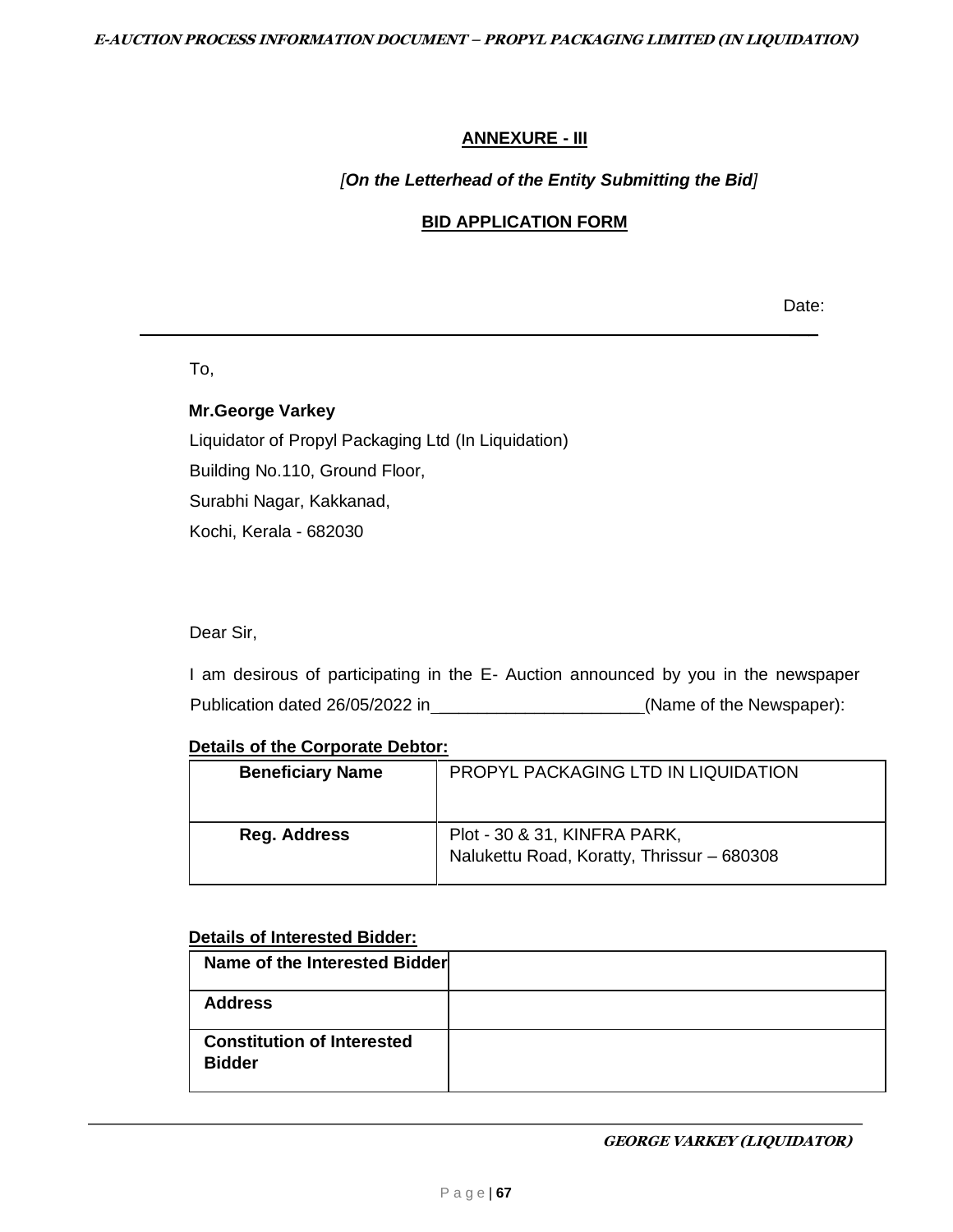| <b>Contact No.</b> |  |
|--------------------|--|
| E-mail Id          |  |

| PAN No.                                                                   |  |
|---------------------------------------------------------------------------|--|
| <b>Particulars of Bank</b><br><b>Details for Refund of</b><br>EMD, if any |  |

I / We also enclose copies of the following KYC documents. I/We request you to kindly verify the same and arrange with the auction portals for issue of an ID and password for us to enable us to take part in the e-Auction:

- a)  $\qquad \qquad$
- b)  $\qquad \qquad$
- c)  $\qquad \qquad$
- d) \_\_\_\_\_\_\_\_\_\_\_\_\_\_\_

I/We/M/s.\_\_\_\_\_\_\_\_\_\_\_\_ hereby declare that I/we have gone through and understood the (i) **Terms & Conditions of sale;** and (ii) **Bid Declaration Form,** as annexed with this Bid Application Form and shall abide by the same by submitting both the annexed documents duly signed by me/us.

I/We confirm that we satisfy the Eligibility criteria.

I/We/M/s.\_\_\_\_\_\_\_\_\_\_\_\_ confirm that I/we are familiar with the Applicable Laws in India and that we have studied the provisions of the IB Code, the Liquidation Regulations and other relevant laws and regulations to enable us to submit our Bid along with required documents and execute the other required documents in the event of our selection as the Successful Bidder. We have obtained the necessary corporate and regulatory approvals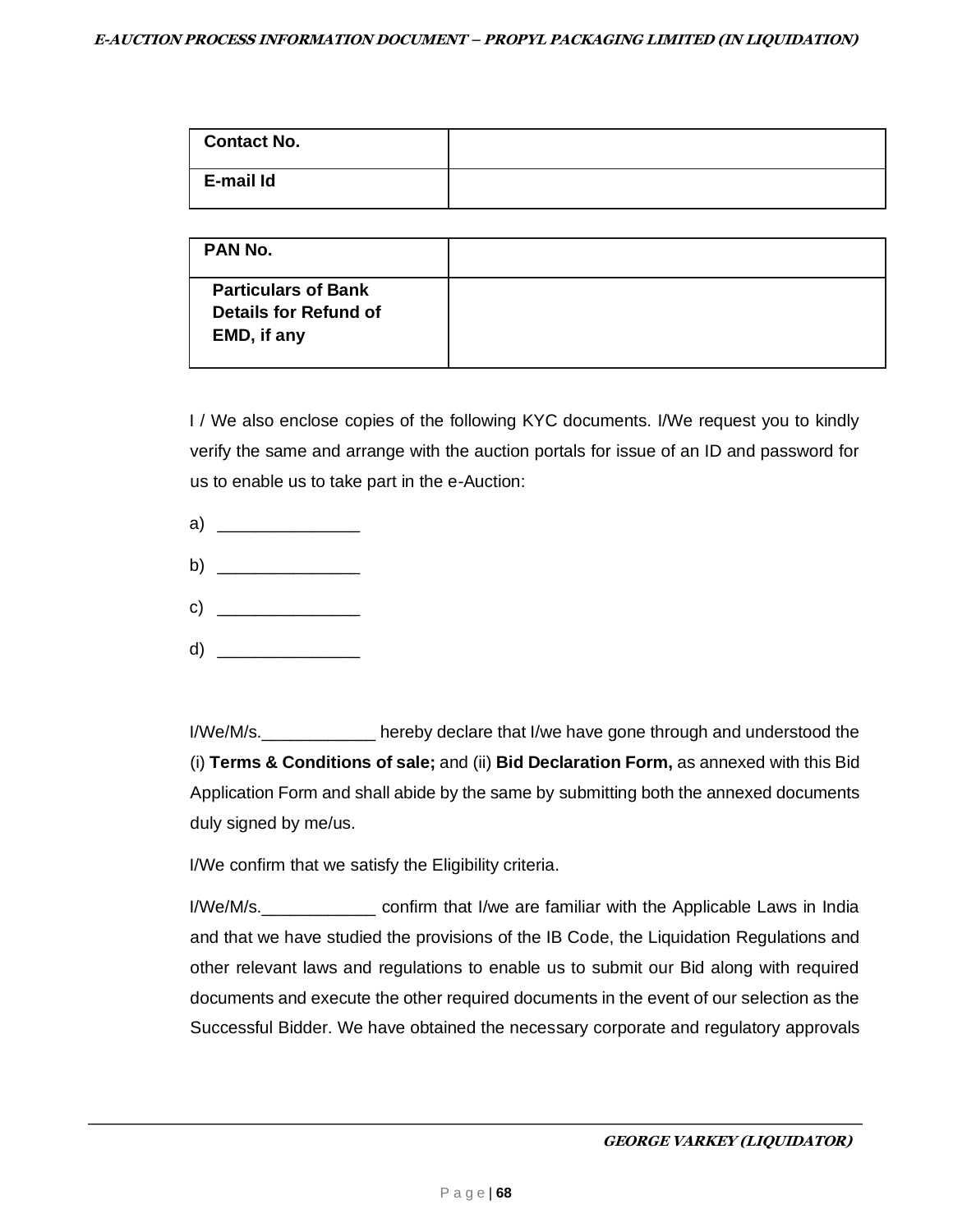required, if any, to participate in the Bid Process and undertake to obtain the necessary corporate and regulatory approvals required to complete the Sale Process.

Place: Signature

Date:

(Seal in case of Company/firm)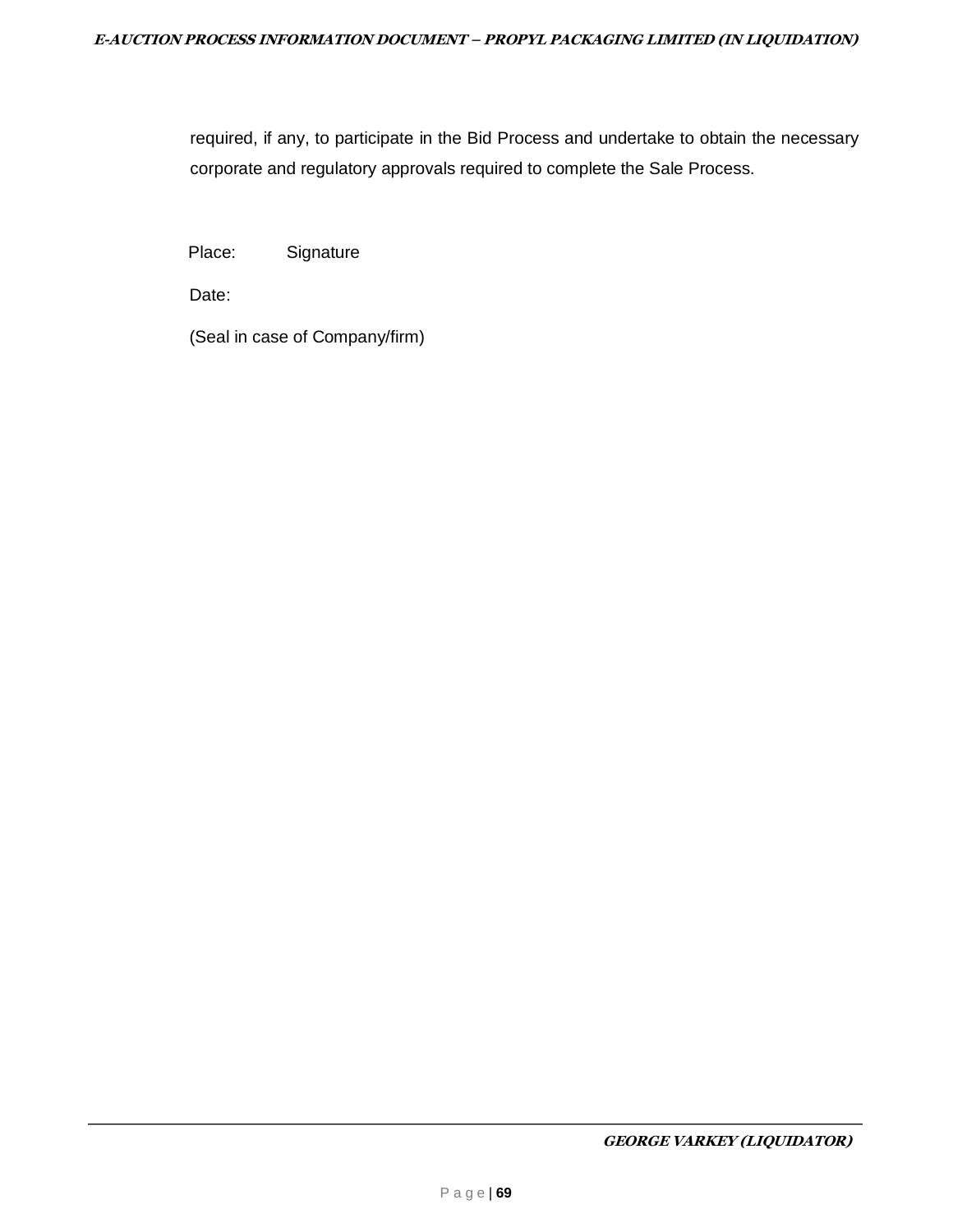#### **ANNEXURE TO THE BID APPLICATION FORM**

### *(To be duly signed and submitted along with Bid Application Form)*

#### **(I) TERMS AND CONDITIONS OF SALE IN E-AUCTION ARE AS UNDER:**

- 1. E-Auction is being held on **"AS IS WHERE IS", "AS IS WHAT IS", "WHATEVER THERE IS" AND "WITHOUT RECOURSE BASIS"** and will be conducted "Online". The auction will be conducted through the approved service provider on the web porta[l](https://ncltauction.auctiontiger.net/) https://nbid[.](https://ncltauction.auctiontiger.net/)nesl.co.in/ . E- Auction Process document containing E-Auction bid form, Declaration, General terms and conditions of online auction sales are available in Websites https://nesl.co.in/auction-notices-under-ibc/ and on the website of the Corporate Debtor [www.prropylpacks.com](http://www.prropylpacks.com/)
- 2. The intending Bidders should make their own independent inquiries regarding the encumbrances, title of property/s put on auction and claims/rights/dues/ affecting the property, prior to submitting their bid. The e-Auction advertisement does not constitute and will not be deemed to constitute any commitment or any representation of the liquidator.
- 3. The intending purchasers/bidders are required to deposit EMD amount either through NEFT/RTGS in the Account of M/s Propyl Packaging Ltd (In Liquidation) having Account No. provided in this document.
- 4. The intending bidders should submit the evidence for EMD deposit like UTR number along with the Request Letter for participation in E-auction, self- attested copies of (i) Proof of identification (KYC) viz. Voter ID card/Driving License/Passport etc., (ii) Current Address Proof for communication, (iii) PAN card of Bidder, (iv) Valid e-mail ID, (v) contact number (Mobile/Landline) of the bidder etc., to office of the Liquidator on or before **05 th June, 2022** scanned copies of the original of these documents can also be submitted to e-mail ID of Liquidator.
- 5. Name of qualified bidders will be identified and conveyed by Liquidator to participate in online e-auction on the portal https://nbid.nesl.co.in/ *["](https://ncltauction.auctiontiger.net/)M/s Propyl Packaging Ltd"*. The e – auction service provider (e-Procurement Technologies Limited) will provide User ID & Password after due verification of KYC of the Eligible Bidders.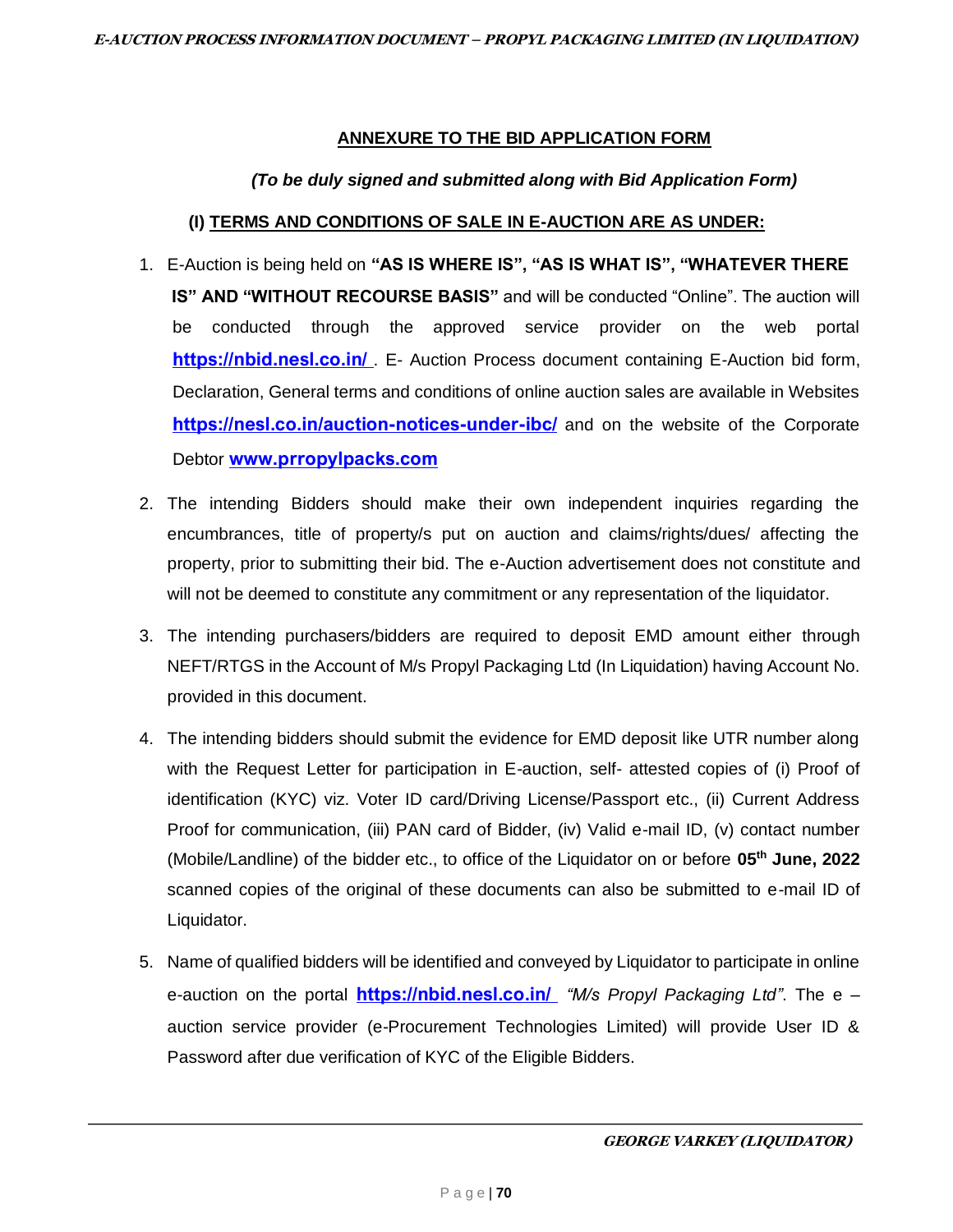- 6. It should be the responsibility of the interested bidders to inspect and satisfy themselves about the property/business before submission of the bid.
- 7. The e-Auction/ bidding for the Corporate Debtor comprising of relevant assets and liabilities would be conducted exactly on the schedule Date & Time as mentioned against each asset by way of inter-se bidding amongst the bidders. The bidder shall improve their offer as mentioned under the column "Bid Incremental Value". In case bid is placed in the last 5 minutes of the closing time of the e- auction, the closing time will automatically get extended for 5 minutes. The Bidder who submits the highest bid amount (not below the Reserve Price) on closure of e-Auction process shall be declared as Successful Bidder and a communication to that effect will be issued through electronic mode which shall be subject to approval by Authorised Officer/Liquidator.
- 8. The Earnest Money Deposit (EMD) of the successful bidder shall be retained towards part sale consideration and the EMD of unsuccessful bidders shall be refunded within 11 (Eleven) days of the date of closure of the E-Auction process or cancellation of the E-Auction process. The Earnest Money Deposit shall not bear any interest. The Liquidator shall issue Letter of Intent to the successful bidder and the successful bidder after accepting the Letter of Intent shall have to deposit the balance of the sale price within 30(Thirty) days of the date of the EAuction. Default in deposit of amount by the successful bidder would entail forfeiture of the whole money, already deposited and property shall be put to re-auction and the defaulting bidder shall have no claim/right in respect of property/amount.
- 9. Any award, asset/amount recovered from any Government Authority or from the ongoing litigations will not form part of the assets to be taken over by the successful bidder.
- 10. Neither the Liquidator nor e -auction service provider will be held responsible for any internet network problem/ power failure/ any other technical lapses/ failure etc. In order to ward-off such contingent situation the interested bidders are requested to ensure that they are technically well equipped with adequate power backup etc. for successfully participating in the e-Auction event.
- 11. The purchaser shall bear the applicable stamp duties/ additional stamp duty/ transfer charges, fee, Taxes, GST, etc., if any, and also all the statutory/ non statutory dues, taxes, rates assessment charges fees etc. owning to anybody.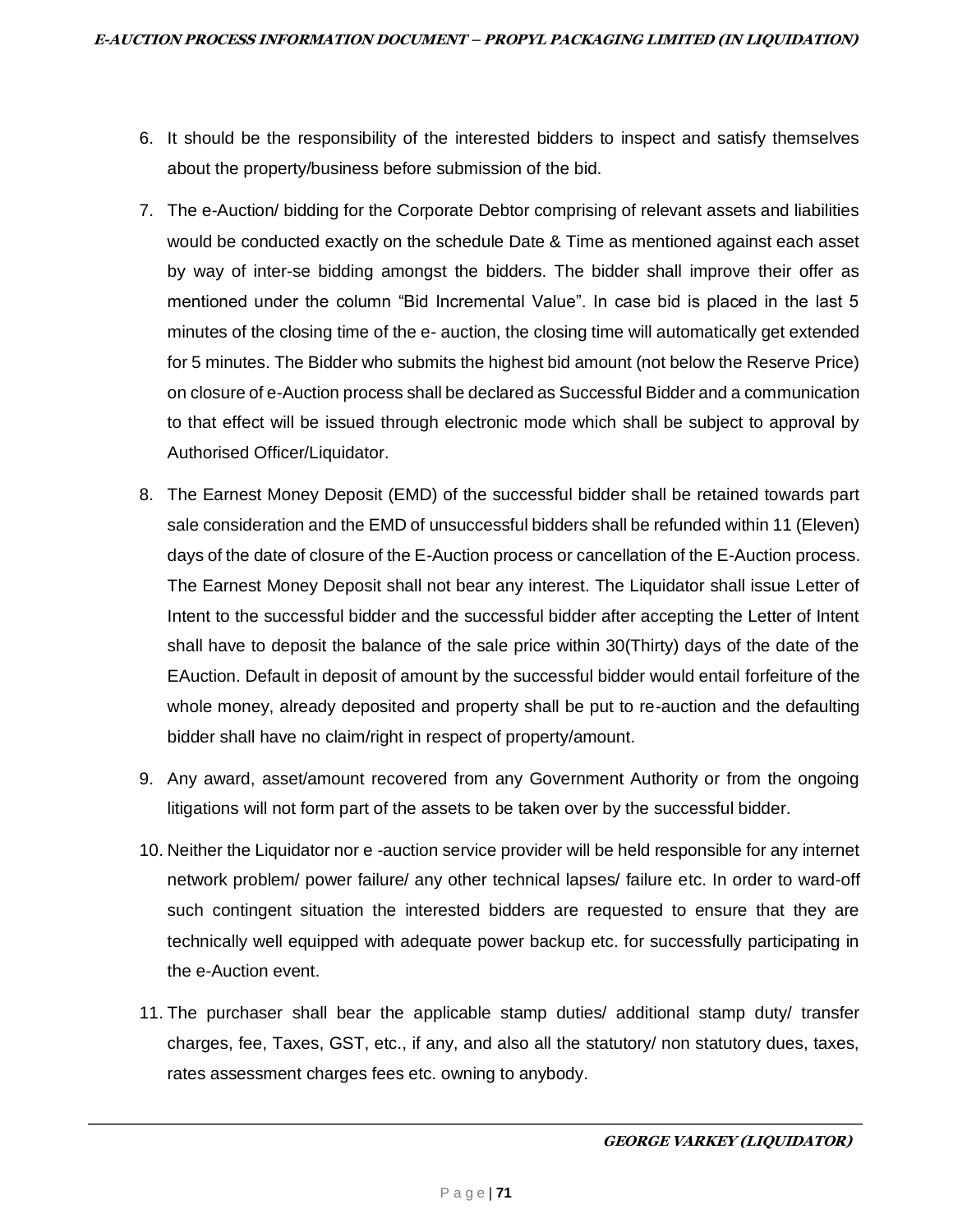- 12. The Liquidator is not bound to accept the highest offer and has the absolute right to accept or reject any or all offer(s) or adjourn/ postpone/ cancel the e-Auction or withdraw any property or portion thereof from the auction proceedings at any stage without assigning any reason there for.
- 13. The Sale Certificate or Sale/Transfer Deed will be issued in the name of purchaser(s)/ applicant(s) only and will not be issued in any other name(s).
- 14. The sale shall be subject to rules/conditions prescribed under the Insolvency & Bankruptcy Code, 2016 and provisions, rules and regulations thereunder.

#### 15. **Acknowledgments and Representations:**

By accessing/obtaining this E-Auction Process Information Document and upon obtaining access to the Information Memorandum, the Prospective Bidder shall be deemed to have made the following representations, warranties, undertakings and acknowledgements:

- (a) The Prospective Bidder has made its own independent appraisal of the Company and accepted the risk of inadequacy, error or mistake in the information provided in the E-Auction Process Information Document, Information Memorandum or any other information furnished by or on behalf of the Liquidator in respect of the Company (collectively, "**Company Information**").
- (b) The Prospective Bidder acknowledges that neither the Liquidator, nor his respective advisors are providing any representations or warranty(ies) regarding the status of business, business prospects, or assets or any project of the Company, nor do they have any obligation to give such representation or warranty in relation to the Company and the Liquidator/his advisors assume no liability whatsoever in this respect.
- (c) The Prospective Bidder acknowledges that neither the Liquidator, nor his respective advisors are providing any representation, undertaking or warranty, either expressly or by implication, as to the accuracy or completeness of any Company Information nor do they have any obligation to give such representation or warranty in relation to the Company Information and the Liquidator/his advisors assume no liability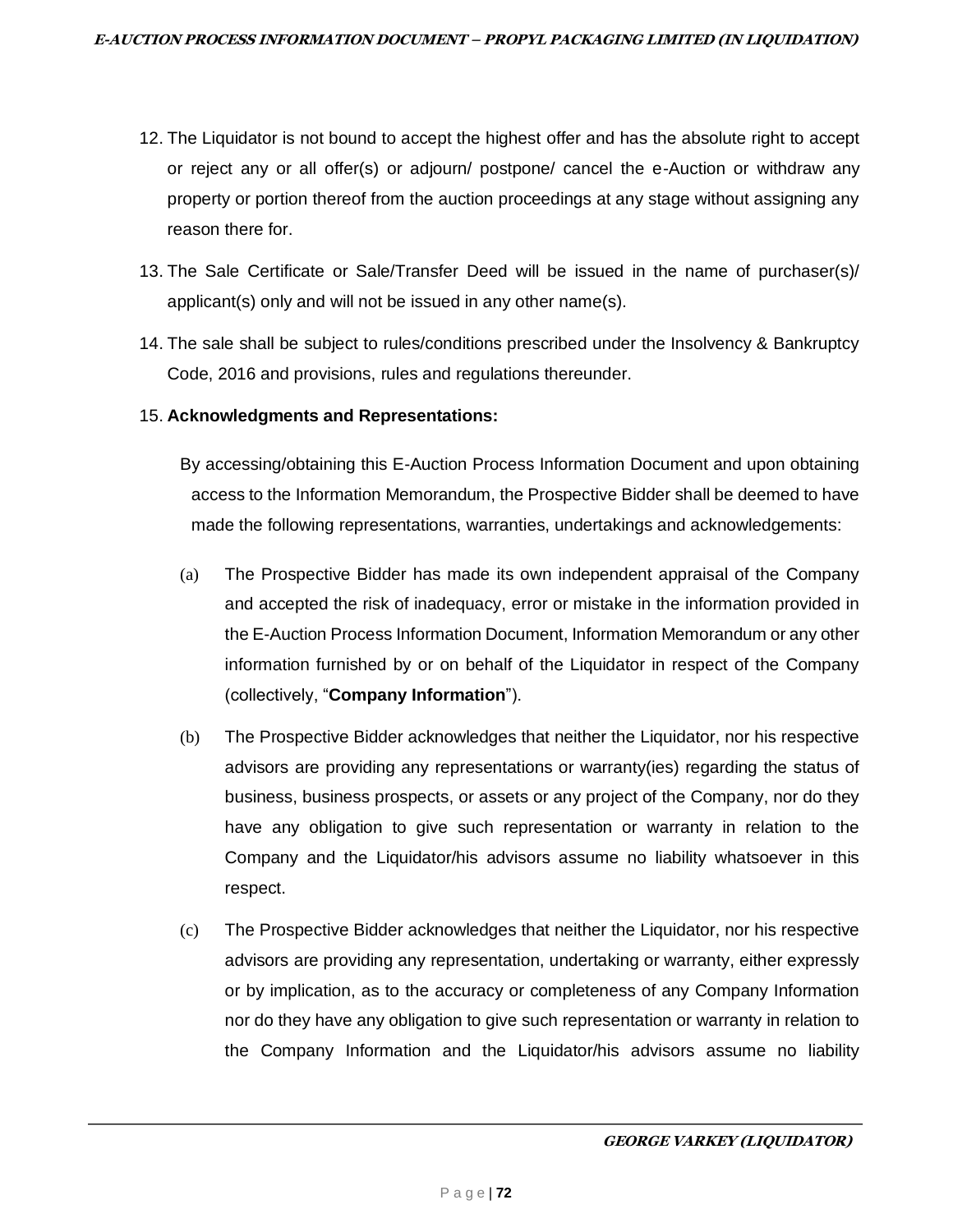whatsoever in this respect. The Prospective Bidder will be solely responsible for making its own evaluation of and decisions upon the Company Information.

- (d) The Prospective Bidder acknowledges that the Bid will be submitted on "*as is where is*" basis.
- (e) The Prospective Bidder represents that the Prospective Bidder is in compliance with the requirements set out under the Applicable Laws in submission of its Bid and shall submit the Bid in accordance with the provisions of the Applicable Law.
- (f) The Prospective Bidder represents to the Liquidator, that it has obtained all the requisite corporate authorizations and regulatory approvals (if any) required for submission of the Bid.
- (g) The Prospective Bidder acknowledges that the actions as may be required to be undertaken pursuant to the Successful Bid may be subject to approvals including approvals from SEBI, the Competition Commission of India under the Competition Act, 2002 (as amended from time to time), and other regulatory approvals. In case any approval from the Competition Commission of India is required, the Prospective Bidder shall obtain such approval prior to the approval of the Adjudicating Authority.
- (h) The Prospective Bidder represents that it and any of the obligors is/are not disqualified from submitting the Bid under Section 29A and other provisions of the IBC and any other Applicable Law.

### 16. **Limitation of Liability:**

- (a) The Prospective Bidder agree and release the Liquidator, his representatives, professional advisors, employees, agents, irrevocably, unconditionally, fully and finally, from any and all liability for claims, losses, damages, costs, expenses or liabilities, in any way related to or arising from the exercise of any rights or performance of any obligations set out under this document, or in connection with the Sale Process, and waives any and all rights or claims we may have in this respect, whether actual or contingent, whether present or in future.
- (b) While the Company Information has been provided in good faith (on the basis of the information provided by the Company), neither the Liquidator nor his representatives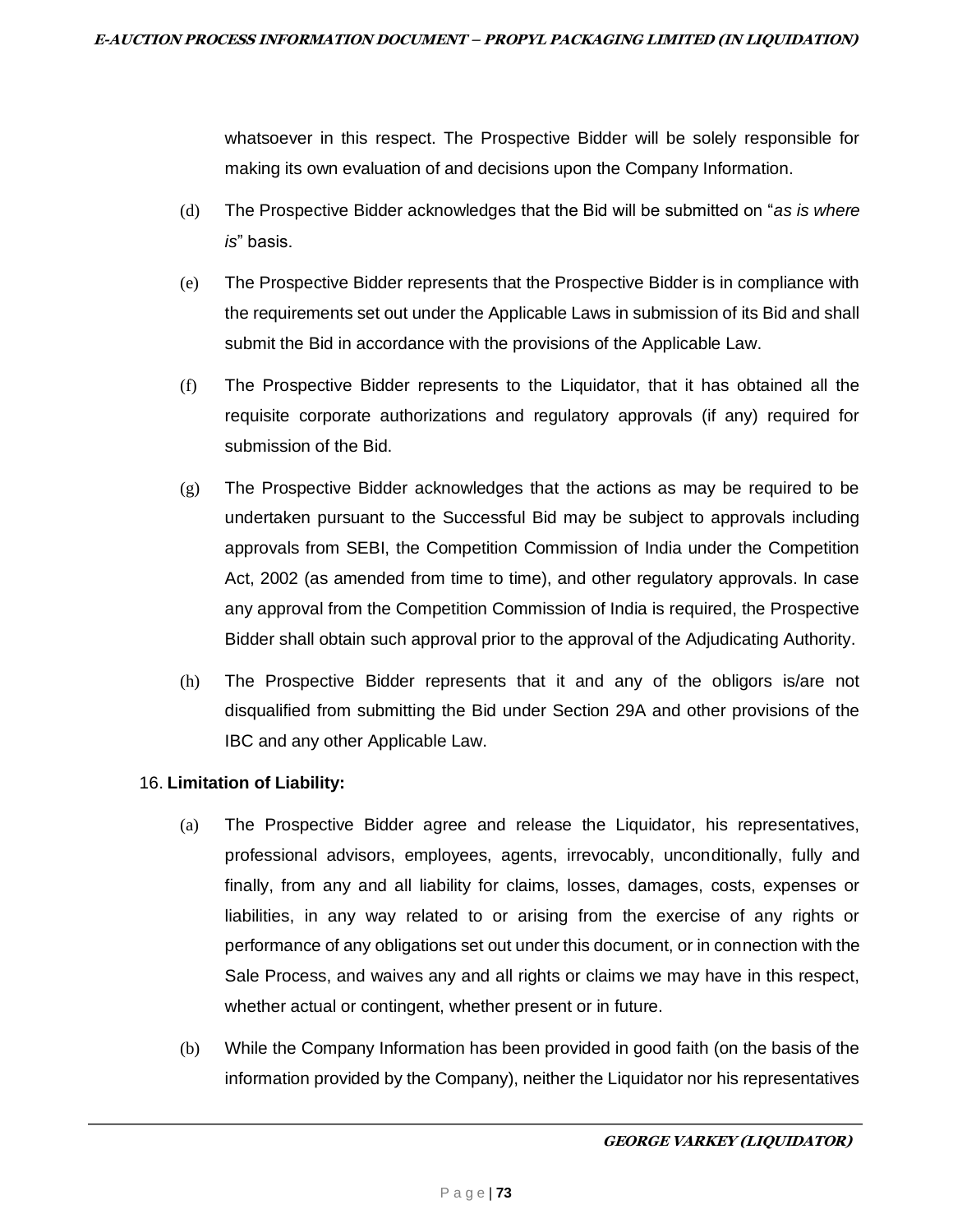or advisors shall have any responsibility or liability whatsoever, whether in contract, tort or otherwise, for any direct, indirect or consequential losses in respect of any statements or omissions in the Company Information. Any liability is accordingly expressly disclaimed, even in the event such loss has occurred on account of any act or omission on the part of the Liquidator, his representatives or advisors.

(c) Since no representation, undertaking or warranty is made, either expressly or by implication, as to the accuracy or completeness of Company Information, the Prospective Bidder agree that the Liquidator, his representatives or advisors:

i. will not have any duty of care or liability to us or any other person for any direct, indirect or consequential loss or damage suffered by any person as a result of relying on any statement contained in or omitted from the Company Information; and ii. will incur any obligation to provide further Company Information, to update Company Information nor to correct any inaccuracies in it.

(d) Without affecting the generality of the foregoing, the Prospective Bidder acknowledge that they shall be bound by the terms of any disclaimer of liability on the part of the Liquidator or its advisors, as set out in this document and to which it is subject.

Place:

Date:

Signature (Seal in case of company/firm)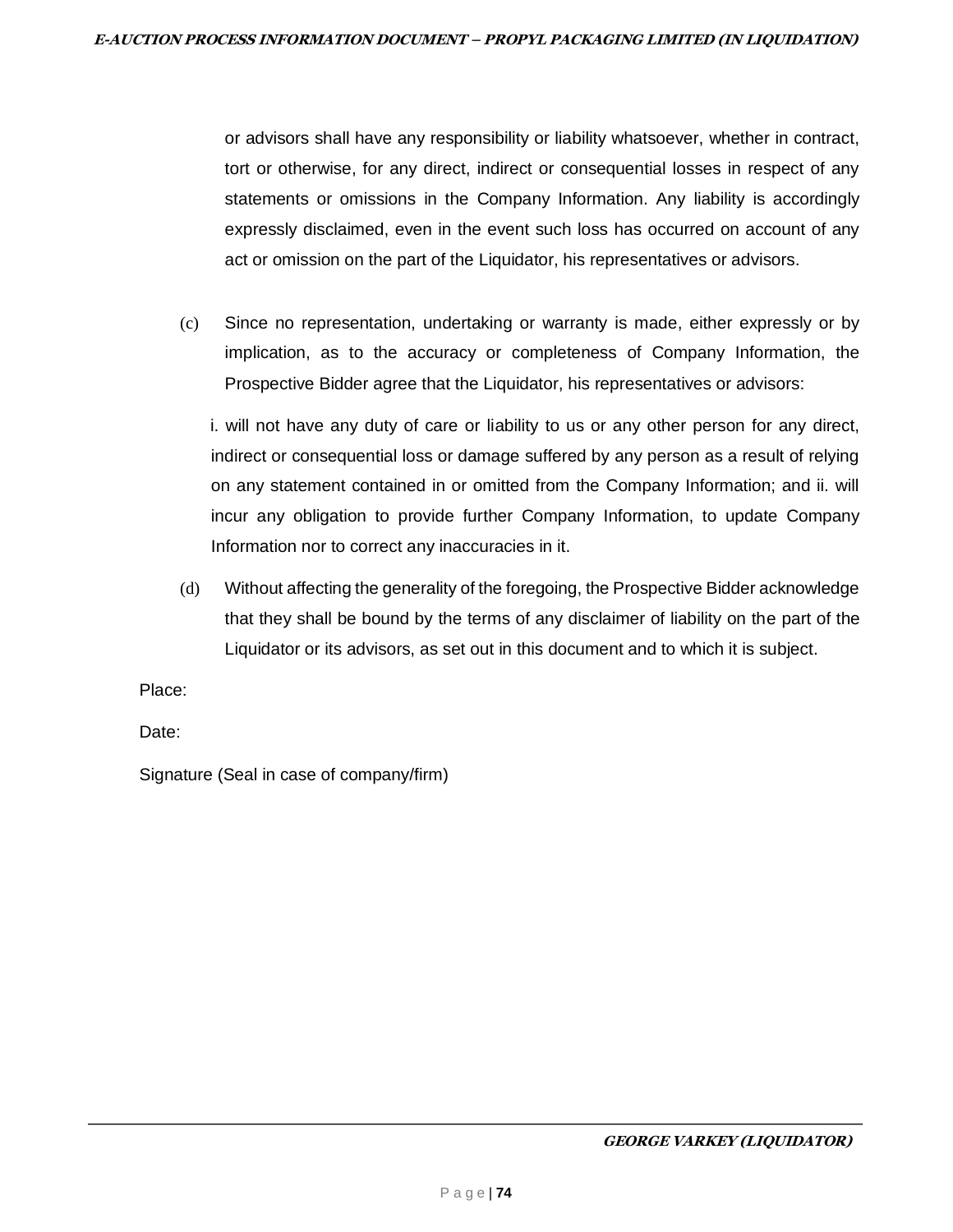#### **ANNEXURE TO THE BID APPLICATION FORM**

#### *(To be duly signed and submitted along with Bid Application Form)*

### **(II) BID DECLARATION FORM / DECLARATION BY BIDDERS**

#### **To,**

#### **Mr.George Varkey**

Liquidator of Propyl Packaging Ltd (In Liquidation) Building No.110, Ground Floor, Surabhi Nagar, Kakkanad, Kochi, Kerala - 682030

#### Dear Sir,

- 1. I/We, \_\_\_\_\_\_\_\_\_\_\_\_\_\_\_\_\_\_\_\_\_\_\_\_\_\_\_\_\_ *(insert name and address of the Interested Bidder)* aforesaid do hereby state that, I/We have read the entire terms and conditions for the sale of the Company as specified and have understood them fully. I/We, hereby unconditionally agree to confirm with and to be bound by the said terms and conditions and agree to take part in the e-auction process.
- 2. I/We declare that the Earnest Money has been made by me/us as against my/our bid and that the particulars of remittance and all other information given by me/us in the form is true and correct.
- 3. I/We further understand and agree that if any of the statement / information revealed by me/us is found to be incorrect and / or untrue, the bid submitted by me/us is liable to be cancelled and in such case, the Earnest Money and / or any monies paid by me/us is liable to be forfeited by the Liquidator and the Liquidator will be at liberty to annul the offer made to me/us at any point of time.
- 4. I/We also agree that after my/our offer given in my/our bid for purchase of lots is accepted by the Liquidator and if, I/We, fail to accept or act upon the terms and conditions of the sale or am/are not able to complete the transaction within the time limit specified for any reason whatsoever and/or fail to fulfil any/all the terms and conditions of the auction as per the E -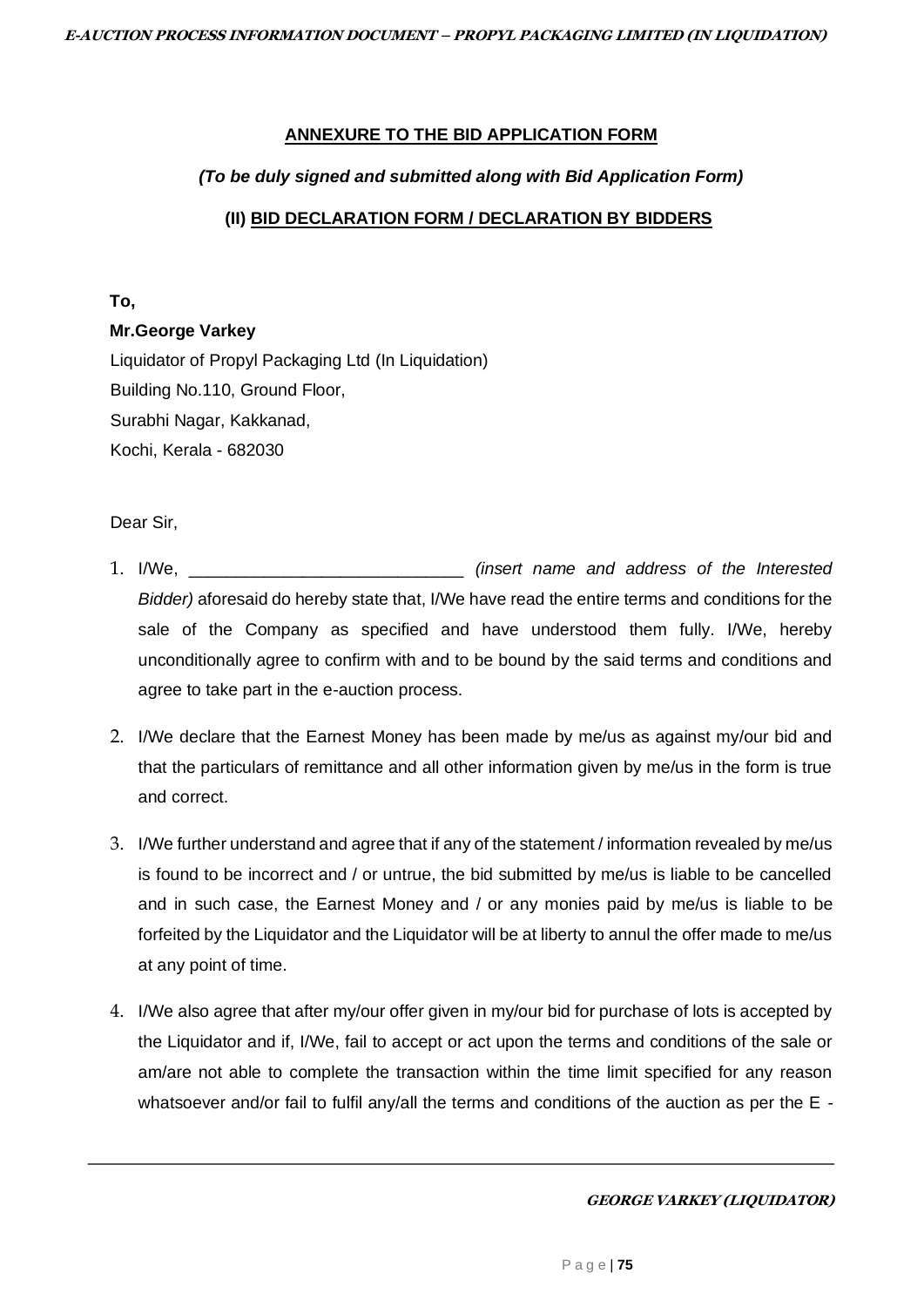Auction Process Information Document issued by the Liquidator seeking submission of bids for M/s Propyl Packaging Ltd (in Liquidation) ("E Auction Process Information Document"), the offer letter and/or the Letter of Intent, the Earnest Money and other monies paid by me/us thereafter, are liable to be forfeited in case final sale consideration and any applicable GST/taxes, if any is not paid within the specified timeline, the Liquidator shall forfeit Earnest Money.

- 5. I/We also agree that in the eventuality of forfeiture of the amount by the Liquidator, the I/We shall neither have claim on the business for which my/our bid was approved nor on any part of the sum for which it may be subsequently sold.
- 6. I/We also understand that the Earnest Money Deposit shall be retained by the Liquidator and returned only in accordance with the timelines and circumstances specified in the E -Auction Process Information Document. I/We, state that I/We, have fully understood the terms and conditions therein and agree to be bound by the same.
- 7. I/We also understand that any award, asset/amount recovered from any Government Authority or from the ongoing litigations will not form part of the assets to be taken over by the successful bidder.
- 8. I/We confirm that our participation in the e-auction process, submission of bid or acquisition of the company pursuant to the provisions of the E - Auction Process Information Document will not conflict with, or result in a breach of, or constitute a default under (i) our constitutional documents; or (ii) any applicable laws applicable to me/us; or (iii) any authorization on or approval of any government agency or body applicable to me/us; or (iv) any judgement, order, injunction, decree, or ruling of any court or governmental authority, domestic or foreign binding on me/us; or (v) any agreement to which I am / we are a party or by which I am / we are bound.
- 9. That the Liquidator reserves the right to request for additional information or clarification from us in relation to our proposal and we shall promptly comply with such requirements. Failure to satisfy the queries of the Liquidator within the given timelines may lead to rejection of our proposal.
- 10. That submission of our proposal alone does not automatically entitle us to participate in the next stage of the bid process. The decision taken by the Liquidator with respect to the selection of the qualified Bidder and communicated to us shall be binding on me/us. We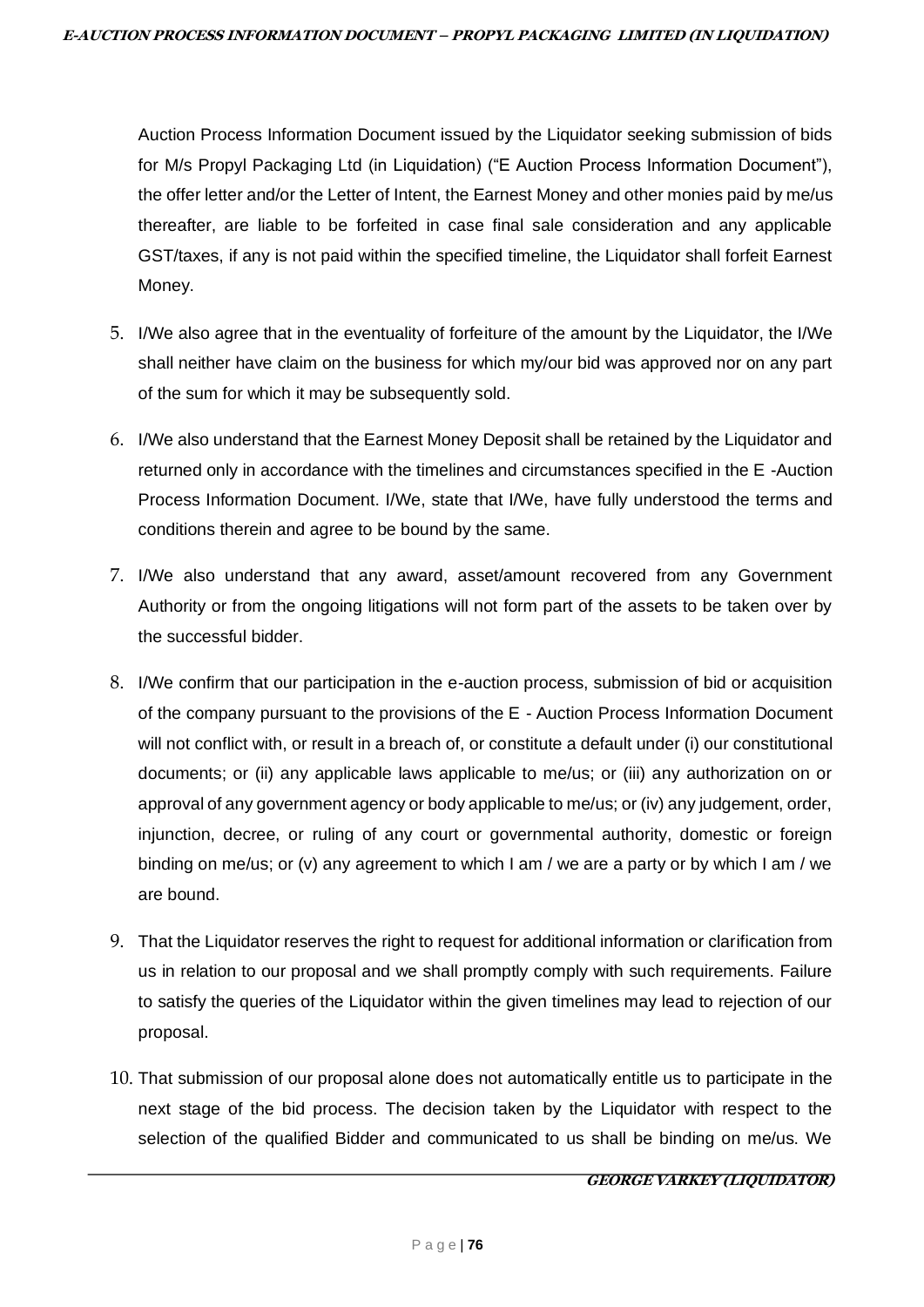acknowledge that the Liquidator reserve the right to determine at his/her sole discretion, whether or not we qualify for the submission of the proposal and may reject our proposal without assigning any reason whatsoever.

- 11. I/We also undertake to abide by the additional conditions if announced during the e-auction including any announcement (s) on correction of and/or additions or deletions to the time of auction portal and lots being offered for sale.
- 12. I/We confirm that the Liquidator and his/her professional advisors along with employees/agents/advisors, shall not be liable and responsible in any manner whatsoever for my/our failure to access and bid on the e-auction portal due to any unforeseen circumstances etc. before or during the auction event.
- 13. I/We hereby confirm that I/we are not ineligible to purchase the assets of the company including division wise business units, if any, of the Company under Section 29A of the Insolvency and Bankruptcy Code, 2016.

(Signature with SEAL) Name:

Address: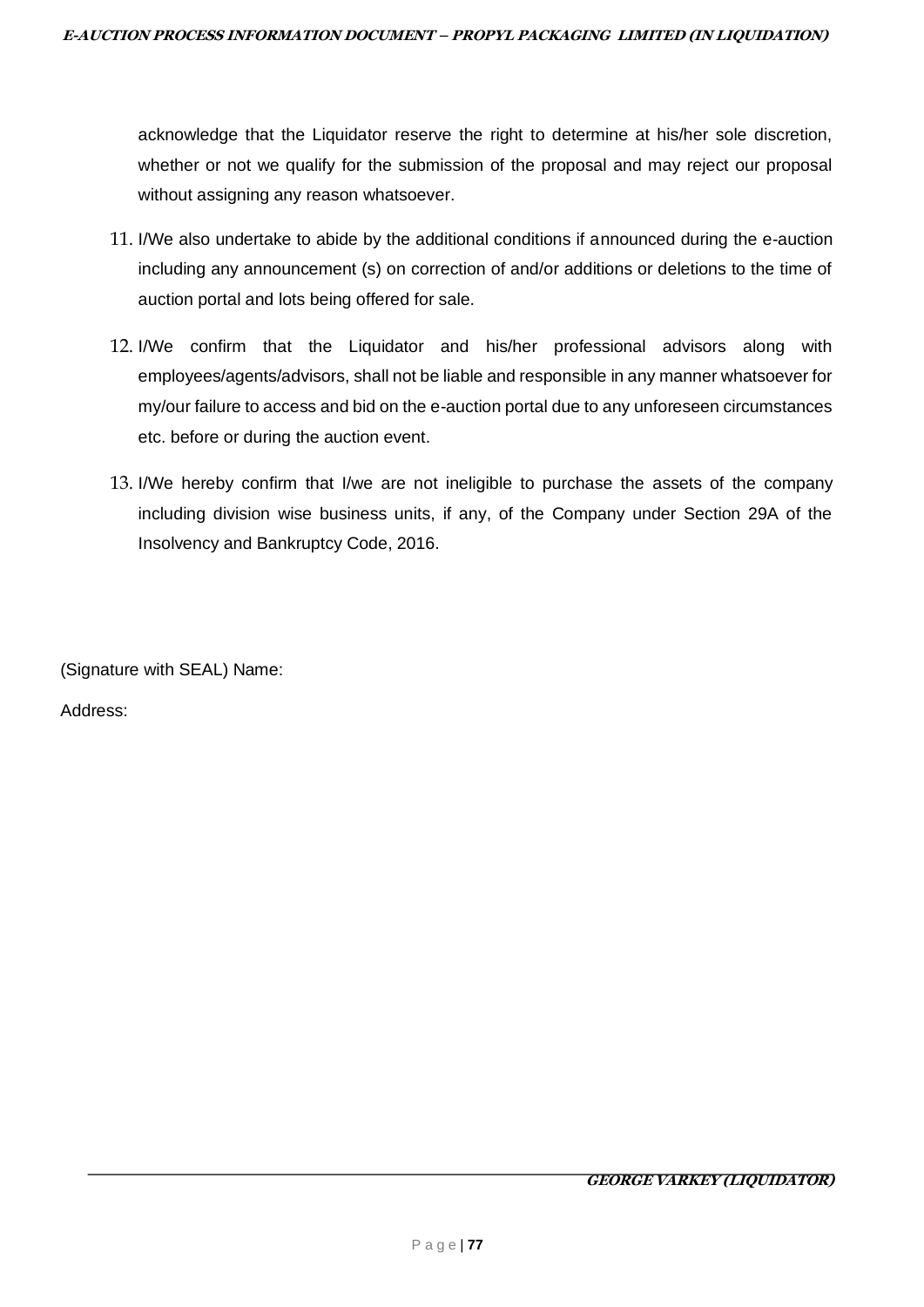# **Annexure - IV**

### **COMPOSITION AND OWNERSHIP STRUCTURE OF THE PROSPECTIVE BIDDER**

[*In case of Consortium, for each member of the Consortium*]

(*On the letter head of the Bidder duly stamped*)

[*Please tick the correct option*] The Bid Application is being submitted by \_\_\_\_\_\_\_\_\_\_ in its capacity as a company/ body corporate/ financial institution/funds/ Consortium.

In case of Consortium, details of the members of Consortium:

| <b>Members of Consortium</b>                                    | Equity Interest (%) held or<br>to be held in the<br><b>Consortium</b> | Nature of establishment of<br>the member |
|-----------------------------------------------------------------|-----------------------------------------------------------------------|------------------------------------------|
| Member 1 (Lead Member)                                          |                                                                       |                                          |
| Member 2                                                        |                                                                       |                                          |
| [Please add extra rows if<br>there are more than two<br>members |                                                                       |                                          |

#### **Corporate Details:**

Please provide the following information for the Prospective Bidder:

i. Company's Name, Address, Nationality details:

| Name                                      |  |
|-------------------------------------------|--|
| <b>Registered Office</b>                  |  |
| <b>Website Address</b>                    |  |
| Corporate Identification Number, if any   |  |
| Country of Origin                         |  |
| Address for Correspondence                |  |
| Year and Date of Incorporation            |  |
| <b>Company's Business Activities:</b>     |  |
| Name of the Representatives               |  |
| Name and Details of all Connected Persons |  |
| <b>Telephone Number</b>                   |  |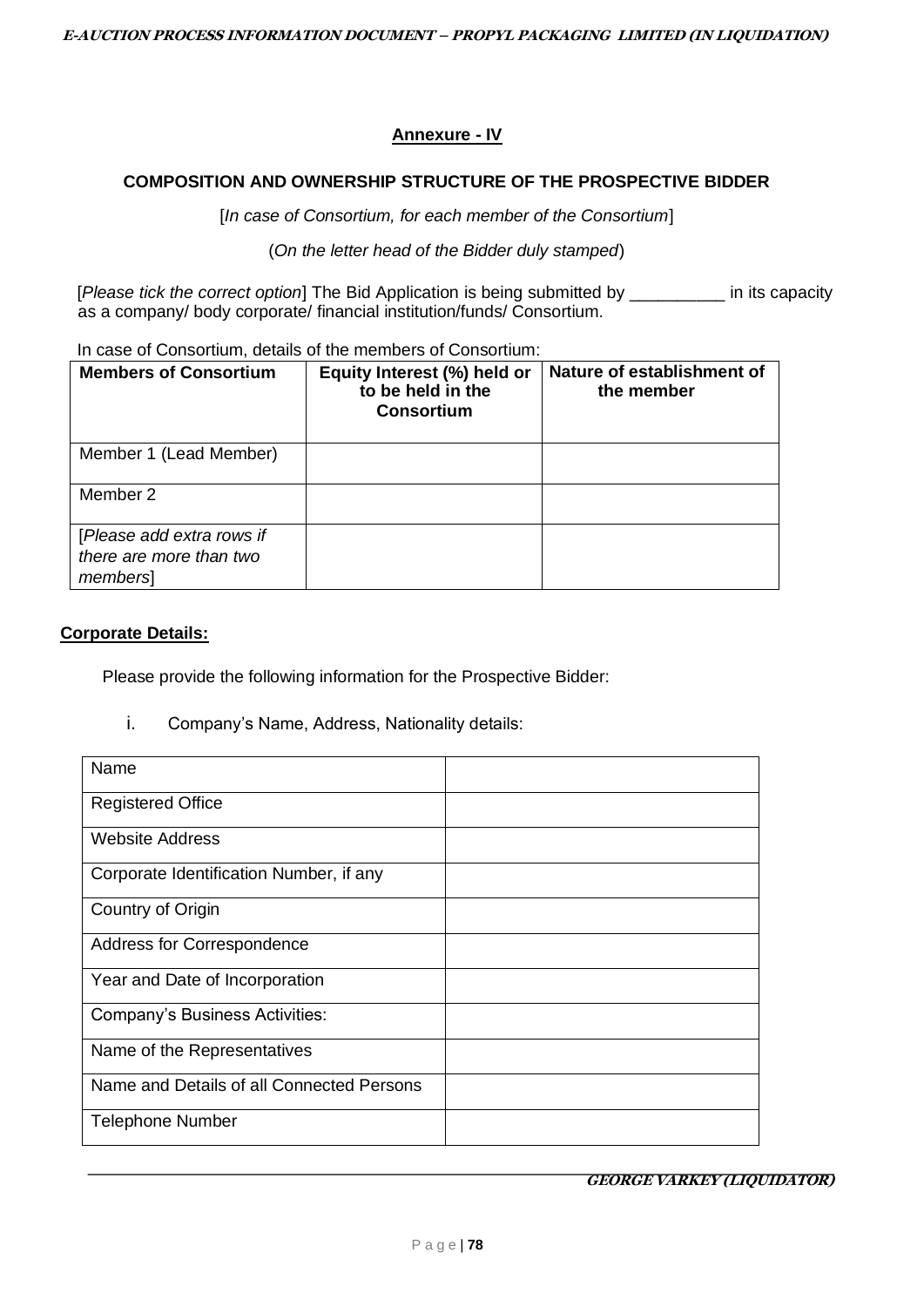| <b>Email Address</b> |  |
|----------------------|--|
| Fax No.              |  |

- ii. Please provide the following documents:
	- a) Copy of the memorandum and articles of association and certificate of incorporation or other equivalent organizational document (as applicable in the case of the jurisdiction of incorporation of the Prospective Bidder and, in case the Prospective Bidder is a special purpose vehicle set up for submitting the Bid, of the Parent Company), including amendments, if any, certified by the company secretary, or equivalent or a director of the Prospective Bidder (as an annexure to this Format)
	- b) If the Prospective Bidder is a consortium, then copy of the Memorandum and Articles of Association and certificate of incorporation or other equivalent organizational document (as applicable in the case of a foreign company), including their amendments of each of the consortium member (certified by the company secretary or a director) (as attachment to this document).
	- c) Authority letter in favor of the Liquidator from the Prospective Bidder and in case the Prospective Bidder is a special purpose vehicle set up for submitting the Bid, from the Parent Company (**as per Annexure V**) authorizing the Liquidator to seek reference from their respective bankers, lenders, financing institutions of the Prospective Bidder and any other person, as set out in Annexure V (Authorisation).
	- d) Annual report or audited financials of the Prospective Bidder, Parent Company and corporate guarantor, if applicable for the preceding 3 (three) years. A certificate from the statutory auditor/ chartered account as on 31st March 2021 for (a) net worth (in case the Prospective Bidder is a corporate including limited liability partnership), and (b) total assets under management (AUM) in case the Prospective Bidder is a financial investor, fund, private equity investor, non-banking financial company, asset reconstruction company, banks or financial institution, in each case as provided in the eligibility criteria provided in the E-Auction Process Information Document. In case you are relying on the eligibility criteria of your Group Company, please also provide such details for the relevant Group entity along with documentary evidence in the form of a certificate from a practicing company secretary or statutory auditor to establish such relationship.
	- e) Copy of permanent account number card of the Prospective Bidder (or equivalent identification for an overseas entity);
	- f) Credit opinion report from the principal bank of the Prospective Bidder and its Parent company;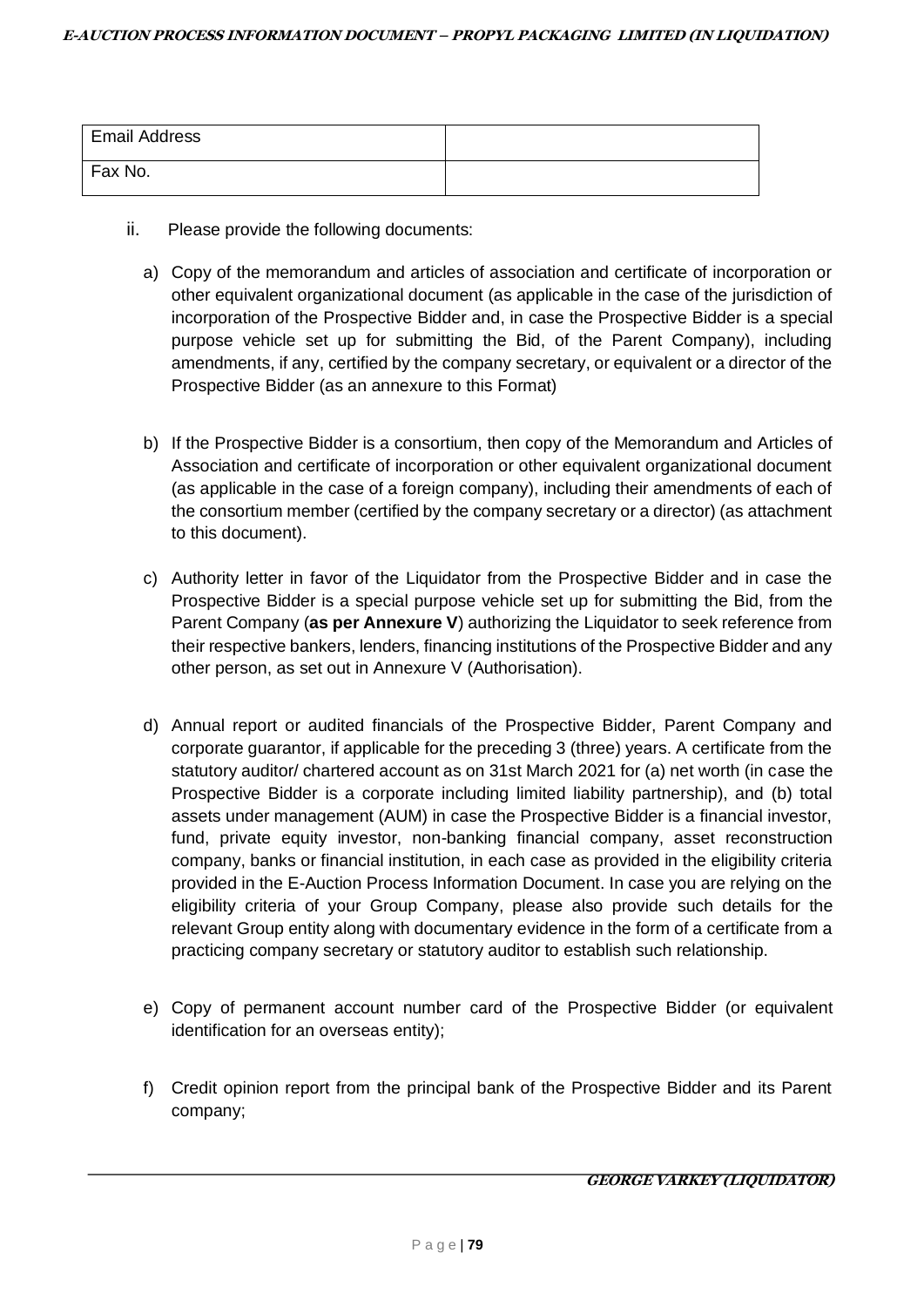- g) External rating report if available for the Prospective Bidder and the Parent Company /Ultimate Parent. In case not provided, the Prospective Bidder will be treated as unrated;
- h) Please provide details in following format for directors of Prospective Bidder, and in case the Prospective Bidder is a special purpose vehicle set up for submitting the Bid, provide details of directors of the Parent Company as per format below:

| <b>Name</b> | <b>Designation</b> | <b>Identification Nos.</b> |  |                 | <b>Full</b>    | <b>Other</b>         |  |
|-------------|--------------------|----------------------------|--|-----------------|----------------|----------------------|--|
|             |                    | <b>DIN</b><br><b>PAN</b>   |  | <b>Passport</b> | <b>Address</b> | <b>Directorships</b> |  |
|             |                    |                            |  |                 |                |                      |  |

The Prospective Bidder shall submit photocopy of the passport for each of the Directors and other 'know your customer' details.

Please confirm if any of the above have been disqualified to act as a director under the provisions of the Companies Act, and if so, please share all relevant details of the same.

h) Details of Ownership Structure of the Prospective Bidder (in case the Prospective Bidder is a listed company, please provide details of persons owning 10% (ten percent) or more of the total paid up equity of the Prospective Bidder).

Status of equity holding as on ……………………….

| <b>Name of</b> | <b>Type and Number</b> | % of Equity    | <b>Extent of</b>      |
|----------------|------------------------|----------------|-----------------------|
| <b>Equity</b>  | of Shares owned        | <b>Holding</b> | <b>Voting Control</b> |
| <b>Holder</b>  |                        |                | (%)                   |
| $\mathbf 1$    |                        |                |                       |
| 2.             |                        |                |                       |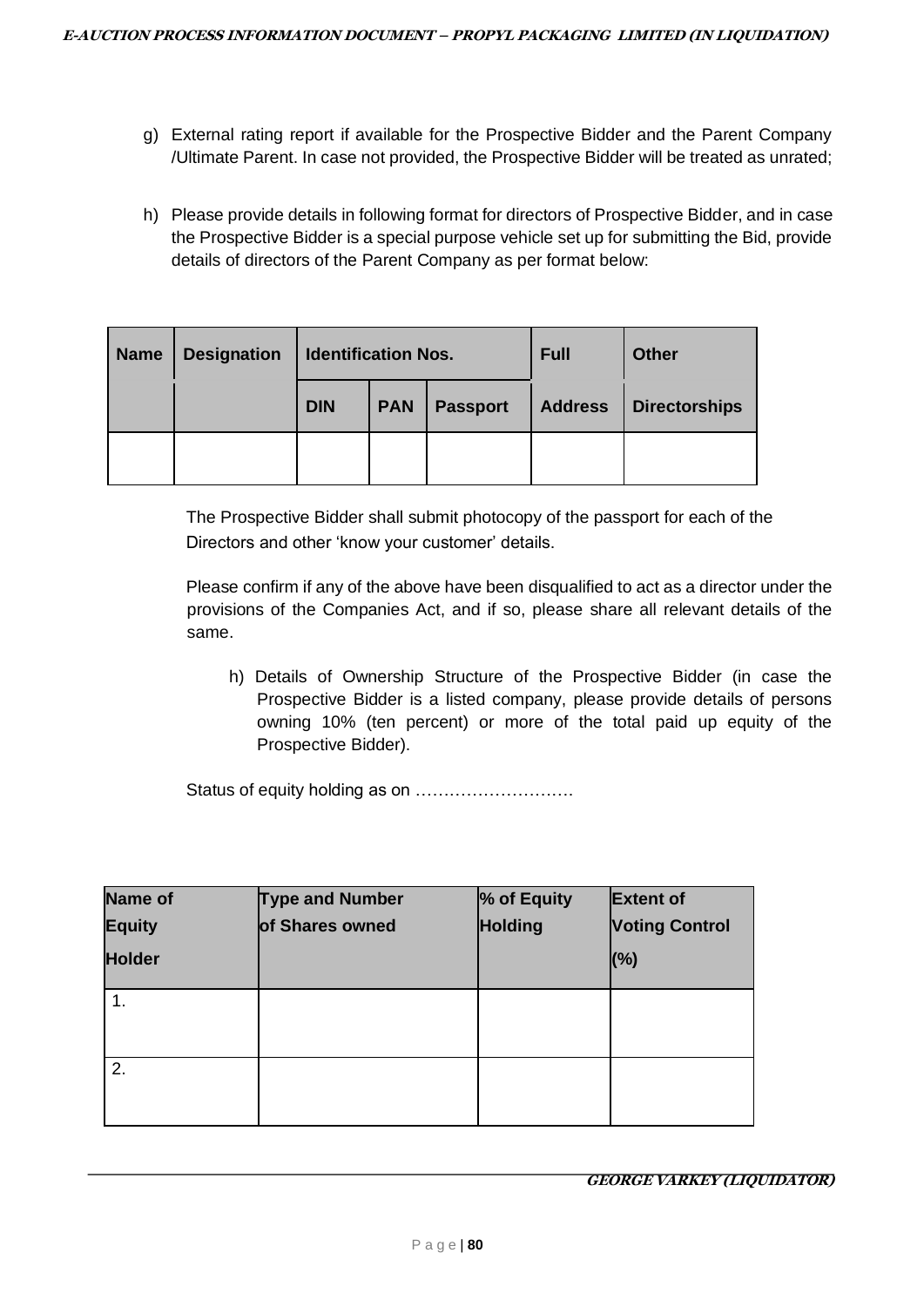*Status of equity holding should be provided not earlier than 30 (thirty) days prior to submission of the Bid Application Form.* 

| <b>Name of Connected Person</b> | <b>Nature of connection</b> |
|---------------------------------|-----------------------------|
|                                 |                             |
|                                 |                             |

- j) Please provide details of Parent Company, Ultimate Parent and Group Companies of the Prospective Bidder and corporate guarantor (if any corporate guarantee constitutes part of the Bid), and their respective business activity. The determination of relationship of Parent Company, Ultimate Parent and/or the Group Companies of the Prospective Bidder shall be as on date of submission of the Bid Application Form;
- k) Please provide a list of persons acting jointly, persons acting in concert and connected persons (as per Section 29A). Please also explain relationship of Prospective Bidder with all connected persons. The Liquidator may request for credit opinion/ CIBIL Reports of connected persons as appropriate. *[In case of any exemption available, please explain the same].*
- l) Details of transactions, if any, of the Prospective Bidder and/ or any connected persons in the Company in the preceding 2 (two) years.
- iii. Please clarify if the Prospective Bidder and/or any Connected Person has been convicted of any offence in the preceding seven years, and if so, please share all relevant details of the same;
- iv. Please clarify if the Prospective Bidder and/or any person acting in concert or acting jointly or any connected person has been identified as a wilful defaulter by any bank or financial institution in accordance with the guidelines of the RBI, and if so, please share all relevant information and details in relation to the same;
- v. Please clarify of there are any criminal proceedings, investigations, enquiries etc. commenced or pending against the Prospective Bidder and/or any Connected Person, and if so, please share all relevant details of the same;
- vi. Please clarify if the Prospective Bidder and/or or persons acting in concert and/or any connected Person has been disqualified or debarred from accessing to or trading in the securities markets under any order of the Securities and Exchange Board of India and/or any other such judicial authority.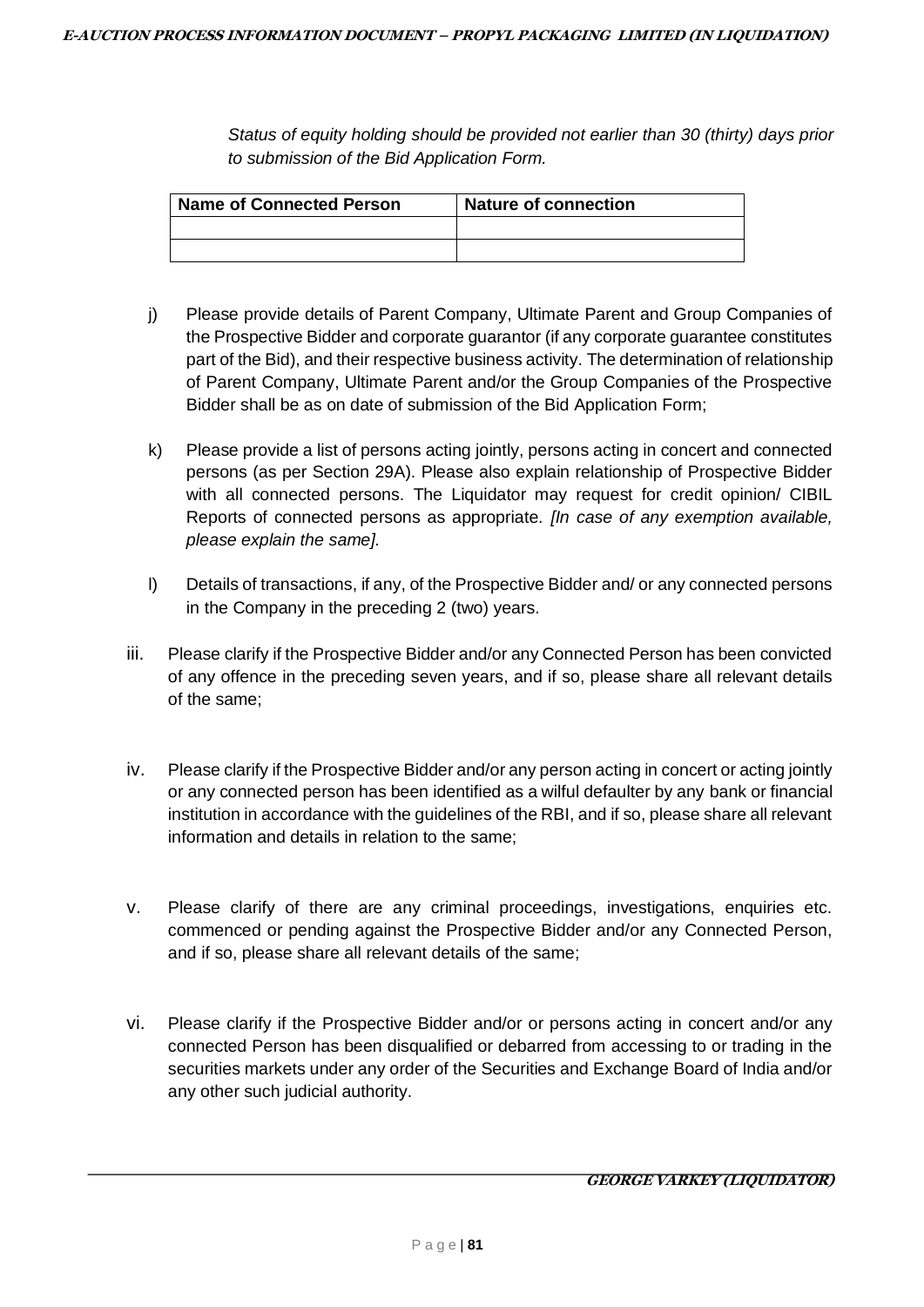- vii. Please clarify if the Prospective Bidder and/or or persons acting in concert and/or any connected Person has been a promoter or in the management or control of a corporate debtor in which a preferential transaction, undervalued transaction, extortionate credit transaction or fraudulent transaction has taken place and in respect of which an order has been made by the Adjudicating Authority under IBC.; and
- viii. Please clarify if the Prospective Bidder and/or or persons acting in concert and/or any connected Person has executed a guarantee in favour of a creditor in respect of a corporate debtor against which an application for insolvency resolution made by such creditor has been admitted under IBC.

For and on behalf of M/s…………….. [Signature and Name of the Authorised Representative]

Rubber stamp/seal of the Prospective Bidder

# *Note:*

*The Liquidator reserve the right to request for any additional information or documents with respect to any "Connected Person" (as defined under the IBC) of the Prospective Bidder, as may be required.*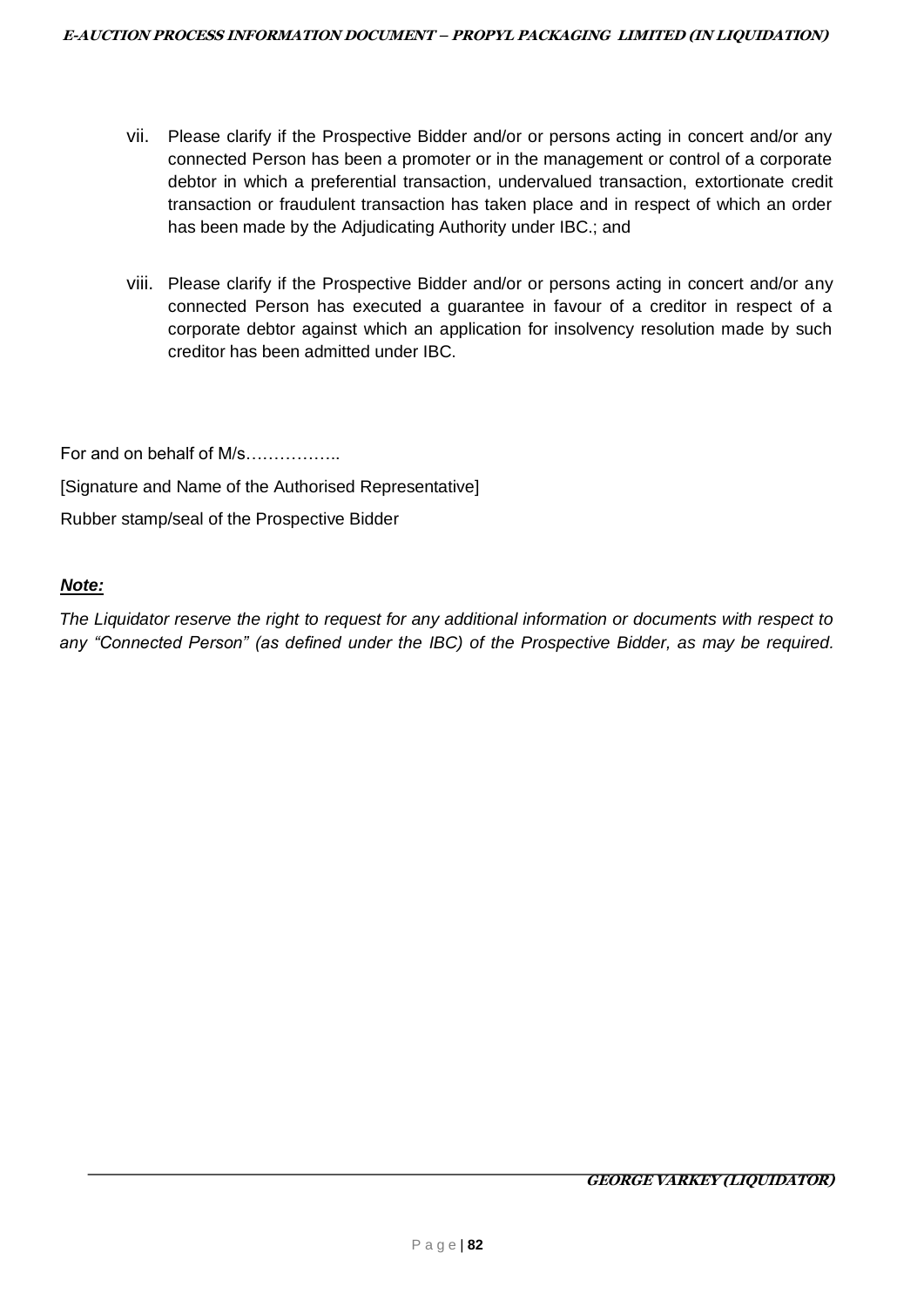# **ANNEXURE- V**

# **AUTHORIZATION**

*(On non – judicial stamp paper duly attested by Notary Public. If any of the financial institutions, banks etc. are based in foreign countries, this Authorization should additionally meet the requirements as to form as are required by such foreign financial institutions, banks etc.)* 

*[Please note that this is a generic authorization and if any specific authorisations are required, the Liquidator shall require the Prospective Bidder to furnish the same.]* 

The undersigned hereby authorize(s) and request(s) all the financial institutions, banks, multilateral lending agencies, public trusts, funds (which are registered with the Securities and

Exchange Board of India) of the Prospective Bidder, as per the list set out as '**Annexure A – List of Bankers**' to this Annexure in the E-Auction Process Information Document, including subsidiaries and branches of the aforementioned, to furnish pertinent information deemed necessary and requested by the Liquidator, to verify the authenticity of the documents / information submitted by the Prospective Bidder and / or regarding the financial standing and general reputation of the Prospective Bidder, in respect of the Bid Application under the E-Auction Process Information Document, as may amended from time to time, issued by the Liquidator.

For and on behalf of M/s…………….

[Signature and Name]

Company rubber stamp / seal of the Prospective Bidder

……………………………………………

(Signature of Notary Public)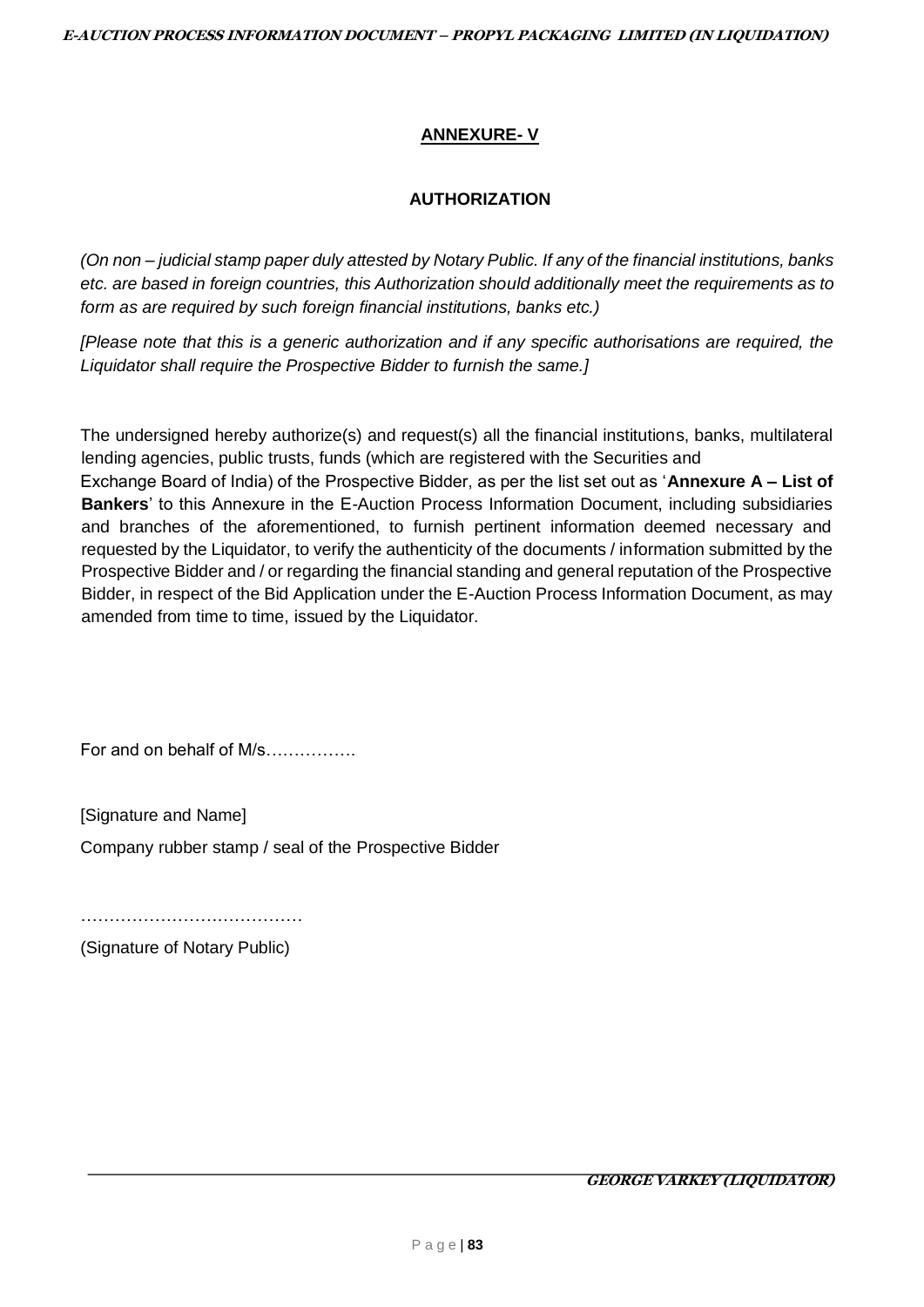# **Annexure - A**

#### **List of Bankers**

| <b>Bank/Financial</b> | <b>Address of</b> | Name of the                         | <b>Designation</b> | Number of the         |
|-----------------------|-------------------|-------------------------------------|--------------------|-----------------------|
| <b>Institution</b>    | the Branch        | <b>Contact Person /</b><br>email-id |                    | <b>Contact Person</b> |
|                       |                   |                                     |                    |                       |
|                       |                   |                                     |                    |                       |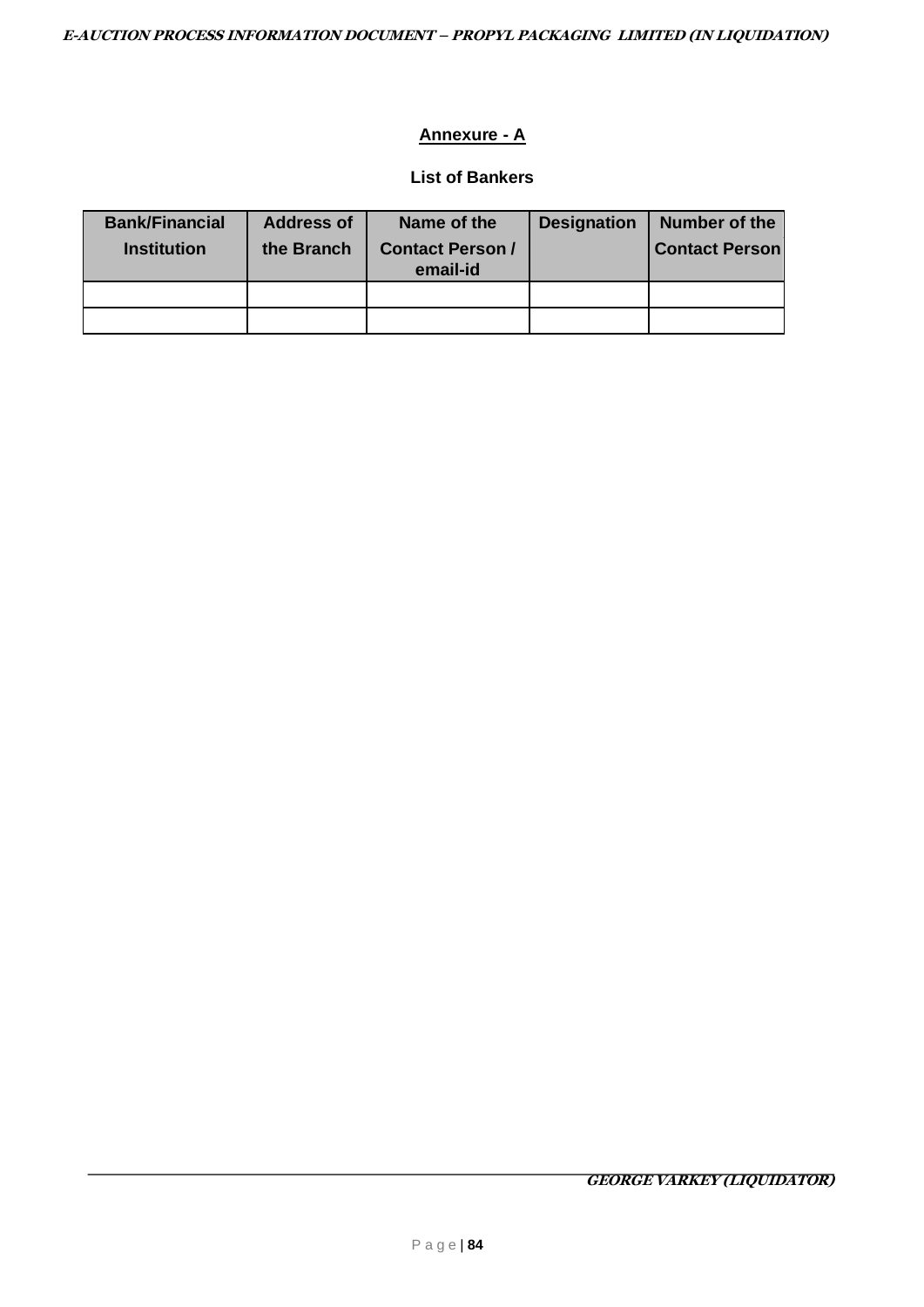# **Annexure – VI**

### **POWER OF ATTORNEY**

*(To be executed on non-judicial stamp paper of appropriate value as per the Stamp Act relevant to the place of execution. Foreign companies submitting resolution plans are required to follow the applicable law in their country and Indian law applicable to documents executed outside India.)* 

#### **IRREVOCABLE POWER OF ATTORNEY**

Know all men by these presents, We, [*Insert name and address of the registered office of the Prospective Bidder*] [*Insert the name of the Lead* Member] [*authorised by the members of the Consortium comprising of* [*insert names of members of the Consortium pursuant to the consortium agreement dated [•]* do hereby constitute, appoint and authorize Mr./Ms. [*Insert name and residential address of the attorney*] who is presently holding the position of [●] as our true and lawful attorney ("**Attorney**"), to do in the name of the Prospective Bidder and on the behalf of the Prospective Bidder, all such acts, deeds and things necessary in connection with or incidental to the submission of the Bid or any other document as may be required under or pursuant to the E-Auction Process Information Document, including the signing and submission of Bid Application Form and all other documents related to the Bid, including but not limited to undertakings, letters, certificates, acceptances, clarifications, guarantees or any other deeds or document that the Liquidator may require the Prospective Bidder to submit. The aforesaid Attorney is further authorised to provide representations, information or responses to the Liquidator or the Adjudicating Authority, as the case may be, and make representations to the Prospective Bidder and generally deal with the Liquidator with respect to the Bid in E-Auction Process, in accordance with the terms of the E-Auction Process Information Document and other documents submitted pursuant to the E-Auction Process Information Document.

We hereby ratify all acts, deeds and things done by the said Attorney pursuant to this power of attorney and that all acts, deeds and things done by the aforesaid Attorney shall be binding on the Prospective Bidder and shall always be deemed to have been done by the Prospective Bidder.

All the terms used herein but not defined shall have the meaning ascribed to such terms under the E-Auction Process Information Document.

Signed by the within named

[*Insert name of the Prospective Bidder. If the Prospective Bidder is a Consortium, then this document will be executed by the Lead* Member.]

Through the hand of

Mr………………………………….

(Name, designation and address of the executant)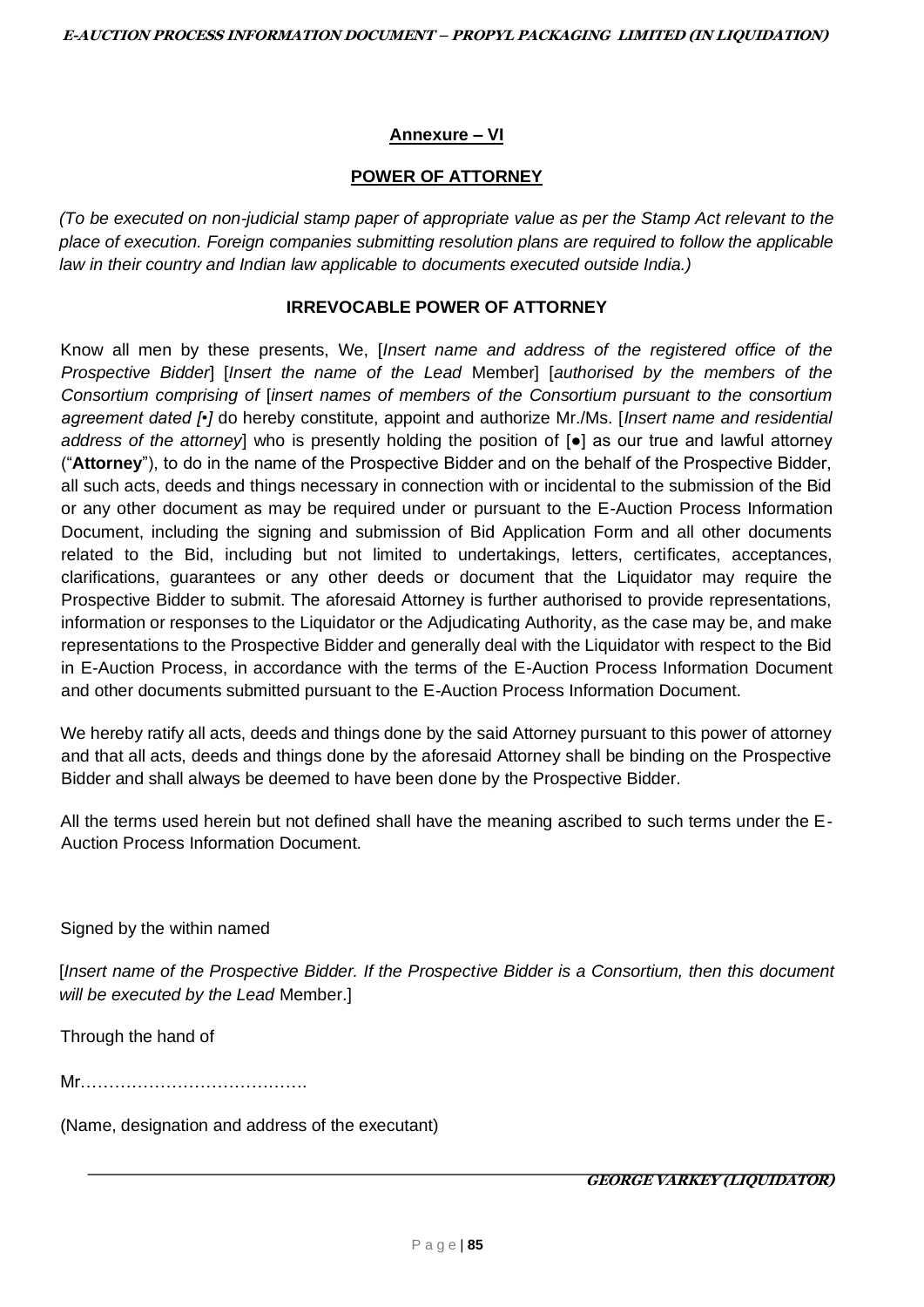Duly authorised by the Board to issue such Power of Attorney

Dated this ………………. day of ………….. Accepted

…………………………………………

Signatory of Attorney

(Name, designation and address of the Attorney)

Attested

………………………………………………

(Signature of executant)

(Name, designation and address of the executant)

………………………………………………

Signature and stamp of Notary of the place of execution

Common seal of ................... has been affixed in my / our presence pursuant to Board of Director's Resolution dated WITNESS

1 .

(Signature) Name ............................................. Designation ...........

2 .

(Signature)

Name .............................................

**Designation** 

#### Notes:

(1) The mode of execution of the power of attorney should be in accordance with the procedure, if any, laid down by the Applicable Law and the charter documents of the Prospective Bidder

and the same should be under common seal of the Prospective Bidder affixed in accordance with applicable procedure. Further, the person whose signatures are to be provided on the Power of Attorney shall be duly authorized by the Prospective Bidder in this regard.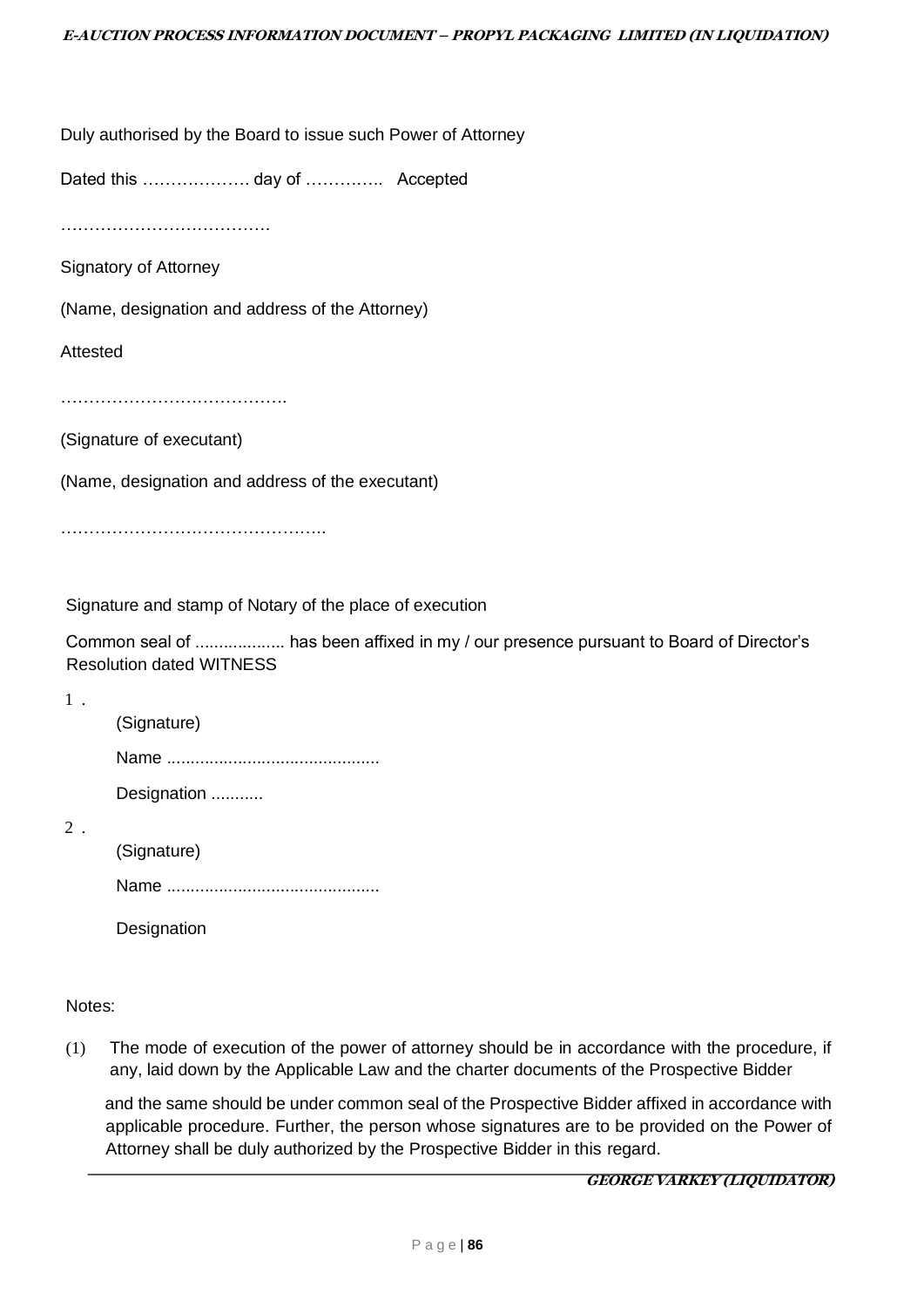- (2) The person authorized under this power of attorney shall be a person holding a designation equivalent to a key managerial person (as defined under the Companies Act, 2013).
- (3) In case of the Prospective Bidder being a foreign company, the same shall be signed by a person of equivalent position and the requisite legalization and apostillisation or consularisation process shall be duly completed.
- (4) In the event, the power of attorney has been executed outside India, the same shall be required to be duly notarized by a notary public of the jurisdiction where it is executed and the requisite legalization and apostillisation or consularisation process shall be duly completed.
- (5) Also, wherever required, the Prospective Bidder should submit for verification the extract of the charter documents and documents such as a board resolution / power of attorney, in favor of the person executing this power of attorney for delegation of power hereunder on behalf of the Prospective Bidder.
- (6) The Prospective Bidder shall submit a power of attorney or such other equivalent authorization as may be deemed to be adequate in the jurisdiction of incorporation of the Prospective Bidder.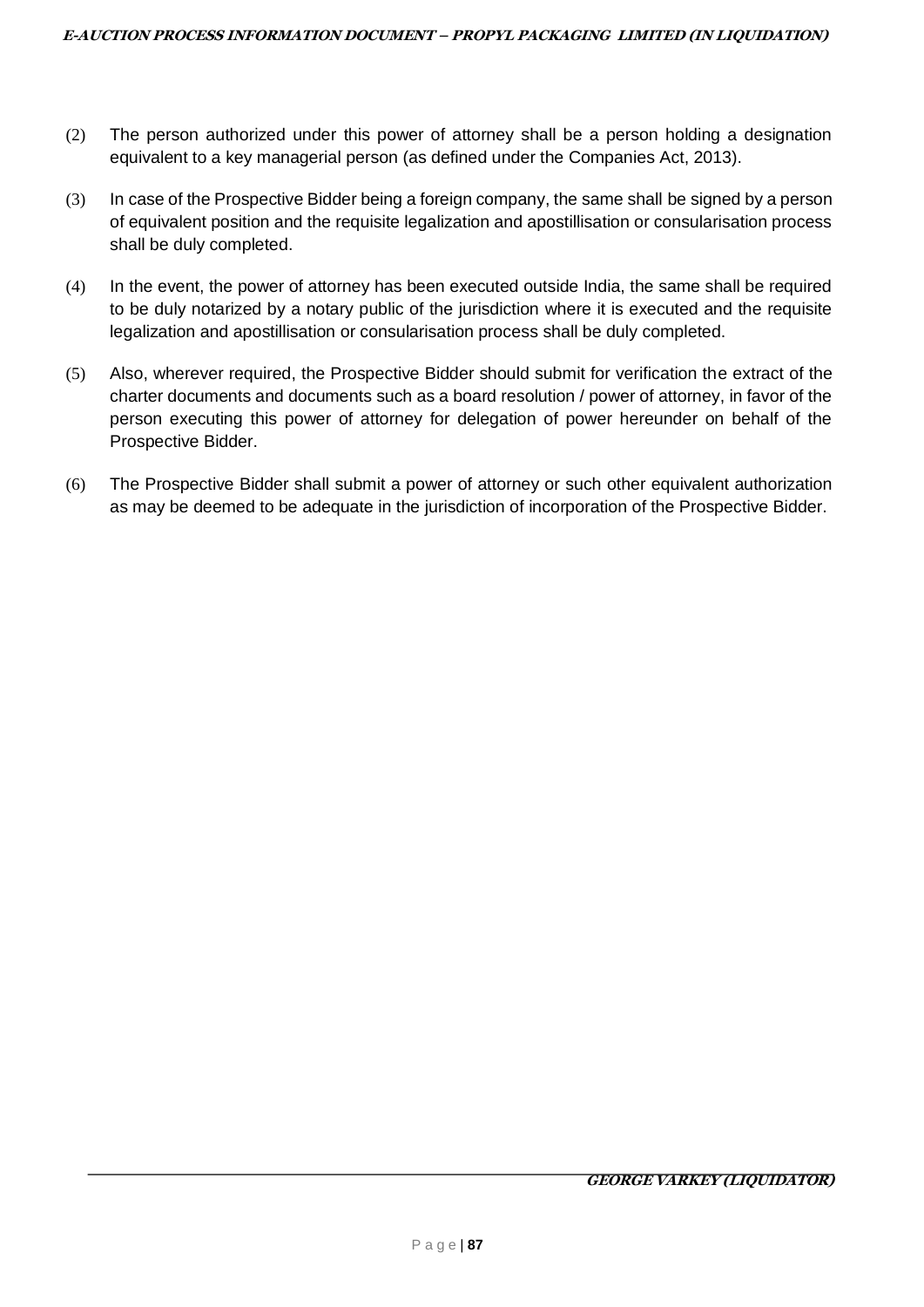# **Annexure - VII**

# **Brief details of the Corporate Debtor along with available Assets of the Company for e-Auction**

# **1. Business and Operations of the Corporate Debtor:**

Propyl Packaging Ltd (hereinafter referred to as "the "**Company**" or the "**Corporate Debtor**"), was originally incorporated with RoC, Ernakulam, on 26/07/1996 as M/s Propyl Packs Private Limited. The name of the company was changed to Prropyl Packs Private Limited on 29.4.2008. The name was again changed to Prropyl Packs Limited on 30.11.2016 and later changed to Propyl Packaging Ltd on 12.11.2015.

The main business of the company was manufacturing the printed multilayer flexible plastic packaging materials.

In 2011-12 the main factory at Plot - 30 & 31, KINFRA PARK, Nalukettu Road, Koratty, Thrissur, Kerala – 680308 was set up with latest machines. The factories are at:

| SI.No          | <b>Location</b>                  | <b>Address</b>                              |
|----------------|----------------------------------|---------------------------------------------|
|                |                                  |                                             |
| 1              | Registered Office and<br>Koratty | Plot - 30 & 31, KINFRA PARK,                |
|                | <b>Factory (KERALA)</b>          | Nalukettu Road, Koratty,                    |
|                |                                  | Thrissur, Kerala - 680308                   |
| $\overline{2}$ | <b>Coimbatore Factory</b>        | No.126, SIDCO Industrial<br>Plot<br>Estate, |
|                | (TAMIL NADU)                     | Mallumichampatti, Coimbatore,               |
|                |                                  | <b>Tamil Nadu</b>                           |
| 3              | <b>Pardi Factory</b>             | Shed No.J5, GIDC-Kila Pardi, Pardi, Valsad, |
|                | (GUJARAT)                        | Gujarat - 396 125                           |
| 4              | Kodungallur (Old Factory)        | Ala, Kodungallur, Thrissur                  |
|                | (KERALA)                         |                                             |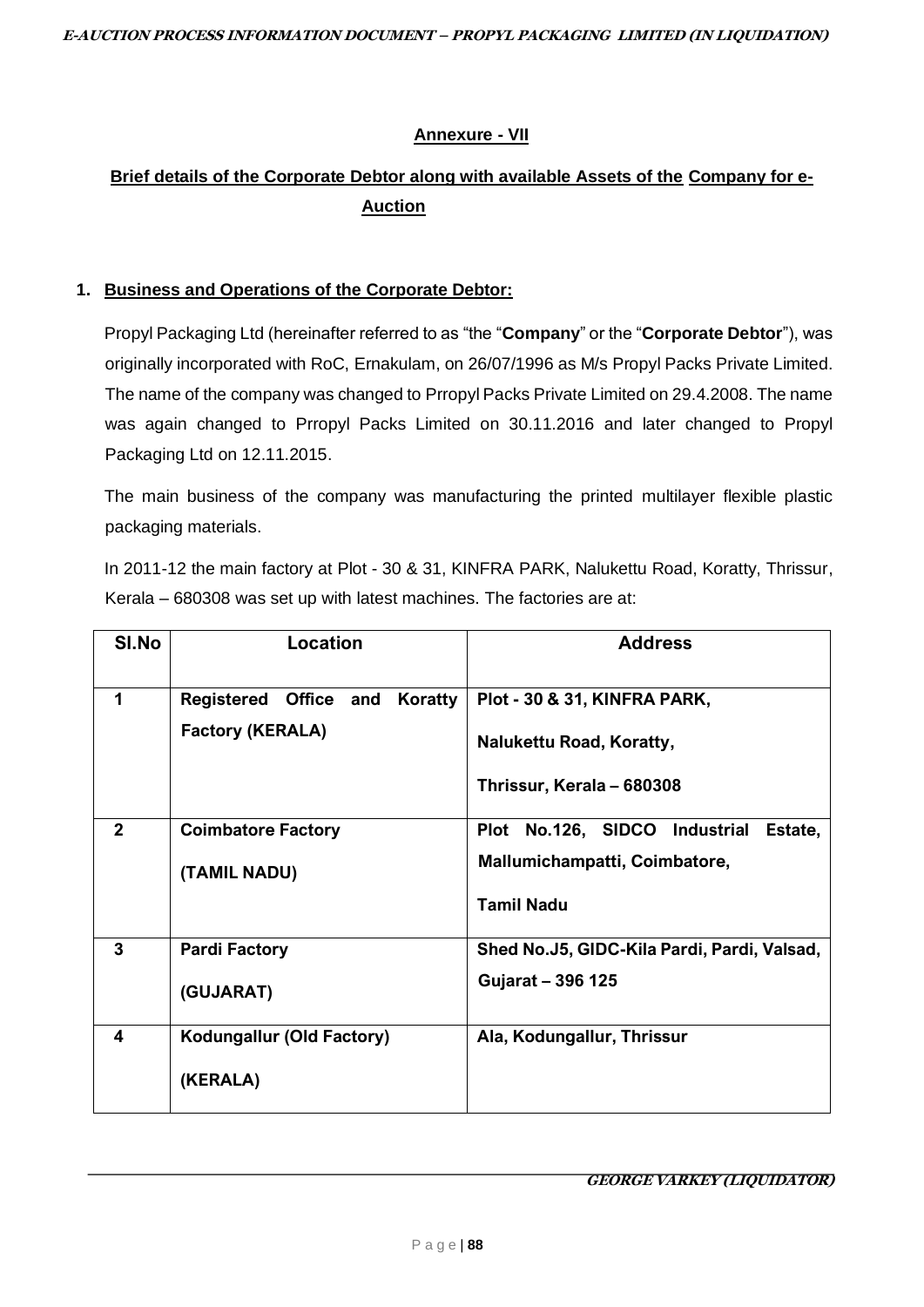They have taken financial assistance from Kerala State Industrial Development Corporation and State Bank of India, for setting up the factories and manufacturing activities. Due to financial problems the operations of the company stopped in September, 2018. The Corporate Insolvency Resolution Process ordered by Hon'ble NCLT on 14/02/2020 and subsequently Liquidation Process ordered on 18/11/2021.

#### **2. List of Assets for Sale**

| SI No.<br>$in E-$<br><b>Auction</b> | <b>LOCATI</b><br>ON | <b>HEAD</b>            | <b>ITEM</b>                                                           | <b>DETAILS</b>                                                                                                                                                                                                                                                                                                        | <b>QTY</b>  | <b>UOM</b>  |
|-------------------------------------|---------------------|------------------------|-----------------------------------------------------------------------|-----------------------------------------------------------------------------------------------------------------------------------------------------------------------------------------------------------------------------------------------------------------------------------------------------------------------|-------------|-------------|
| <b>Notice</b>                       |                     |                        |                                                                       |                                                                                                                                                                                                                                                                                                                       |             |             |
| 1.a                                 | Koratty             | Land                   | LAND                                                                  | Leasehold Land, on<br>lease from KINFRA<br>for 87 Years and 8<br>months from 8th<br>April, 2012.<br>In Sy.No.682,<br>Muringur<br>Thekkumury Village,<br>Mukundapadam<br>Taluk, Thrissur<br>District.<br>Plot - 30 & 31,<br><b>KINFRA Small</b><br>Industrial Park,<br>Nalukettu Road,<br>Koratty, Thrissur-<br>680308 | 37.25       | Cents       |
| 1.a                                 | Koratty             | <b>Building</b>        | <b>BUILDING</b>                                                       | Office and Factory<br><b>Building. RCC</b><br>Framed, Steel<br><b>Structure and Metal</b><br>Roof.                                                                                                                                                                                                                    | 26,000      | Sq.Fee<br>t |
| 1.b                                 | Koratty             | Plant and<br>Machinery | <b>KABRA GLOUCESTOR</b><br>MAKE FIVE LAYER BLOWN<br><b>FILM PLANT</b> | Kabra<br>Extrusiontechnik Ltd                                                                                                                                                                                                                                                                                         | $\mathbf 1$ | No          |
| 1.b                                 | Koratty             | Plant and<br>Machinery | PRASAD KOCH-<br><b>DEHUMIDIFIED AIR</b><br><b>DRYER</b>               | Prasad Kochtechnik<br>P.Ltd                                                                                                                                                                                                                                                                                           | 1           | No          |
| 1.b                                 | Koratty             | Plant and<br>Machinery | PRASAD KOCH-WECO<br><b>22W-WATER CHILLER</b>                          | Prasad Kochtechnik<br>P.Ltd                                                                                                                                                                                                                                                                                           | 1           | No          |
| 1.b                                 | Koratty             | Plant and<br>Machinery | PRASAD KOCH-WECO<br><b>450W-BRINE CHILLER</b>                         | Prasad Kochtechnik<br>P.Ltd                                                                                                                                                                                                                                                                                           | 1           | No          |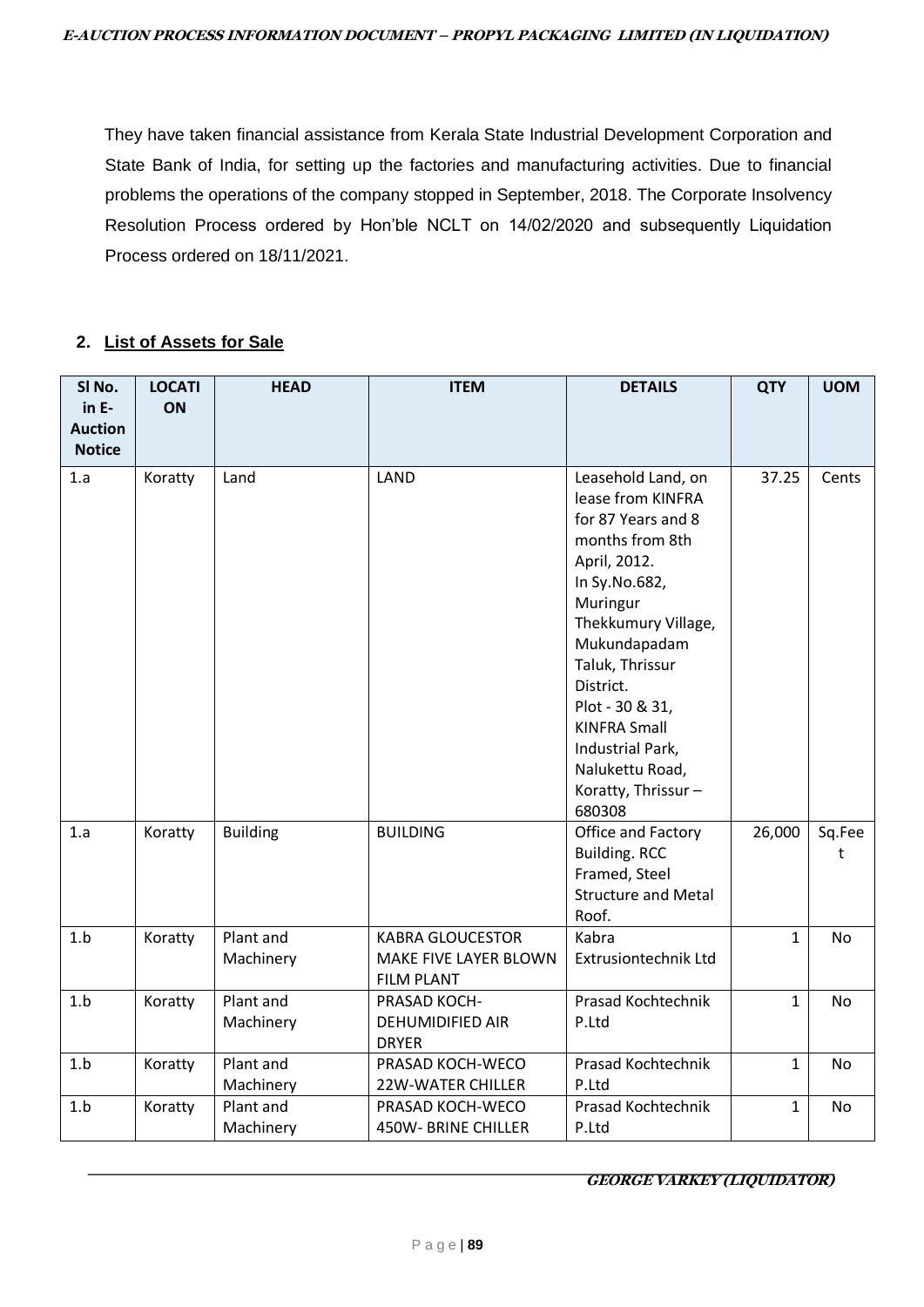| 1.b  | Koratty | Plant and         | PRASAD KOCH-WECO                | <b>Prasad Kochtechnik</b>  | $\mathbf{1}$ | No |
|------|---------|-------------------|---------------------------------|----------------------------|--------------|----|
|      |         | Machinery         | <b>50W-WATER CHILLER</b>        | P.Ltd                      |              |    |
| 1.b  | Koratty | Plant and         | <b>CORE CUTTER</b>              | V.K. ENGINEERS             | 1            | No |
|      |         | Machinery         |                                 |                            |              |    |
| 1.b  | Koratty | Plant and         | <b>E&amp;L CORONA TREATER -</b> | Erhardt & Liemer           | $\mathbf{1}$ | No |
|      |         | Machinery         | 8KW                             |                            |              |    |
| 1.c  | Koratty | Plant and         | RAULIMEX SUPERSPRINT            | Raulimex Industries        | 1            | No |
|      |         | Machinery         | 1050-GRAVURE PRINTING           |                            |              |    |
|      |         |                   | <b>MACHINE</b>                  |                            |              |    |
| 1.d  | Koratty | Plant and         | RAULIMEX MODEL RSL              | <b>Raulimex Industries</b> | 1            | No |
|      |         | Machinery         | 1050-SOLVENTLESS                |                            |              |    |
|      |         |                   | <b>LAMINATOR</b>                |                            |              |    |
| 1.e  | Koratty | Plant and         | RAULIMEX MODEL                  | <b>Raulimex Industries</b> | 1            | No |
|      |         | Machinery         | RES1050-SLITTER                 |                            |              |    |
|      |         |                   | <b>REWINDER MACHINE</b>         |                            |              |    |
| 1.f  | Koratty | <b>ELECTRICAL</b> | PERKINS - 750KVA DIESEL         | Perkins                    | $\mathbf{1}$ | No |
|      |         | <b>EQUIPMENTS</b> | <b>GENERATOR</b>                |                            |              |    |
| 1.f  | Koratty | <b>ELECTRICAL</b> | ROCKET 200AH 12VSMF             | <b>Green Power</b>         | 59           | No |
|      |         | <b>EQUIPMENTS</b> | <b>UPS BATTERY-GREEN</b>        | Solutions                  |              |    |
|      |         |                   | <b>POWER</b>                    |                            |              |    |
| 1.f  | Koratty | <b>ELECTRICAL</b> | SOCOMEC DELPHYS MX              | <b>SOCOMEC UPS INDIA</b>   | 1            | No |
|      |         | <b>EQUIPMENTS</b> | ELITE 300 KVA UPS WITH          | <b>PVT LTD</b>             |              |    |
|      |         |                   | DC POWER PACK                   |                            |              |    |
| 1.f  | Koratty | <b>ELECTRICAL</b> | UNIPOWER 1000KVA                | Unipower                   | 1            | No |
|      |         | <b>EQUIPMENTS</b> | <b>ONAM TRANSFORMER</b>         |                            |              |    |
| 1.f  | Koratty | <b>ELECTRICAL</b> | <b>ELECTRICAL FITTINGS</b>      | The Electrical             |              |    |
|      |         | <b>EQUIPMENTS</b> |                                 | installation in            |              |    |
|      |         |                   |                                 | <b>Koratty Factory</b>     |              |    |
|      |         |                   |                                 | including Wiring and       |              |    |
|      |         |                   |                                 | systems for the            |              |    |
|      |         |                   |                                 | electric connections       |              |    |
|      |         |                   |                                 | excluding for sl.no        |              |    |
|      |         |                   |                                 | 1.b, 1.c and 1.d.          |              |    |
| 1.f  | Koratty | <b>ELECTRICAL</b> | <b>BIOMETRICS ZX-X305 PRO</b>   |                            | 1            | No |
|      |         | <b>EQUIPMENTS</b> | -ID                             |                            |              |    |
| 1.g. | Koratty | Plant and         | <b>BATTERY CHARGER</b>          |                            | $\mathbf{1}$ | No |
|      |         | Machinery         |                                 |                            |              |    |
| 1.g. | Koratty | Plant and         | <b>CHICAGO PNEUMATIC</b>        | <b>HI-TECH AIR POWER</b>   | $\mathbf 1$  | No |
|      |         | Machinery         | <b>CPA 70 - AIR</b>             | PVT. LTD                   |              |    |
|      |         |                   | <b>COMPRESSOR</b>               |                            |              |    |
| 1.g. | Koratty | Plant and         | <b>CONTECH CP 50K5</b>          |                            | 1            | No |
|      |         | Machinery         | <b>ELECTRONIC WEIGHING</b>      |                            |              |    |
|      |         |                   | <b>MACHINE</b>                  |                            |              |    |
| 1.g. | Koratty | Plant and         | <b>ELECTRONIC WEIGHING</b>      |                            | 1            | No |
|      |         | Machinery         | MACHINE - 500KG                 |                            |              |    |
| 1.g. | Koratty | Plant and         | <b>ELECTRONIC WEIGHING</b>      |                            | $\mathbf{1}$ | No |
|      |         | Machinery         | MACHINE - 2000KG                |                            |              |    |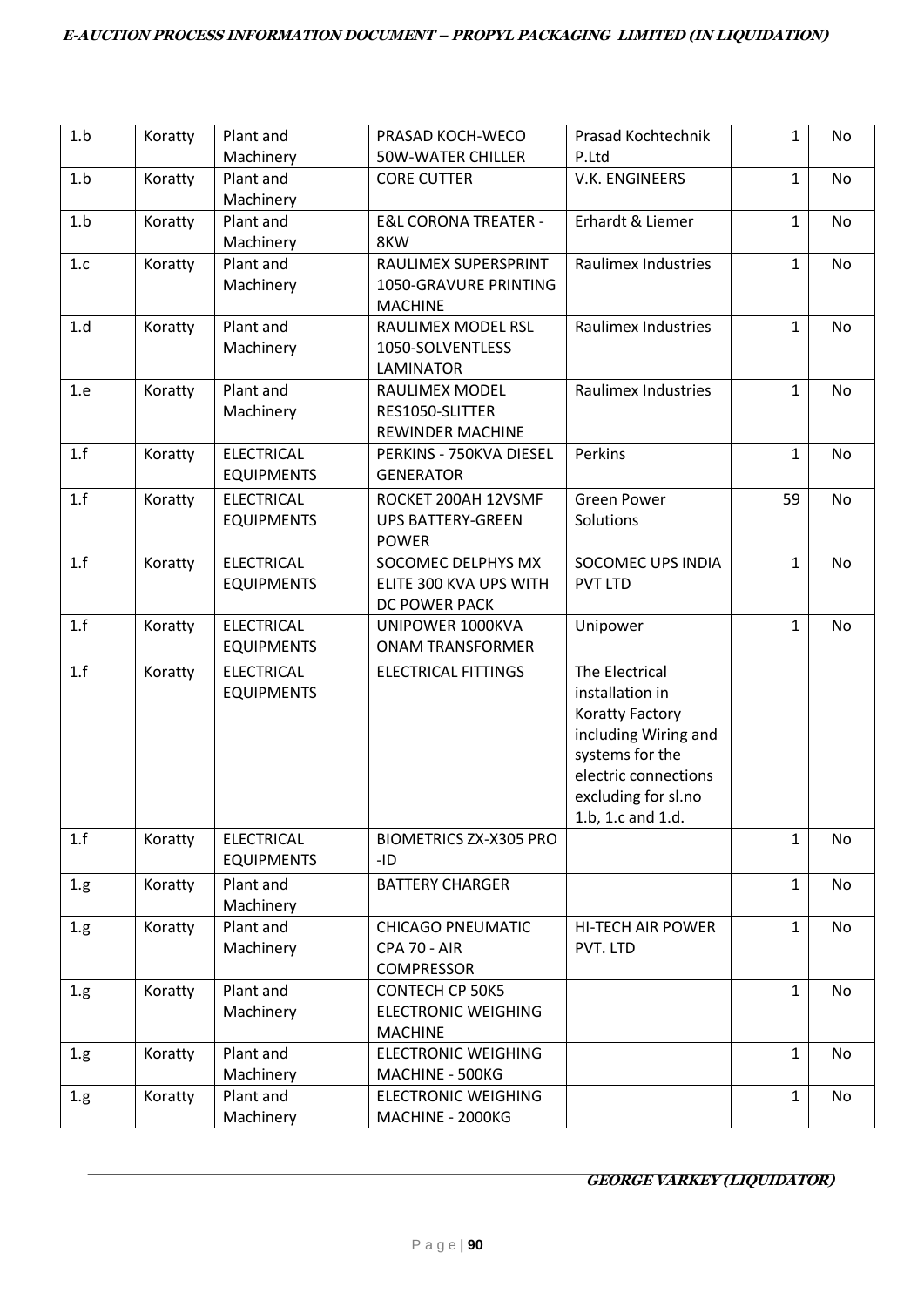| 1.g. | Koratty | Plant and                           | <b>HORIZON 3 HP-AIR</b>                                  |                         | $\mathbf{1}$ | No |
|------|---------|-------------------------------------|----------------------------------------------------------|-------------------------|--------------|----|
|      |         | Machinery                           | <b>COMPRESSOR</b>                                        |                         |              |    |
| 1.g. | Koratty | Plant and                           | <b>INDUSTRIAL LIFT SWIFT</b>                             | <b>HI STACK</b>         | $\mathbf{1}$ | No |
|      |         | Machinery                           | ELE.HOIST MOD.LR 3E                                      | <b>INDUSTRIES</b>       |              |    |
|      |         |                                     | 304FM                                                    |                         |              |    |
| 1.g. | Koratty | Plant and                           | KIRLOSKAR KDS 2050                                       | Kirloskar               | $\mathbf{1}$ | No |
|      |         | Machinery                           | <b>COOLING TOWER</b>                                     |                         |              |    |
| 1.g. | Koratty | Plant and                           | PAHARPUR COOLING                                         | <b>Paharpur Cooling</b> | $\mathbf{1}$ | No |
|      |         | Machinery                           | <b>TOWER</b>                                             | <b>Towers P.Ltd</b>     |              |    |
| 1.g. | Koratty | Plant and                           | <b>WOOD FIRED THERMIC</b>                                | Thermax Ltd             | $\mathbf{1}$ | No |
|      |         | Machinery                           | <b>FLUID HEATER</b>                                      |                         |              |    |
| 1.g. | Koratty | <b>TESTING</b>                      | <b>DIAL THICKNESS GAUGE</b>                              |                         | $\mathbf{1}$ | No |
|      |         | <b>EQUIPMENTS</b>                   | 1*0.001-M (FILM                                          |                         |              |    |
|      |         |                                     | <b>THICKNESS TESTING</b>                                 |                         |              |    |
|      |         |                                     | METER)                                                   |                         |              |    |
| 1.g. | Koratty | <b>TESTING</b>                      | <b>FLOW CUP VISCOMETER</b>                               |                         | $\mathbf{1}$ | No |
|      |         | <b>EQUIPMENTS</b>                   | <b>B4 WITH STAND, DIGITAL</b><br><b>STOP WATCH MULTI</b> |                         |              |    |
|      |         |                                     | <b>FUNCTIONAL</b>                                        |                         |              |    |
|      | Koratty | <b>TESTING</b>                      | STROBOSCOPE MXS-1000                                     |                         | $\mathbf{1}$ | No |
| 1.g. |         | <b>EQUIPMENTS</b>                   | WITH MOUNTING STAND                                      |                         |              |    |
|      |         |                                     |                                                          |                         |              |    |
| 1.g. | Koratty | <b>TESTING</b><br><b>EQUIPMENTS</b> | <b>TROBE INSPECTION</b><br>SYSTEM (MODEL: MMS-           |                         | $\mathbf{1}$ | No |
|      |         |                                     | 250)                                                     |                         |              |    |
| 1.g. | Koratty | <b>TESTING</b>                      | <b>HIGH PRECISION</b>                                    |                         | $\mathbf{1}$ | No |
|      |         | <b>EQUIPMENTS</b>                   | <b>BALANCE-</b>                                          |                         |              |    |
|      |         |                                     | 220gm, THICKNESS                                         |                         |              |    |
|      |         |                                     | <b>GAUGE</b>                                             |                         |              |    |
| 1.g. | Koratty | <b>TESTING</b>                      | G.S.M. PLATE, VISCOSITY                                  |                         | $\mathbf{1}$ | No |
|      |         | <b>EQUIPMENTS</b>                   | <b>CUP WITH STAND, BAR</b>                               |                         |              |    |
|      |         |                                     | <b>COATER WITH PAD SET</b>                               |                         |              |    |
| 1.g. | Koratty | <b>TESTING</b>                      | UNIVERSAL TENSILE                                        |                         | $\mathbf{1}$ | No |
|      |         | <b>EQUIPMENTS</b>                   | TESTING MACHINE, DART                                    |                         |              |    |
|      |         |                                     | <b>IMPACT TESTER, OPACITY</b>                            |                         |              |    |
|      |         |                                     | <b>TESTER</b>                                            |                         |              |    |
| 1.g. | Koratty | <b>TESTING</b>                      | SOXHLET EXTRACTION                                       |                         | $\mathbf{1}$ | No |
|      |         | <b>EQUIPMENTS</b>                   | MANTEL, DESSICATOR, PET                                  |                         |              |    |
|      |         |                                     | RI DISH, SOXHLET                                         |                         |              |    |
|      |         |                                     | <b>EXTRACTION APPARATUS</b>                              |                         |              |    |
| 1.g. | Koratty | <b>TESTING</b>                      | <b>SURFACE TREATMENT</b>                                 |                         | $\mathbf{1}$ | No |
|      |         | <b>EQUIPMENTS</b>                   | (CORONA) LEVEL TESTER                                    |                         |              |    |
| 1.g. | Koratty | <b>TESTING</b>                      | <b>DIGITAL</b>                                           |                         | $\mathbf{1}$ | No |
|      |         | <b>EQUIPMENTS</b>                   | <b>CONTAMINATION</b>                                     |                         |              |    |
|      |         |                                     | <b>MONITOR WITH PAN</b>                                  |                         |              |    |
|      |         |                                     | <b>CAKE DETECTOR</b>                                     |                         |              |    |
|      |         |                                     | [RADIATION DETECTING                                     |                         |              |    |
|      |         |                                     | METER]                                                   |                         |              |    |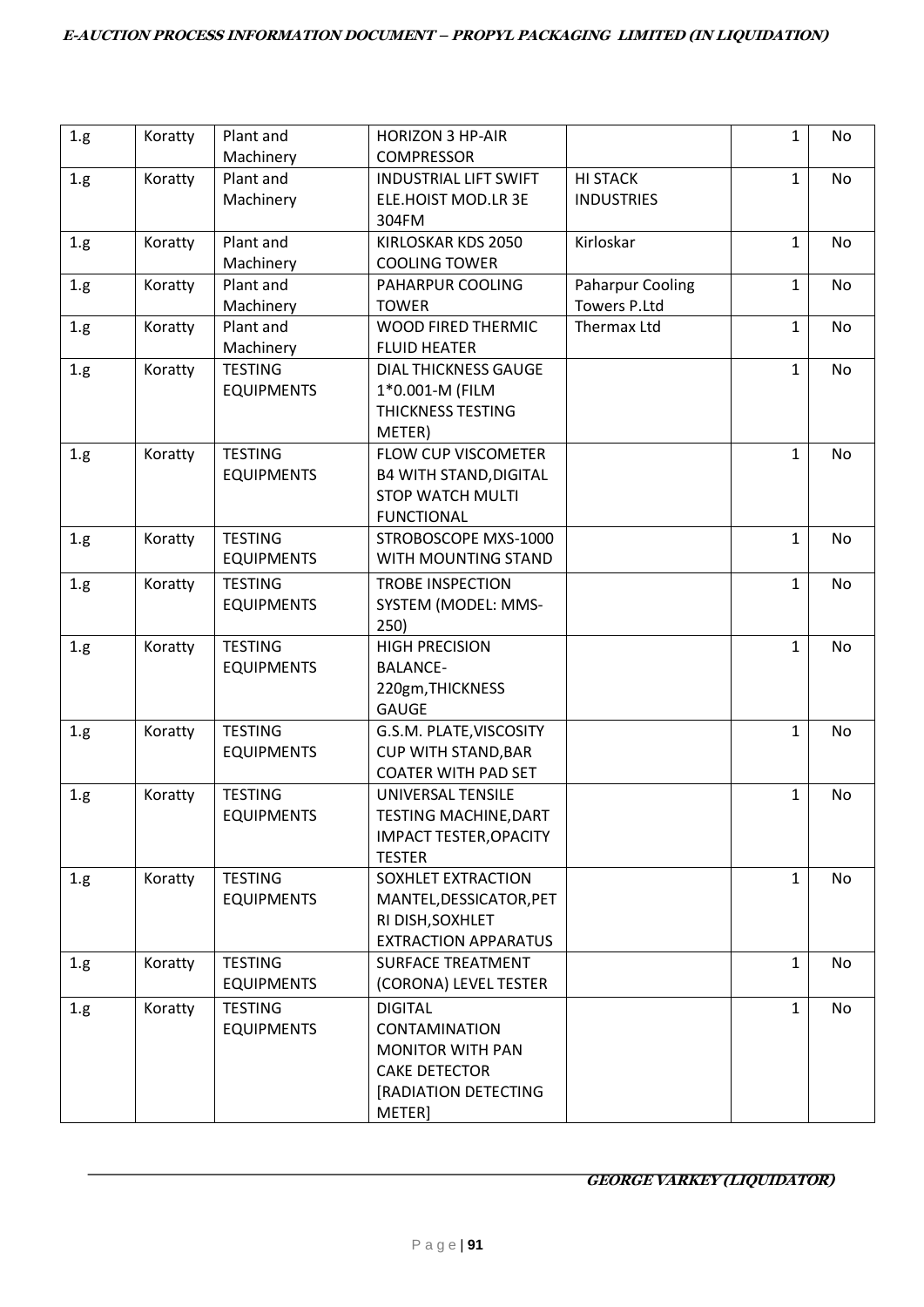| $1.g\,$ | Koratty | <b>COMPUTER AND</b><br><b>ACCESSORIES</b>                  | <b>DESKTOP COMPUTERS</b>                      |                           | 3            | <b>Nos</b> |
|---------|---------|------------------------------------------------------------|-----------------------------------------------|---------------------------|--------------|------------|
| 1.g.    | Koratty | <b>COMPUTER AND</b><br><b>ACCESSORIES</b>                  | PRINTER CANON LASER<br><b>LBP 2900-TCR</b>    |                           | $\mathbf{1}$ | No         |
| 1.g.    | Koratty | <b>COMPUTER AND</b><br><b>ACCESSORIES</b>                  | <b>DOCUMENT SCANNER</b>                       |                           | $\mathbf{1}$ | No         |
| 1.g.    | Koratty | <b>COMPUTER AND</b><br><b>ACCESSORIES</b>                  | <b>LAPTOP ACER</b>                            |                           | $\mathbf{1}$ | No         |
| 1.g.    | Koratty | <b>COMPUTER AND</b><br><b>ACCESSORIES</b>                  | LAPTOP ASUS 1015TX                            |                           | $\mathbf{1}$ | No         |
| 1.g.    | Koratty | <b>ELECTRICAL</b><br><b>EQUIPMENTS</b>                     | <b>EXIDEV 7AH BATTERY</b>                     |                           | $\mathbf{1}$ | No         |
| 1.g.    | Koratty | <b>ELECTRICAL</b><br><b>EQUIPMENTS</b>                     | <b>IMPERIAL INDOOR VCB</b><br><b>PANEL</b>    | Various items             |              | No         |
| 1.g.    | Koratty | <b>ELECTRICAL</b><br><b>EQUIPMENTS</b>                     | MICROTEK 925 VA -UPS                          | Microtek                  | $\mathbf{1}$ | No         |
| 1.g.    | Koratty | FIRE AND SAFETY<br><b>SYSTEM FA</b>                        | FIRE AND SAFETY<br><b>SYSTEMS</b>             | <b>NIFE</b>               | $\mathbf{1}$ | No         |
| 1.g.    | Koratty | <b>FURNITURE AND</b><br><b>FIXTURES</b>                    | Chairs                                        |                           | 27           | No         |
| 1.g.    | Koratty | <b>FURNITURE AND</b><br><b>FIXTURES</b>                    | <b>Tables</b>                                 | Wooden fabricated         | 18           | No         |
| 1.g.    | Koratty | <b>FURNITURE AND</b><br><b>FIXTURES</b>                    | <b>Steel Almirah</b>                          |                           | 1            | No         |
| $1.g\,$ | Koratty | <b>FURNITURE AND</b><br><b>FIXTURES</b>                    | Fans                                          | <b>Small Ceiling Fans</b> | 6            | No         |
| 1.g.    | Koratty | <b>FURNITURE AND</b><br><b>FIXTURES</b>                    | Refrigerator                                  | Samsung Mini              | $\mathbf{1}$ | No         |
| $1.g\,$ | Koratty | <b>MATERIAL</b><br><b>HANDLING</b><br><b>EQUIPMENTS FA</b> | <b>HYDRAULIC PALLET</b><br><b>TRUCK</b>       |                           | $\mathbf{1}$ | No         |
| 1.g.    | Koratty | MATERIAL<br><b>HANDLING</b><br><b>EQUIPMENTS FA</b>        | <b>HYDRAULIC STACKER</b><br>1000KG            |                           | 1            | No         |
| 1.g.    | Koratty | <b>MATERIAL</b><br><b>HANDLING</b><br><b>EQUIPMENTS FA</b> | <b>HYDRAULIC STACKER-1</b><br><b>TON</b>      |                           | $\mathbf{1}$ | No         |
| 1.g.    | Koratty | <b>MATERIAL</b><br><b>HANDLING</b><br><b>EQUIPMENTS FA</b> | <b>MATERIAL HANDLING</b><br><b>EQUIPMENTS</b> |                           | $\mathbf{1}$ | No         |
| 1.g.    | Koratty | <b>MATERIAL</b><br><b>HANDLING</b><br><b>EQUIPMENTS FA</b> | PALLET STACKING<br>SYSTEM                     |                           | $\mathbf{1}$ | No         |
| 1.g.    | Koratty | <b>OFFICE</b><br><b>EQUIPMENTS</b>                         | <b>AIR CONDITIONER</b>                        | PANASONIC                 | 3            | No         |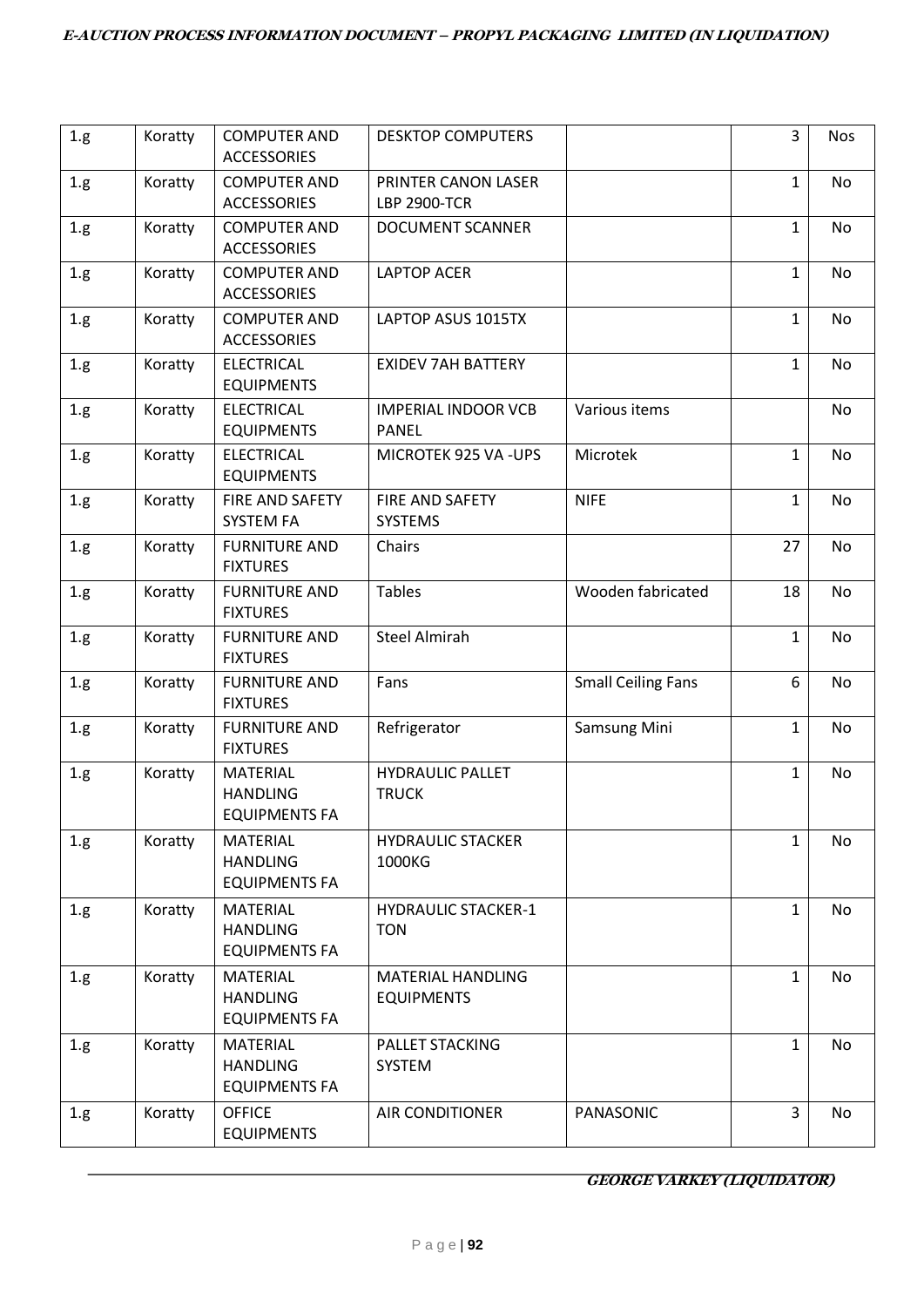| $1.g\,$ | Koratty | <b>OFFICE</b><br><b>EQUIPMENTS</b>                           | <b>EQUIPMENTS</b>                                           | Various items                          |        |    |
|---------|---------|--------------------------------------------------------------|-------------------------------------------------------------|----------------------------------------|--------|----|
| 1.g.    | Koratty | <b>OFFICE</b><br><b>EQUIPMENTS</b>                           | <b>TOOLS</b>                                                | Various items                          |        |    |
| 1.g.    | Koratty | <b>TELEPHONE</b><br>SYSTEMS                                  | <b>TELEPHONE SYSTEMS</b>                                    |                                        |        |    |
| 1.h     | Koratty | ROTOGRAVURE<br><b>CYLINDERS AND</b><br><b>RUBBER ROLLERS</b> | ROTOGRAVURE COPPER<br>PLATED ROLLERS /<br>PRINTING CYLINDER |                                        | 1,000  | No |
| 1.i     | Koratty | Inventory-Raw<br>Materials                                   | White Masterbatch                                           | PWI 8000 CL ES -<br>A.Schulman         | 1,230  | KG |
| 1.i     | Koratty | Inventory-Raw<br>Materials                                   | <b>HDPE</b>                                                 | Relene                                 | 4,225  | KG |
| 1.i     | Koratty | Inventory-Raw<br>Materials                                   | <b>HDPE</b>                                                 | <b>Borouge</b>                         | 150    | KG |
| 1.i     | Koratty | Inventory-Raw<br>Materials                                   | LDPE                                                        | Relene                                 | 800    | KG |
| 1.i     | Koratty | Inventory-Raw<br>Materials                                   | LDPE                                                        | Lotrene-Qapco                          | 50     | KG |
| 1.i     | Koratty | Inventory-Raw<br>Materials                                   | LDPE                                                        | <b>BASF</b>                            | 800    | KG |
| 1.i     | Koratty | Inventory-Raw<br>Materials                                   | <b>LLDPE</b>                                                | Relene                                 | 675    | KG |
| 1.i     | Koratty | Inventory-Raw<br>Materials                                   | <b>LLDPE</b>                                                | Exceed-Exonmobil                       | 1,075  | KG |
| 1.i     | Koratty | Inventory-Raw<br>Materials                                   | <b>LLDPE</b>                                                | GAIL                                   | 25     | KG |
| 1.i     | Koratty | Inventory-Raw<br>Materials                                   | <b>LLDPE</b>                                                | Aramco/Qamer                           | 50     | KG |
| 1.i     | Koratty | Inventory-Raw<br>Materials                                   | <b>LLDPE</b>                                                | Cefor-DOW                              | 175    | KG |
| 1.i     | Koratty | Inventory-Raw<br>Materials                                   | <b>LLDPE</b>                                                | Elite-DOW                              | 200    | KG |
| 1.i     | Koratty | Inventory-Raw<br>Materials                                   | <b>LLDPE</b>                                                | Hexene Copolymer -<br>Exceed-Exonmobil | 125    | KG |
| 1.i     | Koratty | Inventory-Raw<br>Materials                                   | Nylon 6                                                     | PA 6 - UBE                             | 6,450  | КG |
| 1.i     | Koratty | Inventory-Raw<br>Materials                                   | LDPE                                                        | Enable-Exonmobil                       | 325    | KG |
| $1$ .j  | Koratty | Inventory-Finished<br>Goods                                  | Finished Goods-Multi<br>Layer Film                          |                                        | 4,000  | KG |
| $1-j$   | Koratty | Inventory-Finished<br>Goods                                  | <b>Finished Goods-Printed</b><br>Multi Layer Film           |                                        | 10,000 | KG |
| $1$ .j  | Koratty | Inventory-Finished<br>Goods                                  | Pet/Poly Lam film                                           |                                        | 2,000  | KG |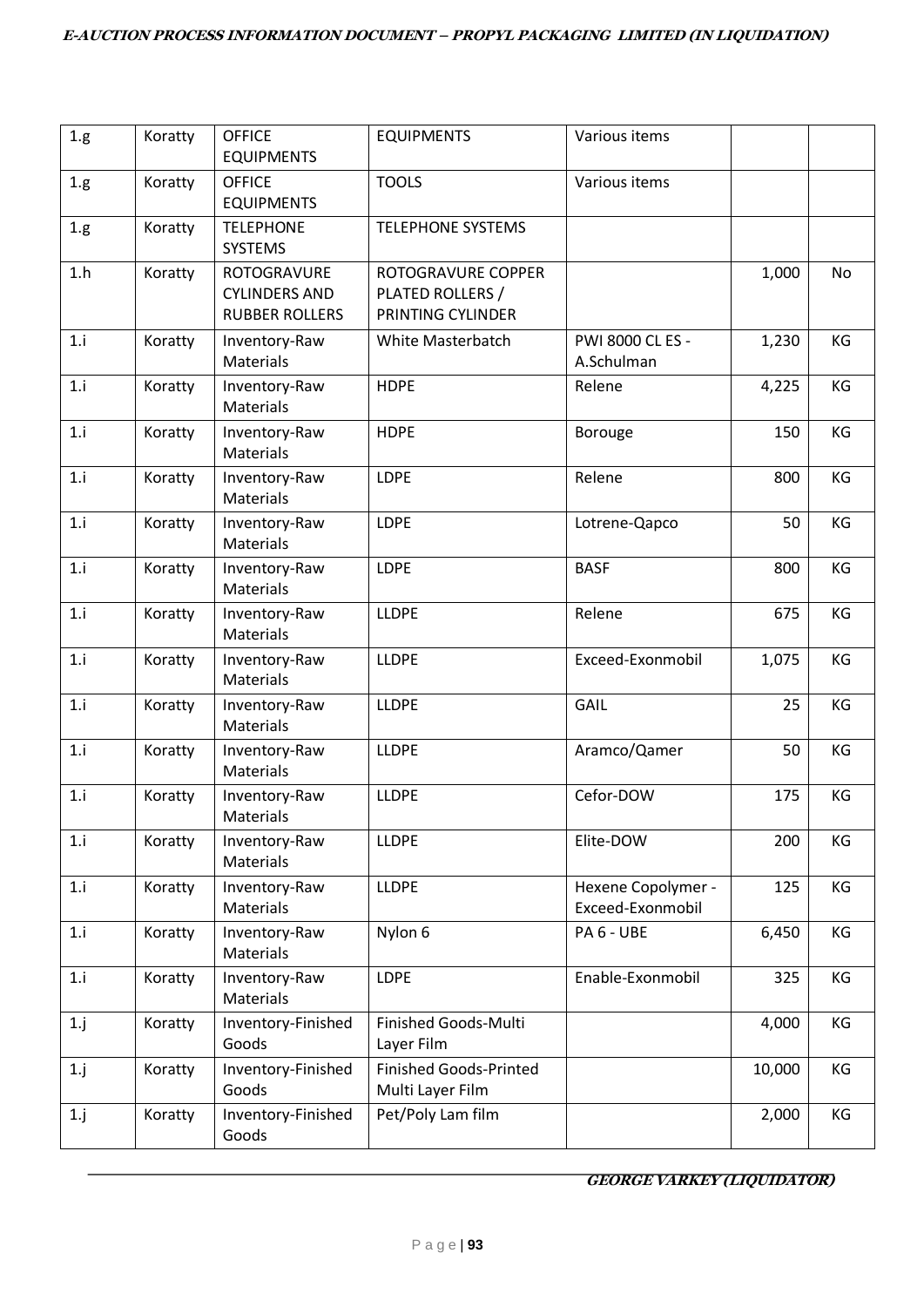| $1.$ j | Koratty         | Inventory-Raw<br><b>Materials</b> | Adhesives                   |                                                                                                                                                                                                                                                                                                                                                                                                                                   | 600          |             |
|--------|-----------------|-----------------------------------|-----------------------------|-----------------------------------------------------------------------------------------------------------------------------------------------------------------------------------------------------------------------------------------------------------------------------------------------------------------------------------------------------------------------------------------------------------------------------------|--------------|-------------|
| 1. j   | Koratty         | Inventory-Raw<br><b>Materials</b> | Polyester film              |                                                                                                                                                                                                                                                                                                                                                                                                                                   | 150          | KG          |
| $1$ .j | Koratty         | Inventory-Raw<br><b>Materials</b> | Printed polyester           |                                                                                                                                                                                                                                                                                                                                                                                                                                   | 150          | KG          |
| $1.$ j | Koratty         | Inventory-Raw<br><b>Materials</b> | Reverse ink                 |                                                                                                                                                                                                                                                                                                                                                                                                                                   | 2,000        |             |
| $1.$ j | Koratty         | Inventory-Raw<br><b>Materials</b> | surface ink                 |                                                                                                                                                                                                                                                                                                                                                                                                                                   | 5,000        |             |
| $1.$ j | Koratty         | Inventory-Raw<br>Materials        | solvent                     |                                                                                                                                                                                                                                                                                                                                                                                                                                   | 300          |             |
| 1.j    | Koratty         | Inventory-WIP                     | Multi Layer Film            |                                                                                                                                                                                                                                                                                                                                                                                                                                   | 10,000       | KG          |
| 1.j    | Koratty         | Inventory-WIP                     | tube                        |                                                                                                                                                                                                                                                                                                                                                                                                                                   | 100          | Nos         |
| 1.1    | Koratty         | Inventory-WIP                     | <b>Printed Film</b>         |                                                                                                                                                                                                                                                                                                                                                                                                                                   | 100          | KG          |
| 1. j   | Koratty         | Inventory-WIP                     | Printed Multi Layer Film    |                                                                                                                                                                                                                                                                                                                                                                                                                                   | 12,000       | KG          |
| 1.1    | Koratty         | Inventory-WIP                     | Slittered Film              |                                                                                                                                                                                                                                                                                                                                                                                                                                   | 200          | KG          |
| 1. j   | Koratty         | Inventory-WIP                     | mix ink                     |                                                                                                                                                                                                                                                                                                                                                                                                                                   | 2,000        |             |
| 2.a    | Kodunga<br>Ilur | Land                              | LAND                        | In Sy. No. 111/6 and<br>111/9, Ala Village,<br>Kodungallur Taluk,<br>Thrissur District. In<br>Ala, along NH 66,<br>Just opposite to Sree<br>Narayana Guru<br>Temple. Around 5<br><b>KMs</b> from<br>Kodungallur and 50<br>KMs from Kochi.<br>Out of 33 Cents land<br>owned by the<br>company, NHAI<br>acquired 9 cents for<br>road widening and is<br>in the process of<br>collecting the<br>amount of Rs.55 lacs<br>for 9 cents. | 24           | Cents       |
| 2.a    | Kodunga<br>llur | <b>Building</b>                   | <b>BUILDING</b>             | <b>Factory Building</b>                                                                                                                                                                                                                                                                                                                                                                                                           | 6,563        | Sq.Fee<br>t |
| 2.b    | Kodunga<br>Ilur | Plant and<br>Machinery            | <b>REPROCESSING Machine</b> | <b>PLASTOPRODUCTS</b>                                                                                                                                                                                                                                                                                                                                                                                                             | $\mathbf{1}$ | No          |
| 2.b    | Kodunga<br>Ilur | Plant and<br>Machinery            | Printer Machine - Scrap     | Scrap                                                                                                                                                                                                                                                                                                                                                                                                                             | 1            | No          |
| 2.b    | Kodunga<br>llur | Plant and<br>Machinery            | Slitter Machine - Scrap     | Scrap                                                                                                                                                                                                                                                                                                                                                                                                                             | $\mathbf{1}$ | No          |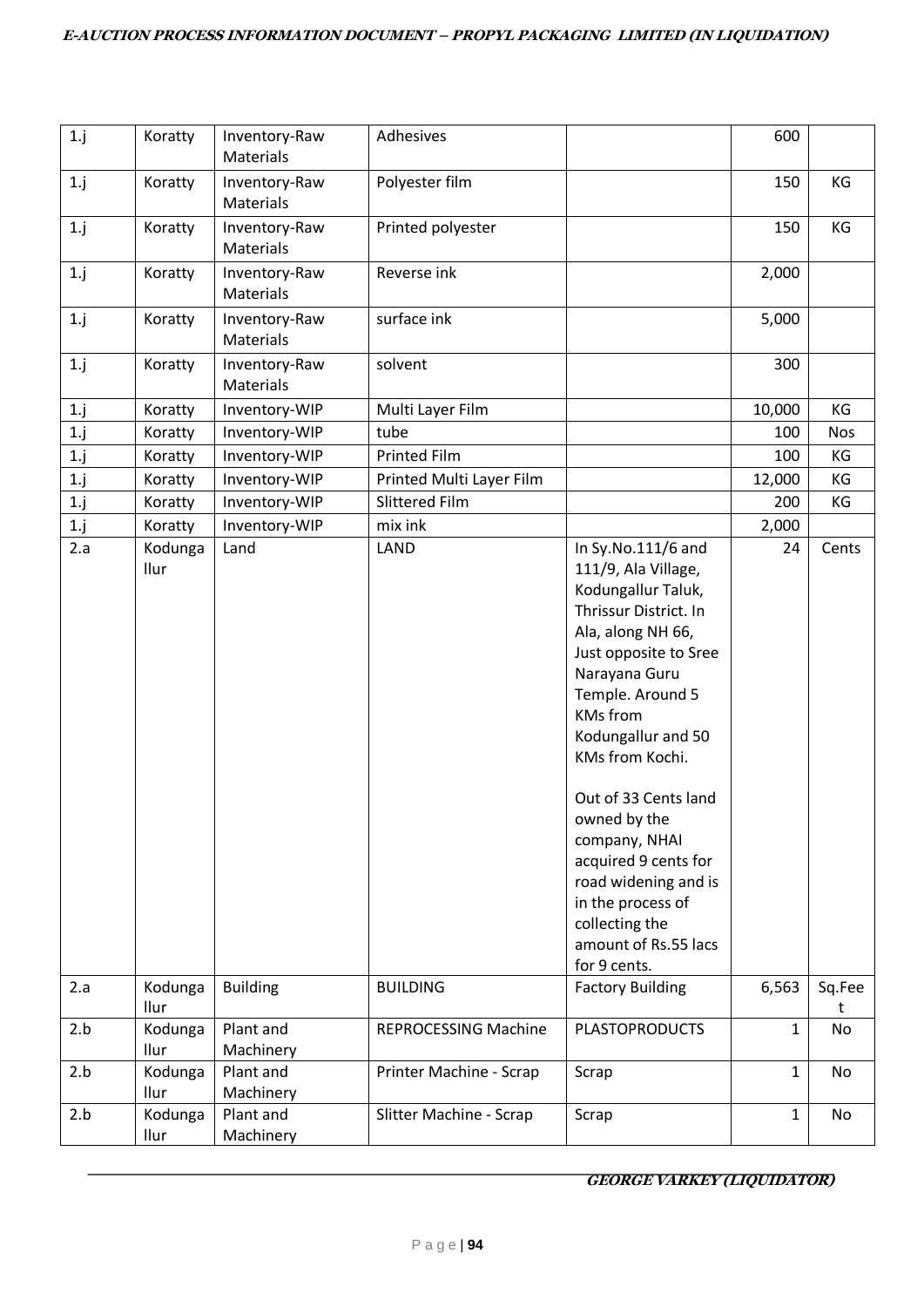| 2.b | Kodunga | Plant and            | Pouch Making Machine -     | Scrap                   | $\mathbf{1}$   | No     |
|-----|---------|----------------------|----------------------------|-------------------------|----------------|--------|
|     | Ilur    | Machinery            | Scrap                      |                         |                |        |
| 3.a | Coimbat | Land                 | LAND                       | In SF No.405 and 406    | 25.60          | Cents  |
|     | ore     |                      |                            | in Malumichampatti      |                |        |
|     |         |                      |                            | Village, Coimbatore     |                |        |
|     |         |                      |                            | South Taluk in          |                |        |
|     |         |                      |                            | coimbatore District.    |                |        |
|     |         |                      |                            | Located as Plot         |                |        |
|     |         |                      |                            | No.126 in SIDCO         |                |        |
|     |         |                      |                            | Industrial Estate,      |                |        |
|     |         |                      |                            | Mallumichampetty,       |                |        |
|     |         |                      |                            | Coimbatore.             |                |        |
| 3.a | Coimbat | <b>Building</b>      | <b>BUILDING</b>            | <b>Factory Building</b> | 5,300          | Sq.Fee |
|     | ore     |                      |                            |                         |                | t      |
| 3.b | Coimbat | Plant and            | ROTOGRAVURE 8 colour       | <b>EMSONS</b>           | $\mathbf{1}$   | No     |
|     | ore     | Machinery            | <b>PRINTER</b>             |                         |                |        |
| 3.b | Coimbat | Plant and            | PRIMO POUCH MAKING         |                         | 2              | No     |
|     | ore     | Machinery            | <b>MACHIENE</b>            |                         |                |        |
| 3.b | Coimbat | Plant and            | <b>DRY LAMINATION</b>      |                         | 1              | No     |
|     | ore     | Machinery            | <b>MACHINE</b>             |                         |                |        |
| 3.b | Coimbat | Plant and            | AIRCOMPRESSOR              |                         | $\overline{2}$ | No     |
|     | ore     | Machinery            |                            |                         |                |        |
| 3.b | Coimbat | Plant and            | <b>AIR HEATER</b>          |                         | 1              | No     |
|     | ore     | Machinery            |                            |                         |                |        |
| 3.b | Coimbat | Plant and            | <b>SEALING MACHINE PD</b>  |                         | 1              | No     |
|     | ore     | Machinery            |                            |                         |                |        |
| 3.b | Coimbat | Plant and            | <b>WEB GUIDE SYSTEM</b>    |                         | $\mathbf{1}$   | No     |
|     | ore     | Machinery            | <b>LAMINATION</b>          |                         |                |        |
| 3.b | Coimbat | <b>ELECTRICAL</b>    | <b>GENERATOR 100KVA</b>    |                         | 1              | No     |
|     | ore     | <b>EQUIPMENTS</b>    |                            |                         |                |        |
| 3.b | Coimbat | Plant and            | <b>Weighing Machines</b>   |                         | $\overline{2}$ | No     |
|     | ore     | Machinery            |                            |                         |                |        |
| 3.b | Coimbat | Plant and            | Old Machines               |                         | $\overline{2}$ | No     |
|     | ore     | Machinery            |                            |                         |                |        |
| 3.b | Coimbat | <b>COMPUTER AND</b>  | <b>COMPUTER</b>            | Monitor                 | $\mathbf{1}$   | No     |
|     | ore     | <b>ACCESSORIES</b>   |                            |                         |                |        |
| 3.b | Coimbat | <b>COMPUTER AND</b>  | PRINTER CANON LASER        |                         | 1              | No     |
|     | ore     | <b>ACCESSORIES</b>   | LBP2900                    |                         |                |        |
| 3.b | Coimbat | <b>ELECTRICAL</b>    | <b>ELECTRICAL FITTINGS</b> |                         |                |        |
|     | ore     | <b>EQUIPMENTS</b>    |                            |                         |                |        |
| 3.b | Coimbat | <b>MATERIAL</b>      | PALLET STACKING            |                         | $\mathbf{1}$   | No     |
|     | ore     | <b>HANDLING</b>      | SYSTEM                     |                         |                |        |
|     |         | <b>EQUIPMENTS</b>    |                            |                         |                |        |
| 3.b | Coimbat | <b>FURNITURE AND</b> | <b>FURNITURE AND</b>       | Various items           |                |        |
|     | ore     | <b>FIXTURES</b>      | <b>FIXTURES</b>            |                         |                |        |
| 3.b | Coimbat | <b>OFFICE</b>        | <b>EQUIPMENTS</b>          | Various items           |                |        |
|     |         | <b>EQUIPMENTS</b>    |                            |                         |                |        |
|     | ore     |                      |                            |                         |                |        |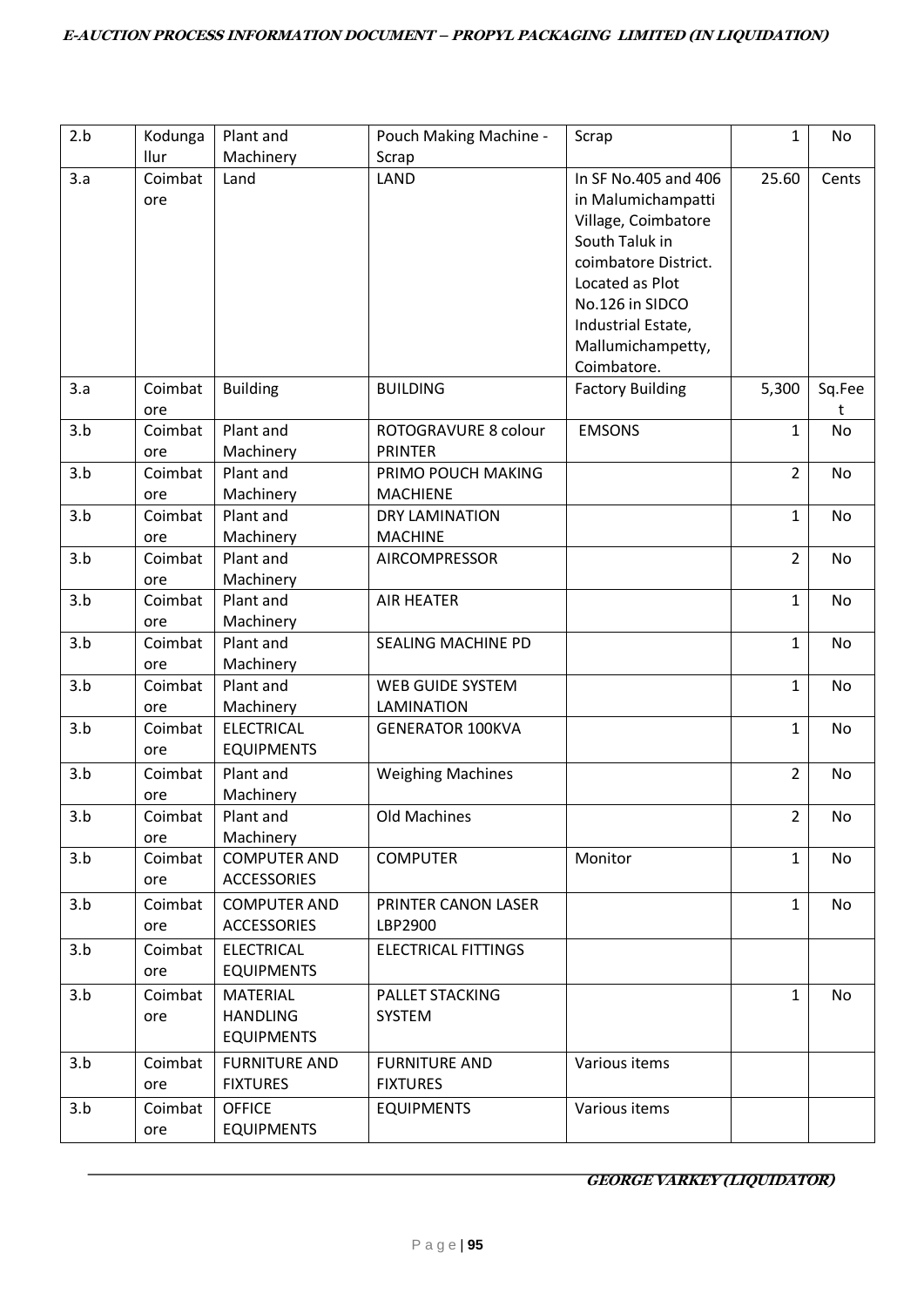| 3.b | Coimbat<br>ore | <b>OFFICE</b><br><b>EQUIPMENTS</b>                                  | <b>TOOLS</b>                                        | Various items |              |            |
|-----|----------------|---------------------------------------------------------------------|-----------------------------------------------------|---------------|--------------|------------|
| 3.c | Coimbat<br>ore | Inventory-Finished<br>Goods                                         | PP Film                                             |               | 200          | KG         |
| 3.c | Coimbat<br>ore | Inventory-Finished<br>Goods                                         | PP Laminated Film                                   |               | 400          | KG         |
| 3.c | Coimbat<br>ore | Inventory-Finished<br>Goods                                         | PP Printed Film                                     |               | 600          | KG         |
| 3.c | Coimbat<br>ore | Inventory-Raw<br>Materials                                          | Adhesives                                           |               | 200          |            |
| 3.c | Coimbat<br>ore | Inventory-Raw<br>Materials                                          | <b>BOPP</b>                                         |               | 500          | KG         |
| 3.c | Coimbat<br>ore | Inventory-Raw<br><b>Materials</b>                                   | Multi Layer Film                                    |               | 10,000       | KG         |
| 3.c | Coimbat<br>ore | Inventory-Raw<br>Materials                                          | PET                                                 |               | 300          | KG         |
| 3.c | Coimbat<br>ore | Inventory-Raw<br>Materials                                          | <b>Printed Film</b>                                 |               | 25           | KG         |
| 3.c | Coimbat<br>ore | Inventory-Raw<br>Materials                                          | Laminated film                                      |               | 500          | KG         |
| 3.c | Coimbat<br>ore | Inventory-Raw<br>Materials                                          | <b>RPI</b>                                          |               | 500          | KG         |
| 3.c | Coimbat<br>ore | Inventory-Raw<br>Materials                                          | Ink                                                 |               | 300          | KG         |
| 3.c | Coimbat<br>ore | Inventory-Raw<br>Materials                                          | solvent                                             |               | 400          |            |
| 3.c | Coimbat<br>ore | Inventory-WIP                                                       | Laminated Film                                      |               | 1,500        | KG         |
| 3.c | Coimbat<br>ore | Inventory-WIP                                                       | <b>Printed Film</b>                                 |               | 200          | KG         |
| 3.c | Coimbat<br>ore | Inventory-WIP                                                       | Printed Multi Layer Film                            |               | 100          | ΚG         |
| 3.c | Coimbat<br>ore | ROTOGRAVURE<br><b>CYLINDERS AND</b><br><b>RUBBER ROLLERS</b>        | ROTOGRAVURE COPPER<br>PLATED ROLLERS/<br>Cylinders  |               | 934          | <b>Nos</b> |
| 3.c | Coimbat<br>ore | <b>ROTOGRAVURE</b><br><b>CYLINDERS AND</b><br><b>RUBBER ROLLERS</b> | ROTOGRAVURE RUBBER<br><b>ROLLERS</b>                |               | 50           | No         |
| 4.a | Pardi          | Plant and<br>Machinery                                              | <b>CORE CUTTER</b>                                  |               | 1            | No         |
| 4.a | Pardi          | Plant and<br>Machinery                                              | <b>CORONA TREATER</b><br>MODEL RF1/04-150-080-<br>D |               | 1            | No         |
| 4.a | Pardi          | Plant and<br>Machinery                                              | <b>ELECTRONIC WEIGHING</b><br>SCALE MODEL-AXP002    |               | $\mathbf{1}$ | No         |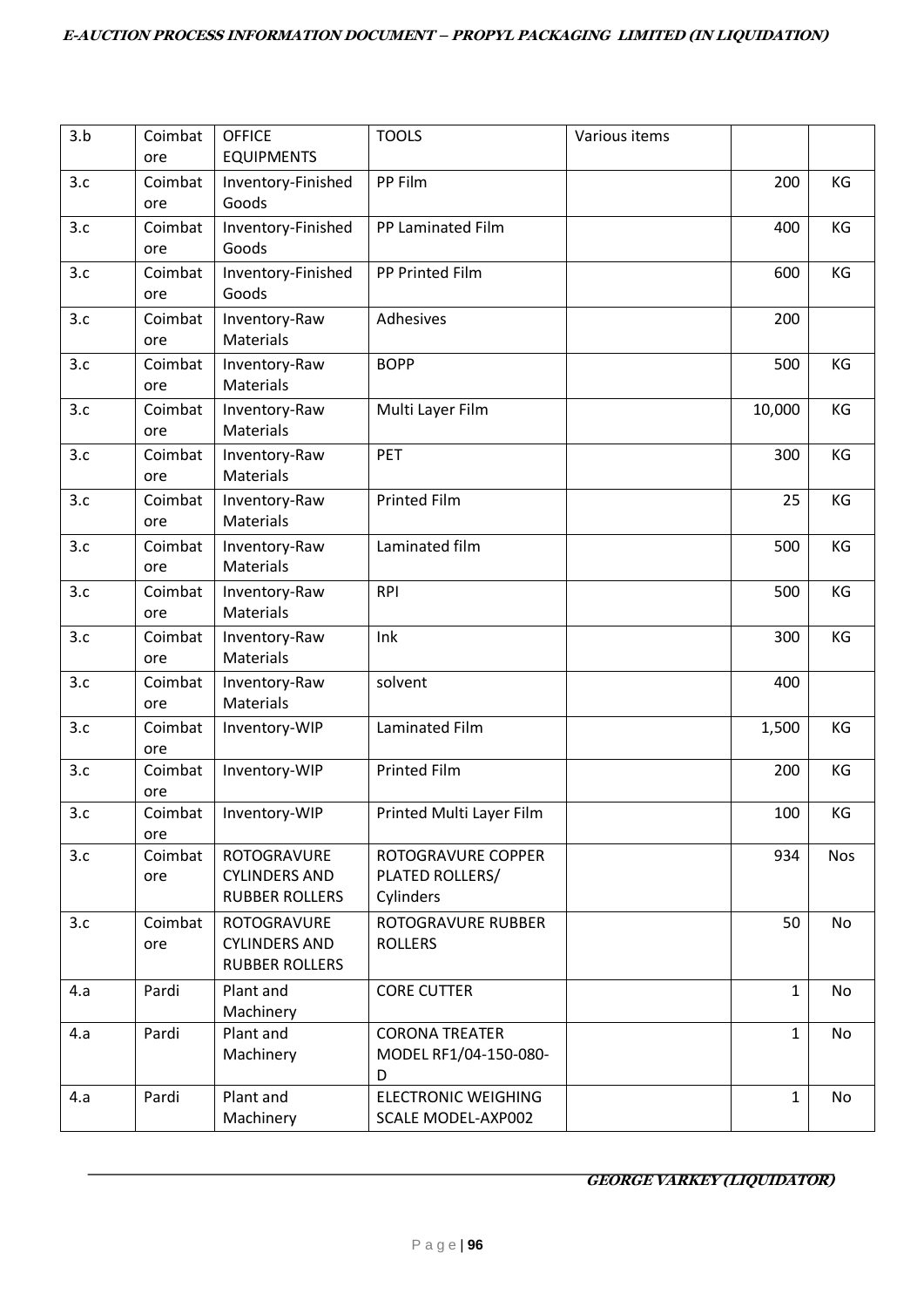| 4.a | Pardi | Plant and<br>Machinery                                       | <b>ELECTRONIC WEIGHING</b><br><b>SCALE MODEL-AXP500</b>                           |                               | $\mathbf{1}$ | No   |
|-----|-------|--------------------------------------------------------------|-----------------------------------------------------------------------------------|-------------------------------|--------------|------|
| 4.a | Pardi | Plant and<br>Machinery                                       | <b>FOUR COLOUR</b><br>ROTOGRAVURE PRINTING<br><b>MACHINE</b>                      | Alpharoto -NISSI              | $\mathbf{1}$ | No   |
| 4.a | Pardi | Plant and<br>Machinery                                       | <b>GWK AIR COOLED</b><br><b>COMPACT WATER</b><br><b>CHILLER MODEL- 60L</b>        | Prasad Kochtechnik<br>P.Ltd   | $\mathbf{1}$ | No   |
| 4.a | Pardi | Plant and<br>Machinery                                       | <b>GWK AIR COOLED</b><br><b>COMPACT WATER</b><br><b>CHILLER MODEL-</b><br>WECO16L | Prasad Kochtechnik<br>P.Ltd   | $\mathbf{1}$ | No   |
| 4.a | Pardi | Plant and<br>Machinery                                       | <b>AIR COMPRESSOR</b>                                                             | <b>AIRTEK</b>                 | 1            | No   |
| 4.a | Pardi | Plant and<br>Machinery                                       | <b>HYDRAULIC STACKER</b><br>MODEL NO.SBW-30                                       |                               | $\mathbf{1}$ | No   |
| 4.a | Pardi | Plant and<br>Machinery                                       | <b>MEASURING</b><br><b>INSTRUMENTS</b>                                            |                               |              | No   |
| 4.a | Pardi | Plant and<br>Machinery                                       | <b>SLITTING SREWINDING</b><br><b>MACHINE MODEL-NISSI</b><br><b>SLIT-2000</b>      | <b>NISSI</b>                  | $\mathbf{1}$ | No   |
| 4.a | Pardi | Plant and<br>Machinery                                       | THREE LAYER BLOWN<br>FILM PLANT MODEL<br>KET34955                                 | Kabra<br>Extrusiontechnik Ltd | $\mathbf{1}$ | No   |
| 4.a | Pardi | <b>COMPUTER AND</b><br><b>ACCESSORIES</b>                    | <b>COMPUTER &amp;</b><br><b>ACCESSORIES</b>                                       |                               |              |      |
| 4.a | Pardi | <b>ELECTRICAL</b><br><b>EQUIPMENTS</b>                       | <b>ELECTRICAL</b><br><b>INSTALLATION GUJ</b>                                      | Various items                 |              |      |
| 4.a | Pardi | <b>ELECTRICAL</b><br><b>EQUIPMENTS</b>                       | <b>TOOLS &amp; EQUIPMENTS</b>                                                     | Various items                 |              |      |
| 4.a | Pardi | <b>ELECTRICAL</b><br><b>EQUIPMENTS</b>                       | TRANSFORMER 315 KVA<br><b>UNIPOWER</b>                                            |                               | 1            | No   |
| 4.a | Pardi | <b>FURNITURE AND</b><br><b>FIXTURES</b>                      | <b>FURNITURE</b>                                                                  | Various items                 |              |      |
| 4.a | Pardi | Inventory-Raw<br>Materials                                   | <b>Printed Films</b>                                                              |                               | 5,000        | KG   |
| 4.a | Pardi | Inventory-Raw<br>Materials                                   | Ink                                                                               |                               | 500          | KG   |
| 4.a | Pardi | Inventory-Raw<br>Materials                                   | Solvents                                                                          |                               | 200          | KG   |
| 4.a | Pardi | ROTOGRAVURE<br><b>CYLINDERS AND</b><br><b>RUBBER ROLLERS</b> | ROTOGRAVURE COPPER<br>PLATED ROLLERS/<br>Cylinders                                |                               | 200          | Nos. |
| 4.a | Pardi | <b>FURNITURE AND</b><br><b>FIXTURES</b>                      | <b>Small Cupboards</b>                                                            | Wooden                        | 8            | No   |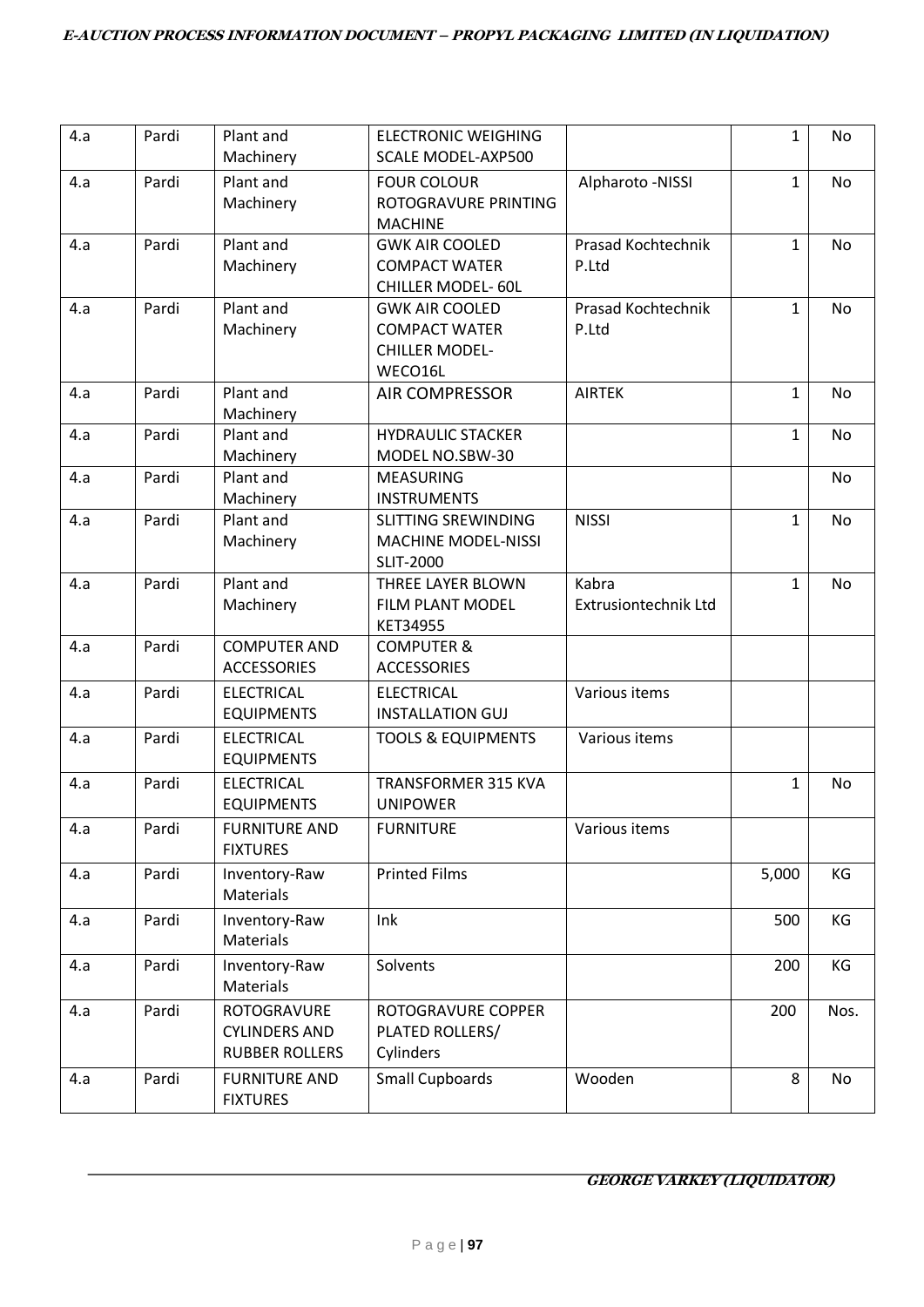| 4.b | Pardi | Inventory-Raw<br>Materials        | White Masterbatch | PWI 8000 CL ES -<br>A.Schulman | 275   | KG |
|-----|-------|-----------------------------------|-------------------|--------------------------------|-------|----|
| 4.b | Pardi | Inventory-Raw<br><b>Materials</b> | White Masterbatch | Aleurate                       | 25    | KG |
| 4.b | Pardi | Inventory-Raw<br>Materials        | <b>HDPE</b>       | Lyondellbasell                 | 175   | KG |
| 4.b | Pardi | Inventory-Raw<br>Materials        | <b>HDPE</b>       | Relene                         | 400   | KG |
| 4.b | Pardi | Inventory-Raw<br>Materials        | <b>HDPE</b>       | Borouge                        | 10    | KG |
| 4.b | Pardi | Inventory-Raw<br><b>Materials</b> | LDPE              | Relene                         | 200   | KG |
| 4.b | Pardi | Inventory-Raw<br><b>Materials</b> | LDPE              | Lotrene-Qapco                  | 750   | KG |
| 4.b | Pardi | Inventory-Raw<br><b>Materials</b> | <b>LDPE</b>       | SADARA                         | 400   | KG |
| 4.b | Pardi | Inventory-Raw<br>Materials        | <b>LLDPE</b>      | Dowlex                         | 200   | KG |
| 4.b | Pardi | Inventory-Raw<br><b>Materials</b> | <b>LLDPE</b>      | Relene                         | 225   | KG |
| 4.b | Pardi | Inventory-Raw<br><b>Materials</b> | <b>LLDPE</b>      | Exceed-Exonmobil               | 2,350 | KG |
| 4.b | Pardi | Inventory-Raw<br><b>Materials</b> | <b>LLDPE</b>      | Aramco/Qamer                   | 1,500 | KG |

# **3. Photos of the Factories and Machines**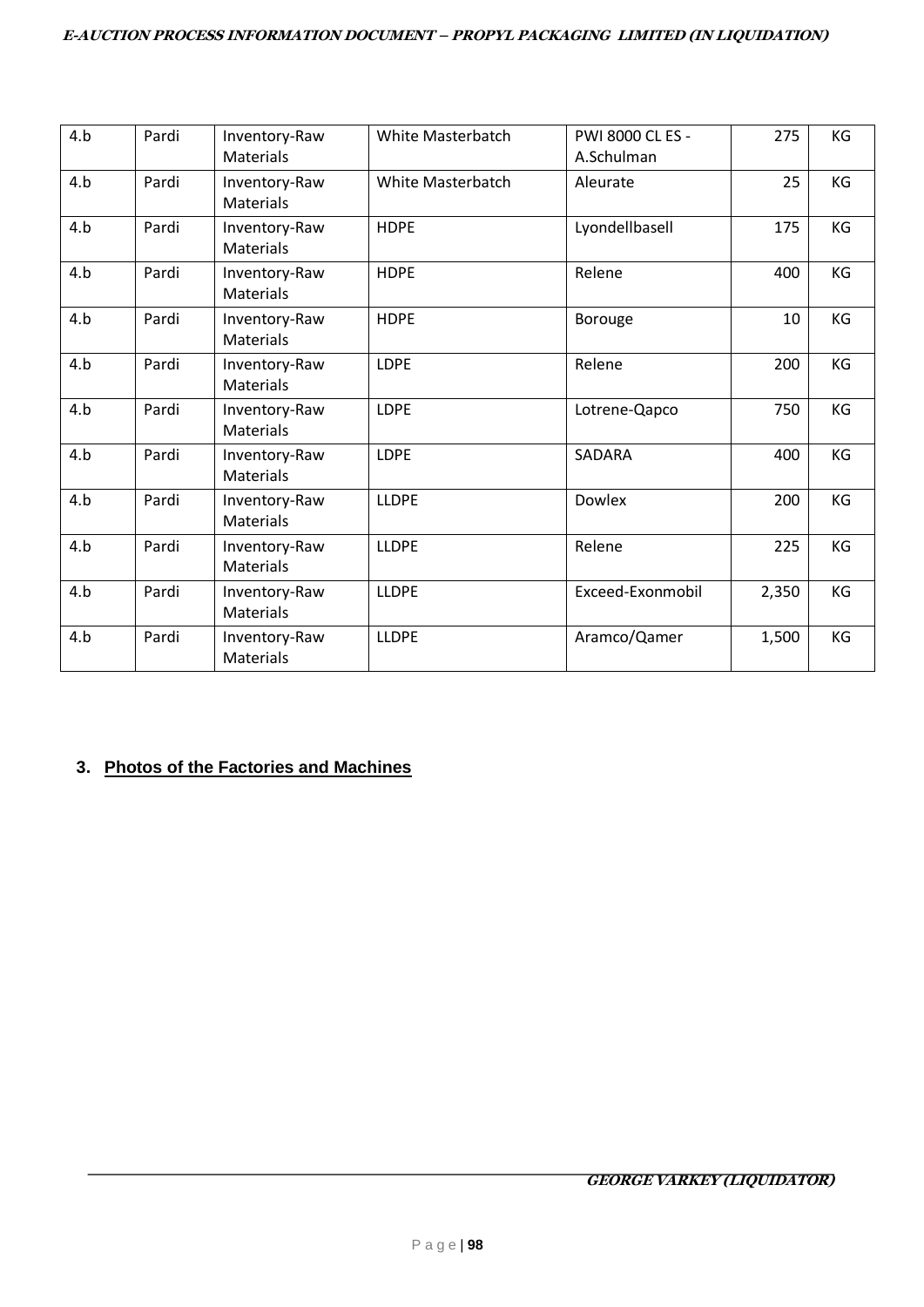# Koratty **Factory**



# **FIVE LAYER FILM BLOWN PLANT Kabratech Gloucester**

- $\bullet$
- $\bullet$

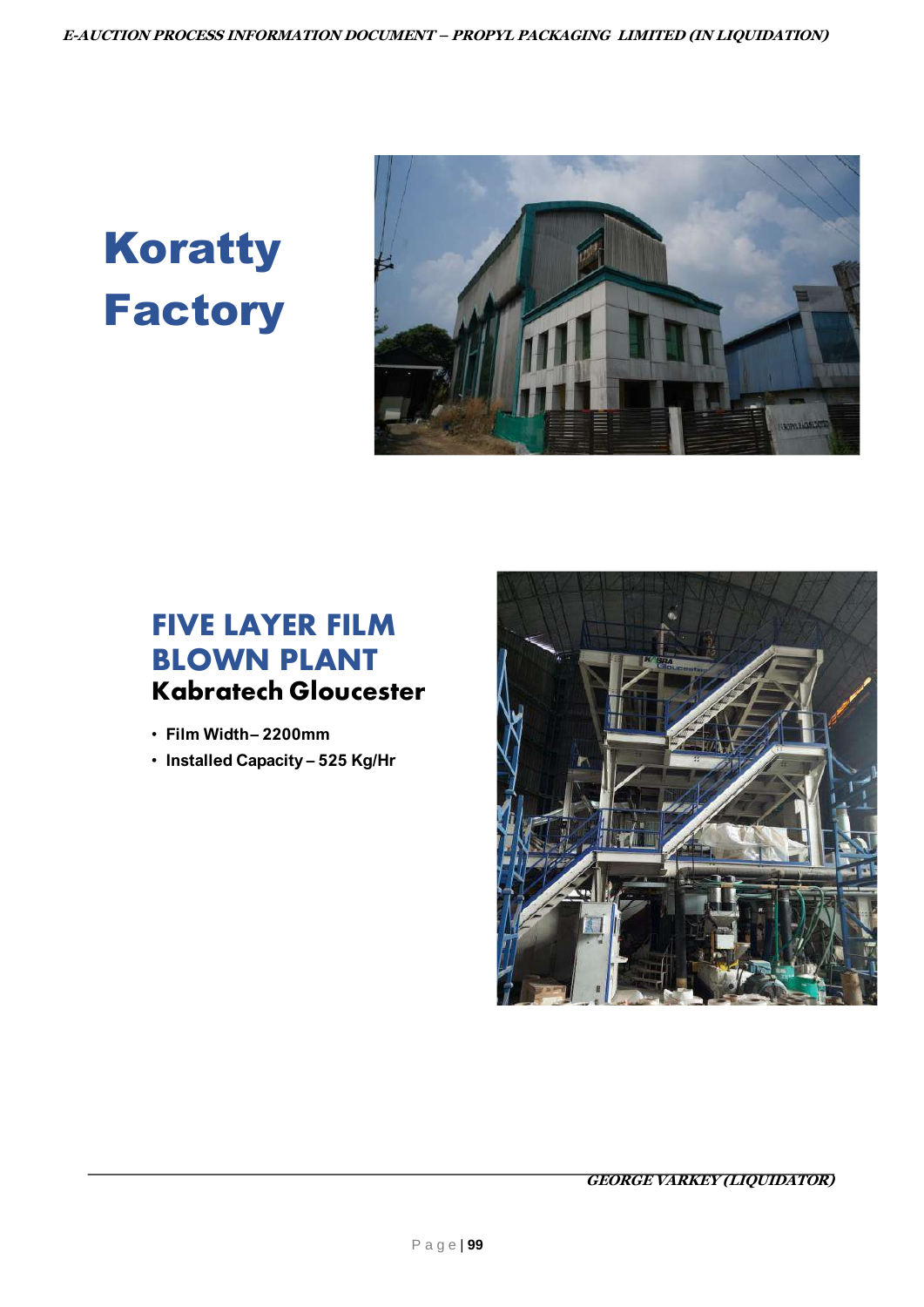# **RAULIMEX SUPERSPRINT 1050 -ROTO GRAVURE PRINTING MACHINE**

- **.**
- ٔ  $m / min$
- $\bullet$
- **.** & ink system



# **RAURAULIMEX MODEL RES1050 -SLITTER REWINDER MACHINE**

- $\bullet$ min.
- $\bullet$
- $\bullet$ mm.
- $\bullet$ 600 mm.
- $\bullet$ 1000 mm